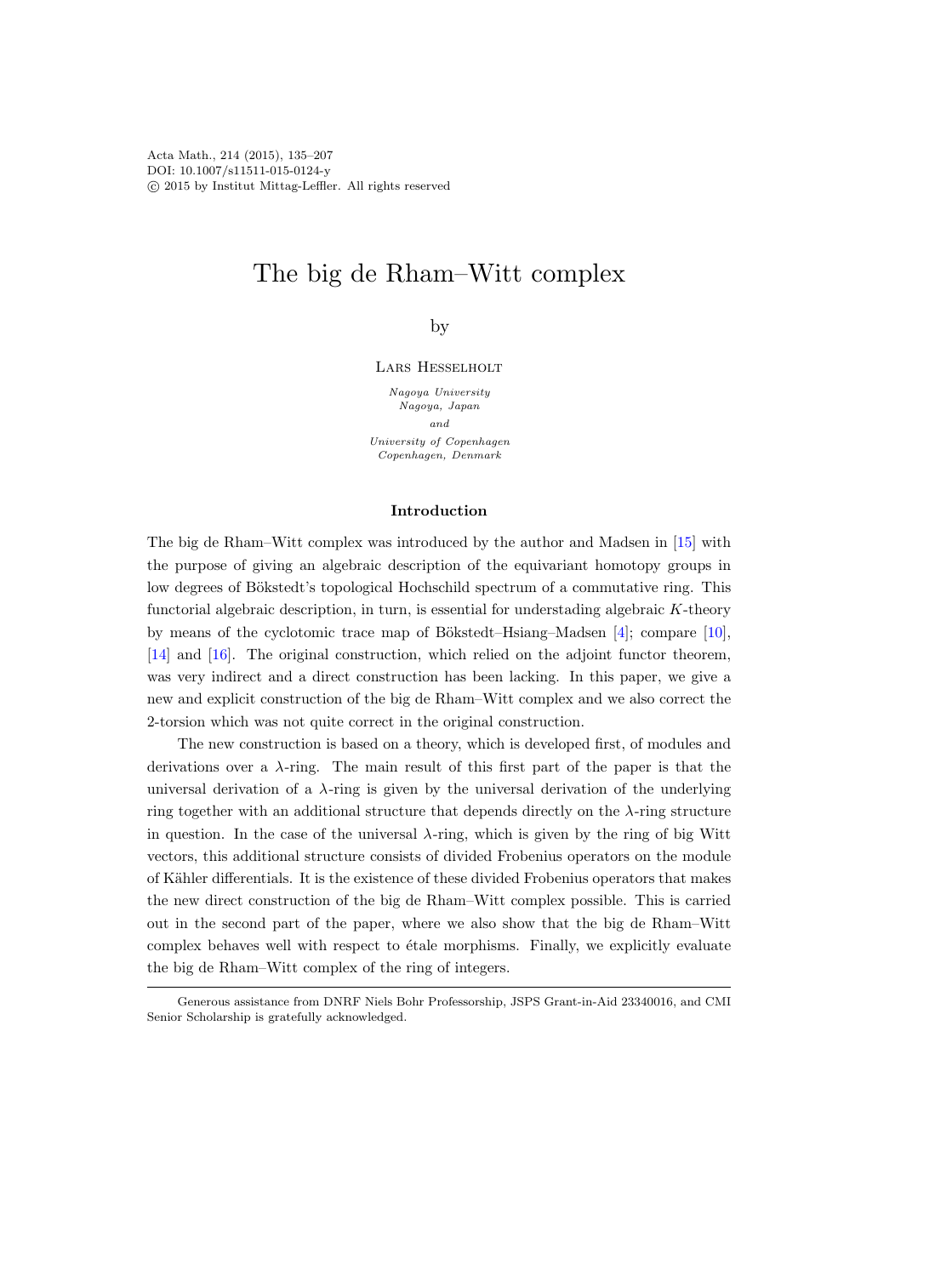In more detail, let A be a ring, which we always assume to be commutative and unital. The ring  $W(A)$  of big Witt vectors in A is equipped with a natural action through ring homomorphisms by the multiplicative monoid  $N$  of positive integers, where the action by  $n \in \mathbb{N}$  is given by the *n*th Frobenius map

$$
\mathbb{W}(A) \xrightarrow{F_n} \mathbb{W}(A).
$$

The Frobenius maps give rise to a natural ring homomorphism

$$
\mathbb{W}(A) \xrightarrow{\Delta} \mathbb{W}(\mathbb{W}(A))
$$

whose Witt components  $\Delta_e: \mathbb{W}(A) \to \mathbb{W}(A)$  are characterized by the formula

$$
F_n(a) = \sum_{e|n} e\Delta_e(a)^{n/e}.
$$

The triple (W(−),  $\Delta$ ,  $\varepsilon$ ) with  $\varepsilon$ : W(A)  $\rightarrow$  A being the first Witt component is a comonad on the category of rings and a  $\lambda$ -ring in the sense of Grothendieck [\[11\]](#page-71-4) is precisely a coalgebra  $(A, \lambda_A)$  over this comonad.

Recently, Borger [\[5\]](#page-70-1) has proposed that a  $\lambda$ -ring structure  $\lambda_A: A \to \mathbb{W}(A)$  on a ring A be considered as descent data from Z-algebras to algebras over a deeper base  $\mathbb{F}_1$ . This begs the question as to the natural notions of modules and derivations over λ-rings. We show here that the general approach of Beck [\[2\]](#page-70-2) leads to the following answer. First, if  $(A, \lambda_A)$  is a  $\lambda$ -ring, then the ring A is equipped with an action by the multiplicative monoid N through ring homomorphisms, where the action by  $n \in \mathbb{N}$  is given by the nth associated Adams operation

$$
A \xrightarrow{\psi_{A,n}} A
$$

defined by the formula

$$
\psi_{A,n}(a) = \sum_{e|n} e\lambda_{A,e}(a)^{n/e}.
$$

Here  $\lambda_{A,e}: A \rightarrow A$  is the eth Witt component of  $\lambda_A: A \rightarrow W(A)$ . Now, the category of  $(A, \lambda_A)$ -modules is identified with the category of left modules over the twisted monoid algebra  $A^{\psi}[\mathbb{N}]$  with the product defined by the formula

$$
n \cdot a = \psi_{A,n}(a) \cdot n.
$$

Hence, an  $(A, \lambda_A)$ -module is a pair  $(M, \lambda_M)$  that consists of an A-module M and an N-indexed family of maps  $\lambda_{M,n}: M \to M$  such that  $\lambda_{M,n}$  is  $\psi_{A,n}$ -linear,  $\lambda_{M,1} = id_M$ , and  $\lambda_{M,m}\lambda_{M,n}=\lambda_{M,mn}$ . Moreover, we identify the derivations

$$
(A, \lambda_A) \xrightarrow{D} (M, \lambda_M)
$$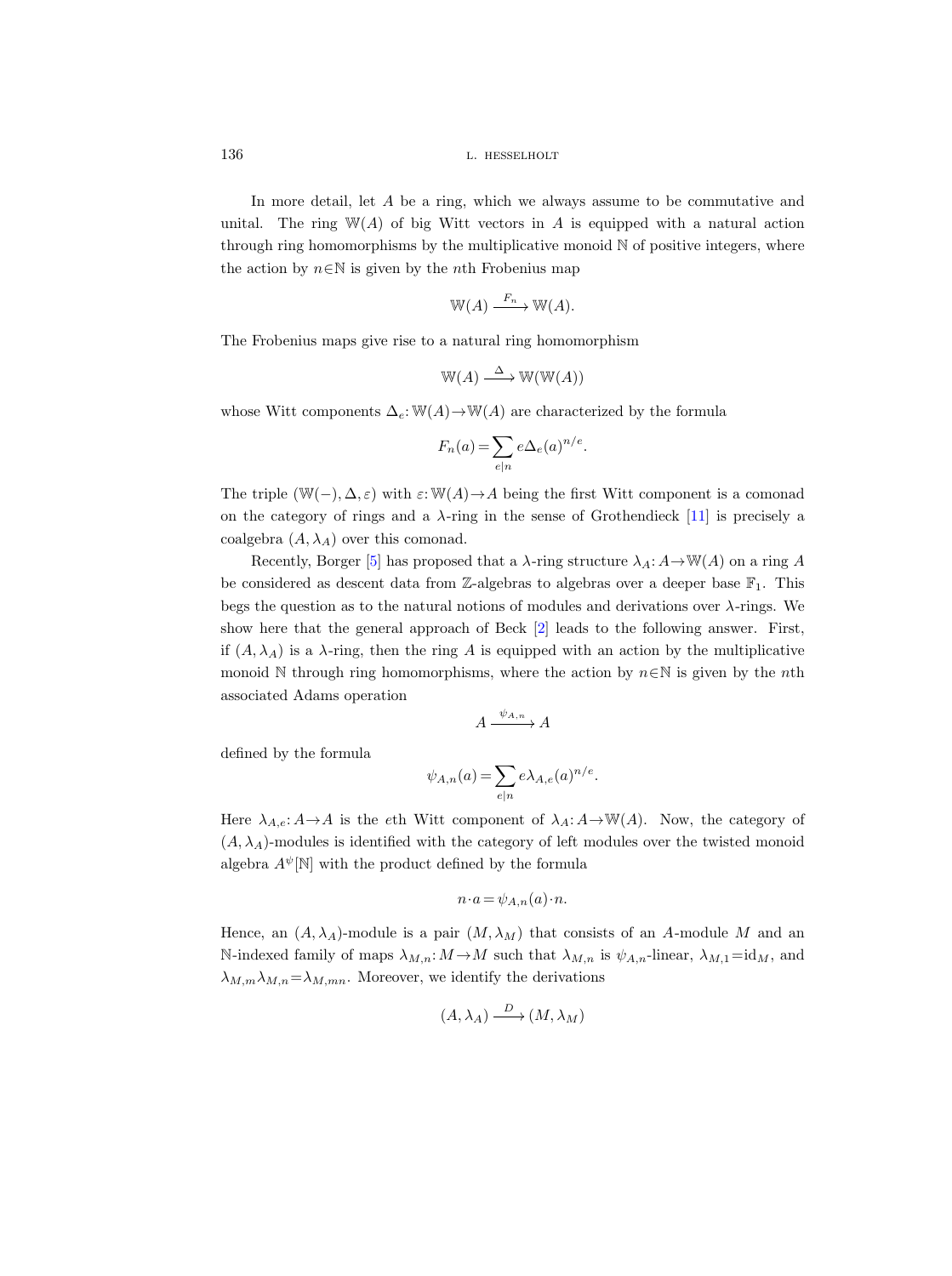with the derivations  $D: A \rightarrow M$  that satisfy the identities

$$
\lambda_{M,n}(Da) = \sum_{e|n} \lambda_{A,e}(a)^{n/e-1} D\lambda_{A,e}(a).
$$

It is now easy to show that there is a universal derivation

$$
(A, \lambda_A) \xrightarrow{d} (\Omega^1_{(A, \lambda_A)}, \lambda_{\Omega^1_{(A, \lambda_A)}}).
$$

<span id="page-2-0"></span>We prove the following result.

THEOREM A. For every  $\lambda$ -ring  $(A, \lambda_A)$ , the canonical map

$$
\Omega^1_A\longrightarrow \Omega^1_{(A,\lambda_A)}
$$

is an isomorphism of A-modules.

It follows that for a  $\lambda$ -ring  $(A, \lambda_A)$ , the A-module of differentials  $\Omega^1_A$  carries the richer structure of an  $(A, \lambda_A)$ -module. In the case of  $(\mathbb{W}(A), \Delta_A)$ , this implies that there are natural  $F_n$ -linear maps  $F_n: \Omega^1_{\mathbb{W}(A)} \to \Omega^1_{\mathbb{W}(A)}$  defined by

$$
F_n(da) = \sum_{e|n} \Delta_e(a)^{n/e-1} d\Delta_e(a)
$$

such that  $F_1 = id$ ,  $F_m F_n = F_{mn}$ ,  $dF_n(a) = nF_n(da)$ , and  $F_n(d[a]) = [a]^{n-1}d[a]$ . The ptypical analog of  $F_p$  was also constructed by Borger and Wieland in [\[7,](#page-71-5) §12.8].

The construction of the de Rham–Witt complex begins with the following variant of the de Rham complex. The ring  $\mathbb{W}(\mathbb{Z})$  contains exactly the four units  $\pm[\pm 1]$ , all of which are square roots of [1], and the 2-torsion element

$$
d \log[-1] = [-1]^{-1} d[-1] = [-1]d[-1] \in \Omega^1_{\mathbb{W}(A)}
$$

plays a special rôle. We define the graded  $W(A)$ -algebra

$$
\widehat{\Omega}_{\mathbb{W}(A)}^{\cdot} = T_{\mathbb{W}(A)}^{\cdot} \Omega_{\mathbb{W}(A)}^1 / J^{\cdot}
$$

to be the quotient of the tensor algebra of the W(A)-module  $\Omega^1_{W(A)}$  by the graded ideal  $J$  generated by all elements of the form

$$
da\otimes da-d\log[-1]\otimes F_2da
$$

with  $a \in \mathbb{W}(A)$ . It is an anticommutative graded ring which carries a unique graded derivation d that extends  $d: \mathbb{W}(A) \to \Omega^1_{\mathbb{W}(A)}$  and satisfies

$$
dd\omega = d\log[-1] \cdot d\omega.
$$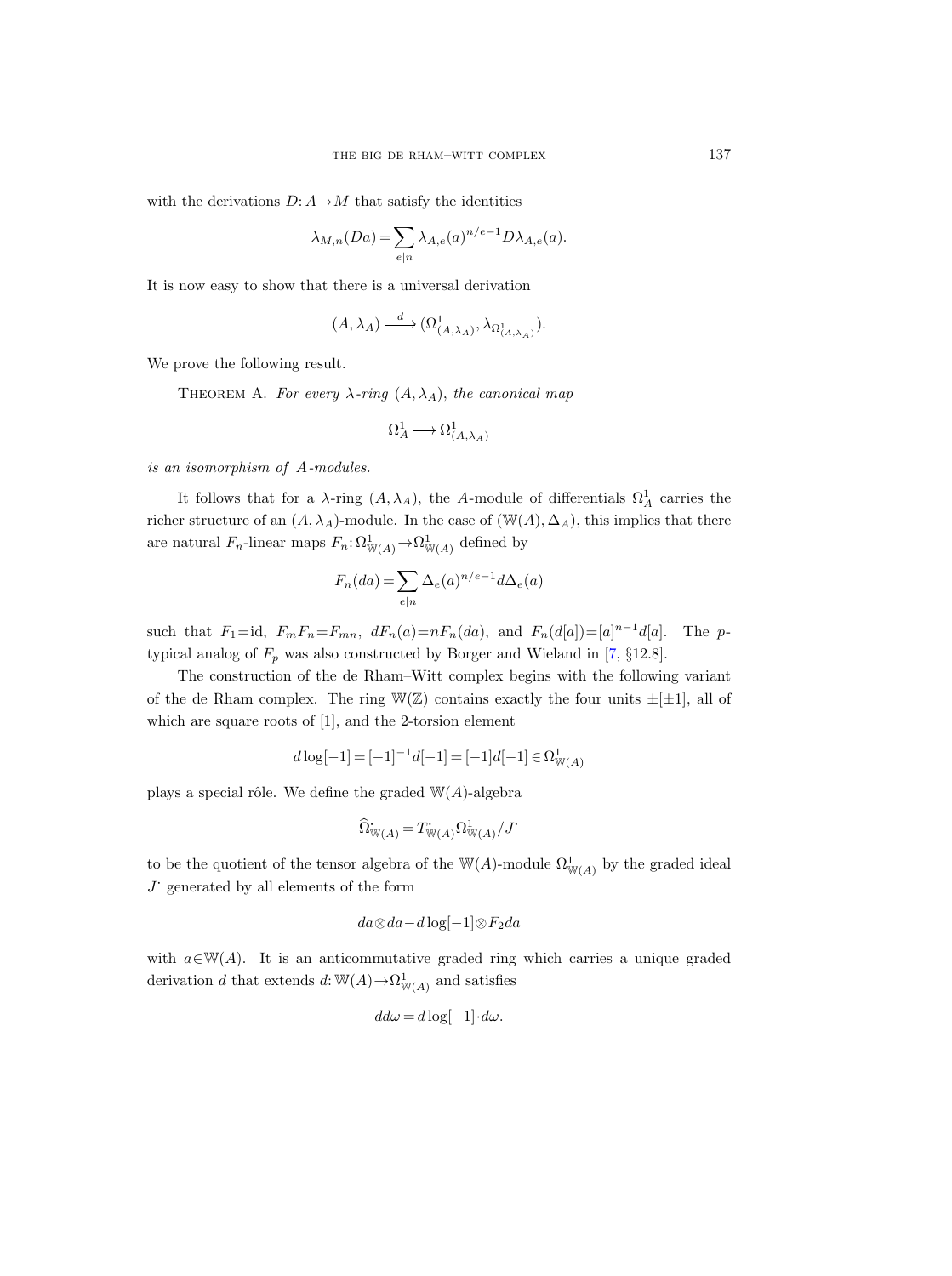Moreover, the maps  $F_n: \mathbb{W}(A) \to \mathbb{W}(A)$  and  $F_n: \Omega^1_{\mathbb{W}(A)} \to \Omega^1_{\mathbb{W}(A)}$  extend uniquely to a map of graded rings  $F_n: \Omega^{\cdot}_{\mathbb{W}(A)} \to \Omega^{\cdot}_{\mathbb{W}(A)}$  which satisfies  $dF_n=nF_nd$ . Next, we show that the maps  $d$  and  $F_n$  both descend to the further quotient

$$
\widetilde{\Omega}_{\mathbb{W}(A)}^{\mathbb{L}} = \widehat{\Omega}_{\mathbb{W}(A)}^{\mathbb{L}} / K^{\mathbb{L}}
$$

by the graded ideal generated by all elements of the form

$$
F_p dV_p(a) - da - (p-1)d \log[-1] \cdot a
$$

with p a prime number and  $a \in W(A)$ . We now recall the Verschiebung maps

$$
V_n \colon \mathbb{W}(A) \longrightarrow \mathbb{W}(A)
$$

which are additive and satisfy the projection formula

$$
aV_n(b) = V_n(F_n(a)b).
$$

These maps, however, do not extend to  $\widehat{\Omega}_{\mathbb{W}(A)}^{\bullet}$  or  $\widecheck{\Omega}_{\mathbb{W}(A)}^{\bullet}$ , and the de Rham–Witt complex, roughly speaking, is the largest quotient

$$
\widecheck{\Omega}_{\mathbb{W}(A)}^{\cdot} \xrightarrow{\eta} \mathbb{W}\Omega_A^{\cdot}
$$

such that the Verschiebung maps extend to  $\mathbb{W}\Omega^1_A$  and such that the extended maps  $F_n$ and  $V_n$  satisfy the projection formula. The precise definition given in  $\S 4$  $\S 4$  below is by recursion with respect to the quotients  $\mathbb{W}_{S}(A)$  of  $\mathbb{W}(A)$ , where S ranges over the finite subsets S⊂N that are stable under division. We further prove the following result to the effect that the de Rham–Witt complex may be characterized as the universal example of an algebraic structure called a Witt complex, the precise definition of which is given in Definition [4.1.](#page-43-1)

<span id="page-3-0"></span>THEOREM B. There exists an initial Witt complex  $S \mapsto \mathbb{W}_S \Omega_A$  over the ring A. In addition, the canonical maps

$$
\widetilde{\Omega}^q_{\mathbb{W}_S(A)} \xrightarrow{\eta_S} \mathbb{W}_S \Omega^q_A
$$

are surjective, and the diagrams

$$
\widetilde{\Omega}^q_{\mathbb{W}_S(A)} \xrightarrow{\eta_S} \mathbb{W}_S \Omega^q_A \qquad \widetilde{\Omega}^q_{\mathbb{W}_S(A)} \xrightarrow{\eta_S} \mathbb{W}_S \Omega^q_A \qquad \widetilde{\Omega}^q_{\mathbb{W}_S(A)} \xrightarrow{\eta_S} \mathbb{W}_S \Omega^q_A
$$
\n
$$
\begin{bmatrix}\nR^S_T & \downarrow d & \downarrow d & \downarrow F_m \\
R^S_T & \downarrow d & \downarrow d & \downarrow F_m & \downarrow F_m \\
\widetilde{\Omega}^q_{\mathbb{W}_T(A)} \xrightarrow{\eta_T} \mathbb{W}_T \Omega^q_A & \widetilde{\Omega}^{q+1}_{\mathbb{W}_S(A)} \xrightarrow{\eta_S} \mathbb{W}_S \Omega^{q+1}_A & \widetilde{\Omega}^q_{\mathbb{W}_{S/m}(A)} \xrightarrow{\eta_{S/m}} \mathbb{W}_{S/m} \Omega^q_A\n\end{bmatrix}
$$

commute.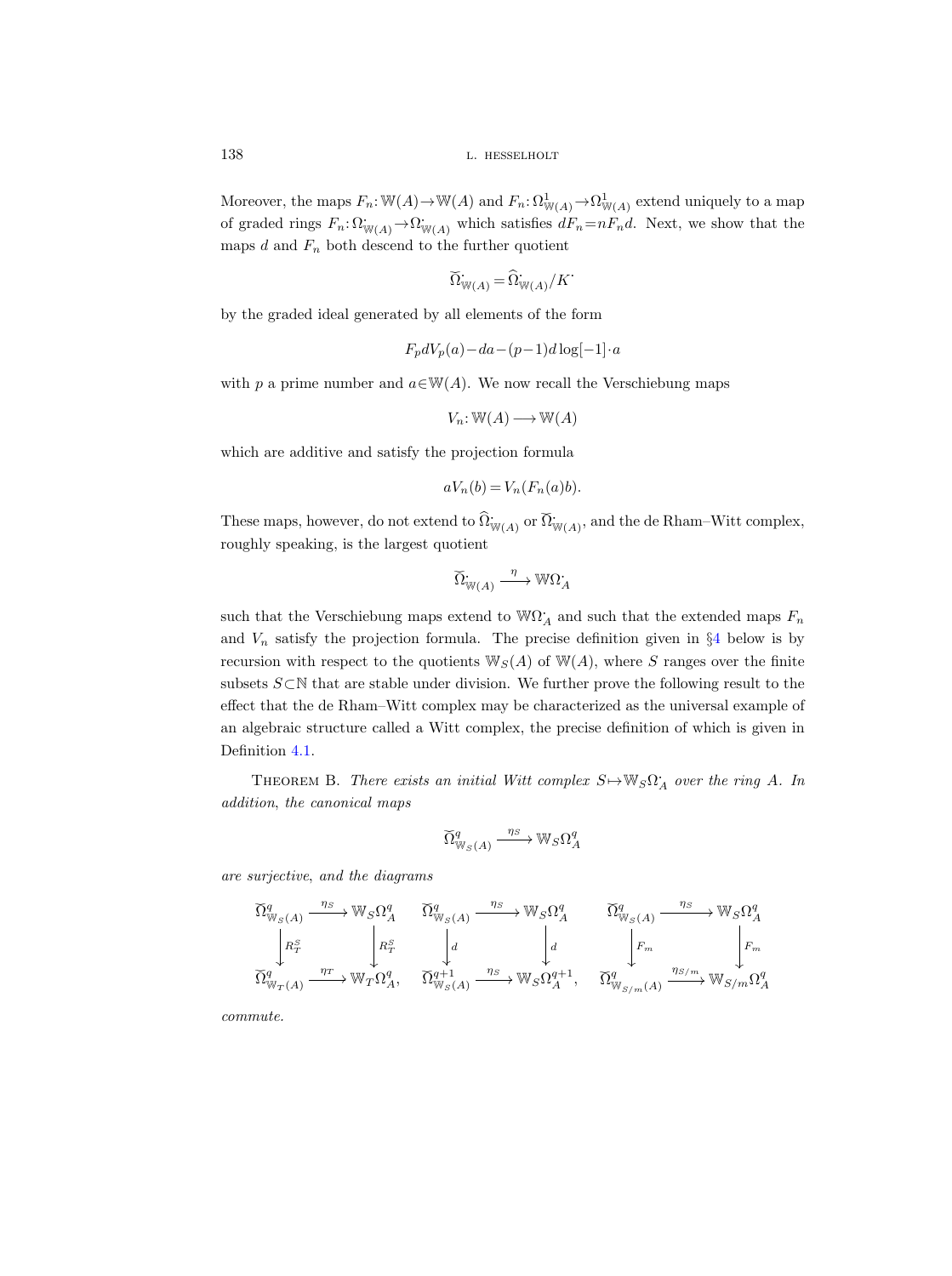If A is an  $\mathbb{F}_p$ -algebra and  $S = \{1, p, ..., p^{n-1}\}\$ , then  $\mathbb{W}_S \Omega_A$  agrees with the original ptypical de Rham–Witt complex  $W_n \Omega_A^*$  of Bloch–Deligne–Illusie [\[19\]](#page-71-6). More generally, if A is a  $\mathbb{Z}_{(p)}$ -algebra and  $S = \{1, p, ..., p^{n-1}\}$ , then  $\mathbb{W}_S \Omega_A$  agrees with the *p*-typical de Rham– Witt complex  $W_n \Omega_A$  constructed by the author and Madsen [\[17\]](#page-71-7) for p odd and by Costeanu [\[9\]](#page-71-8) for  $p=2$ . Finally, if 2 is either invertible or zero in A and S is arbitrary, then  $\mathbb{W}_S \Omega_A$  agrees with the big de Rham–Witt complex introduced by the author and Mad-sen [\[15\]](#page-71-0). We also note that if  $f: R \to A$  is a map of  $\mathbb{Z}_{(p)}$ -algebras and  $S = \{1, p, ..., p^{n-1}\},$ then the relative p-typical de Rham–Witt complex  $W_n \Omega_{A/R}^*$  of Langer–Zink [\[23\]](#page-71-9) agrees with the quotient of  $\mathbb{W}_S \Omega_A^*$  by the differential graded ideal generated by the image of  $\mathbb{W}_S \Omega^1_R \to \mathbb{W}_S \Omega^1_A.$ 

We recall that van der Kallen [\[20,](#page-71-10) Theorem 2.4] and Borger [\[6,](#page-71-11) Theorem B] have proved independently that for every étale morphism  $f: A \rightarrow B$  and every finite subset S⊂N stable under division, the induced morphism

$$
\mathbb{W}_S(A) \xrightarrow{\mathbb{W}_S(f)} \mathbb{W}_S(B)
$$

<span id="page-4-0"></span>again is étale. Based on this theorem, we prove the following result.

THEOREM C. Let  $f: A \rightarrow B$  be an étale map and let  $S \subset \mathbb{N}$  be a finite subset stable under division. Then the induced map

$$
\mathbb{W}_S(B) \otimes_{\mathbb{W}_S(A)} \mathbb{W}_S \Omega^q_A \longrightarrow \mathbb{W}_S \Omega^q_B
$$

is an isomorphism, for all q.

To prove Theorem [C,](#page-4-0) we verify that the left-hand terms form a Witt complex over the ring  $B$  and use Theorem  $B$  to obtain the inverse of the map in the statement. The verification of the Witt complex axioms, in turn, is significantly simplified by the existence of the divided Frobenius operators on  $\Omega_{W(A)}$  as follows from Theorem [A.](#page-2-0)

Finally, we evaluate the de Rham–Witt complex of  $\mathbb{Z}$ . The result is that  $\mathbb{W}\Omega_{\mathbb{Z}}^q$  is non-zero for  $q \leq 1$  only. Moreover, we may consider  $W\Omega_{\mathbb{Z}}^{\times}$  as the quotient

$$
\Omega^{\cdot}_{\mathbb{W}(\mathbb{Z})} \longrightarrow \mathbb{W}\Omega^{\cdot}_{\mathbb{Z}}
$$

of the de Rham complex of  $W(\mathbb{Z})$  by a differential graded ideal generated by elements of degree 1. Hence, following Borger [\[5\]](#page-70-1), we may interpret  $W\Omega_{\mathbb{Z}}$  as the complex of differentials along the leaves of a codimension-1 foliation of  $Spec(\mathbb{Z})$  considered as an  $\mathbb{F}_1$ -space. We note that, by contrast,  $\Omega_{\mathbb{W}(\mathbb{Z})}^q$  is non-zero for all q.

As mentioned earlier, the big de Rham–Witt complex was introduced in [\[15\]](#page-71-0) with the purpose of giving an algebraic description of the equivariant homotopy groups

$$
\mathrm{TR}^r_q(A)=[S^q\wedge(\mathbb{T}/C_r)_+,T(A)]_{\mathbb{T}}
$$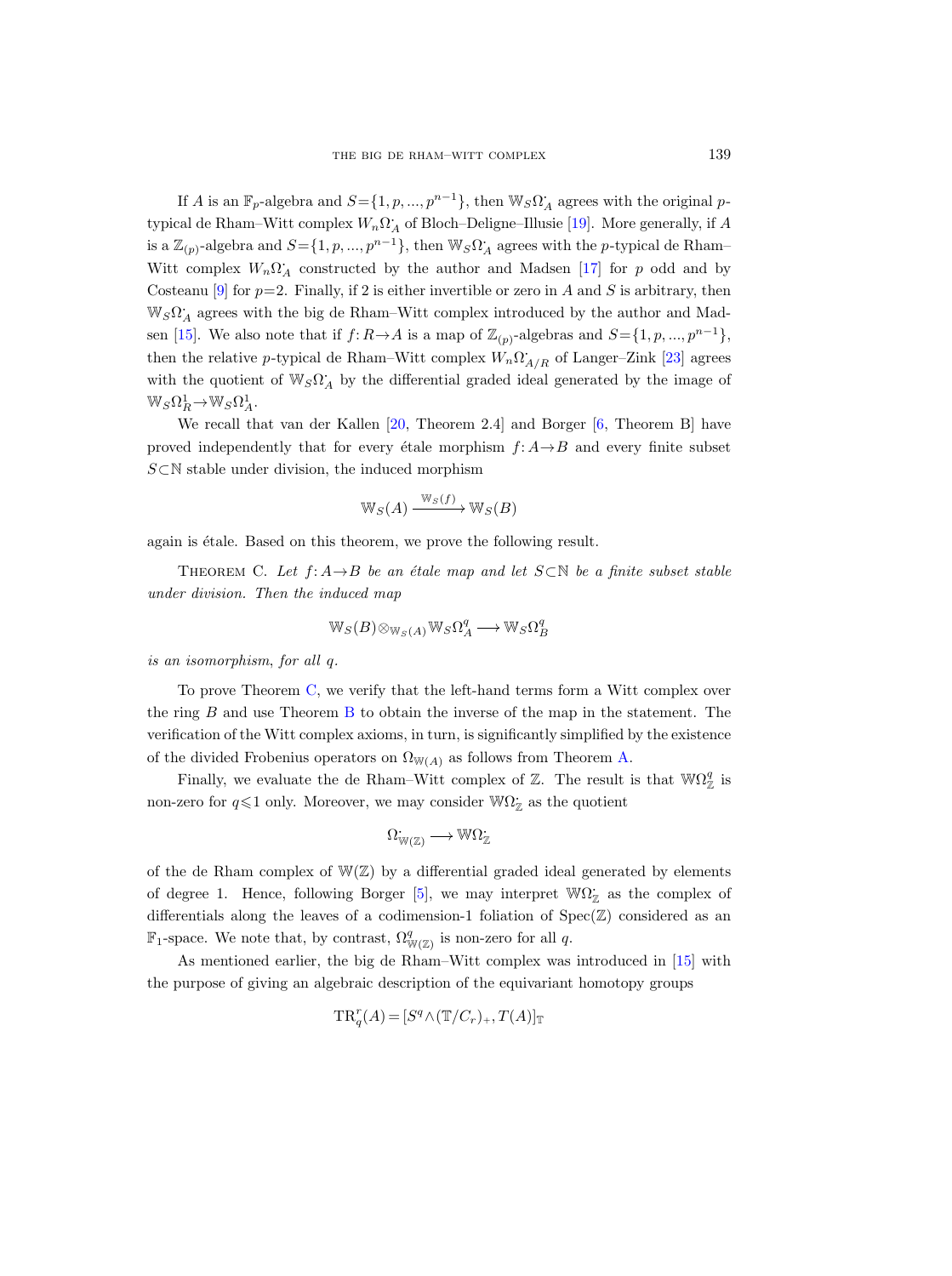of the topological Hochschild T-spectrum  $T(A)$  of the ring A. Here  $T=R/Z$  is the circle group,  $C_r \subset \mathbb{T}$  is the subgroup of order r, and  $[-,-]_{\mathbb{T}}$  is the abelian group of maps in the homotopy category of orthogonal T-spectra. We proved in [\[13,](#page-71-12) §1] that the groups  $TR_q^r(A)$  give rise to a Witt complex over the ring A in the sense of Definition [4.1](#page-43-1) below. Therefore, by Theorem [B,](#page-3-0) there is a unique map

$$
\mathbb{W}_{\langle r \rangle} \Omega^q_A \longrightarrow \mathrm{TR}^r_q(A)
$$

of Witt complexes over A, where  $\langle r \rangle$  denotes the set of divisors of r. We will show elsewhere that this map is an isomorphism for all r and all  $q \leq 1$ .

### 1. Witt vectors

We begin with a review of Witt vectors and  $\lambda$ -rings. The material in this section is due to Cartier  $[8]$ , Grothendieck [\[11\]](#page-71-4), Teichmüller [\[27\]](#page-71-14), and Witt [\[29\]](#page-71-15) and accordingly we make no claim of originality. The reader is also referred to the very readable account by Bergman [\[25,](#page-71-16) Appendix] and to the more modern and general exposition by Borger [\[6\]](#page-71-11). We further mention the books by Hazewinkel [\[12\]](#page-71-17) and Knutson [\[21\]](#page-71-18), which focus more on the rôle of symmetric functions.

In the approach to Witt vectors taken here, all necessary congruences are isolated in following lemma, commonly attributed to Dwork [\[12,](#page-71-17)  $\S E.2.4$ ]. Let N be the set of positive integers. We say that a subset  $S\!\subset\!\mathbb{N},$  possibly empty, is a truncation set if whenever  $n\!\in\!S$ and e is a divisor in n, then e $\in$ S. The ring of big Witt vectors  $\mathbb{W}_{S}(A)$  associated with the ring A and the truncation set S is defined to be the set  $A<sup>S</sup>$  equipped with a ring structure such that the ghost map

$$
\mathbb{W}_S(A) \xrightarrow{w} A^S
$$

that takes the vector  $a=(a_n | n \in S)$  to the sequence  $w(a)=\langle w_n(a)|n\in S\rangle$  with

$$
w_n(a) = \sum_{e|n} ea_e^{n/e}
$$

<span id="page-5-0"></span>is a natural transformation of functors from the category of rings to itself. Here the target  $A<sup>S</sup>$  is considered a ring with componentwise addition and multiplication. The elements  $a_n$  and  $w_n(a)$  are called the *Witt components* and the *ghost components* of the vector a, respectively. To prove that there exists a unique ring structure on  $\mathbb{W}_{S}(A)$ characterized in this way, we first recall the following result, a different proof of which is given in [\[12,](#page-71-17) Lemma 17.6.1]. We write  $v_p(n)$  for the p-adic valuation of n, normalized such that  $v_p(p)=1$ .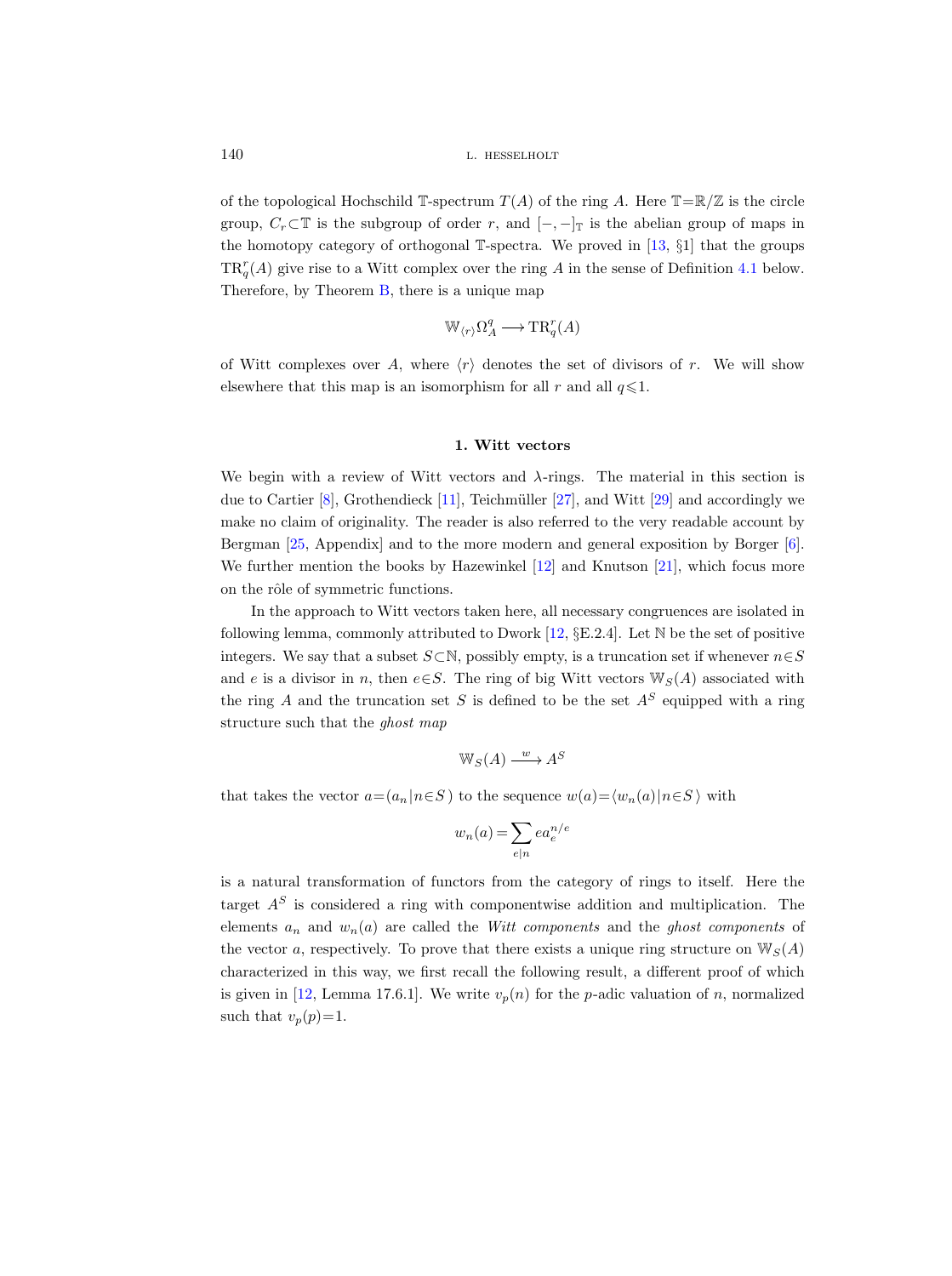LEMMA 1.1. Suppose that for every prime number  $p \in S$ , there exists a ring homomorphism  $\phi_p: A \to A$  with the property that  $\phi_p(a) \equiv a^p \mod pA$ . Then for every sequence  $x=\langle x_n | n\in S \rangle$ , the following conditions are equivalent:

- (i) the sequence x is in the image of the ghost map w:  $\mathbb{W}_S(A) \rightarrow A^S$ ;
- (ii) for every prime number  $p \in S$  and every  $n \in S$  with  $v_p(n) \geq 1$ ,

$$
x_n \equiv \phi_p(x_{n/p}) \mod p^{v_p(n)}A.
$$

*Proof.* We first show that if  $a \equiv b \mod pA$ , then  $a^{p^{v-1}} \equiv b^{p^{v-1}} \mod p^v A$ . If we write  $a=b+p\varepsilon$ , then

$$
a^{p^{v-1}} = b^{p^{v-1}} + \sum_{1 \leq i \leq p^{v-1}} \binom{p^{v-1}}{i} b^{p^{v-1}-i} p^i \varepsilon^i.
$$

In general, the *p*-adic valuation of the binomial coefficient  $\binom{m+n}{n}$  is equal to the number of carries in the addition of  $m$  and  $n$  in base  $p$ . So in particular,

$$
v_p\left(\binom{p^{v-1}}{i}p^i\right) = v - 1 + i - v_p(i) \geq v
$$

which proves the claim. Now, suppose that  $x=w(a)$  satisfies (i). Since  $\phi_p: A \to A$  is a ring homomorphism and lifts the Frobenius endomorphism of  $A/pA$ , we have

$$
\phi_p(w_{n/p}(a)) = \sum_{e|n/p} e\phi_p(a_e^{n/pe}),
$$

which is congruent to  $\sum_{e|n/p} ea_e^{n/e}$  modulo  $p^{v_p(n)}A$ . But, if e divides n but not  $n/p$ , then  $v_p(e)=v_p(n)$  and hence, this sum is congruent to  $\sum_{e|n} ea_e^{n/e} = w_n(a)$  modulo  $p^{v_p(n)}A$ . This shows that x satisfies (ii). Conversely, suppose that x satisfies (ii). We find a vector  $a=(a_n|n\in S)$  with  $w_n(a)=x_n$  as follows. We let  $a_1=x_1$  and assume, inductively, that  $a_e$ has been chosen, for all  $e\neq n$  that divide n, such that  $w_e(a)=x_e$ . The calculation above shows that for every prime number  $p$  dividing  $n$ ,

$$
x_n - \sum_{\substack{e|n \\ e \neq n}} ea_e^{n/e}
$$

is congruent to zero modulo  $p^{v_p(n)}A$ . Therefore, this difference is divisible by n and hence is equal to  $na_n$  for some  $a_n \in A$ . This shows that x satisfies (i).  $\Box$ 

<span id="page-6-0"></span>PROPOSITION 1.2. There exists a unique ring structure on the domain of the ghost map

$$
\mathbb{W}_S(A) \xrightarrow{w} A^S
$$

making it a natural transformation of functors from rings to rings.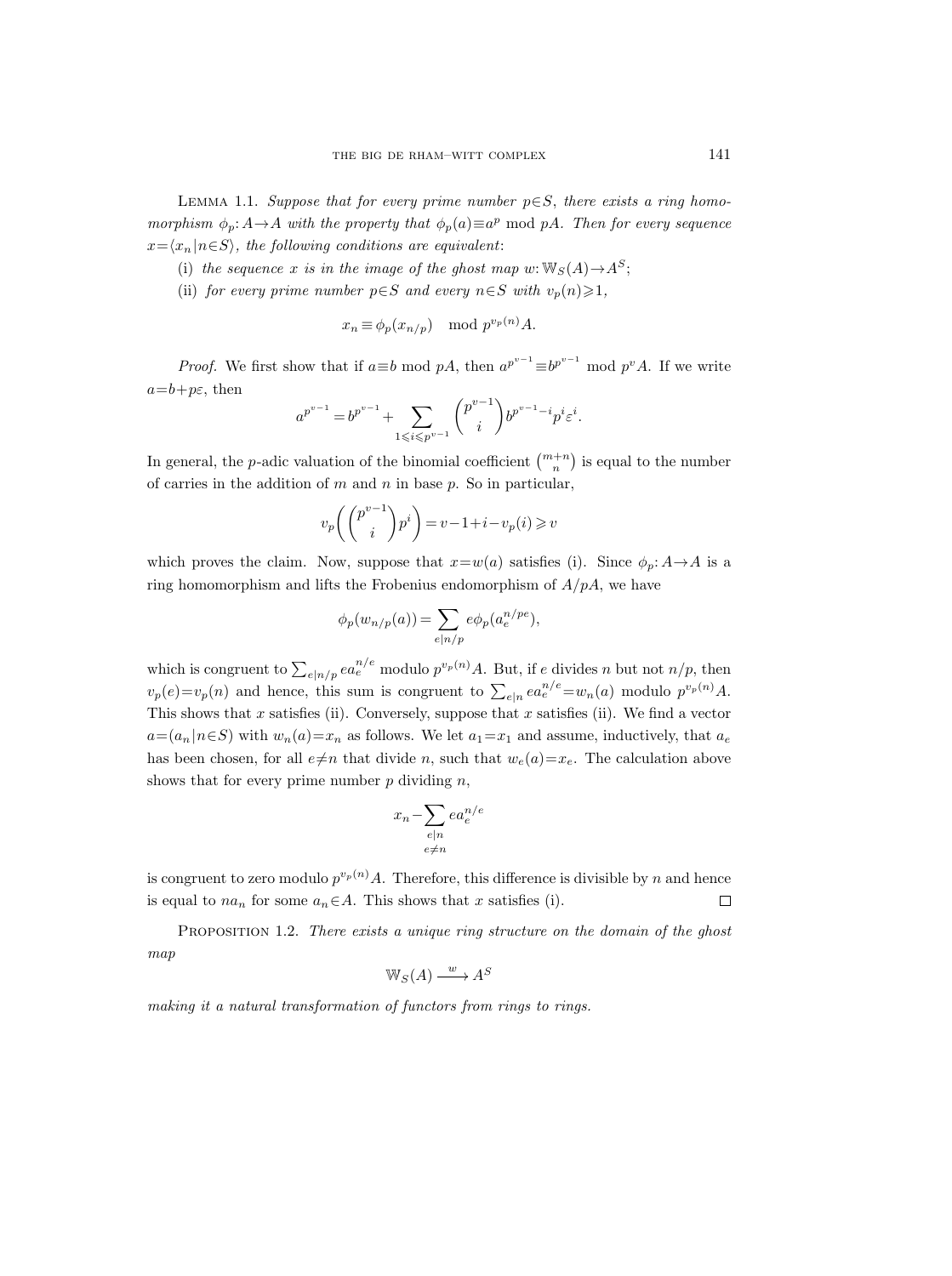*Proof.* Let A be the free ring generated by  $\{a_n, b_n | n \in S\}$ . The unique ring homomorphism  $\phi_p: A \to A$  that maps  $a_n$  to  $a_n^p$  and  $b_n$  to  $b_n^p$  satisfies  $\phi_p(f) \equiv f^p \mod pA$ . Hence, if a and b are the vectors  $(a_n | n \in S)$  and  $(b_n | n \in S)$ , respectively, then Lemma [1.1](#page-5-0) shows that the sequences  $w(a)+w(b)$ ,  $w(a) \cdot w(b)$ , and  $-w(a)$  are in the image of the ghost map. It follows that there are sequences of polynomials  $s=(s_n | n \in S)$ ,  $p=(p_n | n \in S)$ , and  $i=(i_n | n \in S)$  such that  $w(s)=w(a)+w(b), w(p)=w(a) \cdot w(b)$ , and  $w(i)=-w(a)$ . Moreover, since A is torsion free, the ghost map is injective, and accordingly, these polynomials are unique.

Let A' be any ring. If  $a' = (a'_n | n \in S)$  and  $b' = (b'_n | n \in S)$  are two vectors in  $\mathbb{W}_S(A')$ , then there is a unique ring homomorphism  $f: A \to A'$  with the property that  $\mathbb{W}_S(f)(a) = a'$ and  $\mathbb{W}_S(f)(b) = b'$ . We define  $a' + b' = \mathbb{W}_S(f)(s)$ ,  $a \cdot b = \mathbb{W}_S(f)(p)$ , and  $-a = \mathbb{W}_S(f)(i)$ . To prove that the ring axioms are verified, suppose first that  $A'$  is torsion free. In this case, the ghost map is injective, and hence, the ring axioms hold since they do so in  $A<sup>S</sup>$ . In general, we choose a surjective ring homomorphism  $g: A'' \rightarrow A'$  from a torsion-free ring A''. The induced map  $\mathbb{W}_S(g)$ :  $\mathbb{W}_S(A'') \to \mathbb{W}_S(A')$  is again surjective, and since the ring axioms hold in the domain, they do so, too, in the target.  $\Box$ 

If  $T \subset S$  are two truncation sets, then the forgetful map

$$
\mathbb{W}_S(A) \xrightarrow{R^S_T} \mathbb{W}_T(A)
$$

is a natural ring homomorphism called the restriction from S to T. If  $S\subset\mathbb{N}$  is a truncation set and  $n \in \mathbb{N}$ , then the set

$$
S/n = \{e \in \mathbb{N} \mid ne \in S\}
$$

again is a truncation set, possibly empty. For every  $n \in \mathbb{N}$ , there is a natural map

$$
\mathbb{W}_{S/n}(A) \xrightarrow{V_n} \mathbb{W}_S(A)
$$

that to the vector  $a=(a_e|e\in S/n)$  assigns the vector  $V_n(a)=(b_m|m\in S)$ , where

$$
b_m = \begin{cases} a_e, & \text{if } m = ne, \\ 0, & \text{otherwise.} \end{cases}
$$

<span id="page-7-0"></span>It is called the n-th Verschiebung.

LEMMA 1.3. For every  $n \in \mathbb{N}$ , the map  $V_n: \mathbb{W}_{S/n}(A) \to \mathbb{W}_S(A)$  is additive.

*Proof.* The following diagram, where  $V_n^w$  takes the sequence  $\langle x_e | e \in S/n \rangle$  to the sequence whose mth component is  $nx_e$ , if  $m=ne$ , and 0, otherwise, commutes:

$$
\mathbb{W}_{S/n}(A) \xrightarrow{V_n} \mathbb{W}_S(A)
$$

$$
\downarrow^w \qquad \qquad \downarrow^w
$$

$$
A^{S/n} \xrightarrow{V_n^w} A^{S}.
$$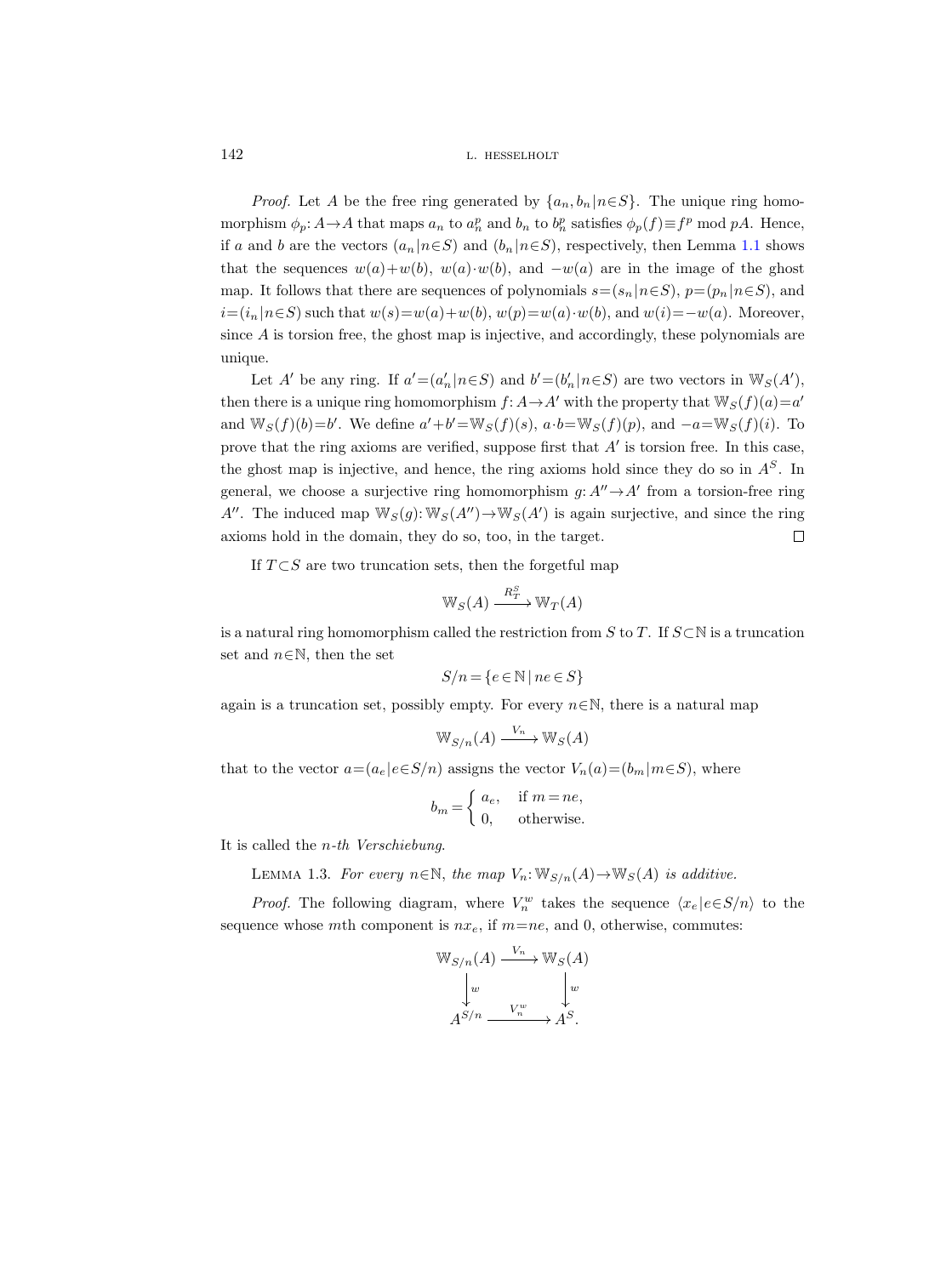Since  $V_n^w$  is additive, so is  $V_n$ . Indeed, if A is torsion free, the horizontal maps are both injective, and hence  $V_n$  is additive in this case. In general, we choose a surjective ring homomorphism  $g: A' \rightarrow A$  and argue as in the proof of Proposition [1.2.](#page-6-0)  $\Box$ 

LEMMA 1.4. For every  $n \in \mathbb{N}$ , there exists a unique natural ring homomorphism

$$
\mathbb{W}_S(A) \xrightarrow{F_n} \mathbb{W}_{S/n}(A)
$$

called the n-th Frobenius map that makes the following diagram, where the map  $F_n^w$  takes the sequence  $x = \langle x_m | m \in S \rangle$  to the sequence  $F_n^w(x) = \langle x_{ne} | e \in S/n \rangle$ , commute:

$$
\mathbb{W}_S(A) \xrightarrow{F_n} \mathbb{W}_{S/n}(A)
$$

$$
\downarrow^w \qquad \qquad \downarrow^w
$$

$$
A^S \xrightarrow{F_n^w} A^{S/n}.
$$

*Proof.* The construction of the map  $F_n$  is similar to the proof of Proposition [1.2.](#page-6-0) We let A be the free ring generated by  $\{a_m|m\in S\}$ , and let a be the vector  $(a_m|m\in S)$ . By Lemma [1.1,](#page-5-0) the sequence  $F_n^w(w(a)) \in A^{S/n}$  is the image by the ghost map of a vector

$$
F_n(a) = (f_{n,e} \mid e \in S/n) \in W_{S/n}(A),
$$

this vector being unique as A is torsion free. If A' is any ring and  $a' = (a'_m | m \in S)$ is a vector in  $\mathbb{W}_S(A')$ , then we define  $F_n(a') = \mathbb{W}_{S/n}(g)(F_n(a))$ , where  $g: A \to A'$  is the unique ring homomorphism that maps a to a'. Finally, since the map  $F_n^w$  is a ring homomorphism, an argument similar to the proof of Lemma [1.3](#page-7-0) shows that also  $F_n$  is a ring homomorphism.  $\Box$ 

The Teichmüller representative is the map

$$
A \xrightarrow{[-]_S} \mathbb{W}_S(A)
$$

whose mth component is  $a$ , if  $m=1$ , and 0, otherwise. It is a multiplicative map. Indeed, the following diagram, where  $[a]_S^w$  is the sequence with mth component  $a^m$ , commutes:

$$
A \xrightarrow{[-]_S} \mathbb{W}_S(A)
$$
  

$$
\downarrow^w
$$
  

$$
A \xrightarrow{[-]_S^w} A^S,
$$

<span id="page-8-0"></span>and  $\left[-\right]_{S}^{w}$  is a multiplicative map. In particular, the Teichmüller representative  $\left[1\right]_{S}$  is the multiplicative identity element in the ring  $\mathbb{W}_S(A)$ .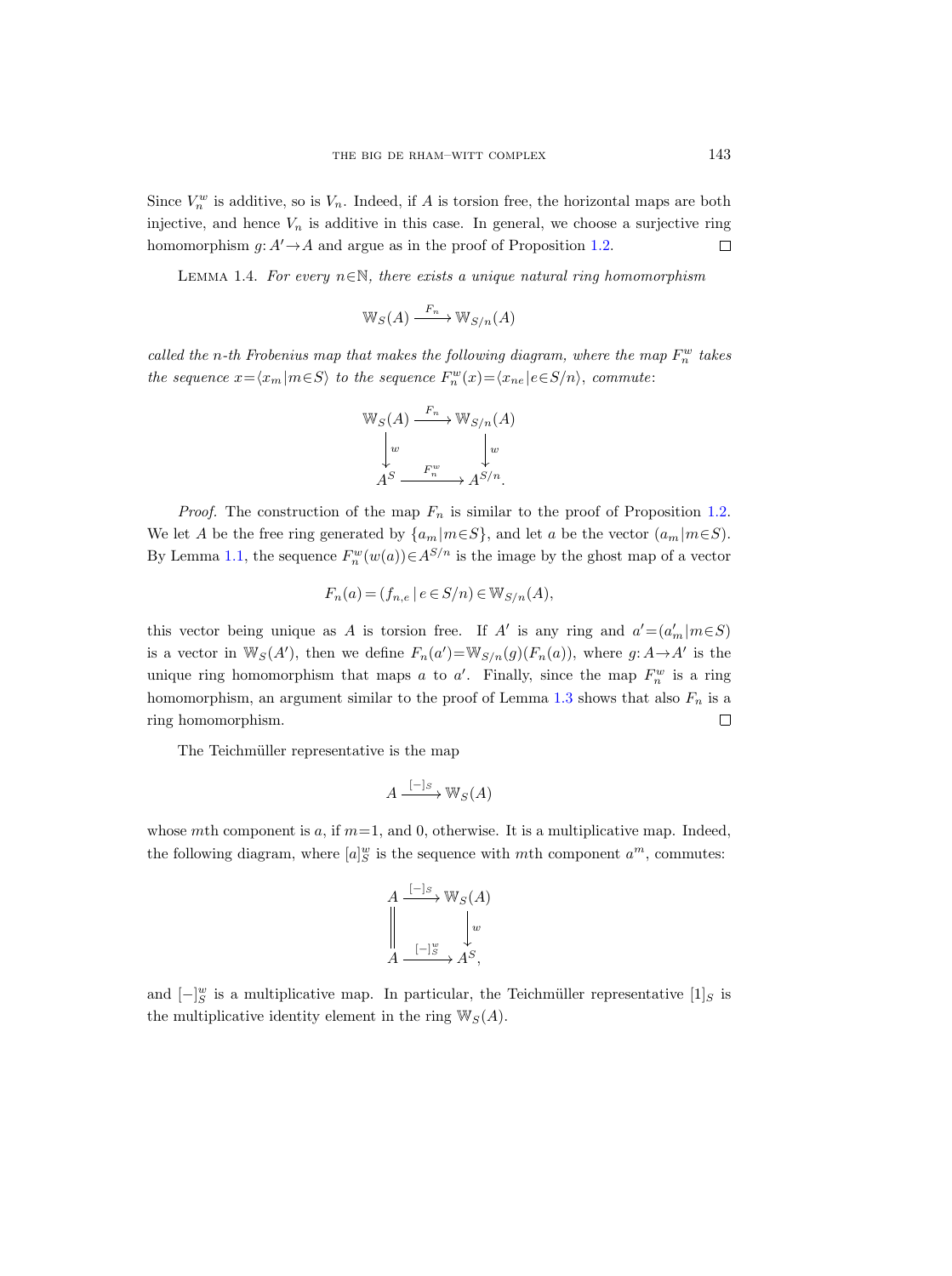LEMMA 1.5. Let  $S \subset \mathbb{N}$  be a truncation set and let A be a ring. (i) For all  $a \in \mathbb{W}_S(A)$ , there is a convergent sum

$$
a = \sum_{n \in S} V_n([a_n]_{S/n}).
$$

(ii) For all  $m, n \in \mathbb{N}$  with greatest common divisor  $c=(m, n)$ ,

$$
F_m V_n = c V_{n/c} F_{m/c} : W_{S/c}(A) \longrightarrow W_{S/c}(A).
$$

(iii) For all  $n \in \mathbb{N}$ ,  $a \in \mathbb{W}_S(A)$ , and  $a' \in \mathbb{W}_{S/n}(A)$ ,

$$
aV_n(a') = V_n(F_n(a)a').
$$

(iv) For all  $m, n \in \mathbb{N}$ ,

$$
F_m F_n = F_{mn}: \mathbb{W}_S(A) \longrightarrow \mathbb{W}_{S/mn}(A),
$$
  

$$
V_n V_m = V_{mn}: \mathbb{W}_{S/mn}(A) \longrightarrow \mathbb{W}_S(A).
$$

(v) For all  $n \in \mathbb{N}$  and  $a \in A$ ,

$$
F_n([a]_S) = [a]_{S/n}^n
$$

Proof. One readily verifies that the two sides of each equation have the same image by the ghost map. This shows that the relations hold, if A is torsion free, and hence, in general. In statement (i), the convergence, for  $S$  infinite, is with respect to the product topology on  $\mathbb{W}_S(A)$  induced by the discrete topology on A.  $\Box$ 

<span id="page-9-0"></span>PROPOSITION 1.6. The ring of Witt vectors in  $\mathbb Z$  is equal to the abelian group

$$
\mathbb{W}_S(\mathbb{Z}) = \prod_{n \in S} \mathbb{Z} \cdot V_n([1]_{S/n})
$$

with the multiplication given by

$$
V_m([1]_{S/m}) \cdot V_n([1]_{S/n}) = c \cdot V_e([1]_{S/e}),
$$

where  $c=(m, n)$  and  $e=[m, n]$  are the greatest common divisor and the least common multiple, respectively.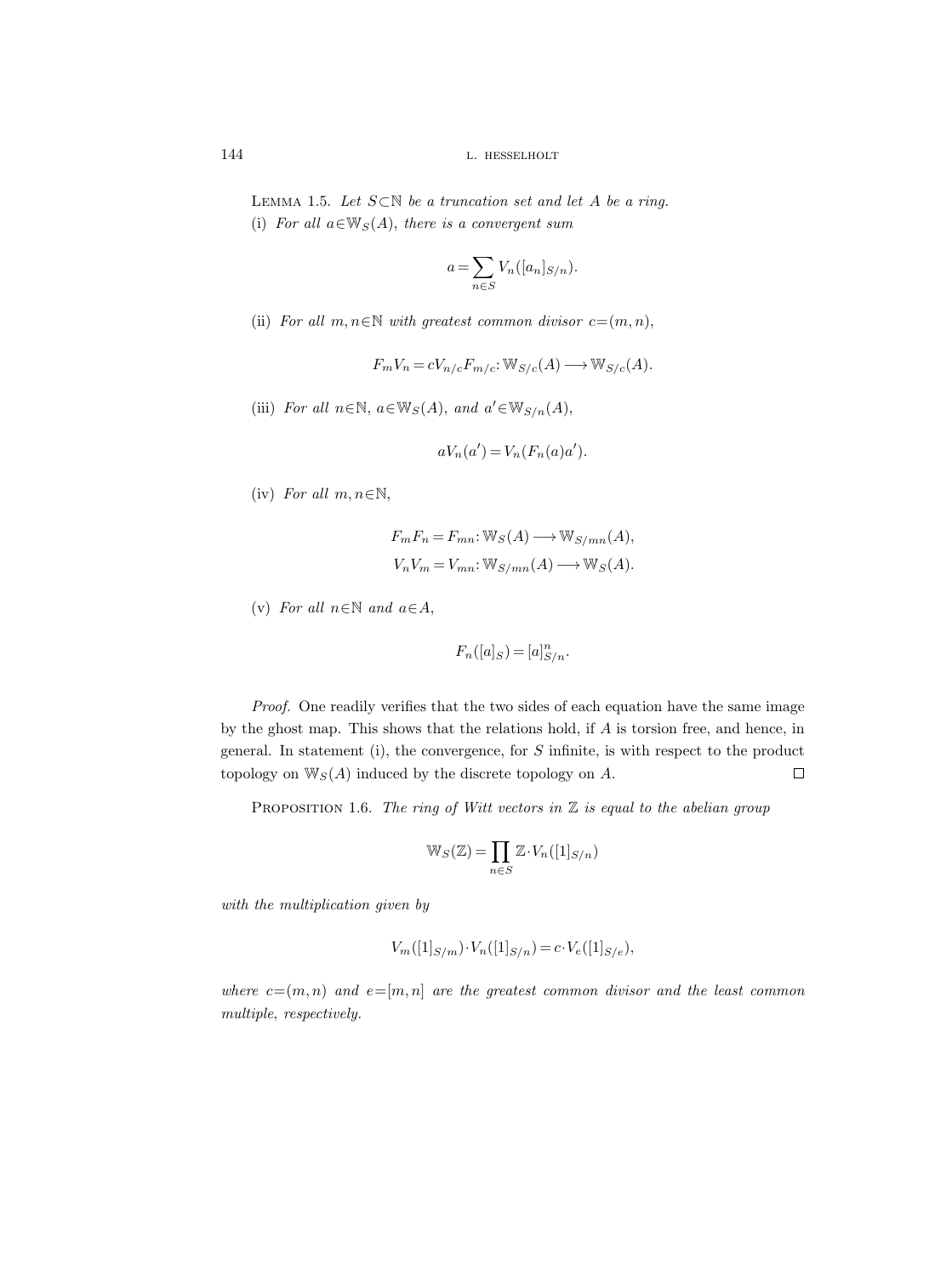*Proof.* The formula for the product follows from Lemma [1.5](#page-8-0) (ii)–(iv). For finite S, we prove the statement by induction beginning from the case  $S = \emptyset$  which is trivial. So suppose that S is non-empty, let  $m \in S$  be maximal, and let  $T = S \setminus \{m\}$ . The sequence of abelian groups

$$
0\longrightarrow \mathbb{W}_{\{1\}}(\mathbb{Z})\xrightarrow{V_m} \mathbb{W}_S(\mathbb{Z})\xrightarrow{R_T^S} \mathbb{W}_T(\mathbb{Z})\longrightarrow 0
$$

is exact, and we wish to show that it is equal to the following exact sequence:

$$
0 \longrightarrow \mathbb{Z} \cdot [1]_{\{1\}} \xrightarrow{V_m} \prod_{n \in S} \mathbb{Z} \cdot V_n([1]_{S/n}) \xrightarrow{R_T^S} \prod_{n \in T} \mathbb{Z} \cdot V_n([1]_{T/n}) \longrightarrow 0.
$$

The latter sequence maps to the former, and by induction, the right-hand terms of the two sequences are equal. Since also the left-hand terms are equal, so are the middle terms. This completes the proof for  $S$  finite. Finally, every truncation set  $S$  is the union of its finite sub-truncation sets  $S_{\alpha} \subset S$  and  $\mathbb{W}_{S}(\mathbb{Z}) = \lim_{\alpha} \mathbb{W}_{S_{\alpha}}(\mathbb{Z})$ .  $\Box$ 

The values of the restriction, Frobenius, and Verschiebung maps on the generators  $V_n([1]_{S/n})$  are readily evaluated using Lemma [1.5](#page-8-0) (ii)–(iv). To give a formula for the Teichmüller representative, we recall the Möbius inversion formula. Let  $g: \mathbb{N} \to \mathbb{Z}$  be a function and define the function  $f: \mathbb{N} \to \mathbb{Z}$  by  $f(n) = \sum_{e|n} g(e)$ . Then the original function is given by  $g(n) = \sum_{e|n} \mu(e) f(n/e)$ , where  $\mu: \mathbb{N} \to \{-1, 0, 1\}$  is the Möbius function defined by  $\mu(e) = (-1)^r$ , if e is a product of  $r \ge 0$  distinct prime numbers, and  $\mu(e) = 0$ , otherwise.

<span id="page-10-0"></span>ADDENDUM 1.7. If m is an integer and  $S$  is a truncation set, then

$$
[m]_S = \sum_{n \in S} \frac{1}{n} \bigg( \sum_{e|n} \mu(e) m^{n/e} \bigg) V_n([1]_{S/n}).
$$

In particular, the square root of unity  $[-1]_S$  is equal to  $-[1]_S+V_2([1]_{S/2})$ .

*Proof.* It suffices to prove that the formula holds in  $\mathbb{W}_S(\mathbb{Z})$ . By Proposition [1.6,](#page-9-0) there are unique integers  $r_e$ ,  $e \in S$ , such that

$$
[m]_S = \sum_{e \in S} r_e V_e([1]_{S/e}).
$$

Evaluating the nth ghost component of this equation, we find that

$$
m^n = \sum_{e|n} er_e,
$$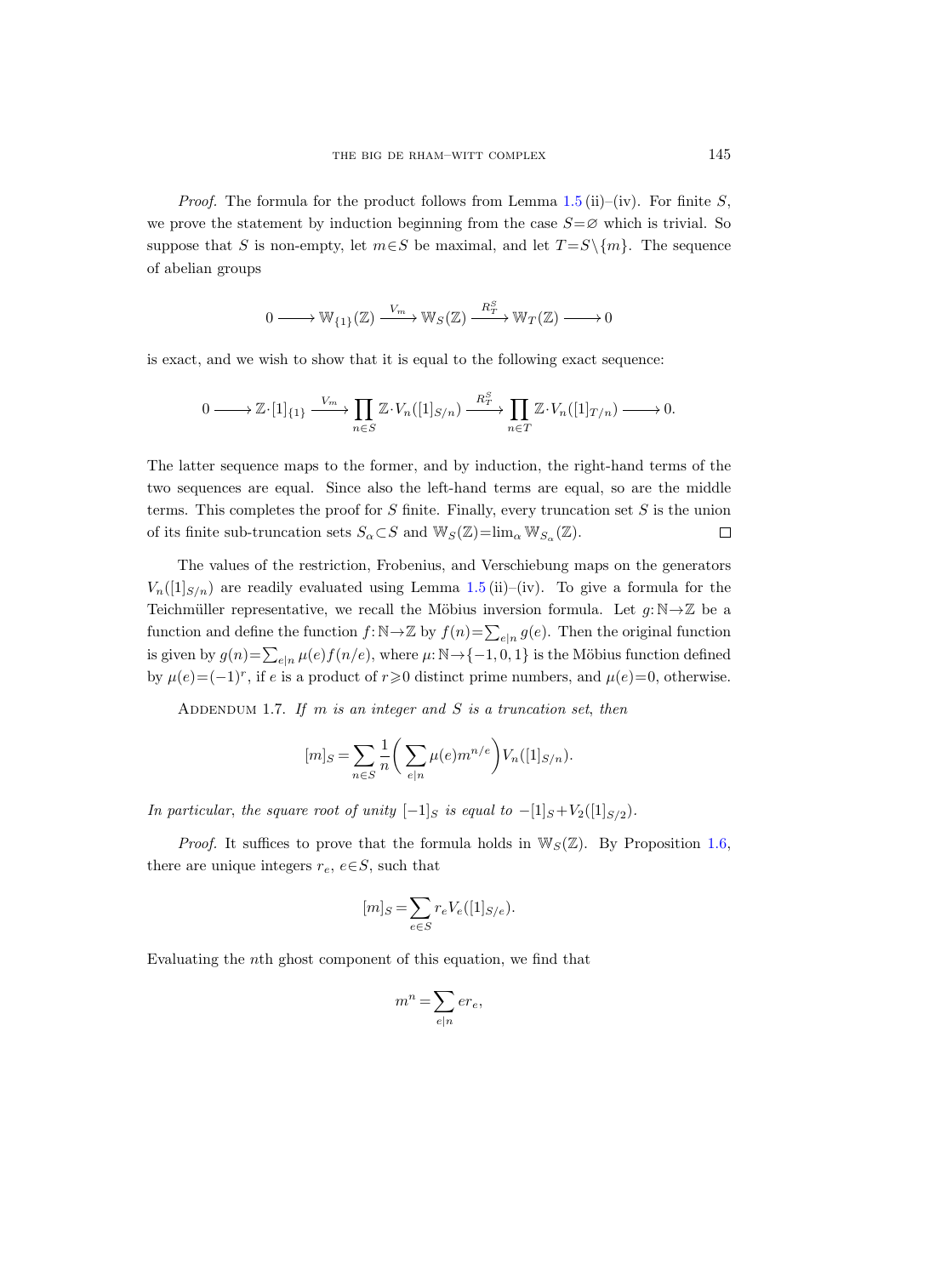from which the stated formula follows by Möbius inversion. Finally, defining

$$
g(n) = \begin{cases} -1, & \text{if } n = 1, \\ 2, & \text{if } n = 2, \\ 0, & \text{otherwise,} \end{cases}
$$

we get  $f(n) = \sum_{e|n} g(e) = (-1)^n$ , which proves the stated formula for  $[-1]_S$ .

If  $m=q$  is a prime power, then the coefficient of  $V_n(1]_{S/n}$  in  $[m]_S$  is equal to the number of monic irreducible polynomials of degree n over the finite field  $\mathbb{F}_q$ .

<span id="page-11-0"></span>LEMMA 1.8. If A is an  $\mathbb{F}_p$ -algebra and S is a truncation set, then

$$
F_p = R_{S/p}^S \circ \mathbb{W}_S(\varphi) : \mathbb{W}_S(A) \longrightarrow \mathbb{W}_{S/p}(A),
$$

where  $\varphi: A \rightarrow A$  is the Frobenius endomorphism.

*Proof.* By definition  $F_p(a) = (f_{p,e}(a))e \in S/p$  with the elements  $f_{p,e}$  of the free ring on  $\{a_n | n \in S\}$  characterized by the system of equations

$$
\sum_{e|m}ef_{p,e}^{m/e}=\sum_{e|pm}ea_{e}^{pm/e}
$$

indexed by  $m \in S/p$ . The lemma is equivalent to the statement that for all  $m \in S/p$ , one has  $f_{p,m} \equiv a_m^p \mod p$ , which we proceed to prove by induction on  $m \in S/p$ . Since  $f_{p,1}=a_1^p+pa_p$ , the statement holds for  $m=1$ . So we let  $m>1$  and assume that for all proper divisors e of m,  $f_{p,e} \equiv a_e^p \mod p$ . This implies that  $e f_{p,e}^{m/e} \equiv e a_e^{pm/e} \mod p^{v_p(m)+1}$ by the argument at the beginning of the proof of Lemma [1.1.](#page-5-0) We now write

$$
\sum_{e|m} ef_{p,e}^{m/e} = \sum_{e|m} ea_e^{pm/e} + \sum_{\substack{e|pm\\e\nmid m}} ea_e^{pm/e}
$$

and note that if  $e|pm$  and  $e/m$ , then  $v_p(e)=v_p(m)+1$ . Therefore, we may conclude that  $mf_{p,m} \equiv ma_m^p \bmod p^{v_p(m)+1}A$ . But the free ring on  $\{a_n | n \in S\}$  is torsion free, so  $f_{p,m} \equiv a_m^p$  $\mod p$  as desired. This completes the proof.  $\Box$ 

<span id="page-11-1"></span>LEMMA 1.9. Let  $m$  be an integer, let  $A$  be a ring, and let  $S$  be a truncation set. If m is invertible in A, then m is invertible in  $\mathbb{W}_S(A)$ ; and if m is a non-zero-divisor in A, then m is a non-zero-divisor in  $W_S(A)$ .

*Proof.* As in the proof of Proposition [1.6,](#page-9-0) we may assume that  $S$  is finite. We proceed by induction on S beginning from the trivial case  $S = \emptyset$ . So let S be nonempty and assume the statement for all proper sub-truncation sets of S. We let  $n \in S$  be maximal, and let  $T = S \setminus \{n\}$ . In this situation, we have the exact sequence

$$
0 \longrightarrow \mathbb{W}_{\{1\}}(A) \xrightarrow{V_n} \mathbb{W}_S(A) \xrightarrow{R_T^S} \mathbb{W}_T(A) \longrightarrow 0,
$$

from which the induction step readily follows, since  $\mathbb{W}_{\{1\}}(A)=A$ .

 $\Box$ 

 $\Box$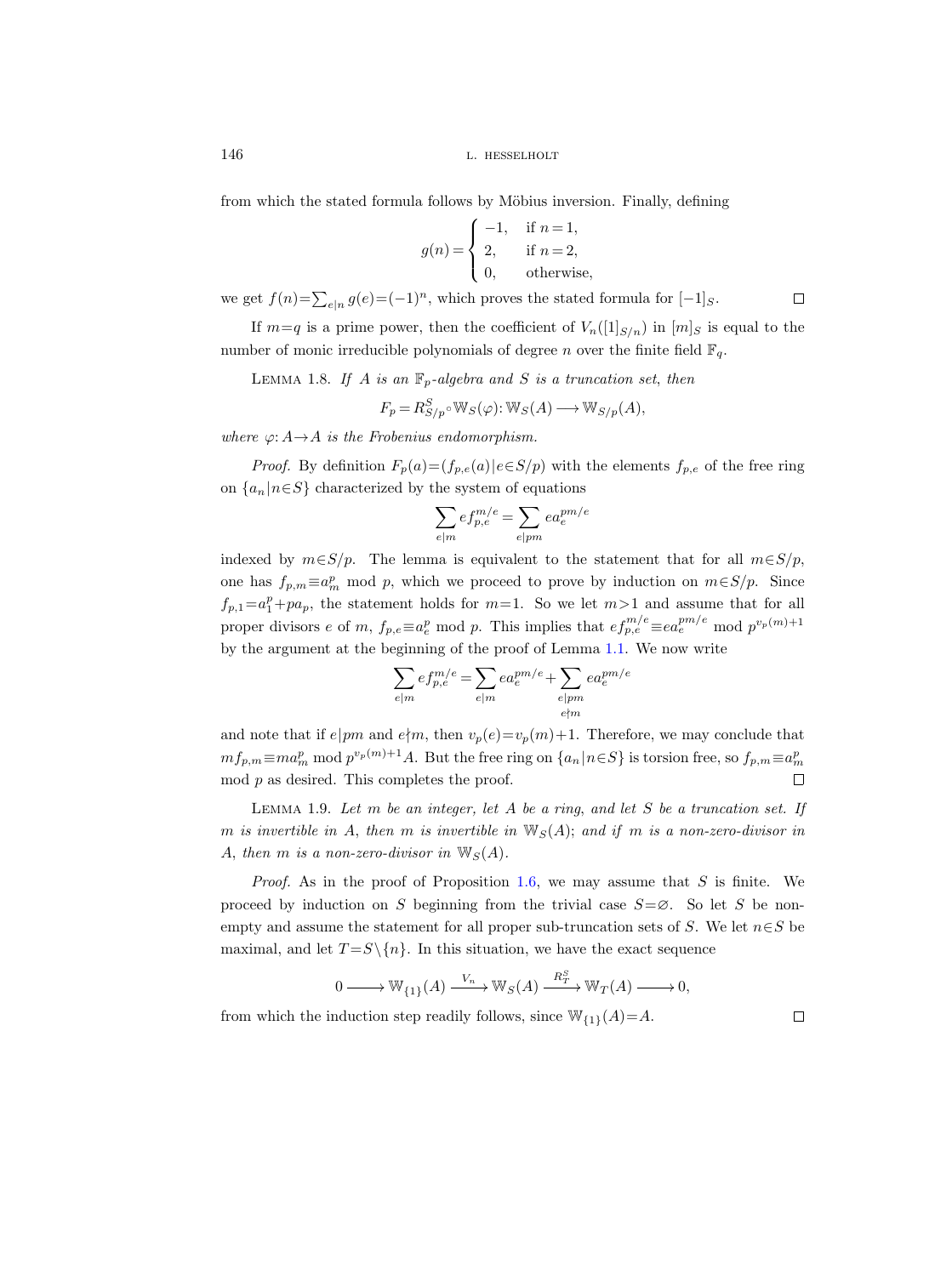Let  $p$  be a prime number. We say that a sub-truncation set of the truncation set

$$
P = \{1, p, p^2, \dots\} \subset \mathbb{N}
$$

is a p-typical truncation set. For instance, if S is any truncation set, then  $S \cap P$  is a p-typical truncation set. The p-typical truncation sets  $T \subset P$  are  $T = \emptyset$ ,  $T = P$ , and  $T = \{1, p, ..., p^{n-1}\}\$ , where n is a positive integer. The ring  $\mathbb{W}_P(A)$  is called the ring of p-typical Witt vectors and the ring  $\mathbb{W}_{\{1,p,\ldots,p^{n-1}\}}(A)$  is called the ring of p-typical Witt vectors of length  $n$  in  $A$ .

<span id="page-12-0"></span>PROPOSITION 1.10. Let p be a prime number, let S be a truncation set, and let  $I(S)$ be the set of  $k \in S$  not divisible by p. If A is a ring in which every  $k \in I(S)$  is invertible, then the ring homomorphism

$$
\mathbb{W}_S(A) \xrightarrow{g} \prod_{k \in I(S)} \mathbb{W}_{(S/k) \cap P}(A)
$$

whose k-th component is  $g_k = R_{(S/k)}^{S/k}$  $\frac{S/k}{(S/k)\cap P}$ °  $F_k$  is an isomorphism.

Proof. We have the commutative diagram of ring homomorphisms



where the products on the right-hand side range over  $k \in I(S)$  and where  $g^w$  is the map whose kth component  $g_k^w$  is given by  $g_k^w(a)_{p^v} = a_{p^v k}$ . The map  $g^w$  is a bijection since the sets  $S \cap kP$  with  $k \in I(S)$  partition S and since the maps  $S \cap kP \rightarrow (S/k) \cap P$  that take  $p^v k$  to  $p^v$  are bijections. Let  $h^w$  be the inverse of  $g^w$ . We claim that there exists a natural function  $h: \prod_{j} \mathbb{W}_{(S/k) \cap P}(A) \to \mathbb{W}_{S}(A)$  such that  $w \circ h=h^{w} \circ (\prod w)$ . Granting this, the equalities  $g^w \circ h^w = id$  and  $h^w \circ g^w = id$  imply that  $g \circ h = id$  and  $h \circ g = id$ , which proves the proposition.

To prove the claim, it suffices to show that, in the universal case, where  $A$  is the free  $\mathbb{Z}[I(S)^{-1}]$ -algebra generated by  $\{a_{k,p^v} | k \in I(S) \text{ and } p^v \in (S/k) \cap P\}$  and  $a = (a_k)$  with  $a_k =$  $(a_{k,p^v}) \in \mathbb{W}_{(S/k)\cap P}(A)$ , the element  $x=(h^w\circ(\prod w))(a)$  is in the image of  $w:\mathbb{W}_S(A) \to A^S$ . The unique  $\mathbb{Z}[I(S)^{-1}]$ -algebra homomorphism  $\phi_p: A \to A$  that to  $a_{k,p^v}$  associates  $a_{k,p^v}^p$  is a lift of the Frobenius endomorphism of  $A/pA$ . Also, all prime numbers  $\ell \in S$  different from p are invertible in A. Thus, we conclude from Lemma [1.1](#page-5-0) that the sequence  $x=\langle x_n | n\in S \rangle$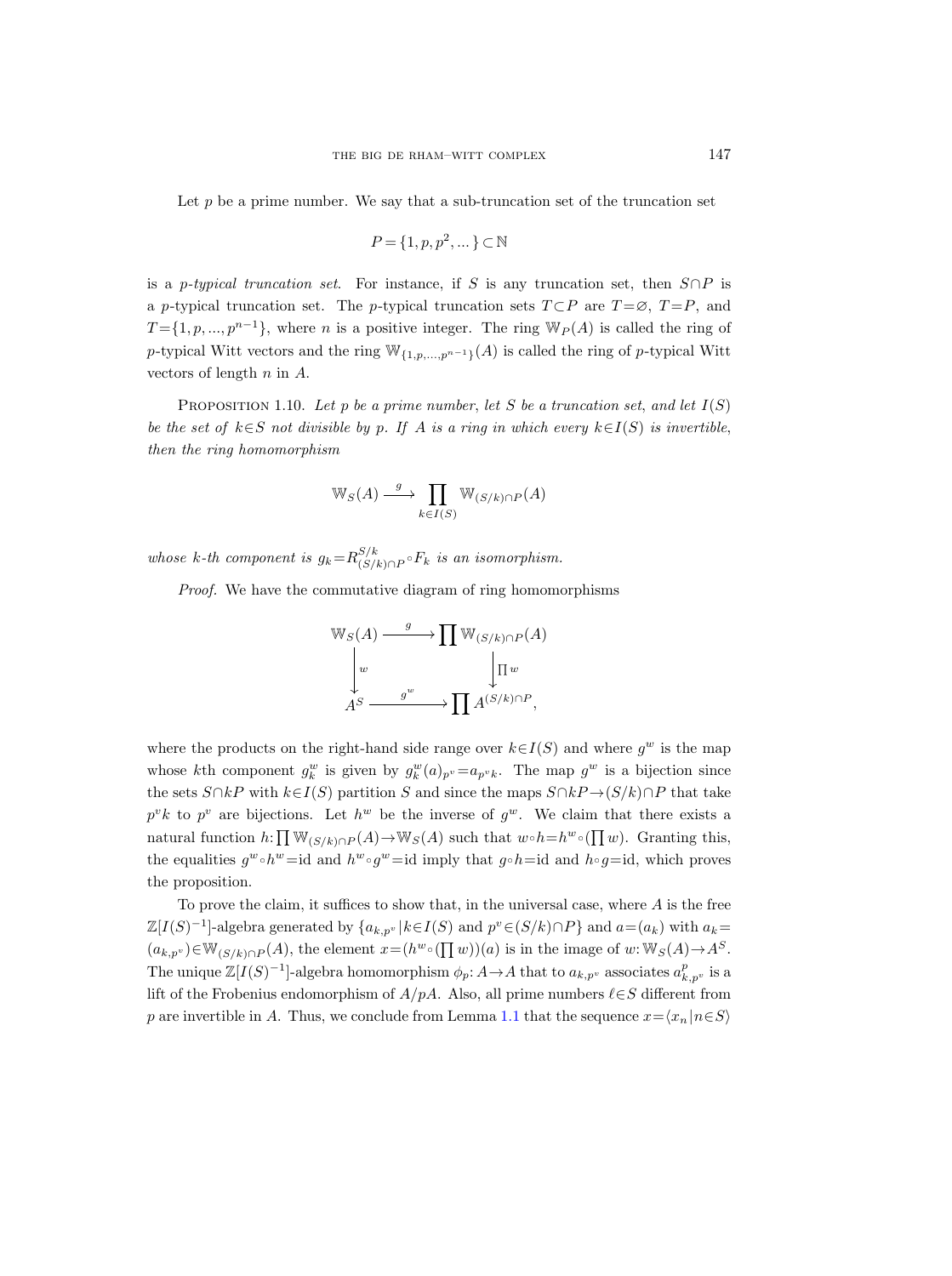is in the image of the ghost map if and only if for all  $n=p^v k\in S$  with  $k\in I(S)$  and  $v\geqslant 1$ ,  $x_{p^v k} \equiv \phi_p(x_{p^{v-1} k}) \mod p^v A$ . But  $x_{p^v k} = w_{p^v}(a_k)$  and  $\phi_p(x_{p^{v-1} k}) = \phi_p(w_{p^{v-1}}(a_k))$  which are congruent modulo  $p^v A$  by Lemma [1.1.](#page-5-0) Hence, there exists a vector  $h(a) \in W_S(A)$ such that  $x=w(h(a))$  and this vector is unique, as A is torsion free. The vector  $h(a)$ , in turn, uniquely determines the desired natural map  $h$ . This completes the proof.  $\Box$ 

<span id="page-13-1"></span>Example 1.11. If  $S = \{1, 2, ..., n\}$ , then  $(S/k) \cap P = \{1, p, ..., p^{s-1}\}$ , where  $s = s(n, k)$  is the unique integer with  $p^{s-1}k \leqslant n \leq p^s k$ . Hence, if every integer  $1 \leqslant k \leqslant n$  not divisible by  $p$  is invertible in  $A$ , then Proposition [1.10](#page-12-0) gives an isomorphism

$$
\mathbb{W}_{\{1,2,\ldots,n\}}(A) \xrightarrow{\sim} \prod \mathbb{W}_{\{1,p,\ldots,p^{s-1}\}}(A),
$$

<span id="page-13-0"></span>where the product ranges over integers  $1 \leq k \leq n$  not divisible by p and  $s=s(n, k)$ .

LEMMA 1.12. If A is an  $\mathbb{F}_p$ -algebra, then for every truncation set S,

$$
V_p \circ F_p = p \cdot \text{id}: \mathbb{W}_S(A) \longrightarrow \mathbb{W}_S(A).
$$

*Proof.* We first reduce to the case where  $S$  is a p-typical truncation set. It follows from Lemma [1.5](#page-8-0) that the following diagram, where the products range over  $k \in I(S)$  and where the vertical maps are the isomorphisms of Proposition [1.10,](#page-12-0) commutes:

$$
\begin{array}{ccc}\n\mathbb{W}_{S}(A) & \xrightarrow{F_p} & \mathbb{W}_{S/p}(A) & \xrightarrow{V_p} & \mathbb{W}_{S}(A) \\
\downarrow g & \downarrow g & \downarrow g \\
\prod \mathbb{W}_{(S/k)\cap P}(A) & \xrightarrow{\prod F_p} & \prod \mathbb{W}_{(S/pk)\cap P}(A) & \xrightarrow{\prod V_p} & \prod \mathbb{W}_{(S/k)\cap P}(A).\n\end{array}
$$

Accordingly, it will suffice to prove the lemma for  $p$ -typical truncation sets  $S$ , and we may further assume that  $S$  is finite. It follows from Lemma [1.5](#page-8-0) (iii) that

$$
V_p \circ F_p = V_p([1]_{S/p}) \cdot \mathrm{id} \colon \mathbb{W}_S(A) \longrightarrow \mathbb{W}_S(A),
$$

and we proceed to prove that  $V_p([1]_{S/p})=p[1]_S$  by induction on the cardinality n of S. The case  $n=0$  holds trivially, so we let  $S=\{1, p, ..., p^{n-1}\}\)$  be the p-typical truncation set of cardinality  $n>0$  and assume that the identity in question has been proved for all proper sub-truncation sets  $T \subset S$ . The exact sequences

$$
0\longrightarrow \mathbb{W}_{\{1\}}(A)\xrightarrow{V_{p^{n-1}}}\mathbb{W}_{S}(A)\xrightarrow{R^{S}_{S/p}}\mathbb{W}_{S/p}(A)\longrightarrow 0
$$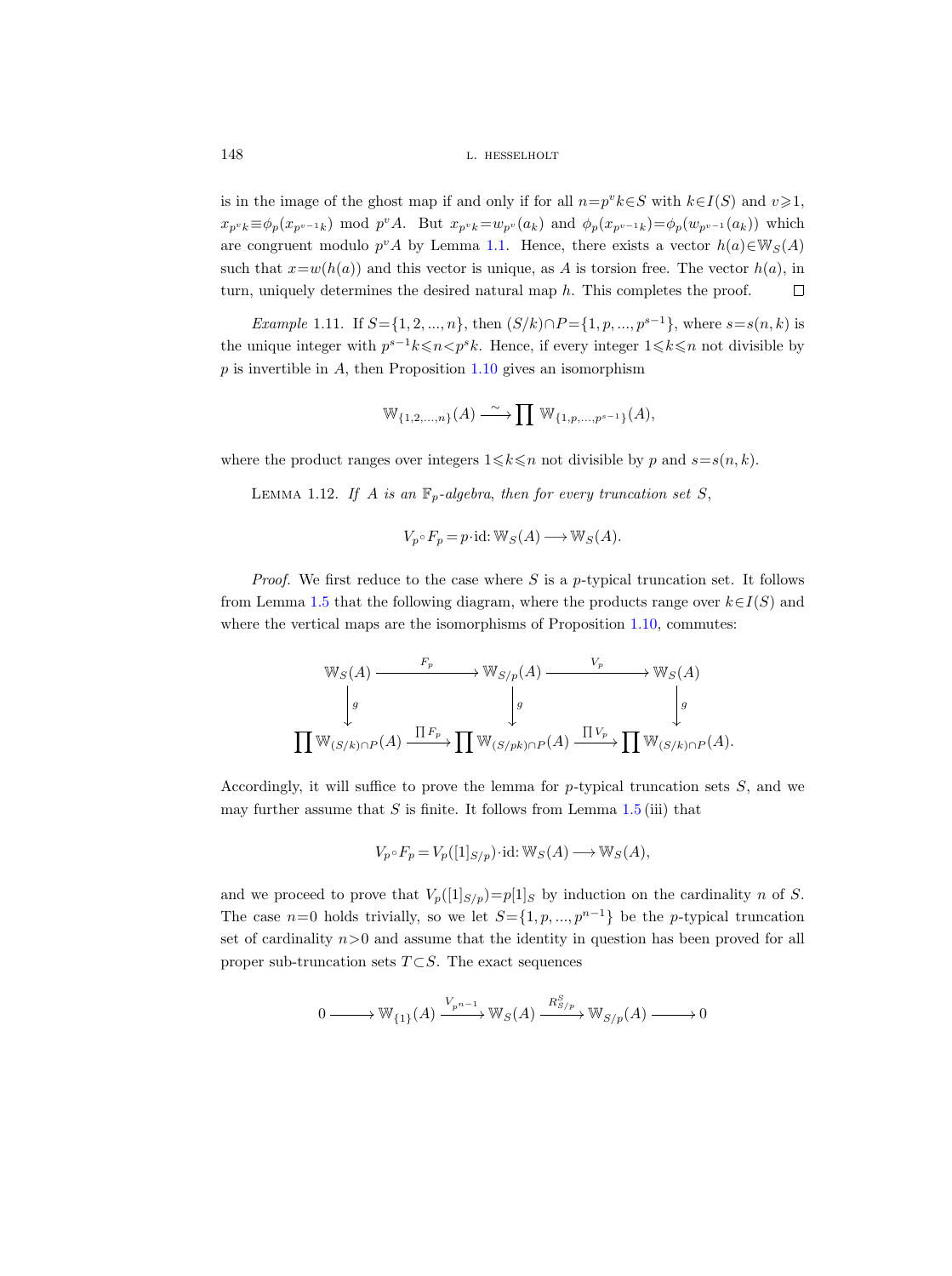furnish an induction argument showing that  $\mathbb{W}_S(A)$  is annihilated by  $p^n$ . In particular,  $V_p([1]_{S/p})$  is annihilated by  $p^{n-1}$ . Moreover, it follows from Addendum [1.7](#page-10-0) that

$$
[p]_S = p[1]_S + \sum_{0 < s < n} \frac{1}{p^s} (p^{p^s} - p^{p^{s-1}}) V_{p^s}([1]_{S/p^s})
$$

and the left-hand side vanishes, since A is an  $\mathbb{F}_p$ -algebra. The inductive hypothesis shows that  $V_{p^s}([1]_{S/p^s})=p^{s-1}V_p([1]_{S/p}),$  so the formula above becomes

$$
0 = p[1]_S + (p^{p^{n-1}-1} - 1)V_p([1]_{S/p}).
$$

But  $p^{n-1}-1\geqslant n-1$ , so  $V_p([1]_{S/p})=p[1]_S$  which proves the induction step.

Let A be a p-torsion-free ring equipped with a ring homomorphism  $\phi: A \rightarrow A$  such that  $\phi(a) \equiv a^p \mod{p}$ . By Lemma [1.1,](#page-5-0) there is a unique ring homomorphism

$$
\lambda_{\phi} \colon A \longrightarrow \mathbb{W}_P(A)
$$

such that  $w_{p^n} \circ \lambda_{\phi} = \phi^n$ . We define  $s_{\phi}: A \to \mathbb{W}_P(A/pA)$  to be the composition of  $\lambda_{\phi}$  and the map induced by the canonical projection of A onto  $A/pA$ . We recall that  $A/pA$  is said to be *perfect*, if the Frobenius endomorphism  $\varphi$ :  $A/pA \rightarrow A/pA$  is an automorphism.

PROPOSITION 1.13. Let  $p$  be a prime number, let  $n$  be a non-negative integer, and let  $S$  be the finite p-typical truncation set of cardinality n. Let  $A$  be a p-torsion-free ring equipped with a ring homomorphism  $\phi: A \rightarrow A$  such that  $\phi(a) \equiv a^p \mod pA$  and suppose that  $A/pA$  is perfect. In this situation, the map  $s_{\phi}$  induces an isomorphism

$$
A/p^n A \xrightarrow{\bar{s}_{\phi}} \mathbb{W}_S(A/pA).
$$

*Proof.* We claim that the map  $s_{\phi}$  induces a map  $\bar{s}_{\phi}$  as stated. Indeed, the restriction map  $R_S^P$ :  $\mathbb{W}_P(A/pA) \rightarrow \mathbb{W}_S(A/pA)$  has kernel  $V_{p^n}\mathbb{W}_P(A/pA)$ , and

$$
V_{p^n}\mathbb{W}_P(A/pA) = V_{p^n}\mathbb{W}_P(\varphi^n(A/pA)) = V_{p^n}F_{p^n}\mathbb{W}(A/pA) = p^n\mathbb{W}_P(A/pA),
$$

where the left-hand equality follows from  $A/pA$  being perfect, the middle equality from Lemma [1.8,](#page-11-0) and the right-hand equality from Lemma [1.12.](#page-13-0) Now, the proof is completed by an induction argument based on the commutative diagram

$$
0 \longrightarrow A/pA \xrightarrow{p^{n-1}} A/p^n A \xrightarrow{\text{pr}} A/p^{n-1} A \longrightarrow 0
$$
  

$$
\downarrow_{\varphi^{n-1}} \qquad \qquad \downarrow_{\bar{s}_{\phi}} \qquad \qquad \downarrow_{\bar{s}_{\phi}}
$$
  

$$
0 \longrightarrow A/pA \xrightarrow{V_{p^{n-1}}} \mathbb{W}_S(A/pA) \xrightarrow{R^S_{S/p}} \mathbb{W}_{S/p}(A/pA) \longrightarrow 0,
$$

where the top horizontal sequence is exact since  $A$  is  $p$ -torsion free, and where the lefthand vertical map is an isomorphism as  $A/pA$  is perfect.  $\Box$ 

 $\Box$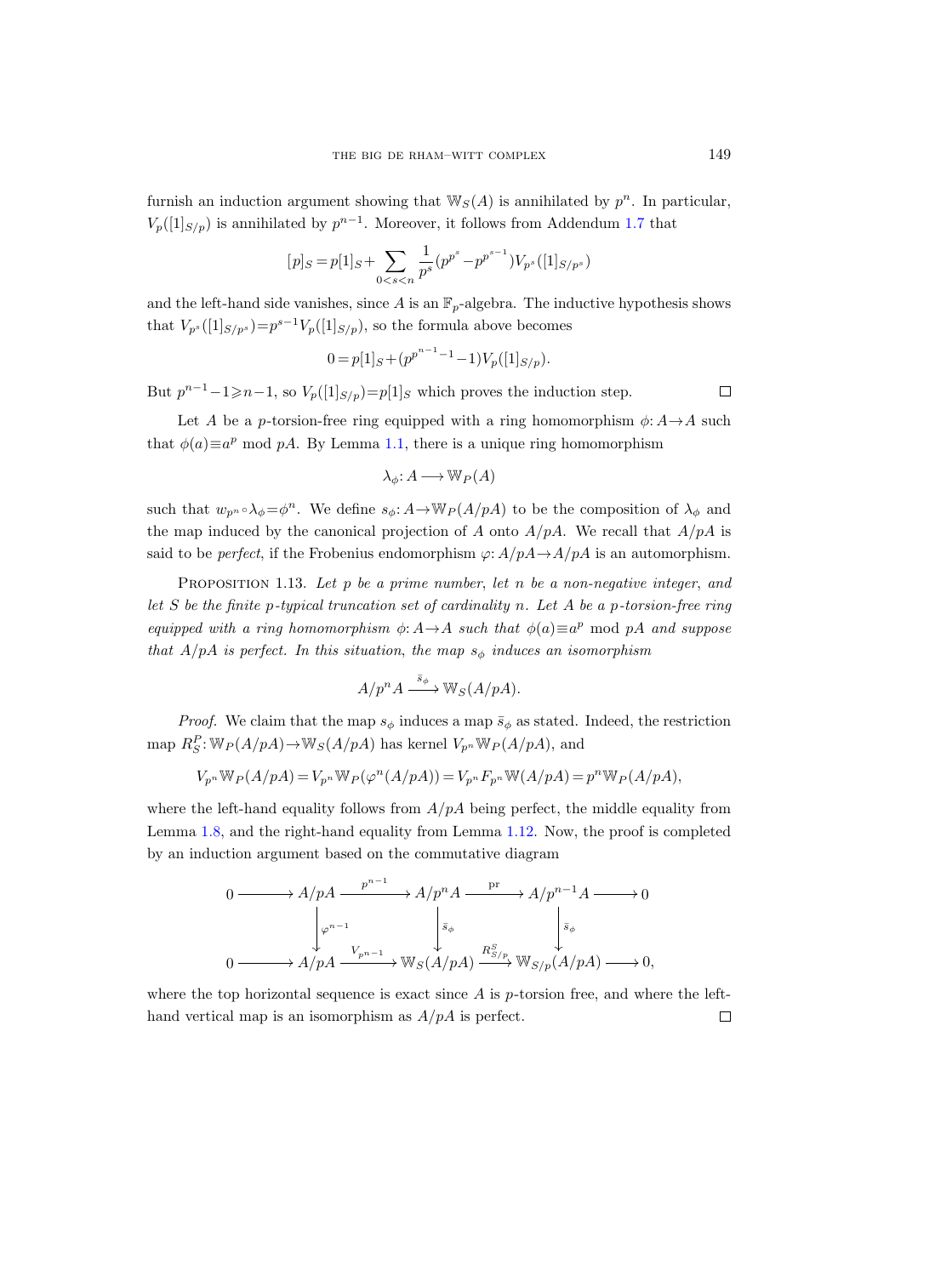We return to the ring of big Witt vectors. We prove that the underlying additive group of the ring  $W(A)$  is naturally isomorphic to the multiplicative group

$$
\Lambda(A) = (1 + tA[[t]])^*
$$

of power series with constant term 1. We also view the set  $tA[[t]]$  of power series with constant term 0 as an abelian group under coefficientwise addition. We recall the following result from  $[8, \S1]$  $[8, \S1]$ ; see also  $[12,$  Proposition 17.2.9].

<span id="page-15-1"></span>PROPOSITION 1.14. The diagram of natural group homomorphisms

$$
\begin{array}{ccc}\n\mathbb{W}(A) & \xrightarrow{\gamma} & \Lambda(A) \\
\downarrow w & & \downarrow t \frac{d}{dt} \log \\
A^{\mathbb{N}} & \xrightarrow{\gamma^w} & t A[[t]],\n\end{array}
$$

where  $\gamma(a_1, a_2, \dots) = \prod_{n \geq 1} (1 - a_n t^n)^{-1}$  and  $\gamma^w \langle x_1, x_2, \dots \rangle = \sum_{n \geq 1} x_n t^n$ , commutes, and the horizontal maps are isomorphisms.

Proof. It is clear that the maps in the diagram are natural transformations of functors from the category of rings to the category of sets. Moreover, the calculation

$$
t\frac{d}{dt}\log\bigg(\prod_{e\geqslant 1}(1-a_e t^e)^{-1}\bigg)=-\sum_{e\geqslant 1}t\frac{d}{dt}\log(1-a_e t^e)=\sum_{e\geqslant 1}\frac{ea_e t^e}{1-a_e t^e}
$$

$$
=\sum_{e\geqslant 1}\sum_{q\geqslant 1}ea_e^q t^{qe}=\sum_{n\geqslant 1}\bigg(\sum_{e|n}ea_e^{n/e}\bigg)t^n
$$

shows that the diagram commutes. It is also clear that the two vertical maps are group homomorphisms and that the map  $\gamma^w$  is an isomorphism of abelian groups. This implies that the map  $\gamma$  is a group homomorphism. Indeed, if A is torsion free, then the vertical maps are both injective, and in general, we choose a surjective ring homomorphism  $A' \rightarrow A$  from a torsion-free ring and use that W(−) and  $\Lambda$ (−) both take surjective ring homomorphisms to surjective group homorphisms.

It remains to show that  $\gamma$  is a bijection. To this end, we write

$$
\prod_{n\geqslant 1} (1-a_nt^n)^{-1}=(1+b_1t+b_2t^2+\dots)^{-1},
$$

<span id="page-15-0"></span>where the coefficient  $b_n$  is given by the sum  $b_n = \sum (-1)^r a_{i_1} \dots a_{i_r}$  that ranges over all  $1\leq i_1\leq \ldots \leq i_r\leq n$  such that  $i_1+2i_2+\ldots+ri_r=n$ . It follows that the Witt coordinates  $a_n$ are uniquely determined, recursively, by the coefficients  $b_n$ , and hence, that  $\gamma$  is a bijection as stated. $\Box$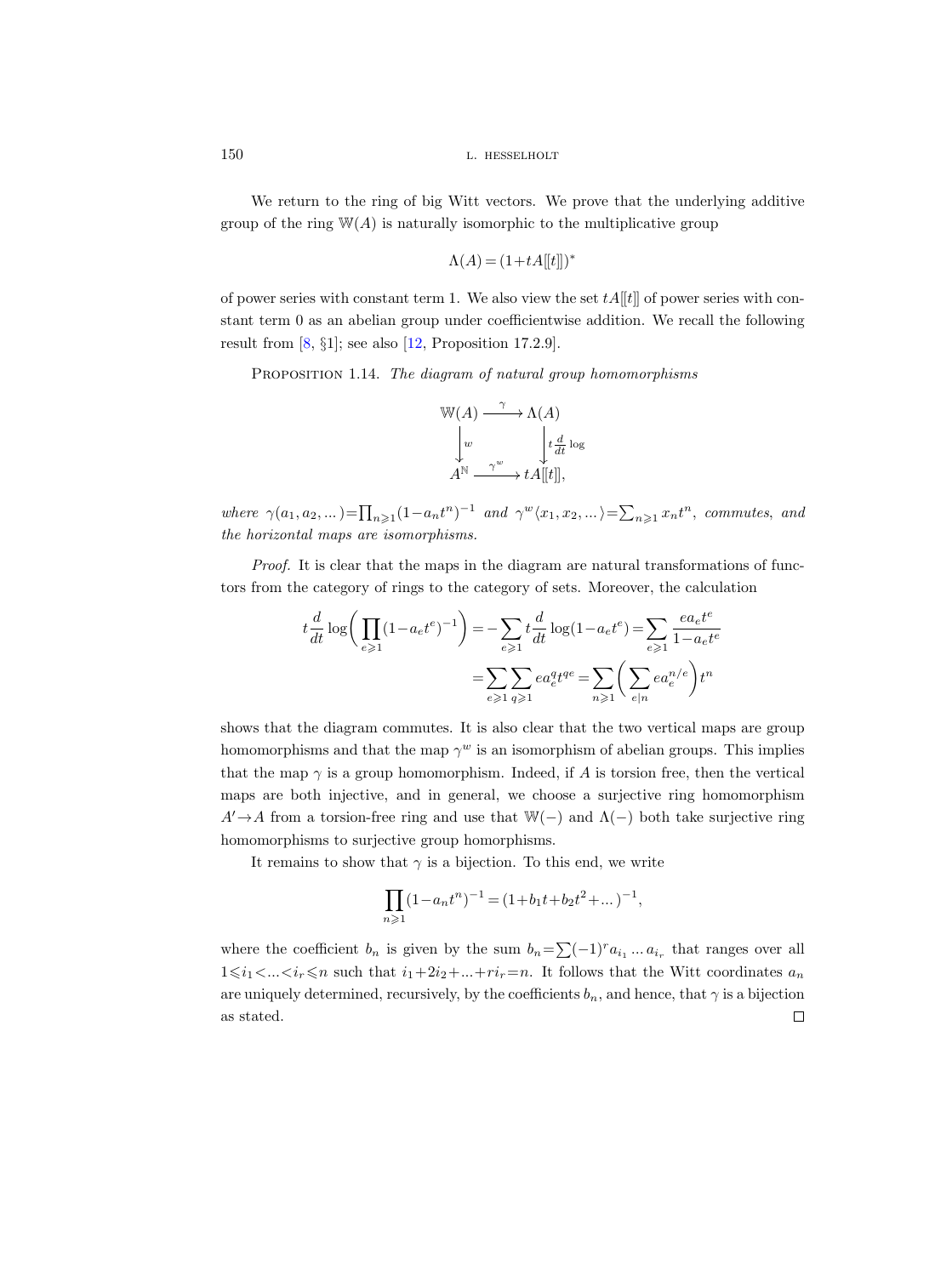Remark 1.15. We will always consider the set  $\Lambda(A)=1+tA[[t]]$  as a ring with the unique ring structure that makes the map  $\gamma: W(A) \to \Lambda(A)$  a ring isomorphism. This ring structure is characterized by begin natural in A, by addition being given by power series multiplication, and by the product satisfying

$$
(1 - at)^{-1} * (1 - bt)^{-1} = (1 - abt)^{-1}
$$

for all  $a, b \in A$ ; compare [\[11,](#page-71-4) §4]. We remark that  $(1-t)^{-1}$  is the multiplicative unit element in  $\Lambda(A)$ . The reader is warned, however, that there exists four different ring structures on the set  $1+tA[[t]]$  satisfying the first two of these requirements but with the last requirement replaced by the four possible choices of signs in the product formula  $(1 \pm at)^{\pm 1} * (1 \pm bt)^{\pm 1} = (1 \pm abt)^{\pm 1}$ . The choice  $++$  is used in [\[11\]](#page-71-4), [\[1\]](#page-70-3), [\[3\]](#page-70-4), while the choice  $-+$  is used in [\[12,](#page-71-17) §17.2]. The four different rings  $\Lambda(A)_{\pm\pm}$  are all naturally isomorphic, the natural isomorphism  $u_{\pm\pm} \cdot \Lambda(A) \to \Lambda(A)_{\pm\pm}$  given by  $u_{\pm\pm}(f(t)) = (1 \pm t)^{\pm 1} * f(t)$ , where the product is evaluated in  $\Lambda(A)$ . We also write  $\gamma_{\pm\pm}:\mathbb{W}(A)\to\Lambda(A)_{\pm\pm}$  for the natural ring isomorphism  $\gamma_{\pm\pm} = u_{\pm\pm} \circ \gamma$ ; in particular,  $\gamma = \gamma_{--}$ .

<span id="page-16-0"></span>ADDENDUM 1.16. The map  $\gamma$  induces an isomorphism of abelian groups

$$
\mathbb{W}_S(A) \xrightarrow{\gamma_S} \Lambda_S(A),
$$

where  $\Lambda_S(A)$  is the quotient of the multiplicative group  $\Lambda(A) = (1 + tA[[t]])^*$  by the subgroup  $I_S(A)$  of all power series of the form  $\prod_{n \in \mathbb{N} \setminus S} (1 - a_n t^n)^{-1}$ .

*Proof.* The kernel of the restriction map  $R_S^{\mathbb{N}}$ :  $\mathbb{W}(A) \rightarrow \mathbb{W}_S(A)$  is equal to the subset of all vectors  $a=(a_n|n\in\mathbb{N})$  such that  $a_n=0$ , if  $n\in S$ . The image of this subset by the map  $\gamma$  is the subset  $I_S(A) \subset \Lambda(A)$ .  $\Box$ 

*Example* 1.17. If  $S = \{1, 2, ..., n\}$ , then  $I_S(A) = (1 + t^{n+1}A[[t]])^*$ . Hence, in this case, Addendum [1.16](#page-16-0) gives an isomorphism of abelian groups

$$
\mathbb{W}_{\{1,2,\ldots,n\}}(A) \xrightarrow{\gamma_S} (1+tA[[t]])^*/(1+t^{n+1}A[[t]])^*.
$$

For A a  $\mathbb{Z}_{(p)}$ -algebra, the structure of this group was examined in Example [1.11.](#page-13-1)

<span id="page-16-1"></span>LEMMA 1.18. Let  $A$  be an arbitrary ring. For every prime number  $p$ , the natural ring homomorphism  $F_p: \mathbb{W}(A) \to \mathbb{W}(A)$  satisfies that  $F_p(a) \equiv a^p \mod p \mathbb{W}(A)$ .

*Proof.* By naturality, it suffices to consider  $A = \mathbb{Z}[a_1, a_2, \dots]$  and  $a = (a_1, a_2, \dots)$  and show that there exists  $b \in \mathbb{W}(A)$  with  $F_p(a) - a^p = pb$ . We have

$$
w_n(F_p(a) - a^p) = \sum_{e \mid pn} ea_e^{pn/e} - \bigg(\sum_{e \mid n} ea_e^{n/e}\bigg)^p,
$$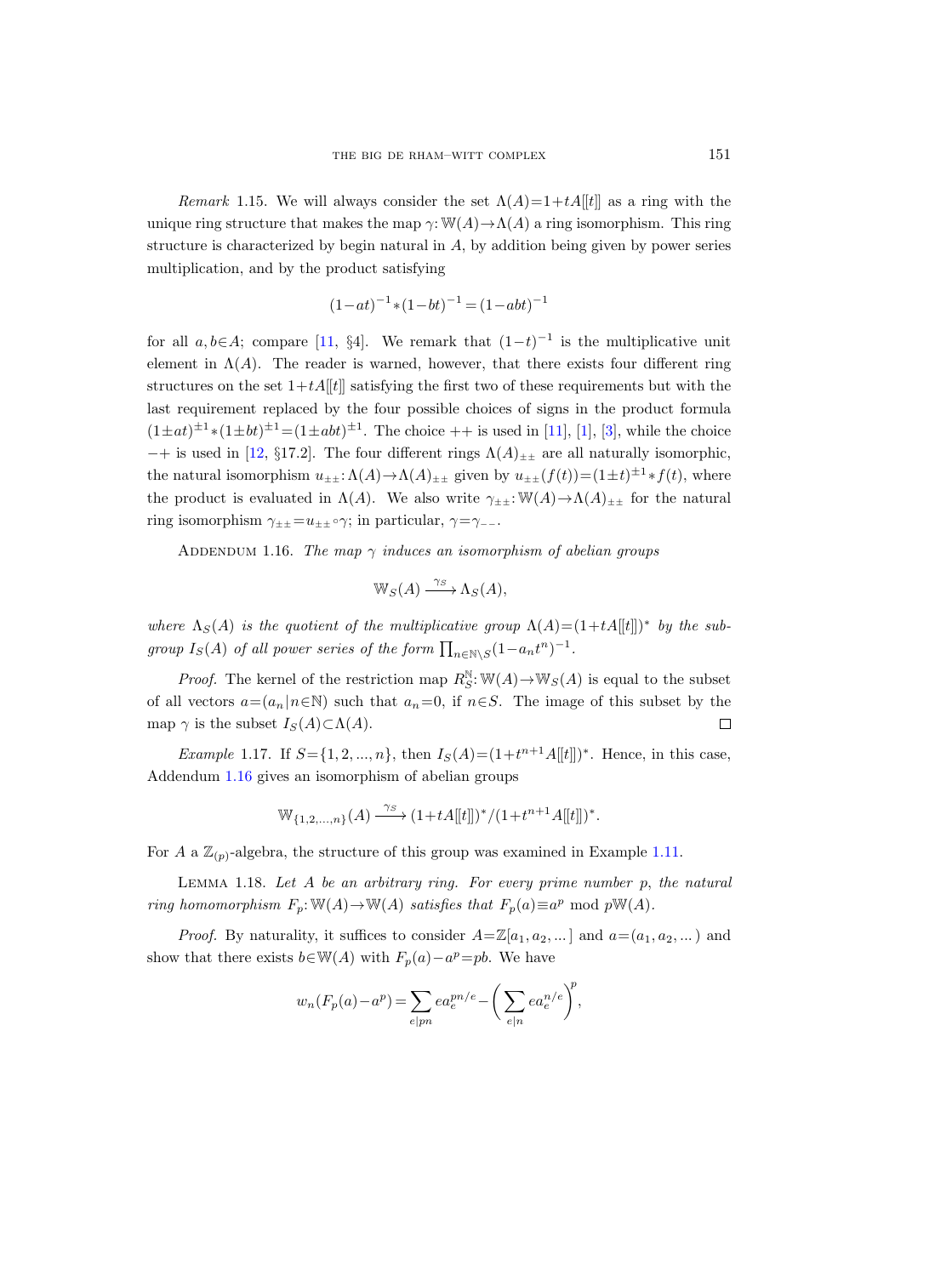which clearly is congruent to zero modulo pA. So we let  $x=\langle x_n | n \in \mathbb{N} \rangle$  with

$$
x_n = \frac{1}{p} w_n (F_p(a) - a^p)
$$

and employ Lemma [1.1](#page-5-0) to show that  $x=w(b)$  with  $b\in W(A)$ . To this end, we must show that for every prime number  $\ell$  and every  $n\in\ell\mathbb{N}$ ,

$$
x_n \equiv \phi_\ell(x_{n/\ell}) \mod \ell^{v_\ell(n)}A,
$$

where  $\phi_{\ell}: A \to A$  is the unique ring homomorphism that takes  $a_n$  to  $a_n^{\ell}$ . The congruence in question is equivalent to the statement that

$$
w_n(F_p(a) - a^p) \equiv \phi_\ell(w_{n/\ell}(F_p(a) - a^p)) \quad \left\{ \begin{array}{ll} \mod{\ell^{v_\ell(n)}}A, & \text{if } \ell \neq p \text{ and } n \in \ell \mathbb{N}, \\ \mod{p^{v_p(n)+1}}A, & \text{if } \ell = p \text{ and } n \in p \mathbb{N}. \end{array} \right.
$$

If  $\ell \neq p$ , the statement follows from Lemma [1.1,](#page-5-0) and if  $\ell=p$  and  $n\in p\mathbb{N}$ , we find that

$$
w_n(F_p(a) - a^p) - \phi_p(w_{n/p}(F_p(a) - a^p))
$$
  
=  $\sum_{e \mid pn} ea_e^{pn/e} - \left(\sum_{e \mid n} ea_e^{n/e}\right)^p - \sum_{e \mid n} ea_e^{pn/e} + \left(\sum_{e \mid n/p} ea_e^{n/e}\right)^p$ .

If  $e|pn$  and  $e\nmid n$ , then  $v_p(e)=v_p(n)+1$ , so

$$
\sum_{e \mid pn} e a_e^{pn/e} \equiv \sum_{e \mid n} e a_e^{pn/e} \mod p^{v_p(n)+1} A.
$$

Similarly, if  $e|n$  and  $e \nmid n/p$ , then  $v_p(e)=v_p(n)$ , and hence,

$$
\sum_{e|n} ea_e^{n/e} \equiv \sum_{e|n/p} ea_e^{n/e} \mod p^{v_p(n)}A.
$$

But then

$$
\left(\sum_{e|n} ea_e^{n/e}\right)^p \equiv \left(\sum_{e|n/p} ea_e^{n/e}\right)^p \mod p^{v_p(n)+1}A
$$

as required; compare the proof of Lemma [1.1.](#page-5-0)

We next recall the following result of Cartier from  $[12,$  Theorem 17.6.17].

<span id="page-17-0"></span>PROPOSITION 1.19. There exists a unique natural ring homomorphism

 $\Delta = \Delta_A: \mathbb{W}(A) \longrightarrow \mathbb{W}(\mathbb{W}(A))$ 

 $\Box$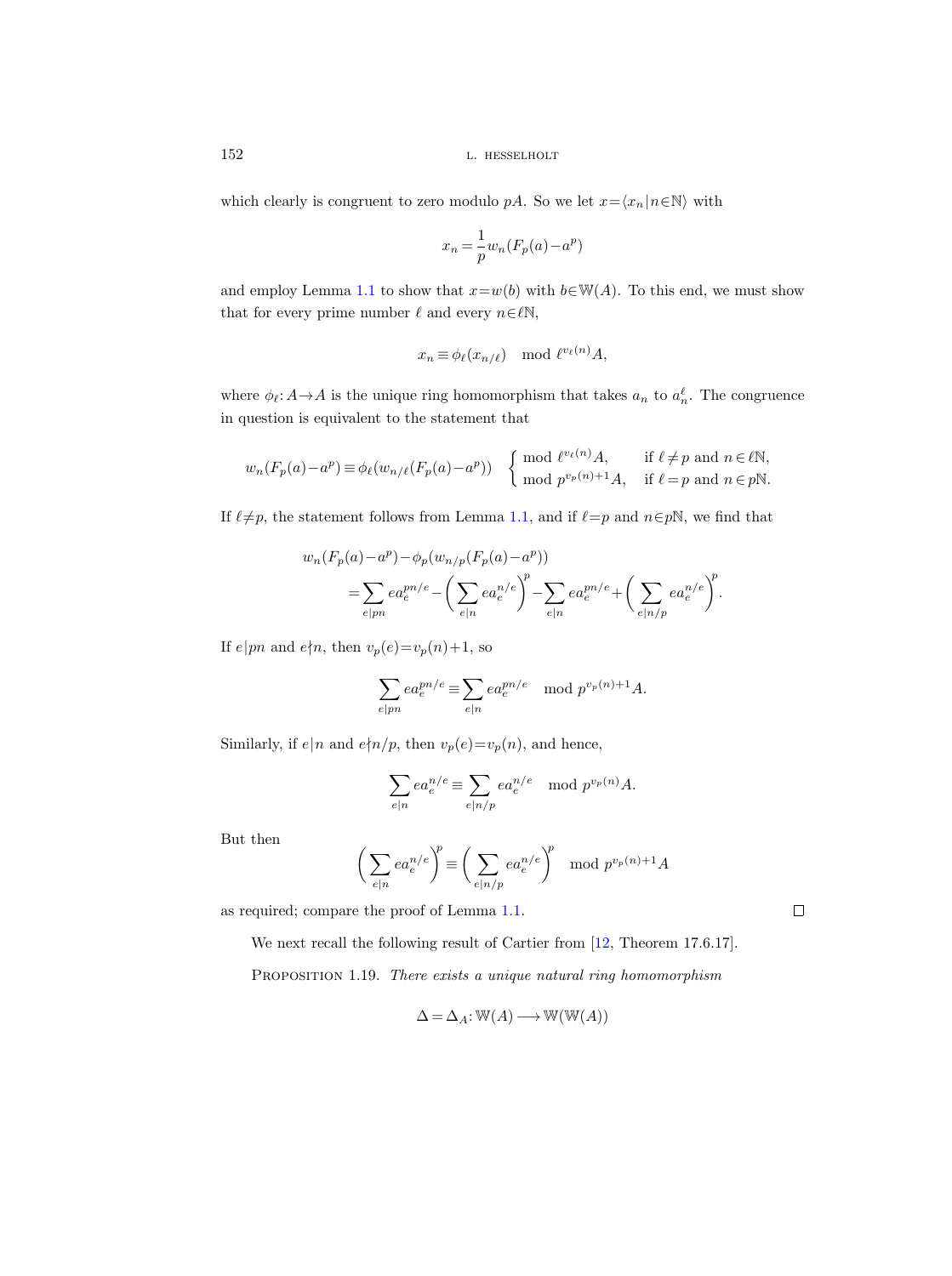such that for every positive integer  $n$ ,

$$
w_n \circ \Delta = F_n : \mathbb{W}(A) \longrightarrow \mathbb{W}(A).
$$

In addition, the following diagrams, where  $\varepsilon_A = w_1$ : W(A)  $\rightarrow$  A, commute:

$$
\mathbb{W}(A) \xleftarrow{\varepsilon_{\mathbb{W}(A)}} \mathbb{W}(\mathbb{W}(A)) \xrightarrow{\mathbb{W}(\varepsilon_A)} \mathbb{W}(A) \qquad \qquad \mathbb{W}(\mathbb{W}(\mathbb{W}(A))) \xleftarrow{\Delta_{\mathbb{W}(A)}} \mathbb{W}(\mathbb{W}(A))
$$
\n
$$
\downarrow \qquad \qquad \text{and} \qquad \qquad \downarrow \qquad \qquad \downarrow \qquad \qquad \downarrow \qquad \downarrow \qquad \downarrow \qquad \downarrow \qquad \downarrow \qquad \downarrow \qquad \downarrow \qquad \downarrow \qquad \downarrow \qquad \downarrow \qquad \downarrow \qquad \downarrow \qquad \downarrow \qquad \downarrow \qquad \downarrow \qquad \downarrow \qquad \downarrow \qquad \downarrow \qquad \downarrow \qquad \downarrow \qquad \downarrow \qquad \downarrow \qquad \downarrow \qquad \downarrow \qquad \downarrow \qquad \downarrow \qquad \downarrow \qquad \downarrow \qquad \downarrow \qquad \downarrow \qquad \downarrow \qquad \downarrow \qquad \downarrow \qquad \downarrow \qquad \downarrow \qquad \downarrow \qquad \downarrow \qquad \downarrow \qquad \downarrow \qquad \downarrow \qquad \downarrow \qquad \downarrow \qquad \downarrow \qquad \downarrow \qquad \downarrow \qquad \downarrow \qquad \downarrow \qquad \downarrow \qquad \downarrow \qquad \downarrow \qquad \downarrow \qquad \downarrow \qquad \downarrow \qquad \downarrow \qquad \downarrow \qquad \downarrow \qquad \downarrow \qquad \downarrow \qquad \downarrow \qquad \downarrow \qquad \downarrow \qquad \downarrow \qquad \downarrow \qquad \downarrow \qquad \downarrow \qquad \downarrow \qquad \downarrow \qquad \downarrow \qquad \downarrow \qquad \downarrow \qquad \downarrow \qquad \downarrow \qquad \downarrow \qquad \downarrow \qquad \downarrow \qquad \downarrow \qquad \downarrow \qquad \downarrow \qquad \downarrow \qquad \downarrow \qquad \downarrow \qquad \downarrow \qquad \downarrow \qquad \downarrow \qquad \downarrow \qquad \downarrow \qquad \downarrow \qquad \downarrow \qquad \downarrow \qquad \downarrow \qquad \downarrow \qquad \downarrow \qquad \downarrow \qquad \downarrow \qquad \downarrow \qquad \downarrow \qquad \downarrow \qquad \downarrow \qquad \downarrow \qquad \down
$$

Proof. We first prove that a natural ring homomorphism as stated exists. It suffices to prove that in the universal case  $A = \mathbb{Z}[a_1, a_2, \dots]$  and  $a = (a_1, a_2, \dots)$ , there exists an element  $\Delta_A(a) \in W(W(A))$  whose image by the ghost map

$$
w: \mathbb{W}(\mathbb{W}(A)) \longrightarrow \mathbb{W}(A)^{\mathbb{N}}
$$

is the sequence  $\langle F_n(a)|n\in\mathbb{N}\rangle$ . It follows from Lemma [1.9](#page-11-1) that, in this case, the ghost map is injective, so the element  $\Delta_A(a)$  necessarily is unique. Now Lemmas [1.1](#page-5-0) and [1.18](#page-16-1) show that the sequence  $\langle F_n(a)|n\in\mathbb{N}\rangle$  is in the image of the ghost map if and only if for every prime number p and  $n \in p\mathbb{N}$ , the congruence

$$
F_n(a) \equiv F_p(F_{n/p}(a)) \mod p^{v_p(n)} \mathbb{W}(A)
$$

holds. But in fact equality holds by Lemma  $1.5 \, \text{(iv)}$  $1.5 \, \text{(iv)}$ , so we conclude that the desired element  $\Delta_A(a)$  with  $w_n(\Delta_A(a))=F_n(a)$  exists. Hence, there exists a unique natural ring homomorphism  $\Delta$  such that  $w_n \Delta = F_n$  for every  $n \in \mathbb{N}$ . Finally, one readily verifies the commutativity of the two diagrams in the statement by evaluating the corresponding maps in ghost coordinates.  $\Box$ 

<span id="page-18-0"></span>*Remark* 1.20. The map  $\Delta_n$ : W(A)  $\rightarrow$  W(A) given by the *n*th Witt component of the map  $\Delta$  is generally not a ring homomorphism. For example, for a prime number p, the map  $\Delta_p$  is the unique natural solution to the equation

$$
F_p(a) = a^p + p\Delta_p(a).
$$

We also note that the map  $\Delta$  has the property that for all  $a \in A$ ,

$$
\Delta([a]) = [[a]].
$$

Indeed, we may assume that  $A = \mathbb{Z}[a]$ , in which case the ghost map is injective, and applying  $w_n$  on both sides, we get  $F_n([a]) = [a]^n$  which holds by Lemma [1.5](#page-8-0) (v).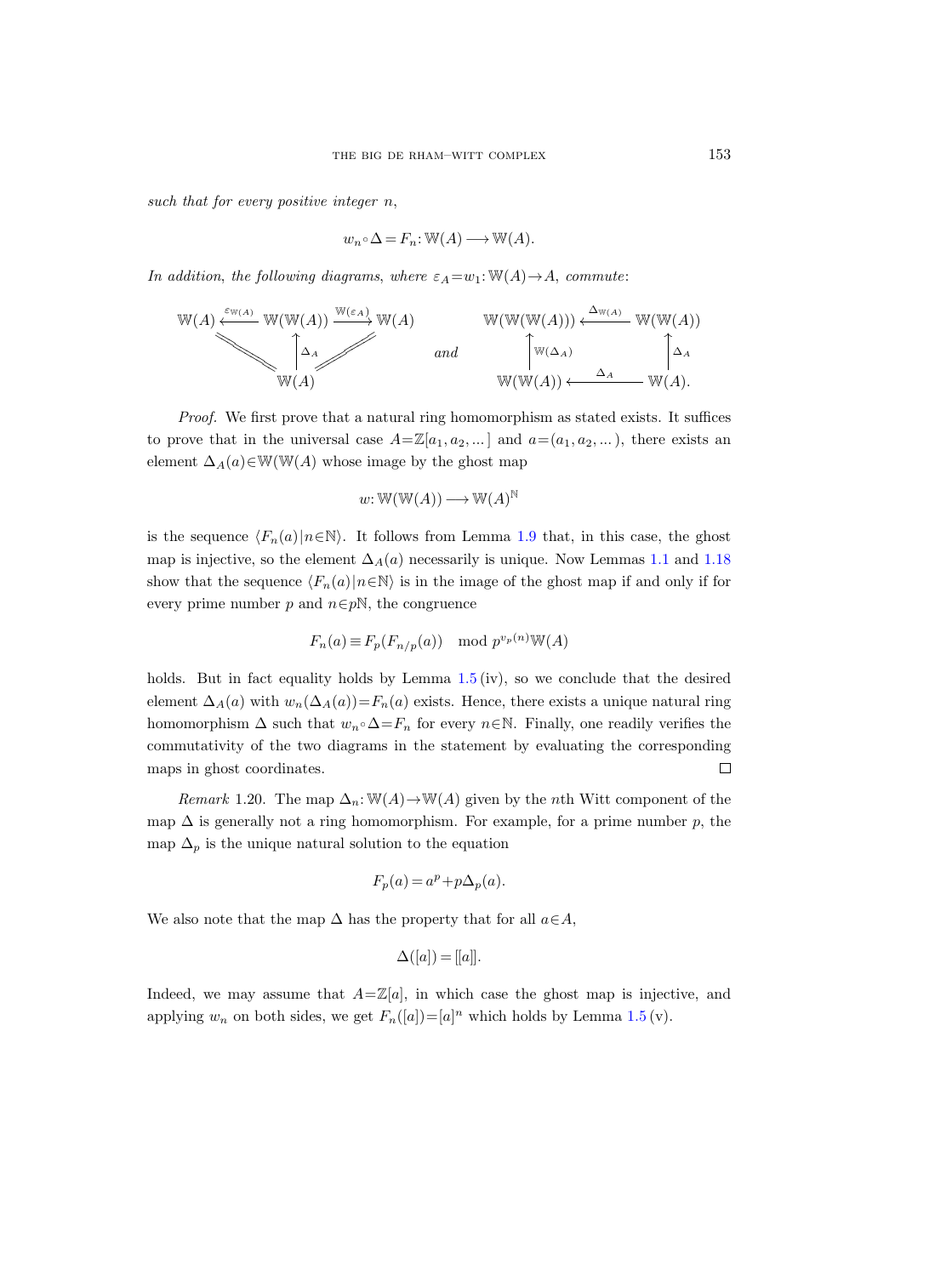The natural transformation  $\Delta$  in Proposition [1.19](#page-17-0) is called the universal  $\lambda$ -operation. Using it, we may restate Grothendieck's definition of a  $\lambda$ -ring from [\[11\]](#page-71-4) as follows.

<span id="page-19-0"></span>Definition 1.21. A  $\lambda$ -ring is a pair  $(A, \lambda)$  of a ring A and a ring homomorphism  $\lambda: A \to W(A)$  that makes the diagrams



commute. A morphism of  $\lambda$ -rings  $f: (A, \lambda_A) \to (B, \lambda_B)$  is a ring homomorphism  $f: A \to B$ with the property that  $\lambda_B \circ f = \mathbb{W}(f) \circ \lambda_A$ .

If  $(A, \lambda)$  is a  $\lambda$ -ring  $(A, \lambda)$ , then we write  $\lambda_n: A \to A$  for the map that to a assigns the nth Witt component  $\lambda_n(a)$  of the Witt vector  $\lambda(a)$ . The map  $\lambda_n$  is generally neither additive nor multiplicative.

Remark 1.22. We recall the translation between the above definition of a  $\lambda$ -ring and the original definition by Grothendieck as stated in [\[3,](#page-70-4) Definition V.2.4] (or in [\[11\]](#page-71-4) and [\[1,](#page-70-3)  $\S1$ , where a  $\lambda$ -ring is called a special  $\lambda$ -ring), emphasizing the choices of signs; see also [\[12,](#page-71-17) §E.2.1]. The commutativity of the diagrams in Proposition [1.19](#page-17-0) express that the triple  $(\mathbb{W}(-), \Delta, \varepsilon)$  is a comonad on the category of commutative rings, and the commutativity of the diagrams in Definition [1.21](#page-19-0) express that the pair  $(A, \lambda)$  is a coalgebra over this comonad. Similarly, in the original definition, a  $\lambda$ -ring is defined to be a coalgebra  $(A, \lambda_t)$ over the comonad  $(\Lambda(-)_{++}, \Delta_t, \varepsilon_t)$ , where  $\Lambda(-)_{++}$  is the functor from the category of commutative rings to itself defined in Remark [1.15;](#page-15-0)  $\varepsilon_{t,A}: \Lambda(A)_{++} \to A$  is the natural ring homomorphism defined by  $\varepsilon_{t,A}(1+a_1t+...)=a_1$ ; and  $\Delta_{t,A}:\Lambda(A)_{++}\to\Lambda(\Lambda(A)_{++})_{++}$  is the unique natural ring homomorphism that is a section of  $\varepsilon_{t,\Lambda(A)_{++}}$  and satisfies that for all  $a \in A$ ,

$$
\Delta_{t,A}(1+at) = 1 + (1+at_2)t_1.
$$

We claim that the natural ring isomorphism  $\gamma_{++}$  is an isomorphism of comonads from  $(\mathbb{W}(-), \Delta, \varepsilon)$  to  $(\Lambda(-)_{++}, \Delta_t, \varepsilon_t)$  in the sense that if  $(A, \lambda)$  is a coalgebra over the former comonad, then  $(A, \gamma_{++} \, \delta)$  is a coalgebra over the latter comonad. Indeed, this follows immediately from the above characterization of  $\Delta_t$  and from the formula  $\Delta_A([a])=[a]]$ from Remark [1.20.](#page-18-0) This shows that the two definitions of a  $\lambda$ -ring agree. Finally, we remark that if  $(A, \lambda)$  is a  $\lambda$ -ring and if we expand  $\lambda_t = \gamma_{++} \circ \lambda$  as

$$
\lambda_t(a) = 1 + \lambda^1(a)t + \lambda^2(a)t^2 + \dots + \lambda^n(a)t^n + \dots,
$$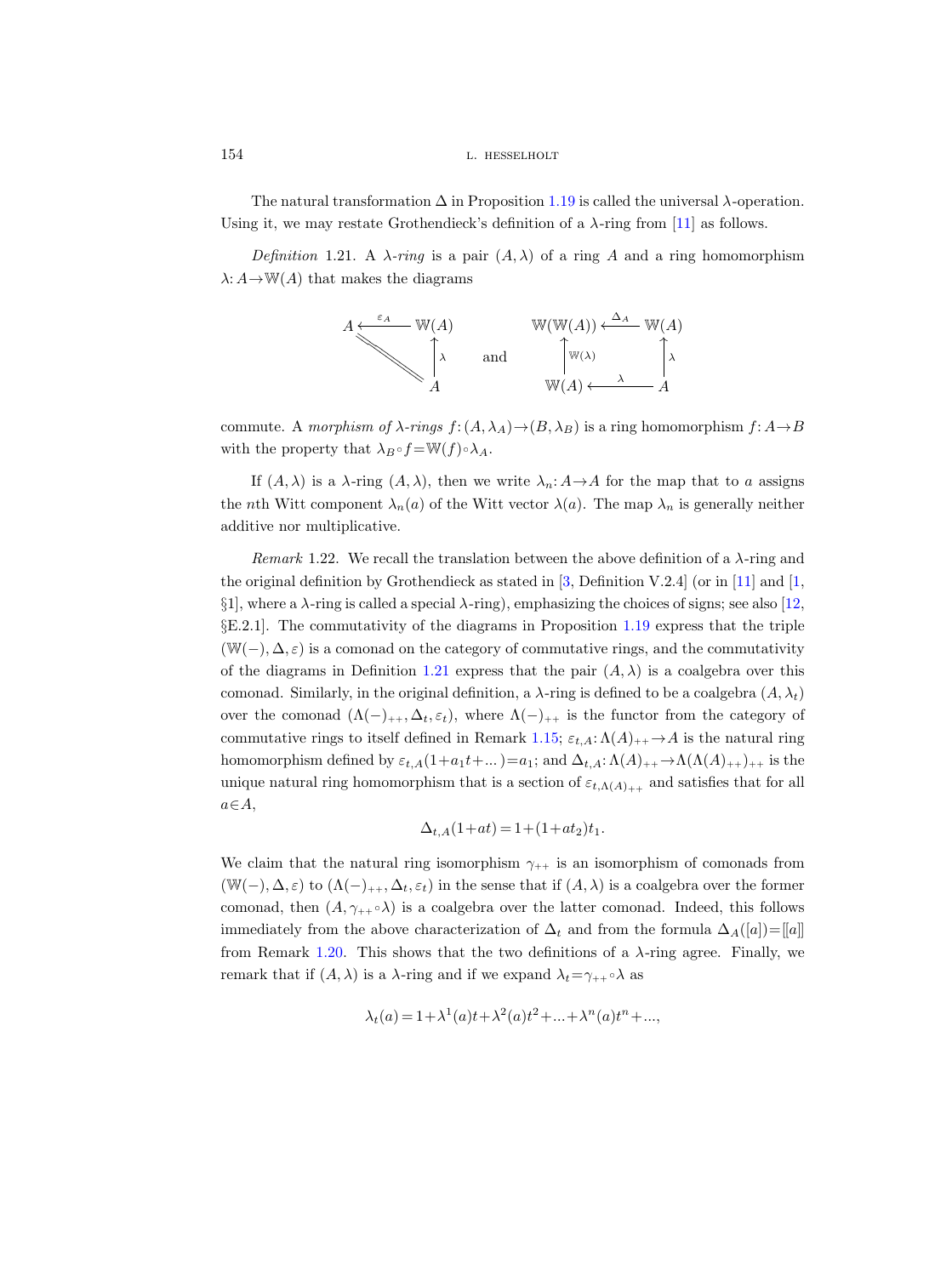then  $\lambda^n: A \to A$  is called the *n*-th exterior operation associated with  $(A, \lambda)$ ; it should not be confused with  $\lambda_n: A \to A$ . Similarly, if we expand  $\sigma_t = \gamma \circ \lambda$  as

$$
\sigma_t(a) = 1 + \sigma^1(a)t + \sigma^2(a)t^2 + \dots + \sigma^n(a)t^n + \dots,
$$

then  $\sigma^n: A \to A$  is called the *n*-th symmetric operation associated with  $(A, \lambda)$ .

<span id="page-20-1"></span>Definition 1.23. Let  $(A, \lambda)$  be a  $\lambda$ -ring. The associated *n*-th Adams operation is the composite ring homomorphism  $\psi_n = w_n \circ \lambda: A \to A$ .

We note that, by Proposition [1.14,](#page-15-1) the series  $\psi_t(a) = \sum_{n \geq 1} \psi_n(a) t^n$  is given by either one of the following formulas which are, perhaps, more familiar:

$$
\psi_t(a) = t \frac{d}{dt} \log \sigma_t(a)
$$
 and  $\psi_{-t}(a) = -t \frac{d}{dt} \log \lambda_t(a)$ .

We recall the following standard properties of the Adams operations, and mention Wilk-erson's result [\[28,](#page-71-19) Proposition 1.2] that, if A is a ring flat over  $\mathbb Z$  equipped with a family of ring endomorphisms  $\psi_n$  satisfying (i)–(iii) below, then there is a unique  $\lambda$ -ring structure on A for which the  $\psi_n$  are the associated Adams operators.

LEMMA 1.24. Let  $(A, \lambda)$  be a  $\lambda$ -ring. The associated Adams operations satisfy the following properties:

- (i) the map  $\psi_1$  is the identity map of A;
- (ii) for all positive integers m and n,  $\psi_m \circ \psi_n = \psi_{mn}$ ;
- (iii) for every prime number p and  $a \in A$ ,  $\psi_p(a) \equiv a^p \mod pA$ .

Proof. The properties (i) and (iii) follow immediately from the definitions, and (ii) follows from the identities

$$
\psi_m \circ \psi_n = w_m \circ \lambda \circ w_n \circ \lambda = w_m \circ w_n \circ \mathbb{W}(\lambda) \circ \lambda
$$
  
= 
$$
w_m \circ w_n \circ \Delta \circ \lambda = w_m \circ F_n \circ \lambda = w_{mn} \circ \lambda = \psi_{mn}.
$$

Here, the second identity follows from the naturality of  $w_n$ ; the third identity from the definition of a  $\lambda$ -ring; the fourth identity from the definition of the map  $\Delta$ ; and the fifth identity from the definition of the map  $F_n$ .  $\Box$ 

Finally, we recall the following general theorem which was proved independently by Borger [\[6,](#page-71-11) Theorem B], [\[5,](#page-70-1) Corollary 15.4] and van der Kallen [\[20,](#page-71-10) Theorem 2.4].

<span id="page-20-0"></span>THEOREM 1.25. Let  $f: A \rightarrow B$  be an étale morphism, let S be a finite truncation set, and let n be a positive integer. Then the induced morphism

$$
\mathbb{W}_S(A) \xrightarrow{\mathbb{W}_S(f)} \mathbb{W}_S(B)
$$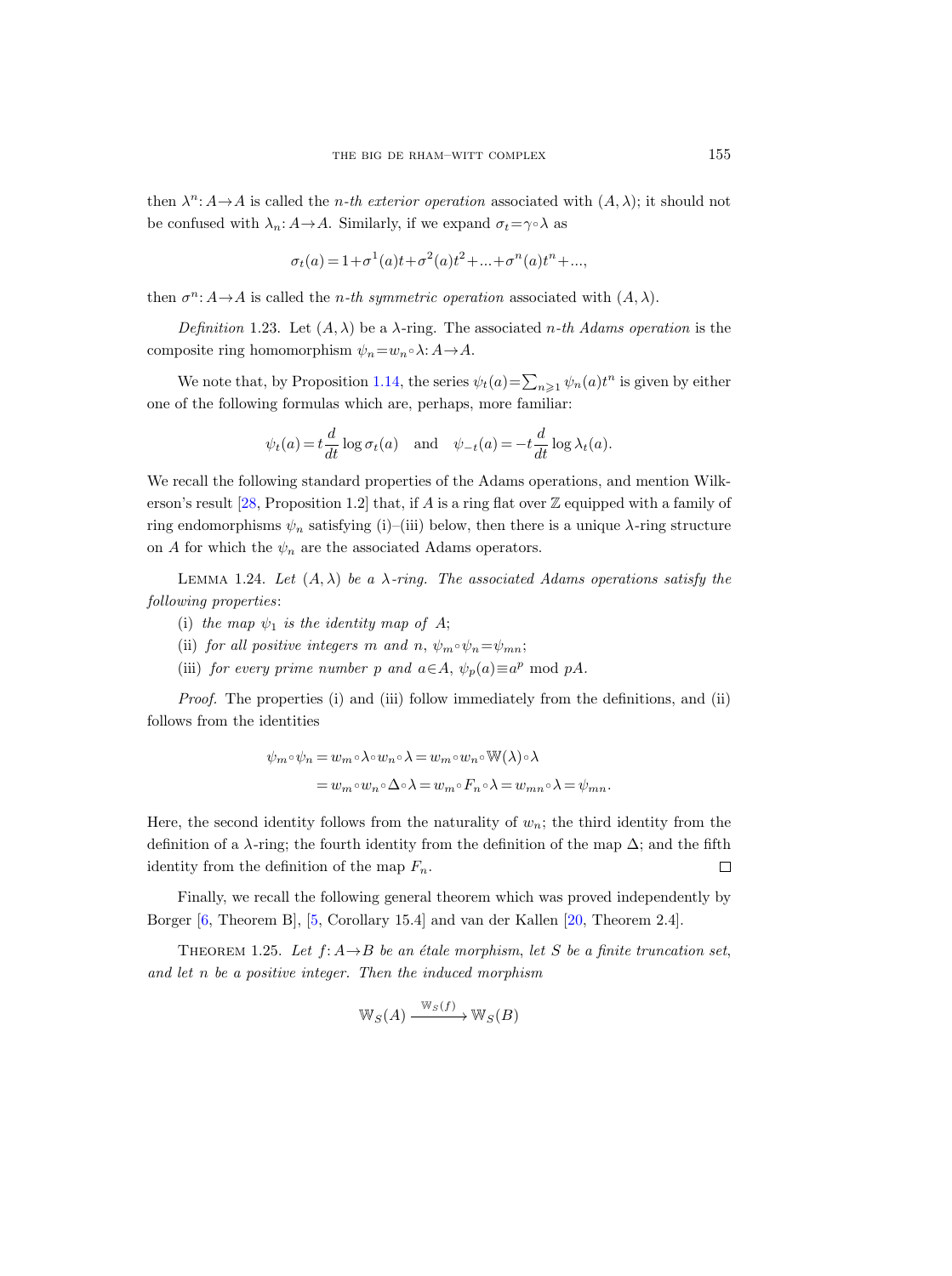is étale and the square diagram

$$
\mathbb{W}_S(A) \xrightarrow{\mathbb{W}_S(f)} \mathbb{W}_S(B)
$$

$$
\downarrow F_n \qquad \qquad \downarrow F_n
$$

$$
\mathbb{W}_{S/n}(A) \xrightarrow{\mathbb{W}_{S/n}(f)} \mathbb{W}_{S/n}(B)
$$

is a cocartesian square of rings.

We remark that in loc. cit., the Theorem  $1.25$  is stated only for the finite truncation sets  $\langle n \rangle$  that consist of all divisors of a given positive integer n. However, as explained in  $[6, \, 89.5]$  $[6, \, 89.5]$ , the case of a general finite truncation set readily follows from the special case.

# 2. Modules and derivations over  $\lambda$ -rings

In general, if  $\mathscr C$  is a category in which finite limits exist and if X is an object of  $\mathscr C$ , then Beck, in his thesis  $[2,$  Definition 5, defines the category of X-modules to be the category  $(\mathscr{C}/X)_{ab}$  of abelian group objects in the category over X. He also defines the derivations from X to the X-module  $(Y/X, +Y, 0_Y, -Y)$  to be the set

$$
\mathrm{Der}(X,(Y/X, +_Y, 0_Y, -_Y)) = \mathrm{Hom}_{\mathscr{C}/X}(X/X, Y/X)
$$

of morphisms in the category  $\mathscr{C}/X$  equipped with the abelian group structure induced by the abelian group object structure on  $Y/X$ . In this section, we identify and study these notions in the case of the category  $\mathscr{A}_{\lambda}$  of  $\lambda$ -rings.

We recall that, in general, an *adjunction* from a category  $\mathscr C$  to a category  $\mathscr D$  is a quadruple  $(F, G, \varepsilon, \eta)$  of functors  $F: \mathscr{C} \to \mathscr{D}$  and  $G: \mathscr{D} \to \mathscr{C}$  and natural transformations  $\varepsilon: F \circ G \Rightarrow id_{\mathscr{D}}$  and  $\eta: id_{\mathscr{C}} \Rightarrow G \circ F$  such that the following composite natural transformations are equal to the respective identity natural transformations:

$$
F \xrightarrow{F \circ \eta} F \circ G \circ F \xrightarrow{\varepsilon \circ F} F \quad \text{and} \quad G \xrightarrow{\eta \circ G} G \circ F \circ G \xrightarrow{G \circ \varepsilon} G;
$$

compare [\[24,](#page-71-20) Theorem IV.1.2]. We refer to this requirement by saying that the triangle identities hold. The natural transformations  $\varepsilon$  and  $\eta$  are called the *counit* and the *unit* of the adjunction, respectively, and the adjunction is said to be an adjoint equivalence if they both are isomorphisms. A functor  $G: \mathscr{D} \to \mathscr{C}$  is said to *admit a left adjoint*, if there exists an adjunction  $(F, G, \varepsilon, \eta)$  with G as its second component, and in this case, the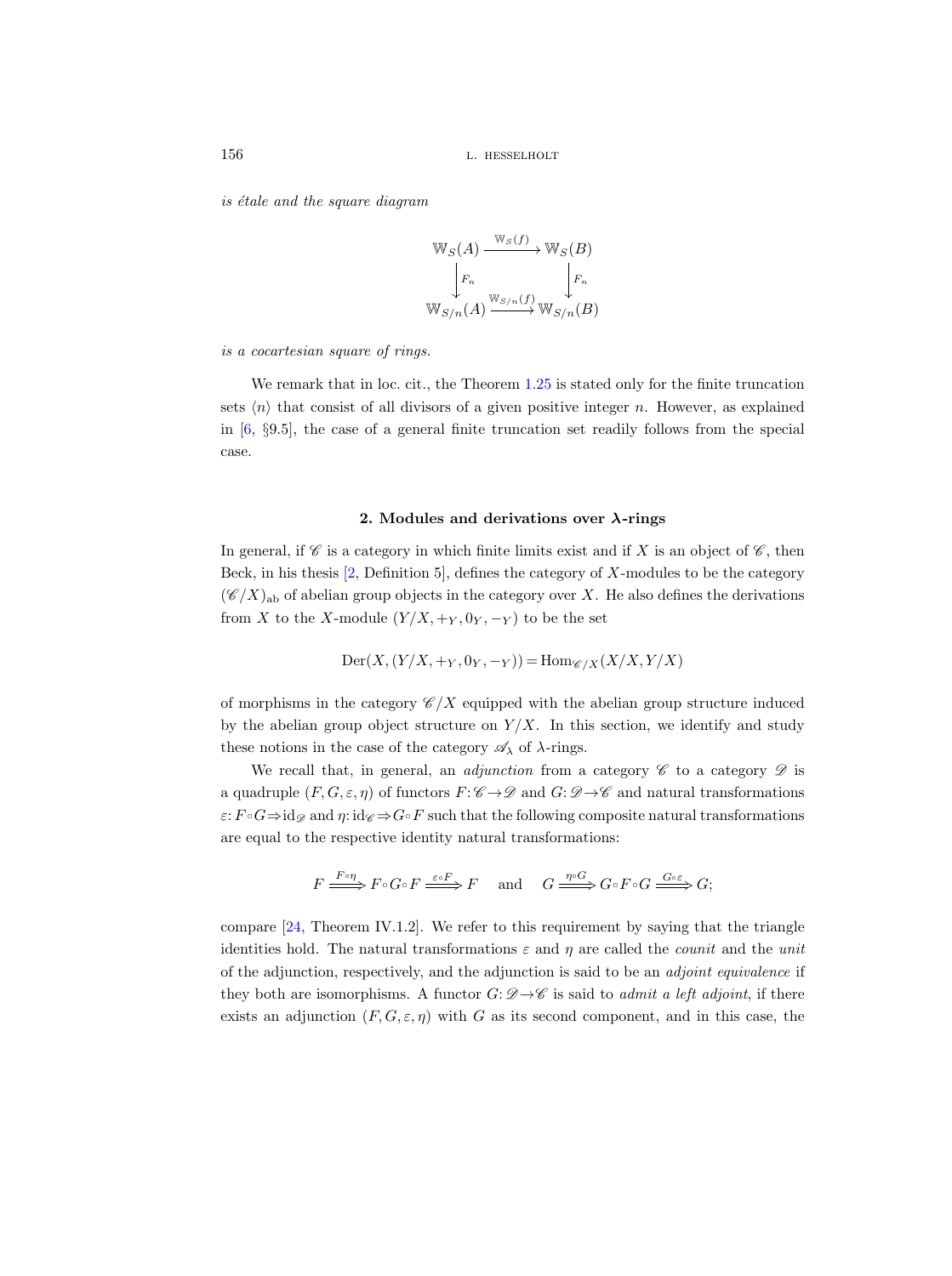functor F is said to be a *left adjoint* of the functor G. If  $(F', G, \varepsilon', \eta')$  is another such adjunction, then the composition

$$
F \xrightarrow{F \circ \eta'} F \circ G \circ F' \xrightarrow{\varepsilon \circ F'} F'
$$

is the unique natural transformation  $\sigma: F \Rightarrow F'$  with the property that the diagrams

$$
F \circ G \xrightarrow{\varepsilon} \mathrm{id}_{\mathscr{D}} \qquad \qquad \mathrm{id}_{\mathscr{C}} \xrightarrow{\varepsilon} G \circ F
$$
\n
$$
\downarrow \sigma \circ G \xrightarrow{\varepsilon'} \mathrm{id}_{\mathscr{D}} \qquad \qquad \mathrm{and} \qquad \qquad \downarrow \qquad \qquad \downarrow \sigma \circ G
$$
\n
$$
F' \circ G \xrightarrow{\varepsilon'} \mathrm{id}_{\mathscr{D}} \qquad \qquad \mathrm{id}_{\mathscr{C}} \xrightarrow{\eta'} G \circ F'
$$

commute, and is an isomorphism; see  $[24,$  Theorem IV.7.2. In this sense, a left adjoint of a functor  $G$ , if it exits, is unique, up to unique isomorphism. Similar statements hold for right adjoint functors.

Let  $\mathscr A$  be the category of rings. We always assume rings to be commutative and unital, unless otherwise stated. Given a ring A, we define an adjunction  $(F, G, \varepsilon, \eta)$  from the category  $(\mathscr{A}/A)_{ab}$  of abelian group objects in the over-category  $\mathscr{A}/A$  to the category  $\mathcal{M}(A)$  of A-modules in the usual sense, following Beck [\[2,](#page-70-2) Example 8]. So let  $f: B \rightarrow A$ be an object of  $\mathscr{A}/A$ , and let



be abelian group object structure maps. The functor  $F$  associates to the abelian group object  $(f, +_B, 0_B, -_B)$  the A-module M given by the kernel of f with the A-module structure  $a \cdot x = 0_B(a)x$ . Conversely, if M is an A-module, then we let  $A \ltimes M$  be the ring given by the direct sum  $A \oplus M$  equipped with the multiplication

$$
(a, x) \cdot (a', x') = (aa', ax' + a'x)
$$

and define  $G(M)$  to be the abelian group object  $(f, +, 0, -)$ , where  $f: A \times M \rightarrow A$  is the canonical projection, and the abelian group object structure maps are given by  $(a, x)$ +  $(a, x') = (a, x+x')$ ,  $0(a) = (a, 0)$ , and  $-(a, x) = (a, -x)$ . Finally, we define  $\varepsilon: G \circ F \Rightarrow \text{id}$  by  $\varepsilon(a, x)=0_B(a)+x$  and  $\eta: id \Rightarrow F \circ G$  by  $\eta(x)=(0, x)$ . For later use, we include a proof of the following result of Beck [\[2,](#page-70-2) Example 8].

<span id="page-22-0"></span>LEMMA 2.1. If A is a ring, then the quadruple  $(F, G, \eta, \varepsilon)$  defined above is an adjoint equivalence of categories from  $({\mathscr A}/A)_{ab}$  to  ${\mathscr M}(A)$ .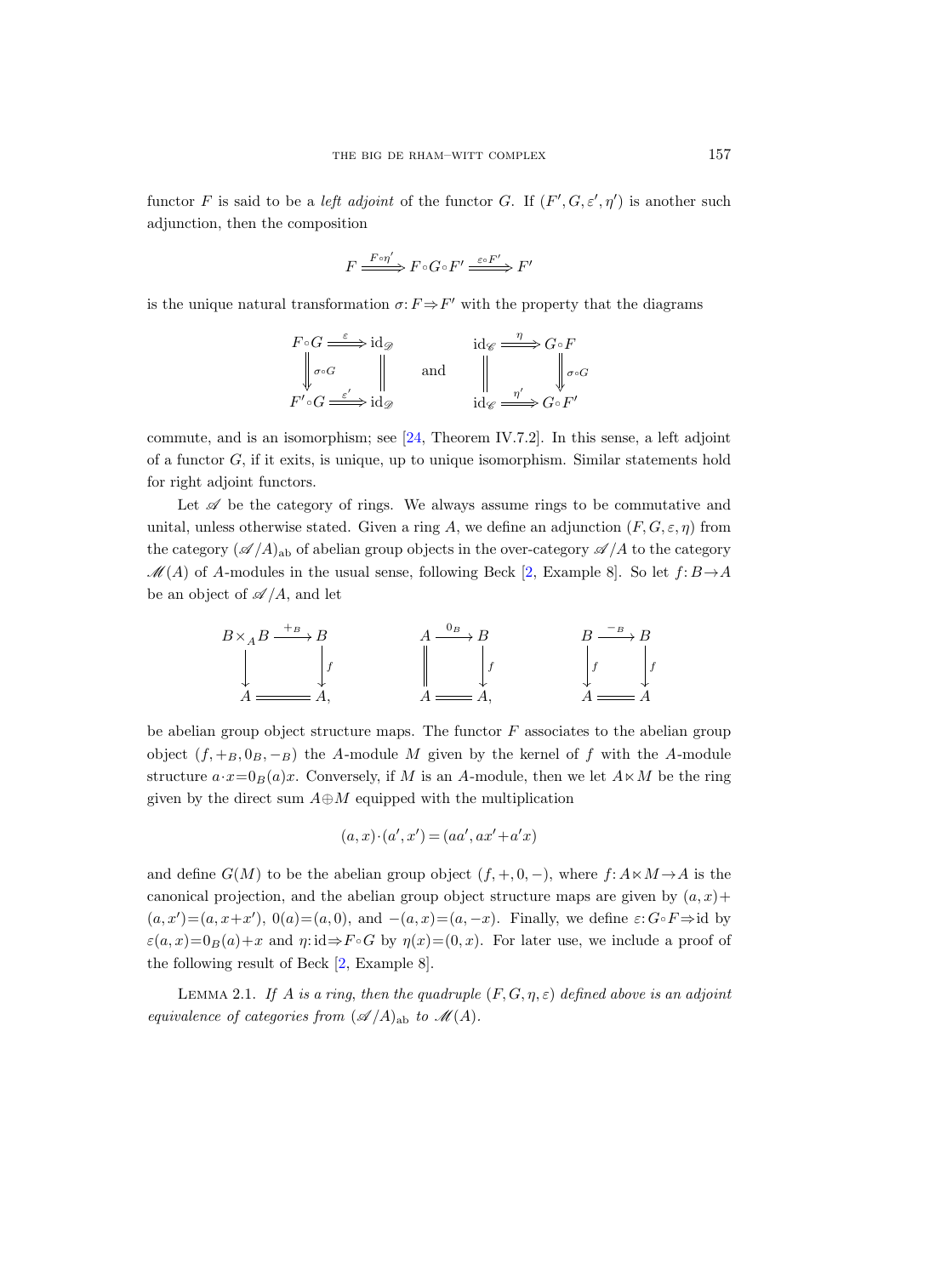*Proof.* It is clear that  $\eta$  is well defined and a natural isomorphism, and it is also clear that  $\varepsilon$  is a natural isomorphism of the underlying additive groups. We must show that  $\varepsilon$ is a multiplicative map and a map of abelian group objects; we first consider the latter statement. So we fix an object  $(f: B \to A, +B, 0_B, -B)$  of  $(\mathscr{A}/A)_{ab}$  and let  $M = \text{ker}(f)$ with the A-module structure defined above. By definition, we have  $\varepsilon(a,0)=0_B(a)$  which shows that  $\varepsilon$  preserves zero maps. To see that  $\varepsilon$  preserves addition maps, we first note that, since  $+$ <sub>B</sub> is a ring homomorphism,

$$
(u+v)+_B(u'+v') = (u+_B u') + (v+_B v')
$$

for all  $(u, u'), (v, v') \in B \times_A B$ . In particular, if  $x, y \in M$ , then

$$
x +_{B} y = (x+0) +_{B} (0+y) = (x+_{B} 0) + (0+_{B} y) = x + y,
$$

where we also use that  $0=0_B(0)$  is a common zero element for the two compositions + and  $+<sub>B</sub>$  on M. We therefore conclude that for all  $a \in A$  and  $x, x' \in M$ ,

$$
\varepsilon(a,x) + B\varepsilon(a,x') = (0(a) + x) + B(0(a) + x')
$$
  
= (0(a) + B(0a)) + (x + Bx') = 0(a) + (x + x') = \varepsilon(a, x + x'),

as desired. We have showed that  $\varepsilon$  is compatible with the zero and addition maps; but then it is also compatible with negation maps.

It remains to prove that the map  $\varepsilon$  is multiplicative, or equivalently, that  $M \subset B$ is a square-zero ideal. Since  $+_{B}: B \times_{A} B \rightarrow B$  is a ring homomorphism, we have that  $uv +_{B} u'v' = (u +_{B} u')(v +_{B} v')$ , for all  $(u, u'), (v, v') \in B \times_A B$ . In particular,

$$
xy + x'y' = (x+y)(x'+y')
$$

for all  $x, x', y, y' \in M$ , since  $+_{B} = +$  on M. Taking  $y=x'=0$ , we find that  $xy'=0$  for all  $x, y' \in M$  as desired. This completes the proof.  $\Box$ 

We will prove the analogous statement for  $\lambda$ -rings in Proposition [2.10](#page-28-0) below, but first we examine the Witt vectors of  $A \times M$ . The polynomials  $s_n$ ,  $p_n$ , and  $i_n$  that define the sum, product, and opposite in the ring of Witt vectors all have constant term zero. Therefore, the ring of Witt vectors is defined also for non-unital rings. Moreover, modulo terms of higher degree, these polynomials are congruent to  $a_n+b_n$ ,  $a_nb_n$ , and  $-a_n$ , respectively, as one readily proves by induction. Therefore, if M is an abelian group considered as a non-unital ring with zero multiplication, then the non-unital ring  $\mathbb{W}_S(M)$  has zero multiplication and its underlying additive group is equal to  $M<sup>S</sup>$  with componentwise addition. In the same way, one shows that the polynomials  $f_{n,e}$  and  $d_{m,e}$  that define the nth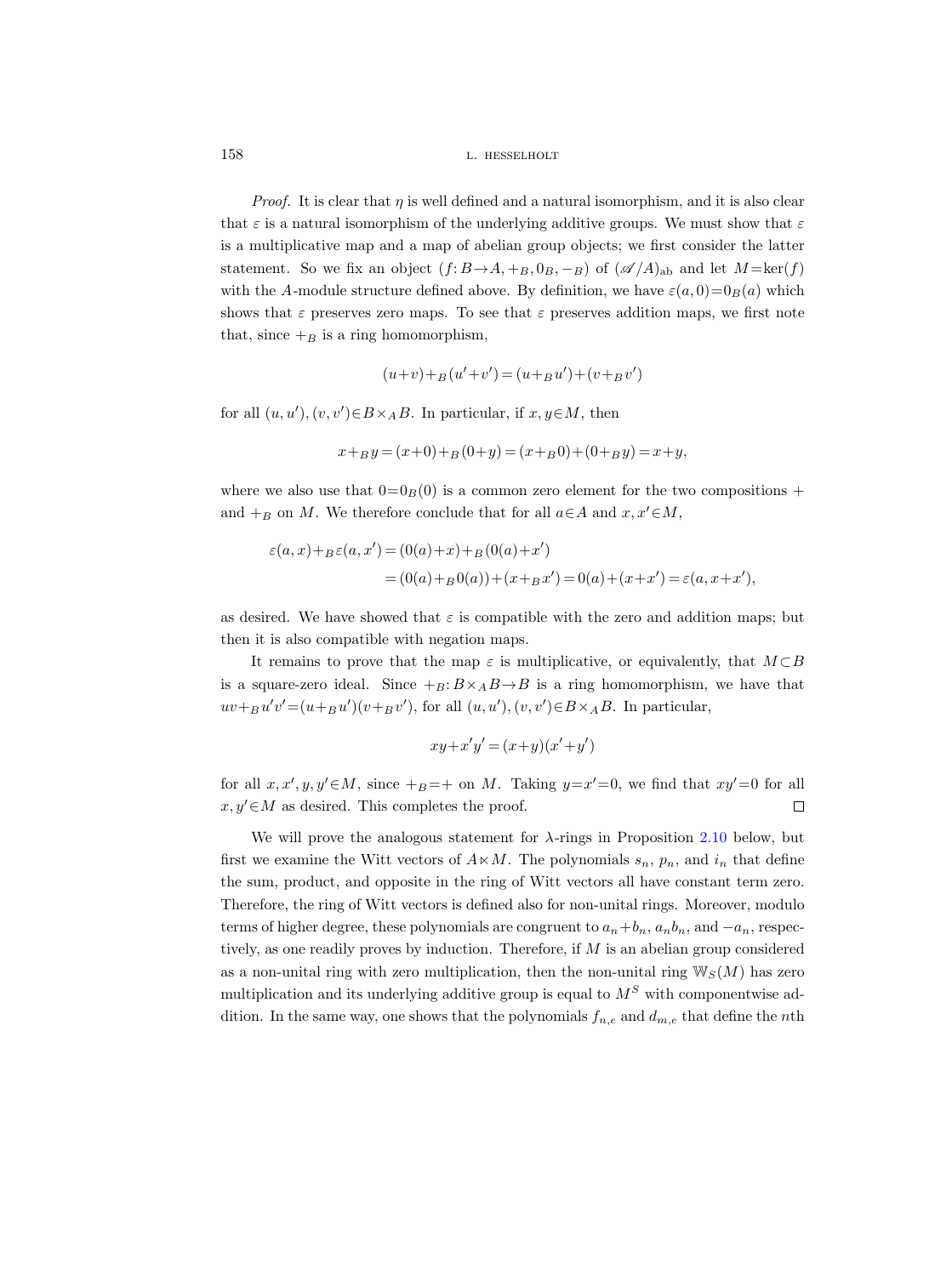Frobenius map and the universal λ-operation all have constant term zero and that they are congruent to  $na_{ne}$  and  $a_{me}$ , respectively, modulo terms of higher degree. Therefore, for  $M$  as above, the map  $F_n\!:\!\mathbb{W}_S(M){\rightarrow}\mathbb{W}_{S/n}(M)$  takes  $(x_m|m{\in}S)$  to  $(nx_{ne}|e{\in}S/n)$  and the map  $\Delta_M: \mathbb{W}(M) \to \mathbb{W}(\mathbb{W}(M))$  takes  $(x_m|m \in \mathbb{N})$  to  $((x_{me} | e \in \mathbb{N})|m \in \mathbb{N}).$ 

<span id="page-24-0"></span>LEMMA 2.2. Let  $S$  be a truncation set,  $A$  be a ring, and  $M$  be an  $A$ -module. The canonical inclusions induce a ring isomorphism

$$
\mathrm{in}_{1*} + \mathrm{in}_{2*} \colon \mathbb{W}_S(A) \ltimes \mathbb{W}_S(M) \longrightarrow \mathbb{W}_S(A \ltimes M),
$$

provided that  $\mathbb{W}_S(M)$  is given the  $\mathbb{W}_S(A)$ -module structure, where for  $a \in \mathbb{W}_S(A)$  and  $x \in \mathbb{W}_S(M)$ ,  $ax \in \mathbb{W}_S(M)$  has Witt components  $(ax)_n = w_n(a)x_n$ .

Proof. We consider the following diagram of rings and ring homomorphisms, whose underlying diagram of additive groups is split-exact.

$$
0 \longrightarrow M \xrightarrow{\text{ in }2} A \ltimes M \xrightarrow{\text{ in }1 \atop \text{ pr}_1} A \longrightarrow 0.
$$

It induces the following diagram of rings and ring homomorphisms, whose underlying diagram of additive groups again is split-exact.

$$
0\longrightarrow \mathbb{W}_S(M)\xrightarrow{\operatorname{in}_{2*}}\mathbb{W}_S(A\ltimes M)\xrightarrow{\operatorname{in}_{1*}}\mathbb{W}_S(A)\longrightarrow 0.
$$

It follows that the map of the statement is a ring isomorphism, if  $\mathbb{W}_{S}(M)$  is given the W<sub>S</sub>(A)-module structure such that  $\text{in}_{2*}(ax) = \text{in}_{1*}(a) \text{in}_{2*}(x)$ , for all  $a \in \mathbb{W}_S(A)$  and  $x \in \mathbb{W}_{S}(M)$ . It remains to prove that ax is equal to the Witt vector y with nth component  $w_n(a)x_n$ . Since every ring admits a surjective ring homomorphism from a torsion-free ring, we may assume that  $A$  and  $M$  are both torsion free. Moreover, since the ghost map is injective in this case, it will suffice to show that  $w_n(ax)=w_n(y)$ , or equivalently, that  $\text{in}_2(w_n(ax))=\text{in}_2(w_n(y))$ , for all  $n\geqslant 1$ . Now, since  $w_n$  is a natural ring homomorphism, we find that for all  $n\geqslant 1$ ,

$$
\text{in}_2(w_n(ax)) = w_n(\text{in}_{2*}(ax)) = w_n(\text{in}_{1*}(a)\text{ in}_{2*}(x)) = w_n(\text{in}_{1*}(a))w_n(\text{in}_{2*}(x))
$$
\n
$$
= \text{in}_1(w_n(a))\text{ in}_2(w_n(x)) = \text{in}_2(w_n(a)w_n(x)) = \text{in}_2(nw_n(a)x_n)
$$
\n
$$
= \text{in}_2(ny_n) = \text{in}_2(w_n(y))
$$

<span id="page-24-1"></span>as desired. Here the fifth equality follows from the definition of the multiplication on the ring  $A \ltimes M$ .  $\Box$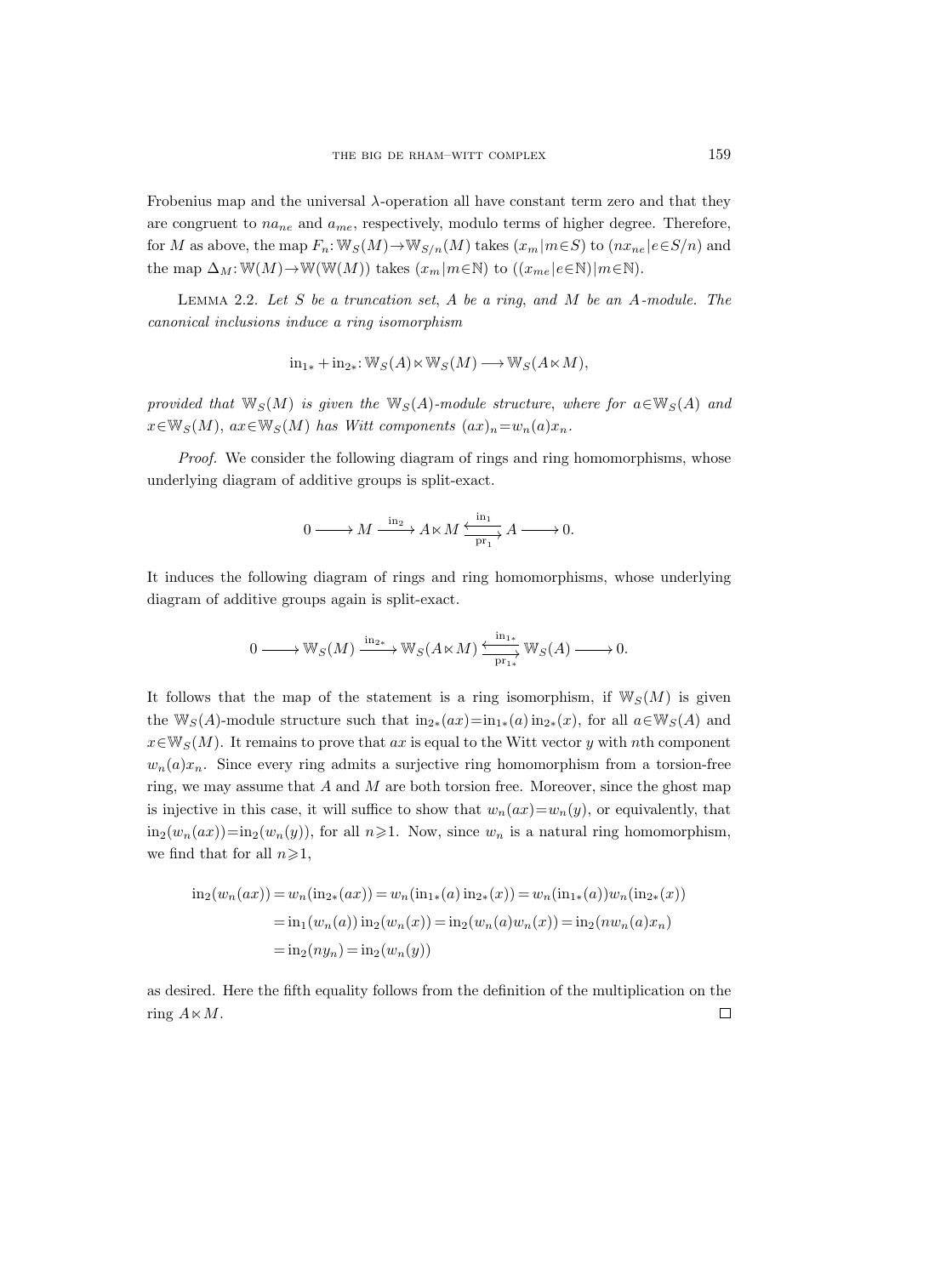ADDENDUM 2.3. Let  $S$  be a truncation set,  $A$  be a ring, and  $M$  be an  $A$ -module. If  $a \in \mathbb{W}_S(A)$  and  $x \in \mathbb{W}_S(M)$ , then the Witt components  $b_n=(a_n, y_n)$  of the Witt vector  $b=\text{in}_{1*}(a)+\text{in}_{2*}(x)\in W_S(A\ltimes M)$  satisfy that for all  $n\in S$ ,

$$
\sum_{e|n} a_e^{n/e-1} y_e = x_n.
$$

*Proof.* We may assume that A and M are torsion free and proceed to calculate  $w_n(b)$ in two different ways. First, since  $w_n$  is a natural ring homomorphism, we have

$$
w_n(b) = w_n(\text{in}_{1*}(a)) + w_n(\text{in}_{2*}(x)) = \text{in}_1(w_n(a)) + \text{in}_2(w_n(x))
$$
  
=  $(w_n(a), w_n(x)) = \left(\sum_{e|n} ea_e^{n/e}, nx_n\right).$ 

Second, by the definition of the multiplication in  $A \times M$ , we have

$$
w_n(b) = \sum_{e|n} e b_e^{n/e} = \sum_{e|n} e(a_e, y_e)^{n/e} = \left(\sum_{e|n} e a_e^{n/e}, \sum_{e|n} n a_e^{n/e-1} y_e\right).
$$

The stated formula follows as M was assumed to be torsion free.

Example 2.4. Let p be a prime number. Then  $y_p = x_p - a_1^{p-1} x_1$ .

In general, if  $f: A \rightarrow B$  is a ring homomorphism and if M and N are modules over A and B, respectively, then we define an f-linear map  $h: M \to N$  to be an additive map such that  $h(ax)=f(a)h(x)$ , for all  $a\in A$  and  $x\in M$ . In the following, given an A-module M and a truncation set  $S\subset\mathbb{N}$ , we write  $\mathbb{W}_S(M)$  for the  $\mathbb{W}_S(A)$ -module given by the set  $M<sup>S</sup>$  with componentwise addition and with the scalar multiplication of  $a \in W<sub>S</sub>(A)$  and  $x \in \mathbb{W}_{S}(M)$  defined by to be the element  $ax \in \mathbb{W}_{S}(M)$  with

$$
(ax)_n = \psi_{A,n}(a)x_n
$$

for all  $n \in S$ ; compare Definition [1.23](#page-20-1) and Lemma [2.2.](#page-24-0) We remark that if M is the ring A considered as a module over itself via multiplication, then the  $\mathbb{W}_S(A)$ -module  $\mathbb{W}_S(M)$ defined above usually is not the same as the ring  $W_S(A)$  considered as a module over itself via multiplication. To avoid confusion, we will use  $\mathbb{W}_{S}(A)$  to indicate the ring of Witt vectors only and will not use it to indicate either module over this ring.

<span id="page-25-0"></span>Definition 2.5. Let  $(A, \lambda_A)$  be a  $\lambda$ -ring. An  $(A, \lambda_A)$ -module is a pair  $(M, \lambda_M)$  of an A-module M and a  $\lambda_A$ -linear map

$$
\lambda_M\hbox{\rm :}\ M\longrightarrow \Bbb W(M)
$$

 $\Box$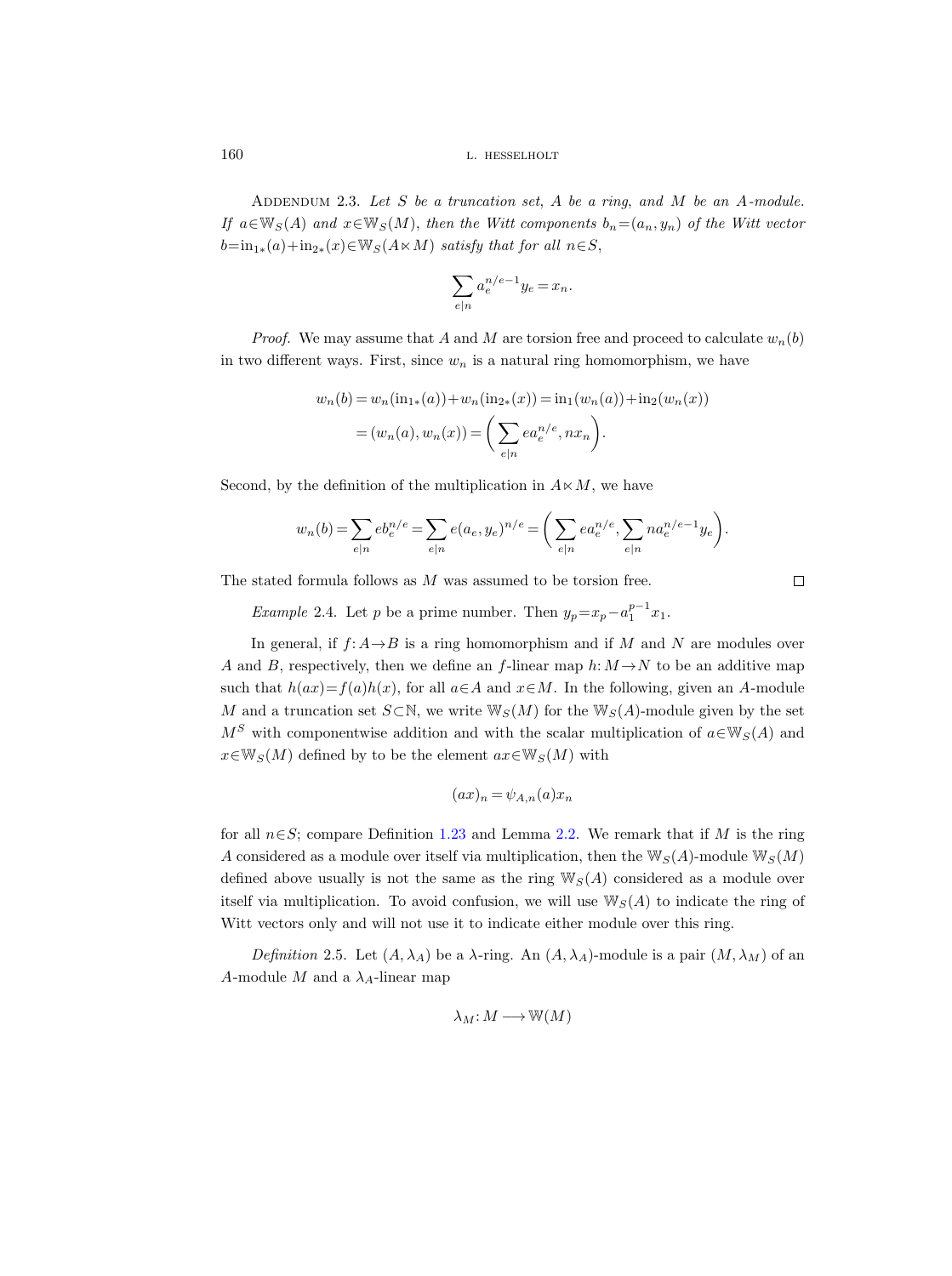with the property that the diagrams



commute. A morphism  $h: (M, \lambda_M) \to (N, \lambda_N)$  of  $(A, \lambda)$ -modules is an A-linear map  $h: M \to N$  such that  $\lambda_N \circ h = \mathbb{W}(h) \circ \lambda_M$ .

<span id="page-26-0"></span>Remark 2.6. Let  $(A, \lambda_A)$  be a  $\lambda$ -ring, M be an A-module, and  $\lambda_M : M \to W(M)$  be a map. Then  $(M, \lambda_M)$  is an  $(A, \lambda_A)$ -module if and only if the components  $\lambda_{M,n}: M \to M$ are  $\psi_{A,n}$ -linear and satisfy  $\lambda_{M,1} = id_M$  and  $\lambda_{M,m} \circ \lambda_{M,n} = \lambda_{M,mn}$ , for all  $m, n \in \mathbb{N}$ . Hence, we may identify the category  $\mathcal{M}(A, \lambda_A)$  with the category  $\mathcal{M}(A^{\psi}[\mathbb{N}])$  of left modules over the twisted monoid algebra  $A^{\psi}[\mathbb{N}]$  by associating to the  $(A, \lambda_A)$ -module  $(M, \lambda_M)$ the left  $A^{\psi}[\mathbb{N}]$ -module given by the A-module M and with  $n \in \mathbb{N}$  acting through the map  $\lambda_{M,n}: M \to M$ . In particular, the category  $\mathscr{M}(A, \lambda_A)$  is abelian.

<span id="page-26-1"></span>Example 2.7. Let  $(A, \lambda_A)$  be a  $\lambda$ -ring. The functor that to an  $(A, \lambda_A)$ -module  $(M, \lambda_M)$  assigns the underlying set of M has a left adjoint functor that to the set S assigns the free  $(A, \lambda_A)$ -module  $(F(S), \lambda_{F(S)})$  defined as follows. The A-module  $F(S)$  is defined to be the free A-module generated by the symbols  $\lambda_{F(S),n}(s)$ , where  $s \in S$  and  $n \in \mathbb{N}$ , and  $\lambda_{F(S)}$ :  $F(S) \rightarrow W(F(S))$  is defined to be the map with mth component

$$
\lambda_{F(S),m} \left( \sum_{\substack{s \in S \\ n \in \mathbb{N}}} a_{s,n} \lambda_{F(S),n}(s) \right) = \sum_{\substack{s \in S \\ n \in \mathbb{N}}} \psi_{A,m}(a_{s,n}) \lambda_{F(S),mn}(s).
$$

It follows from Remark [2.6](#page-26-0) that the pair  $(F(S), \lambda_{F(S)})$  is an  $(A, \lambda_A)$ -module. The unit of the adjunction maps  $s \in S$  to  $\lambda_{F(S),1}(s) \in F(S)$ , and the counit of the adjunction maps  $\sum a_{x,n}\lambda_{F(M),n}(x) \in F(M)$  to  $\sum a_{x,n}\lambda_{M,n}(x) \in M$ . It is straightforward to verify that the triangle identities hold.

Example 2.8. If  $(A, \lambda_A)$  is a  $\lambda$ -ring, then there is an  $(A, \lambda_A)$ -module  $(M, \lambda_M)$  defined by setting  $M = A$  and  $\lambda_{M,n} = \psi_{A,n}$ . This  $(A, \lambda_A)$ -module is not a free  $(A, \lambda_A)$ -module in the sense of Example [2.7,](#page-26-1) except in trivial cases. We warn the reader that the pair  $(A, \lambda_A)$  is typically not an  $(A, \lambda_A)$ -module, let alone a free  $(A, \lambda_A)$ -module; compare the discussion preceding Definition [2.5.](#page-25-0)

Example 2.9. Let A be a ring, unital and commutative, and let  $K_*(A)$  be the graded ring given by the Quillen K-groups. The ring  $K_0(A)$  has a canonical  $\lambda$ -ring structure de-fined by Grothendieck [\[11\]](#page-71-4), and for all  $q\geq 1$ , the group  $K_q(A)$  has a canonical structure of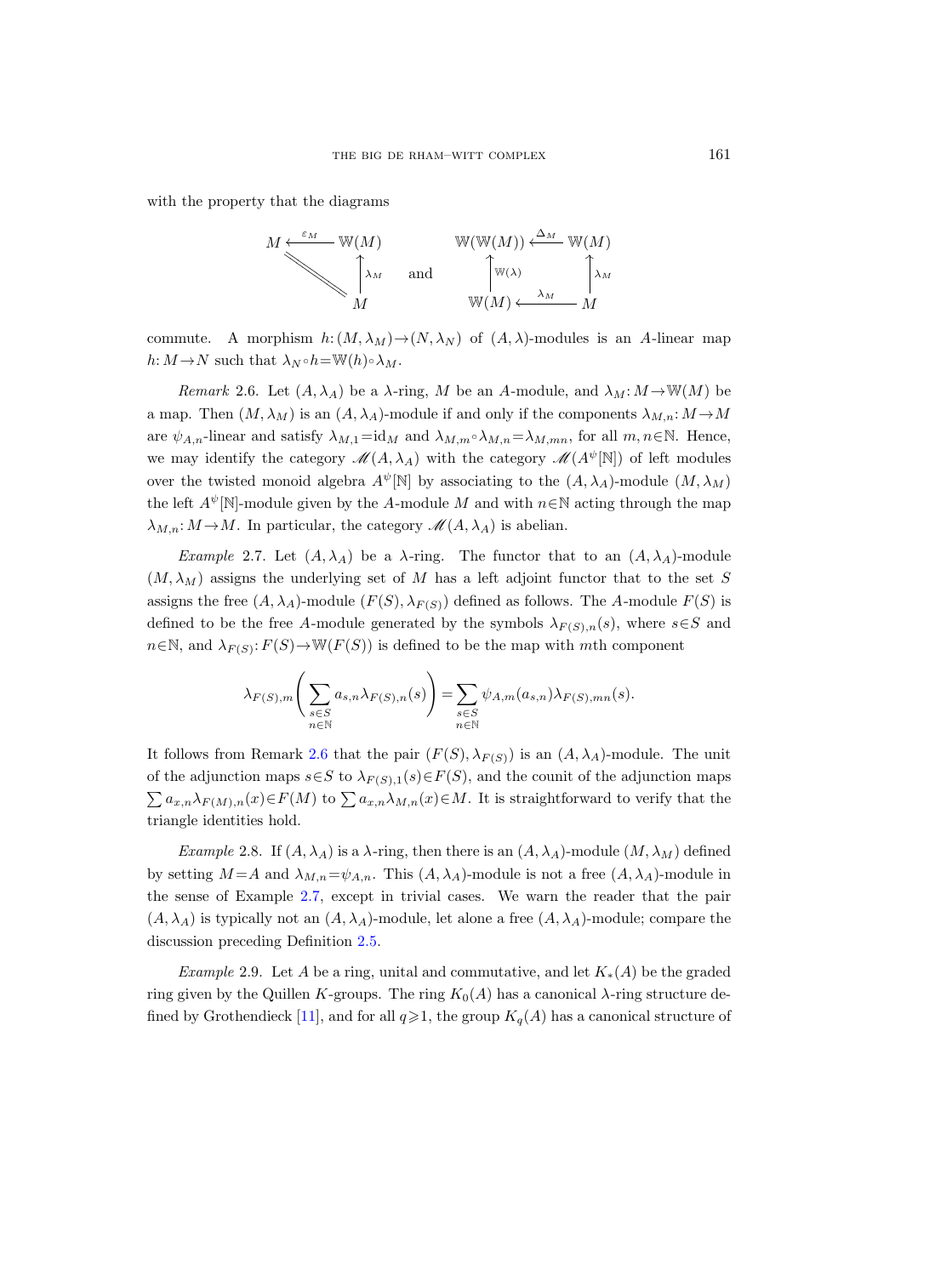a module over this  $\lambda$ -ring defined by Kratzer [\[22\]](#page-71-21) and Quillen [\[18\]](#page-71-22). The  $(K_0(A), \lambda_{K_0(A)})$ module structure maps are given by

$$
\lambda_{K_q(A),n} = (-1)^{n-1} \lambda_{K_q(A)}^n \colon K_q(A) \longrightarrow K_q(A)
$$

with  $\lambda_{K_q(A)}^n$  defined in [\[22,](#page-71-21) Théorème 5.1].

Let  $U: \mathscr{A}_{\lambda} \to \mathscr{A}$  be the forgetful functor from the category of  $\lambda$ -rings to the category of rings that to a  $\lambda$ -ring  $(A, \lambda)$  assigns the underlying ring A. It admits the right adjoint functor  $R: \mathscr{A} \to \mathscr{A}_{\lambda}$  defined by  $R(A)=(\mathbb{W}(A), \Delta_A)$  with the counit and unit maps defined by  $\lambda: (A, \lambda) \to (\mathbb{W}(A), \Delta_A)$  and  $\varepsilon_A: \mathbb{W}(A) \to A$ , respectively. The forgetful functor U also admits a left adjoint, but this will not be relevant for the discussion below. Since W(−) preserves limits, the forgetful functor U creates limits. Indeed, if  $\{(A_i, \lambda_i)\}\)$  is a diagram of  $\lambda$ -rings and if  $\{p_i: A \to A_i\}$  is a limit in  $\mathscr A$  of the diagram  $\{A_i\}$ , then  $\{\mathbb W(p_i): \mathbb W(A) \to$  $\mathbb{W}(A_i)$  is a limit in  $\mathscr A$  of the diagram  $\{\mathbb W(A_i)\}\$ . Therefore, we conclude that the pair  $(A, \lambda)$ , where  $\lambda: A \rightarrow W(A)$  is defined to be the unique map with ith component  $\lambda_i \circ p_i: A \to \mathbb{W}(A_i)$ , is a  $\lambda$ -ring and that the family  $\{p_i: (A, \lambda) \to (A_i, \lambda_i)\}\$ is a limit in  $\mathscr{A}_\lambda$ of the given diagram. It follows that for a  $\lambda$ -ring  $(A, \lambda_A)$ , we obtain an adjunction

$$
\mathscr{A}_{\lambda}/(A,\lambda_A) \xrightarrow[V_{(A,\lambda_A)}]{} \mathscr{A}/A,
$$

where the left adjoint functor  $U_{(A,\lambda_A)}$  takes  $f:(B,\lambda_B) \to (A,\lambda_A)$  to  $f:B \to A$ , the right adjoint functor  $R_{(A,\lambda_A)}$  takes  $f: B \to A$  to  $p_2: (C, \lambda_C) \to (A, \lambda_A)$ , for

$$
(C, \lambda_C) \xrightarrow{p_1} (\mathbb{W}(B), \Delta_B)
$$

$$
\downarrow^{p_2} \qquad \qquad \downarrow^{\mathbb{W}(f)}
$$

$$
(A, \lambda_A) \xrightarrow{\lambda_A} (\mathbb{W}(A), \Delta_A)
$$

a choice of a pullback, the counit is  $\varepsilon_B \circ p_1$ , and the unit is the unique map with components  $\lambda_B$  and f. Since the functors  $U_{(A,\lambda_A)}$  and  $R_{(A,\lambda_A)}$  both preserve limits, this adjunction, in turn, induces an adjunction

$$
(\mathscr{A}_{\lambda}/(A,\lambda_A))_{\mathrm{ab}}\xrightarrow[R_{(A,\lambda_A)}(\mathscr{A}/A)_{\mathrm{ab}}
$$

between the associated categories of abelian group objects. Corresponding to this, we have the adjunction

$$
\mathscr{M}(A,\lambda_A)\xrightarrow[K]{U'}\mathscr{M}(A),
$$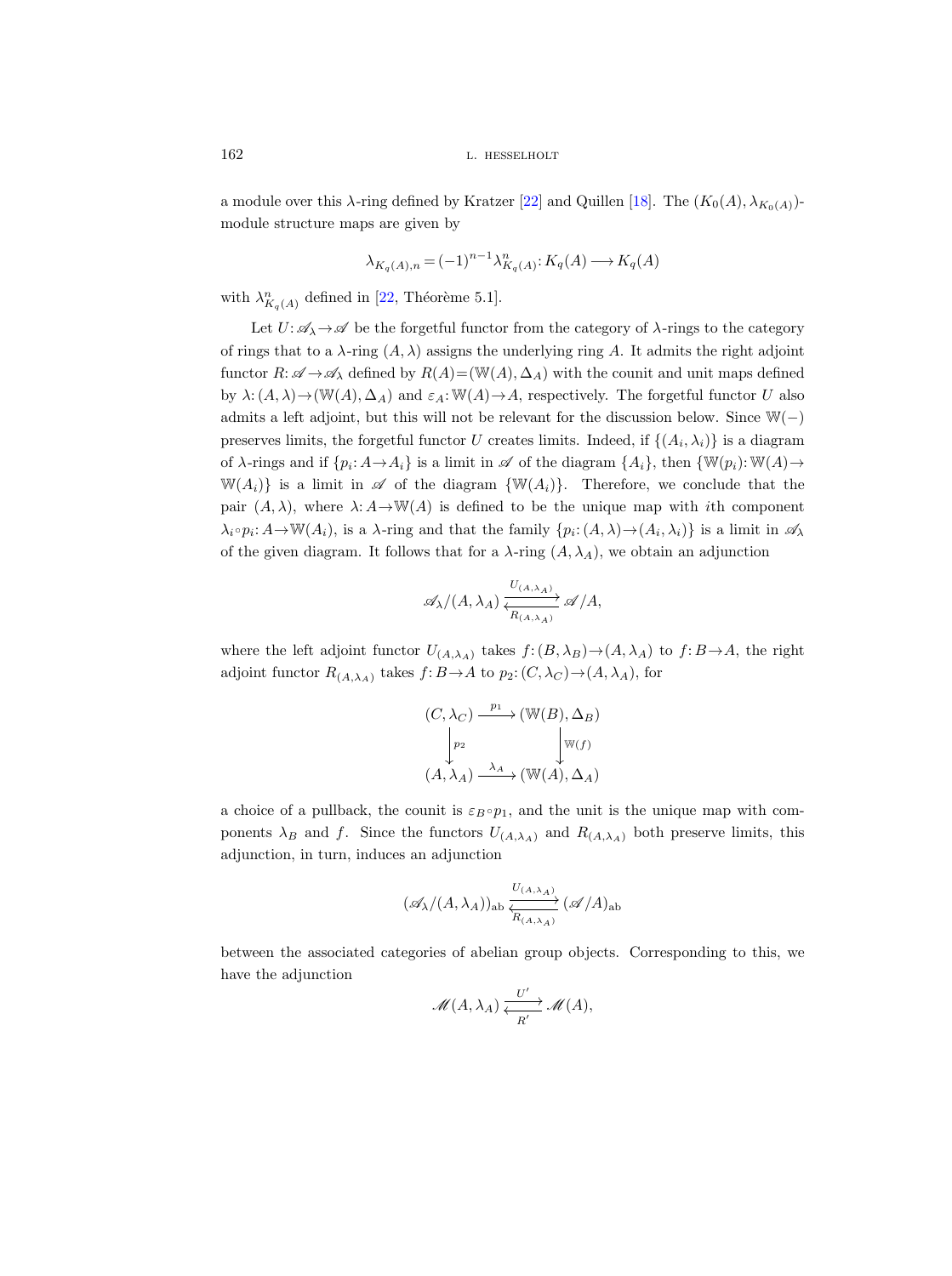where the left adjoint functor U' takes  $(M, \lambda_M)$  to M, the right adjoint functor R' takes N to  $(\lambda_{A*}(\mathbb{W}(N)), \Delta_N)$ , and the counit and unit maps are defined to be the maps  $\varepsilon_N : \lambda_{A*}(\mathbb{W}(N)) \to N$  and  $\lambda_M : (M, \lambda_M) \to (\lambda_{A*}(\mathbb{W}(M)), \Delta_M)$ , respectively. Here we write  $\lambda_{A*}(\mathbb{W}(N))$  for the W(A)-module W(N) considered as an A-module via  $\lambda_A$ .

<span id="page-28-0"></span>PROPOSITION 2.10. Let  $(A, \lambda_A)$  be a  $\lambda$ -ring. There exists, up to unique isomorphism, a unique adjunction  $(F^{\lambda}, G^{\lambda}, \varepsilon^{\lambda}, \eta^{\lambda})$  from  $(\mathscr{A}_{\lambda}/(A, \lambda_A))_{ab}$  to  $\mathscr{M}(A, \lambda_A)$  such that, in the following diagram, the square of left adjoint functors commutes:

$$
(\mathscr{A}/A)_{ab} \xleftarrow{F} \mathscr{M}(A)
$$
  
\n
$$
U_{(A,\lambda_A)} \uparrow \downarrow R_{(A,\lambda_A)} \qquad G \qquad U' \uparrow \downarrow R'
$$
  
\n
$$
(\mathscr{A}_{\lambda}/(A,\lambda_A))_{ab} \xleftarrow{F^{\lambda}} \mathscr{M}(A,\lambda_A).
$$

Moreover, the adjunction  $(F^{\lambda}, G^{\lambda}, \varepsilon^{\lambda}, \eta^{\lambda})$  is an adjoint equivalence of categories.

We remark that, by the uniqueness statement for adjoints, which we recalled at the beginning of the section, the commutativity of the square of left adjoint functors in the diagram in Proposition [2.10](#page-28-0) implies that the corresponding square of right adjoint functors commutes, up to unique natural isomorphism.

*Proof.* If  $(f, +, 0, -)$  is an object of  $(\mathscr{A}_{\lambda}/(A, \lambda_A))_{ab}$  with underlying map of  $\lambda$ -rings  $f: (B, \lambda_B) \to (A, \lambda_A)$ , then we define  $F^{\lambda}(f, +, -, 0)$  to be the pair  $(M, \lambda_M)$  of the kernel  $M = F(f)$  of f and the induced map  $\lambda_M: M \to W(M)$  of kernels of the vertical maps in the diagram

$$
B \xrightarrow{\lambda_B} \mathbb{W}(B)
$$
  
\n
$$
\downarrow f \qquad \qquad \downarrow \mathbb{W}(f)
$$
  
\n
$$
A \xrightarrow{\lambda_A} \mathbb{W}(A).
$$

We note that  $U' \circ F^{\lambda} = F \circ U_{(A,\lambda_A)}$  as stated. Conversely, if  $(M, \lambda_M)$  is an  $(A, \lambda_A)$ -module, then we define  $G^{\lambda}(M, \lambda_M)$  to be the abelian group object  $G(M)$  in  $\mathscr{A}/A$  with the underlying ring  $B = A \times M$  equipped with the  $\lambda$ -ring structure  $\lambda_B: B \to W(B)$  given by the composite map

$$
A\ltimes M\stackrel{\lambda_A\oplus\lambda_M}{-\!\!\!-\!\!\!-\!\!\!-\!\!\!-\!\!\!\longrightarrow} \mathbb{W}(A)\ltimes \mathbb{W}(M)\stackrel{\operatorname{in}_{1*}+\operatorname{in}_{2*}}{-\!\!\!-\!\!\!\longrightarrow} \mathbb{W}(A\ltimes M);
$$

compare Lemma [2.2.](#page-24-0) To prove that  $G^{\lambda}(M, \lambda_M)$  is well defined, we must show (a) that  $(B, \lambda_B)$  is a  $\lambda$ -ring; (b) that the canonical projection  $f: (B, \lambda_B) \to (A, \lambda_A)$  is a  $\lambda$ -ring homomorphism; and (c) that the abelian group object structure maps  $+B$ ,  $0_B$ , and  $-B$  on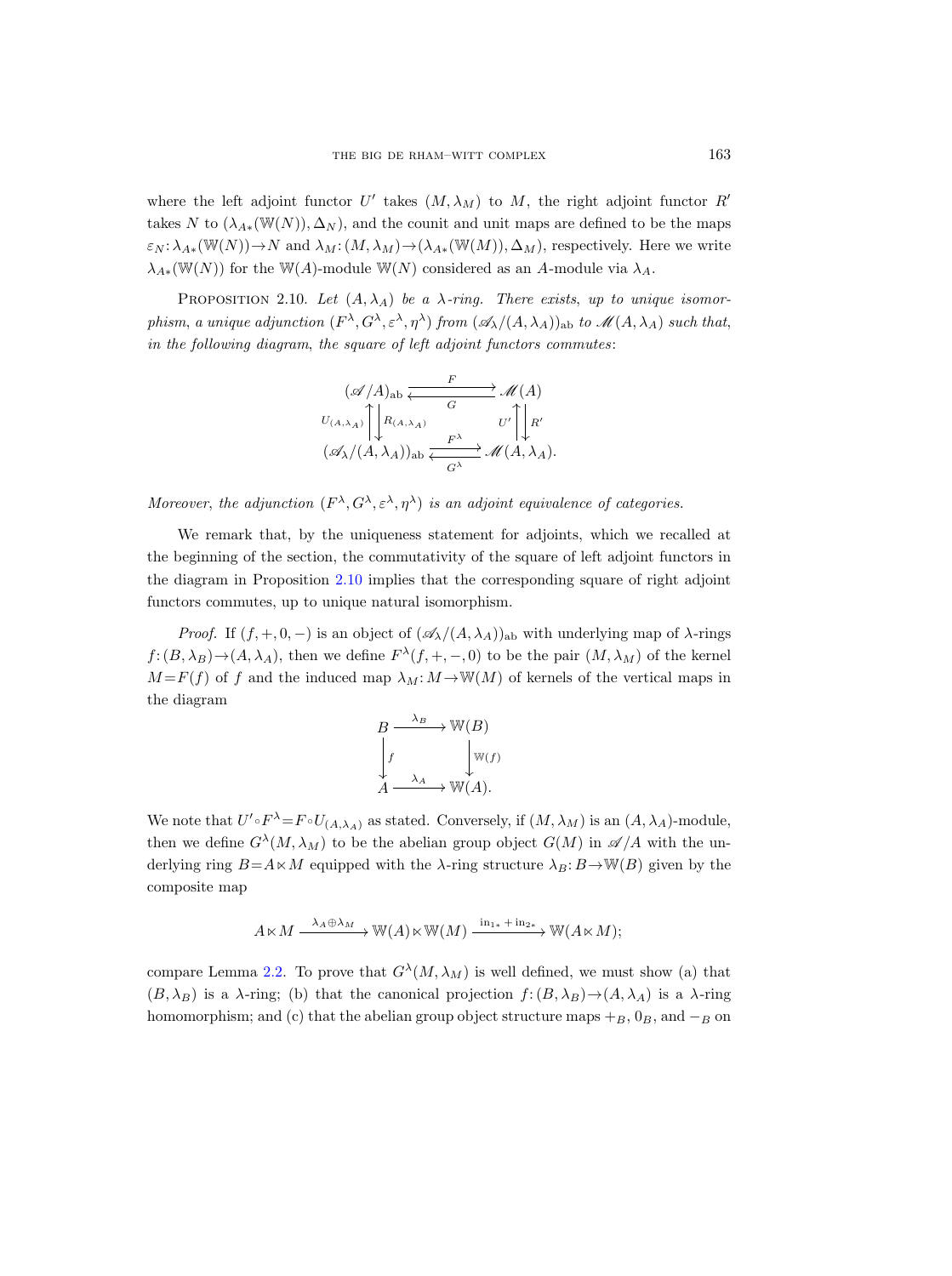$f: B \to A$  are  $\lambda$ -ring homomorphisms. First, the map  $\lambda_A \oplus \lambda_M$  is a ring homomorphism, since  $\lambda_M$  is a  $\lambda_A$ -linear map. Moreover, Lemma [2.2](#page-24-0) shows that also  $in_{1*} + in_{2*}$  is a ring homomorphism, so  $\lambda_B$  is a ring homomorphism. To prove (a), it remains to show that the diagrams in Definition [1.21](#page-19-0) commute. The left-hand diagram commutes, since  $\varepsilon_A \circ \lambda_A = id_A$  and  $\varepsilon_M \circ \lambda_M = id_M$ , and since  $in_{1*} + in_{2*}$  is the identity map on the first Witt component. To see that the right-hand square commutes, we consider the following larger diagram:

$$
W(W(A\ltimes M)) \leftarrow \frac{\Delta_{A\ltimes M}}{\sqrt{\mathbb{W}(\ln_{1*} + \ln_{2*})}} \quad \text{W}(A\ltimes M)
$$
\n
$$
W(W(A)\ltimes W(M)) \leftarrow \frac{\ln_{1*} + \ln_{2*}}{\mathbb{W}(\mathbb{W}(A)\ltimes W(W(A)) \times \mathbb{W}(\mathbb{W}(M))} \leftarrow \frac{\Delta_A \oplus \Delta_M}{\sqrt{\mathbb{W}(A)\ltimes \mathbb{W}(M)}} \quad \text{W}(A) \ltimes W(M)
$$
\n
$$
W(A\ltimes M) \leftarrow \frac{\ln_{1*} + \ln_{2*}}{\mathbb{W}(A)\ltimes \mathbb{W}(A)\ltimes \mathbb{W}(M)} \leftarrow \frac{\lambda_A \oplus \lambda_M}{\lambda_A \oplus \lambda_M} \quad A\ltimes M.
$$

Here, the lower right-hand square commutes, since  $(A, \lambda_A)$  is a  $\lambda$ -ring and since  $(M, \lambda_M)$ is an  $(A, \lambda_A)$ -module, and the lower left-hand square commutes by the naturality of  $in_{1*} + in_{2*}$ . To prove that the upper rectangular diagram commutes, it suffices to show that the two compositions with the nth ghost map

$$
\mathbb{W}(\mathbb{W}(A\ltimes M)) \xrightarrow{w_n} \mathbb{W}(A\ltimes M)
$$

agree. This, in turn, follows from the calculation

$$
w_n \circ \Delta_{A \ltimes M} \circ (\text{in}_{1*} + \text{in}_{2*}) = F_n \circ (\text{in}_{1*} + \text{in}_{2*})
$$
  
\n
$$
= (\text{in}_{1*} + \text{in}_{2*}) \circ (F_n \oplus F_n)
$$
  
\n
$$
= (\text{in}_{1*} + \text{in}_{2*}) \circ (w_n \oplus w_n) \circ (\Delta_A \oplus \Delta_M)
$$
  
\n
$$
= (\text{in}_{1*} + \text{in}_{2*}) \circ w_n \circ (\text{in}_{1*} + \text{in}_{2*}) \circ (\Delta_A \oplus \Delta_M)
$$
  
\n
$$
= w_n \circ \mathbb{W}(\text{in}_{1*} + \text{in}_{2*}) \circ (\text{in}_{1*} + \text{in}_{2*}) \circ (\Delta_A \oplus \Delta_M),
$$

where the first and third equalities hold by the definition of  $\Delta$ , the second and fourth equalities hold by the naturality of  $in_{1*} + in_{2*}$ , and the fifth equality holds by the naturality of  $w_n$ . This proves (a). Next, if  $h: (M, \lambda_M) \to (N, \lambda_N)$  is a map of  $(A, \lambda_A)$ -modules, then the following diagram commutes:

$$
A \ltimes M \xrightarrow{\lambda_A \oplus \lambda_M} \mathbb{W}(A) \ltimes \mathbb{W}(M) \xrightarrow{\text{in}_{1*} + \text{in}_{2*}} \mathbb{W}(A \ltimes M)
$$
  
\n
$$
\downarrow \text{id} \oplus h \qquad \qquad \downarrow \text{id} \oplus h_* \qquad \qquad \downarrow \text{id} \oplus h_*
$$
  
\n
$$
A \ltimes N \xrightarrow{\lambda_A \oplus \lambda_N} \mathbb{W}(A) \ltimes \mathbb{W}(N) \xrightarrow{\text{in}_{1*} + \text{in}_{2*}} \mathbb{W}(A \ltimes N).
$$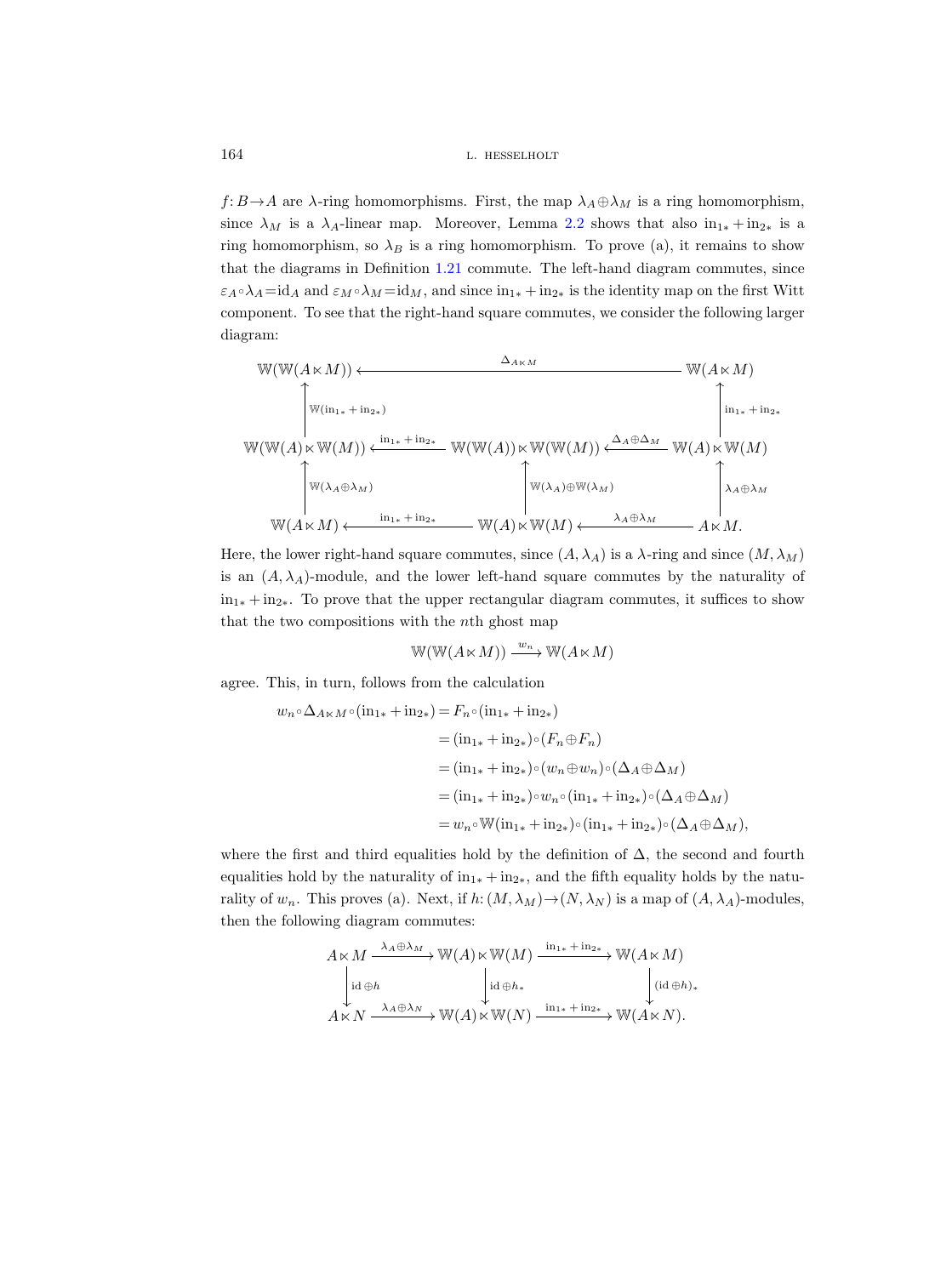Taking  $(N, \lambda_N)$  to be the trivial  $(A, \lambda_A)$ -module, (b) follows. We use other instances of this diagram to prove (c). The maps  $0_B$  and  $-B$  are induced by the  $(A, \lambda_A)$ -module maps  $0_M: (0, \text{id}) \to (M, \lambda_M)$  and  $-M: (M, \lambda_M) \to (M, \lambda_M)$  that map 0 to 0 and x to  $-x$ , respectively. Hence, the diagram shows that both are  $\lambda$ -ring homomorphisms. Finally, if we define  $\lambda_{M\oplus M}$  to be the composition map

$$
M \oplus M \xrightarrow{\lambda_M \oplus \lambda_M} \mathbb{W}(M) \oplus \mathbb{W}(M) \xrightarrow{\text{in}_{1*} + \text{in}_{2*}} \mathbb{W}(M \oplus M),
$$

then  $(M \oplus M, \lambda_{M \oplus M})$  is a direct sum of the  $(A, \lambda_A)$ -module  $(M, \lambda_M)$  with itself. Now, the addition map  $+$ <sub>B</sub> is given by the map

$$
(A\ltimes (M\oplus M), \lambda_{A\ltimes (M\oplus M)})\xrightarrow{\mathrm{id}\oplus \pm_{M}} (A\ltimes M, \lambda_{A\ltimes M}),
$$

where  $+_M: (M \oplus M, \lambda_{M \oplus M}) \rightarrow (M, \lambda_M)$  takes  $(x, y)$  to  $x+y$ . To complete the proof of (c), we must verify that  $+_{M}$  is a map of  $(A, \lambda_{A})$ -modules, that is, that the diagram

$$
M \oplus M \xrightarrow{\lambda_M \oplus \lambda_M} W(M) \oplus W(M) \xrightarrow{\text{in}_{1*} + \text{in}_{2*}} W(M \oplus M)
$$
  
\n
$$
\downarrow^{\text{+M}} \qquad \qquad \downarrow^{\text{+W}(M)} \qquad \qquad \downarrow^{\text{W}(+M)}
$$
  
\n
$$
M \xrightarrow{\lambda_M} W(M) \xrightarrow{\text{W}(M)} W(M)
$$

commutes. But the left-hand square commutes, as  $\lambda_M$  is an additive map, and the right-hand square commutes, since the addition in  $W(M)$  is given by adding the Witt components of vectors, so (c) follows. This completes the proof that the functor  $G^{\lambda}$  is well defined. We also note that, by construction, we have  $U_{(A,\lambda_A)} \circ G^{\lambda} = G \circ U'$ .

Finally, we claim that there are unique natural isomorphisms

$$
G^{\lambda} \circ F^{\lambda} \xrightarrow{\varepsilon^{\lambda}} id
$$
 and  $id \xrightarrow{\eta^{\lambda}} F^{\lambda} \circ G^{\lambda}$ 

such that  $U_{(A,\lambda_A)}(\varepsilon^{\lambda}) = \varepsilon \circ U_{(A,\lambda_A)}$  and  $U'(\eta^{\lambda}) = \eta \circ U'$ . Indeed, this amounts to the following diagrams being commutative, where, in the bottom diagram,  $i: M \rightarrow B$  is the (chosen) of kernel of  $f: B \rightarrow A$ :

$$
M \xrightarrow{\lambda_M} \mathbb{W}(M) \xrightarrow{\lambda_{12}} \mathbb{W}(M)
$$
  
\n
$$
\downarrow \text{in}_2 \qquad \qquad \downarrow \text{in}_2
$$
  
\n
$$
A \ltimes M \xrightarrow{\lambda_A \oplus \lambda_M} \mathbb{W}(A) \ltimes \mathbb{W}(M) \xrightarrow{\text{in}_{1*} + \text{in}_{2*}} \mathbb{W}(A \ltimes M),
$$
  
\n
$$
A \ltimes M \xrightarrow{\lambda_A \oplus \lambda_M} \mathbb{W}(A) \ltimes \mathbb{W}(M) \xrightarrow{\text{in}_{1*} + \text{in}_{2*}} \mathbb{W}(A \ltimes M)
$$
  
\n
$$
\downarrow \text{0}_{B+i} \qquad \qquad \downarrow \text{0}_{B+i+1} \qquad \qquad \downarrow \text{0}_{B+i+1} \qquad \qquad \downarrow \text{0}_{B+i}.
$$
  
\n
$$
B \xrightarrow{\lambda_B} \mathbb{W}(B) \xrightarrow{\text{0}_{B+i}} \mathbb{W}(B).
$$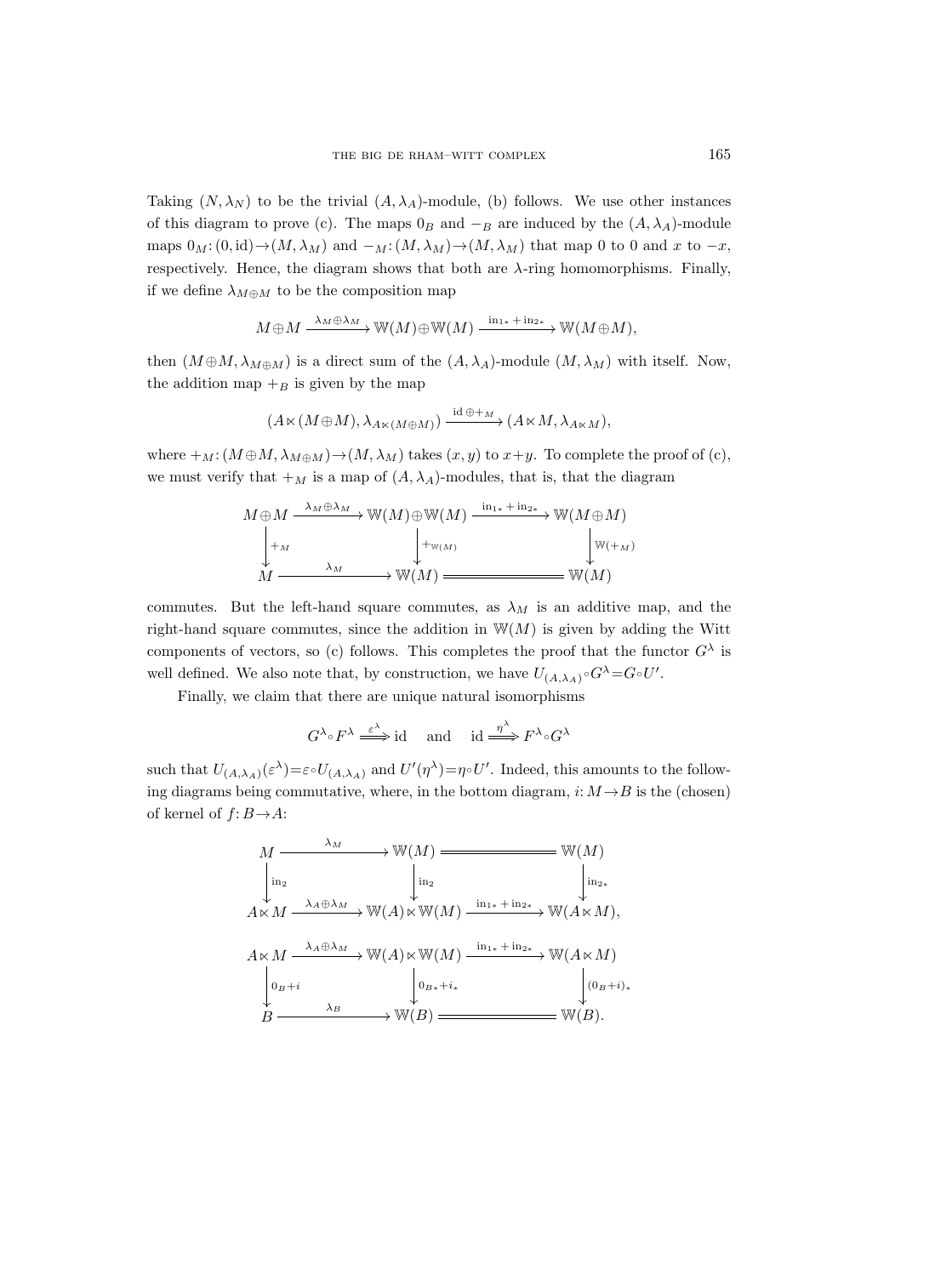The left-hand squares in the two diagrams commute by naturality and the right-hand squares commute by the universal property of the direct sum.  $\Box$ 

<span id="page-31-1"></span>Remark 2.11. A map of  $\lambda$ -rings  $f:(B, \lambda_B) \to (A, \lambda_A)$  gives rise to a functor

$$
f_*\colon \mathscr{M}(A,\lambda_A)\to \mathscr{M}(B,\lambda_B)
$$

defined by viewing an  $(A, \lambda_A)$ -module  $(N, \lambda_N)$  as a  $(B, \lambda_B)$ -module  $f_*(N, \lambda_N)$  via the map f. The functor  $f_*$  has a left adjoint functor  $f^*$  that to a  $(B, \lambda_B)$ -module  $(M, \lambda_M)$ associates the  $(A, \lambda_A)$ -module  $f^*(M, \lambda_M) = (A, \lambda_A) \otimes_{(B, \lambda_B)} (M, \lambda_M)$  defined by

$$
(A, \lambda_A) \otimes_{(B, \lambda_B)} (M, \lambda_M) = (A \otimes_B M, \lambda_{A \otimes_B M}),
$$

where  $\lambda_{A\otimes_B M}$  is given by the composition of  $\lambda_A\otimes_{\lambda_B}\lambda_M$  and the map

$$
\mathbb{W}(A) \otimes_{\mathbb{W}(B)} \mathbb{W}(M) \longrightarrow \mathbb{W}(A \otimes_B M),
$$

that to  $a\otimes x$  associates the vector whose nth Witt component is  $w_n(a)\otimes x_n$ .

<span id="page-31-0"></span>Definition 2.12. Let  $(A, \lambda_A)$  be a  $\lambda$ -ring and let  $(M, \lambda_M)$  be an  $(A, \lambda_A)$ -module. A derivation from  $(A, \lambda_M)$  to  $(M, \lambda_M)$  is a map of sets

$$
D: (A, \lambda_A) \longrightarrow (M, \lambda_M)
$$

such that the following conditions hold:

- (1) for all  $a, b \in A$ ,  $D(a+b)=D(a)+D(b)$ ;
- (2) for all  $a, b \in A$ ,  $D(ab) = bD(a) + aD(b)$ ;
- (3) for all  $a \in A$  and  $n \in \mathbb{N}$ ,  $\lambda_{M,n}(D(a)) = \sum_{e|n} \lambda_{A,e}(a)^{n/e-1} D(\lambda_{A,e}(a)).$

The set of derivations from  $(A, \lambda_A)$  to  $(M, \lambda_M)$  is denoted by  $Der((A, \lambda_A), (M, \lambda_M))$ .

We next show that, under the equivalence of categories given in Proposition [2.10,](#page-28-0) Definition [2.12](#page-31-0) agrees with Beck's general definition of a derivation.

PROPOSITION 2.13. Let  $(A, \lambda_A)$  be a  $\lambda$ -ring, let  $(M, \lambda_M)$  be an  $(A, \lambda_A)$ -module, and let  $f: (A \ltimes M, \lambda_{A \ltimes M}) \to (A, \lambda_A)$  be the canonical projection. The map

$$
\mathrm{Der}((A,\lambda_A),(M,\lambda_M))\longrightarrow \mathrm{Hom}_{\mathscr{A}_{\lambda}/(A,\lambda_A)}(\mathrm{id}_{(A,\lambda_A)},f)
$$

that to  $D$  assigns  $(id_A, D)$  is a bijection.

*Proof.* The map from  $\text{Der}(A, M)$  to  $\text{Hom}_{\mathscr{A}/A}(\text{id}_A, f)$  that takes D to  $(\text{id}_A, D)$  is a bijection, as is well known and readily verified. We must show that  $D$  satisfies (3) if and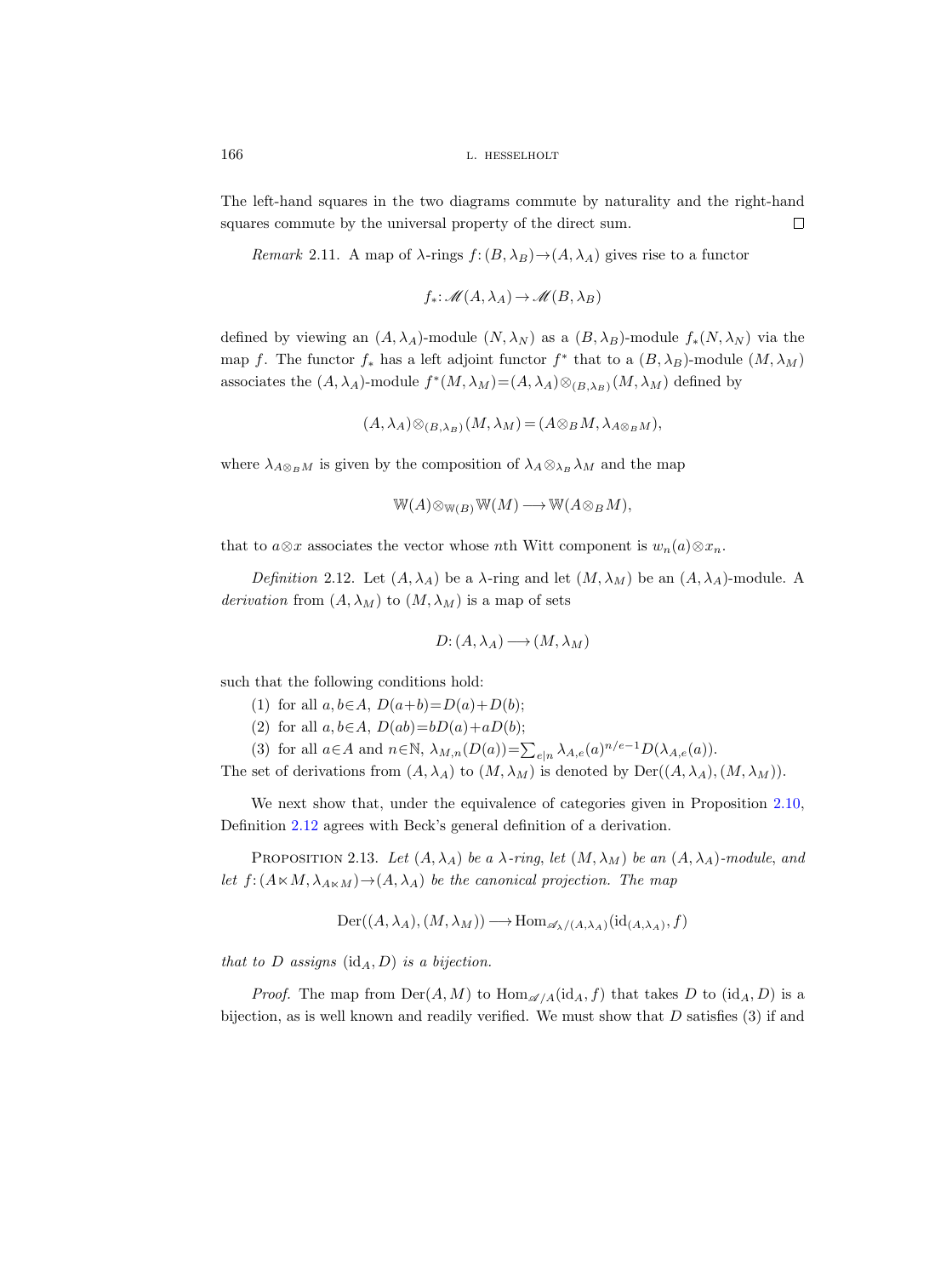only if  $(id_A, D): A \rightarrow A \ltimes M$  is a  $\lambda$ -ring homomorphism, and the latter means that the following diagram commutes:

$$
A \longrightarrow W(A)
$$
  
\n
$$
\downarrow (id_A, D)
$$
  
\n
$$
A \times M \xrightarrow{\lambda_A \oplus \lambda_M} W(A) \times W(M) \xrightarrow{\text{in}_{1*} + \text{in}_{2*}} W(A \times M).
$$

Now, on the one hand, the map  $(id_A, D)$  takes a to  $(a, Da)$  which by  $\lambda_A \oplus \lambda_M$  is mapped to  $(\lambda_A, \lambda_M(Da))$  whose nth Witt component is  $(\lambda_{A,n}(a), \lambda_{M,n}(Da))$  and, on the other hand, the eth Witt component of the image of a by the composite map  $(id_A, D)_* \circ \lambda_A$ is equal to  $(\lambda_{A,e}(a), D\lambda_{A,e}(a))$ . Hence, Lemma [2.2](#page-24-0) and Addendum [2.3](#page-24-1) show that the diagram commutes if and only if D satisfies (3).  $\Box$ 

<span id="page-32-0"></span>LEMMA 2.14. Let  $(A, \lambda_A)$  be a  $\lambda$ -ring. There exists a derivation

$$
(A, \lambda_A) \xrightarrow{d} (\Omega_{(A, \lambda_A)}, \lambda_{\Omega_{(A, \lambda_A)}})
$$

which corepresents the functor that to an  $(A, \lambda_A)$ -module  $(M, \lambda_M)$  assigns the set of derivations  $Der((A, \lambda_A), (M, \lambda_M)).$ 

*Proof.* We define the target of the map d to be the quotient of the free  $(A, \lambda_A)$ module  $(F, \lambda_F)$  generated by  $\{d(a)|a \in A\}$  by the sub- $(A, \lambda_A)$ -module  $(R, \lambda_R) \subset (F, \lambda_F)$ generated by  $d(a+b)-d(a)-d(b)$  with  $a, b\in A$ ; by  $d(ab)-bd(a)-ad(b)$  with  $a, b\in A$ ; and by  $\lambda_{F,n}(da) - \sum_{e|n} \lambda_{A,e}(a)^{n/e-1} d(\lambda_{A,e}(a))$  with  $a \in A$  and  $n \in \mathbb{N}$ . The map d takes  $a \in A$ to the class of  $d(a)$  in  $\Omega_{(A,\lambda_A)}$ . It is clear from the construction that given a derivation  $D: (A, \lambda_A) \to (M, \lambda_M)$ , there is a well-defined map of  $(A, \lambda_A)$ -modules

$$
f\!:\!(\Omega_{(A,\lambda_A)},\lambda_{\Omega_{(A,\lambda_A)}})\longrightarrow (M,\lambda_M)
$$

such that  $D=f \circ d$  and that f is unique with this property. This proves the lemma.  $\Box$ 

The map  $d: A \to \Omega_{(A,\lambda_A)}$  in Lemma [2.14,](#page-32-0) in particular, is a derivation of the ring A, and hence, it defines a map of A-modules  $\Omega_A \to \Omega_{(A,\lambda_A)}$ . We call this map the *canonical* map and now prove Theorem [A,](#page-2-0) which states that it is an isomorphism.

Proof of Theorem [A](#page-2-0). We consider the diagram of adjunctions

$$
\mathscr{A}/A \xleftarrow{\text{(--)ab}} (\mathscr{A}/A)_{\text{ab}} \xleftarrow{\text{F}} \mathscr{M}(A)
$$
\n
$$
U_{(A,\lambda_A)} \uparrow \downarrow R_{(A,\lambda_A)} \qquad \qquad U_{(A,\lambda_A)} \uparrow \downarrow R_{(A,\lambda_A)} \qquad \qquad U' \uparrow \downarrow R' \qquad \qquad \mathscr{A}_{\lambda}/(A,\lambda_A) \xleftarrow{\text{(--)ab}} (\mathscr{A}_{\lambda}/(A,\lambda_A))_{\text{ab}} \xleftarrow{\text{F}^{\lambda}} \mathscr{M}(A,\lambda_A),
$$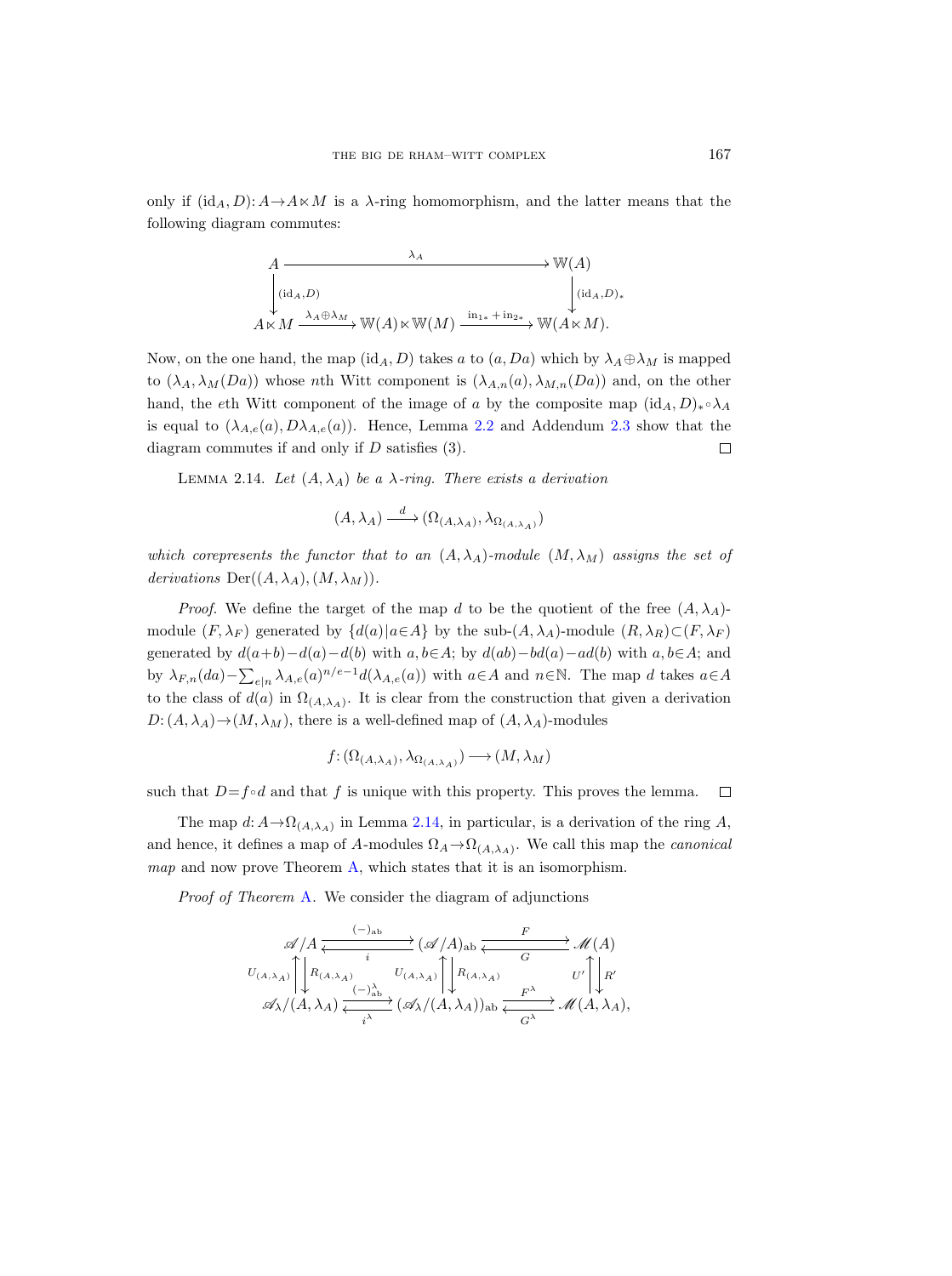where the functors i and  $i^{\lambda}$  forget the abelian group object structure maps, and where  $(-)$ <sub>ab</sub> and  $(-)$ <sup> $\lambda$ </sup><sub>a</sub>b are the respective left adjoint functors which we now define. In the right-hand square, the top and bottom adjunctions are adjoint equivalences of categories by Lemma [2.1](#page-22-0) and Proposition [2.10,](#page-28-0) respectively. Hence, the composition of the top adjunctions in the diagram determine the top adjunction in the left-hand square, up to unique natural isomorphism, and similarly for the bottom adjunctions.

Now, we define an adjunction  $(H, K, \varepsilon, \eta)$  with  $K=i\circ G$  as follows. The functor K takes the A-module M to the canonical projection  $f: A \times M \rightarrow A$ , and we let H be the functor that to  $f: B \to A$  assigns the A-module  $A \otimes_B \Omega_B$ , and let  $\varepsilon$  and  $\eta$  be the natural transformations given by  $\varepsilon(1\otimes d(a,x))=x$  and  $\eta(b)=(f(b), 1\otimes db)$ , respectively. We must show that the two composite natural transformations

 $H \xrightarrow{H \circ \eta} H \circ K \circ H \xrightarrow{\varepsilon \circ H} H$  and  $K \xrightarrow{\eta \circ K} K \circ H \circ K \xrightarrow{K \circ \varepsilon} K$ 

are equal to the respective identity natural transformations. But  $H \circ \eta$  maps  $a \otimes db$  in  $H(f: B \to A)$  to  $a \otimes d(f(b), 1 \otimes db)$  in  $(H \circ K \circ H)(f: B \to A)$  and  $\varepsilon \circ H$ , in turn, maps this element to  $a \cdot (1 \otimes db) = a \otimes db$  in  $H(f: B \rightarrow A)$ ; and  $\eta \circ K$  maps  $(a, x)$  in  $K(M)$  to  $(a, 1 \otimes d(a, x))$ in  $(K \circ H \circ K)(M)$  and  $K \circ \varepsilon$ , in turn, maps this element to  $(a, x)$  in  $K(M)$ . This shows that  $(H, K, \varepsilon, \eta)$  is an adjunction. Similarly, we define an adjunction  $(H^{\lambda}, K^{\lambda}, \varepsilon^{\lambda}, \eta^{\lambda})$ with  $K^{\lambda} = i^{\lambda} \circ G^{\lambda}$  as follows. The functor  $K^{\lambda}$  takes the  $(A, \lambda_A)$ -module  $(M, \lambda_A)$  to the canonical projection  $f: (A \ltimes M, \lambda_{A \ltimes M}) \to (A, \lambda_A)$ , and we let  $H^{\lambda}$  be the functor that to  $f:(B,\lambda_B) \to (A,\lambda_A)$  assigns the  $(A, \lambda_A)$ -module  $(A, \lambda_A) \otimes_{(B,\lambda_B)} \Omega_{(B,\lambda_B)}$ , and let  $\varepsilon^{\lambda}$  and  $\eta^{\lambda}$  be the natural transformations given by  $\varepsilon^{\lambda}(1 \otimes d(a, x)) = x$  and  $\eta^{\lambda}(b) = (f(b), 1 \otimes db)$ , respectively. The change-of-rings functor that we use here was defined in Remark [2.11.](#page-31-1) The proof that the triangle identities hold follows mutatis mutandis from the calculation in the case of the adjunction  $(H, K, \varepsilon, \eta)$ . This shows that  $(H^{\lambda}, K^{\lambda}, \varepsilon^{\lambda}, \eta^{\lambda})$  is an adjunction.

Having established the diagram of adjunctions at the beginning of the proof, we note that the composite functors  $R_{(A,\lambda_A)} \circ K$  and  $K^{\lambda} \circ R'$  agree, up to unique natural isomorphism. Indeed, the following diagram is cartesian,



By the uniqueness of left adjoint functors, up to unique natural isomorphism, we conclude that also the composite functors  $H \circ U_{(A,\lambda_A)}$  and  $U' \circ H^{\lambda}$  agree, up to unique natural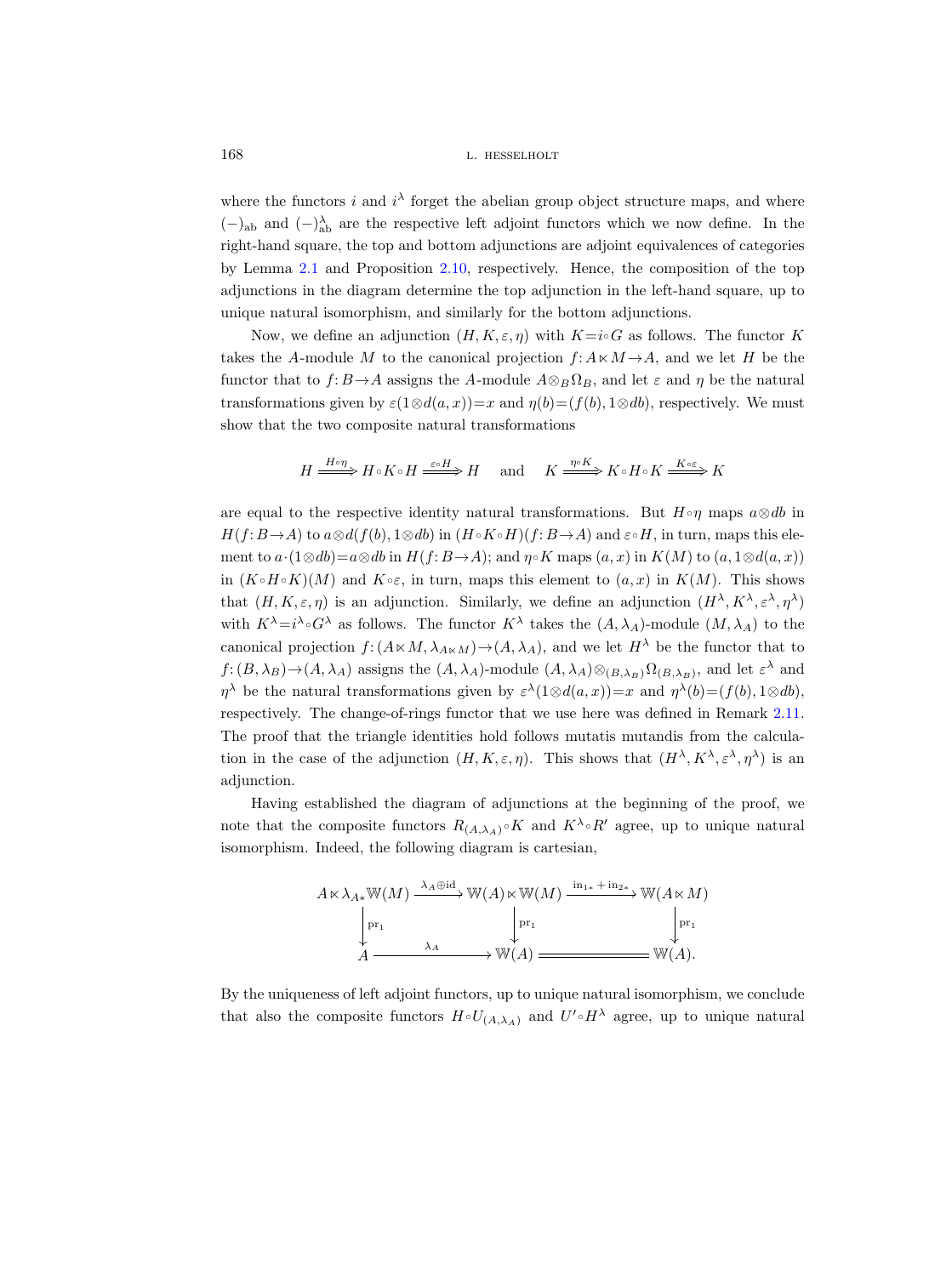isomorphism. It follows that the canonical natural transformation

$$
A \otimes_B \Omega_B \longrightarrow U'((A, \lambda_A) \otimes_{(B, \lambda_B)} \Omega_{(B, \lambda_B)})
$$

is an isomorphism, and taking  $(B, \lambda_B) = (A, \lambda_A)$ , the theorem follows.

<span id="page-34-0"></span>THEOREM 2.15. Let A be a ring. There are natural maps  $F_n: \Omega_{\mathbb{W}(A)} \to \Omega_{\mathbb{W}(A)}$  that are  $F_n$ -linear and satisfy that for all  $a \in W(A)$ ,

$$
F_n(da) = \sum_{e|n} \Delta_{A,e}(a)^{n/e-1} d\Delta_{A,e}(a).
$$

Moreover, the following conditions hold:

- (1) for all  $m, n \in \mathbb{N}$ ,  $F_m F_n = F_{mn}$ , and  $F_1 = id$ ;
- (2) for all  $n \in \mathbb{N}$  and  $a \in \mathbb{W}(A)$ ,  $dF_n(a) = nF_n(da)$ ;
- (3) for all  $n \in \mathbb{N}$  and  $a \in A$ ,  $F_n(d[a]) = [a]^{n-1}d[a]$ .

*Proof.* [A](#page-2-0)pplying Theorem A to the universal  $\lambda$ -ring (W(A),  $\Delta_A$ ), we conclude that the canonical map  $\Omega_{W(A)} \to \Omega_{W(A), \Delta_A)}$  is an isomorphism. Since the target of this map is a  $(W(A), \Delta_A)$ -module, we have the natural map

$$
F_n = \lambda_{\Omega_{(\mathbb{W}(A), \Delta_A)}, n} \colon \Omega_{(\mathbb{W}(A), \Delta_A)} \longrightarrow \Omega_{(\mathbb{W}(A), \Delta_A)}
$$

defined to be the nth Witt component of the  $(\mathbb{W}(A), \Delta_A)$ -module structure map; compare Remark [2.6.](#page-26-0) It is an  $F_n=w_n \circ \Delta_A$ -linear map and Definition [2.12](#page-31-0) (3) implies that it is given by the stated formula. Properties (1) and (2) follow immediately from the definition of a  $(\mathbb{W}(A), \Delta_A)$ -module and from the calculation

$$
dF_n(a) = d\bigg(\sum_{e|n} e\Delta_{A,e}(a)^{n/e}\bigg) = \sum_{e|n} n\Delta_{A,e}(a)^{n/e-1} d\Delta_{A,e}(a) = nF_n(da),
$$

where the first and last equalities follow from the definition of  $\Delta_A$ . Finally, to prove property (3), it suffices to show that  $\Delta_{A,e}([a])$  is equal to [a], if  $e=1$ , and is equal to 0, equivalently, that  $\Delta([a])=[[a]]$ , and this was proved in Remark 1.2(<br>3. The anticommutative graded algebras  $\widehat{\Omega}_{\mathbb{W}(A)}^{\cdot}$  and  $\overline{\Omega}_{\mathbb{W}(A)}^{\cdot}$ if  $e>1$ , or equivalently, that  $\Delta([a])=[a]$ , and this was proved in Remark [1.20.](#page-18-0)  $\Box$ 

We next introduce the anticommutative graded  $\mathbb{W}(A)$ -algebra  $\widehat{\Omega}_{\mathbb{W}(A)}^{\cdot}$ . It agrees with the alternating algebra  $\Omega^{\cdot}_{\mathbb{W}(A)} = \bigwedge_{\mathbb{W}(A)} \Omega^1_{\mathbb{W}(A)}$ , if the element

$$
d\log[-1] = [-1]^{-1}d[-1] \in \Omega^1_{\mathbb{W}(A)}
$$

is zero, but is different, in general. We note that  $2d \log[-1] = d \log[1] = 0$  and that, by Lemma [1.5](#page-8-0) (v) and Theorem [2.15](#page-34-0) (3),  $F_n(d \log[-1])=d \log[-1]$  for all  $n \in \mathbb{N}$ .

 $\Box$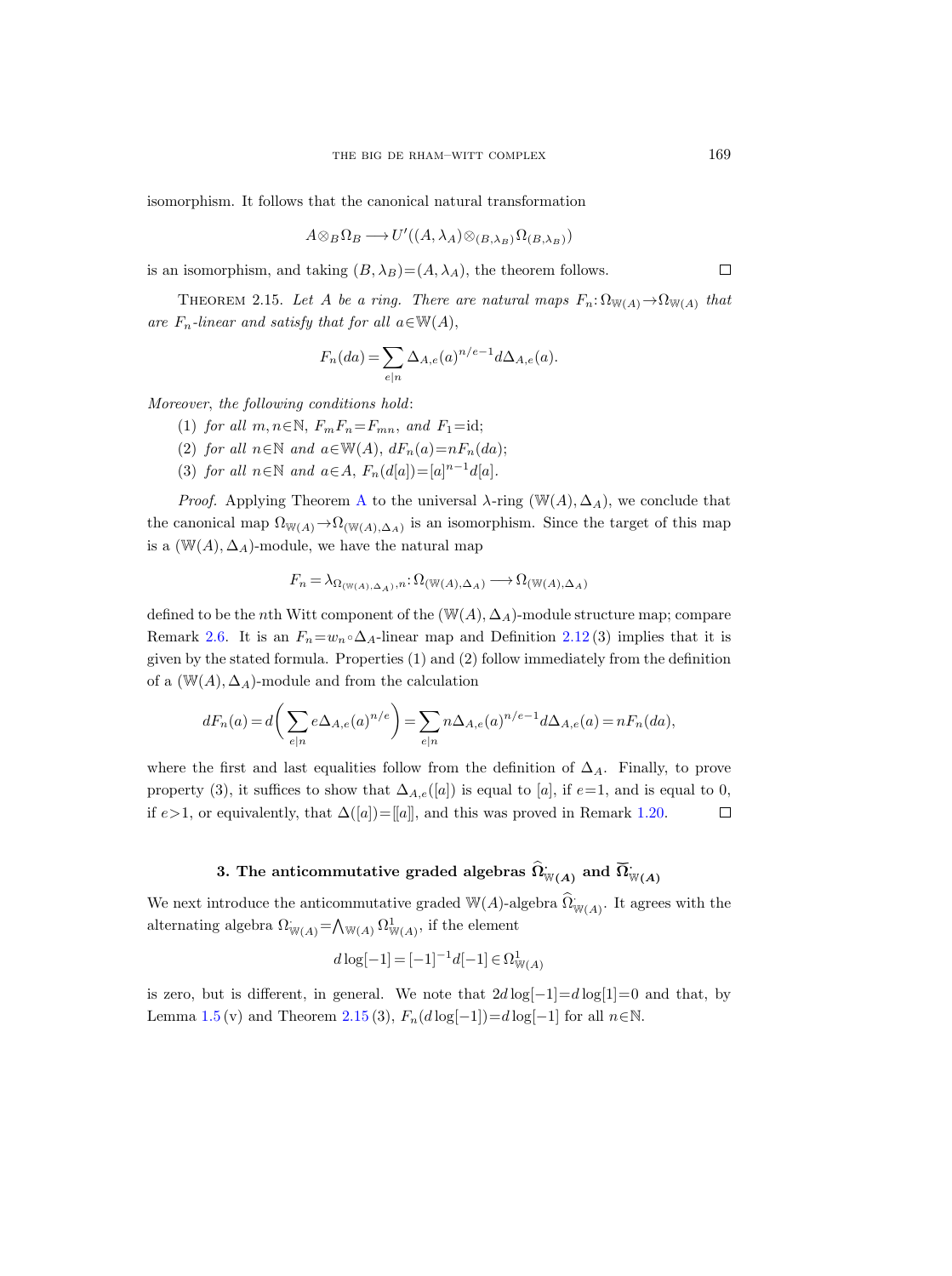Definition 3.1. Let A be a ring. The graded  $W(A)$ -algebra

$$
\widehat{\Omega}_{\mathbb{W}(A)} = T_{\mathbb{W}(A)} \Omega^1_{\mathbb{W}(A)} / J.
$$

is defined to be the quotient of the tensor algebra of the  $\mathbb{W}(A)$ -module  $\Omega^1_{\mathbb{W}(A)}$  by the graded ideal generated by all elements of the form

$$
da\otimes da-d\log[-1]\otimes F_2(da)
$$

with  $a \in W(A)$ .

We remark that the defining relation  $da \cdot da = d \log[-1] \cdot F_2(da)$  is analogous to the relation  $\{a, a\} = \{-1, a\}$  in Milnor K-theory.

LEMMA 3.2. The graded  $\mathbb{W}(A)$ -algebra  $\widehat{\Omega}_{\mathbb{W}(A)}^{\cdot}$  is anticommutative.

*Proof.* It suffices to show that the sum  $da \cdot db + db \cdot da \in \Omega^2_{\mathbb{W}(A)}$  is equal to zero for all  $a, b \in \mathbb{W}(A)$ . Now, on the one hand, we have

$$
d(a+b) \cdot d(a+b) = d \log[-1] \cdot F_2 d(a+b) = d \log[-1] \cdot F_2 da + d \log[-1] \cdot F_2 db,
$$

since  $F_2d$  is additive, and on the other hand, we have

$$
d(a+b)\cdot d(a+b) = da\cdot da + da\cdot db + db\cdot da + db\cdot db
$$

$$
= d\log[-1]\cdot F_2da + da\cdot db + db\cdot da + d\log[-1]\cdot F_2db.
$$

This shows that  $da \cdot db + db \cdot da$  is zero as desired.

PROPOSITION 3.3. There exists a unique graded derivation

$$
d\colon\widehat{\Omega}^{\cdot}_{\mathbb{W}(A)}\longrightarrow\widehat{\Omega}^{\cdot}_{\mathbb{W}(A)}
$$

that extends the derivation  $d: \mathbb{W}(A) \to \Omega^1_{\mathbb{W}(A)}$  and satisfies the formula

$$
dd\omega = d\log[-1] \cdot d\omega
$$

for all  $\omega \in \hat{\Omega}_{\mathbb{W}(A)}^{\cdot}$ . Moreover, the element  $d \log[-1]$  is a cycle.

*Proof.* The relation  $dd\omega = d \log[-1] \cdot d\omega$  implies that  $d \log[-1]$  is a cycle for the desired derivation d. Indeed,

$$
d(d \log[-1]) = d([-1]d[-1])
$$
  
= d[-1] \cdot d[-1] + [-1] \cdot dd[-1]  
= d \log[-1] \cdot F\_2d[-1] + [-1]d \log[-1] \cdot d[-1]  
= d \log[-1] \cdot [-1]d[-1] + d \log[-1] \cdot [-1]d[-1],

 $\Box$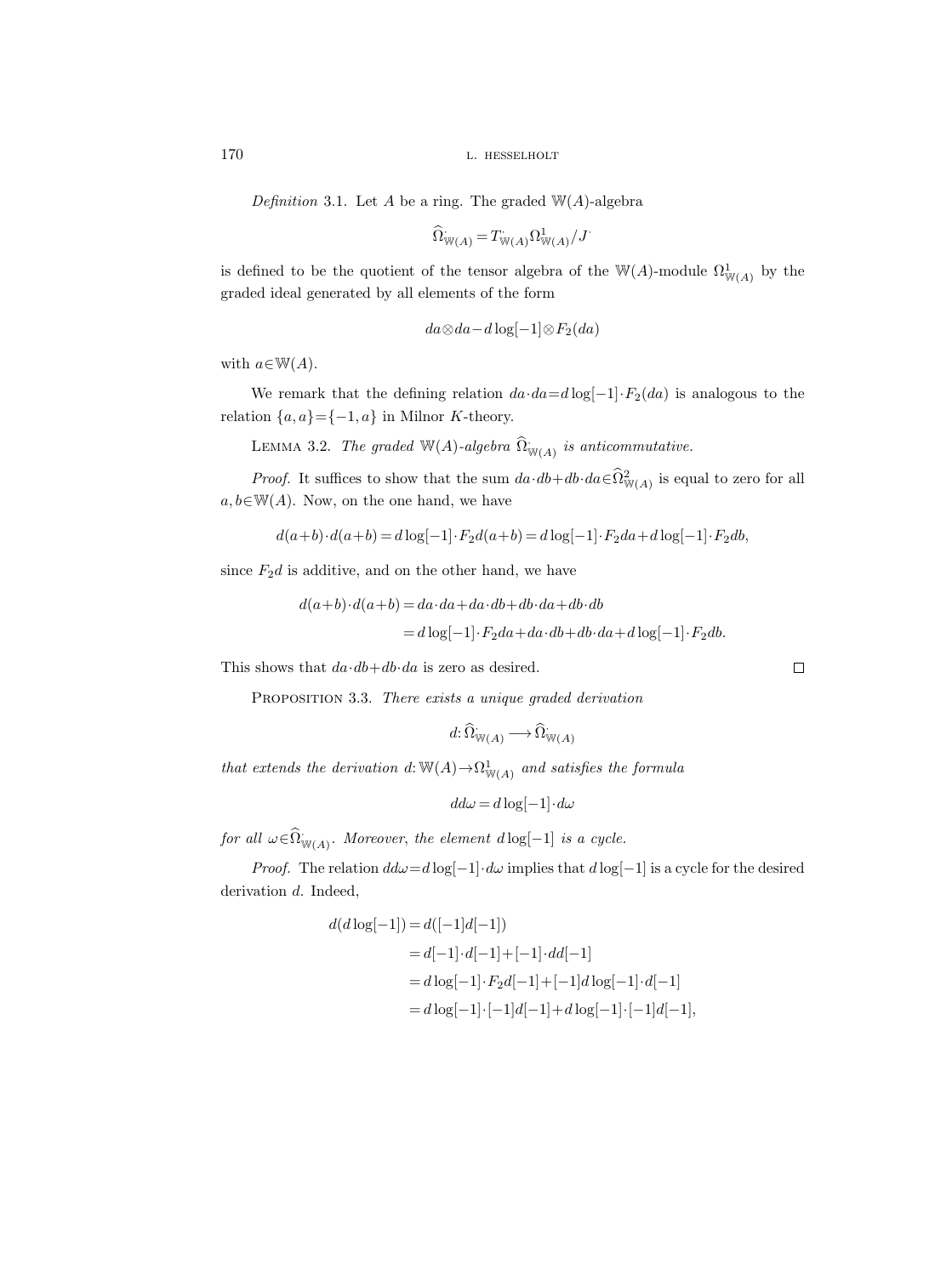which is zero by Lemma  $3.2$ . This proves that the desired derivation  $d$  necessarily is unique in that, for all  $a_0, a_1, ..., a_q \in W(A)$ , the following formula must hold:

$$
d(a_0da_1...da_q) = da_0da_1...da_q + qd\log[-1] \cdot a_0da_1...da_q.
$$

Here  $qd \log[-1]$  is equal to either  $d \log[-1]$  or 0 as q is odd or even. To complete the proof, it remains to prove that the map  $d$  given by this formula is (a) well defined, (b) a graded derivation, and (c) satisfies  $dd\omega=d\log[-1]\cdot d\omega$ . First, we have

$$
d(a_0da_1...da_p \cdot b_0db_1...db_q)
$$
  
=  $d(a_0b_0da_1...da_pdb_1...db_q)$   
=  $d(a_0b_0)da_1...da_pdb_1...db_q + (p+q)d \log[-1] \cdot a_0b_0da_1...da_pdb_1...db_q$   
=  $da_0da_1...da_p \cdot b_0db_1...db_q + pd \log[-1] \cdot a_0da_1...da_p \cdot b_0db_1...db_q$   
+  $(-1)^p(a_0da_1...da_p \cdot db_0db_1...db_q + a_0da_1...da_p \cdot qd \log[-1] \cdot b_0db_1...db_q)$   
=  $d(a_0da_1...da_p) \cdot b_0db_1...db_q + (-1)^p a_0da_1...da_p \cdot d(b_0db_1...db_q)$ 

which proves (b). Next, using that  $q^2+q$  is always even, we find that

$$
dd(a_0da_1...da_q) = d(da_0da_1...da_q + qd \log[-1] \cdot a_0da_1...da_q)
$$
  
=  $(q+1)d \log[-1] \cdot da_0da_1...da_q - qd \log[-1] \cdot da_0da_1...da_q$   
 $-qd \log[-1] \cdot qd \log[-1] \cdot a_0da_1...da_q$   
=  $d \log[-1] \cdot (da_0da_1...da_q + qd \log[-1] \cdot a_0da_1...da_q)$   
=  $d \log[-1] \cdot d(a_0da_1...da_q)$ 

which proves (c). Finally, to prove (a), we must show that for all  $a, b \in W(A)$ , the elements  $d(d(ab) - bda - adb)$  and  $d(dada - d \log[-1] \cdot F_2 da)$  of  $\hat{\Omega}_{\mathbb{W}(A)}$  are zero. First, using Lemma [3.2](#page-35-0) together with (b) and (c), we find that

$$
d(d(ab) - bda - adb) = dd(ab) - dbda - bdda - dadb - addb
$$

$$
= d \log[-1] \cdot d(ab) - d \log[-1] \cdot bda - d \log[-1] \cdot adb
$$

$$
= d \log[-1] \cdot (d(ab) - bda - adb)
$$

which is zero, since  $d: \mathbb{W}(A) \to \widehat{\Omega}^1_{\mathbb{W}(A)}$  is a derivation. This shows that the first type of elements are zero. Next, (b) and (c) show that

$$
d(dada) = 2d \log[-1] \cdot dada
$$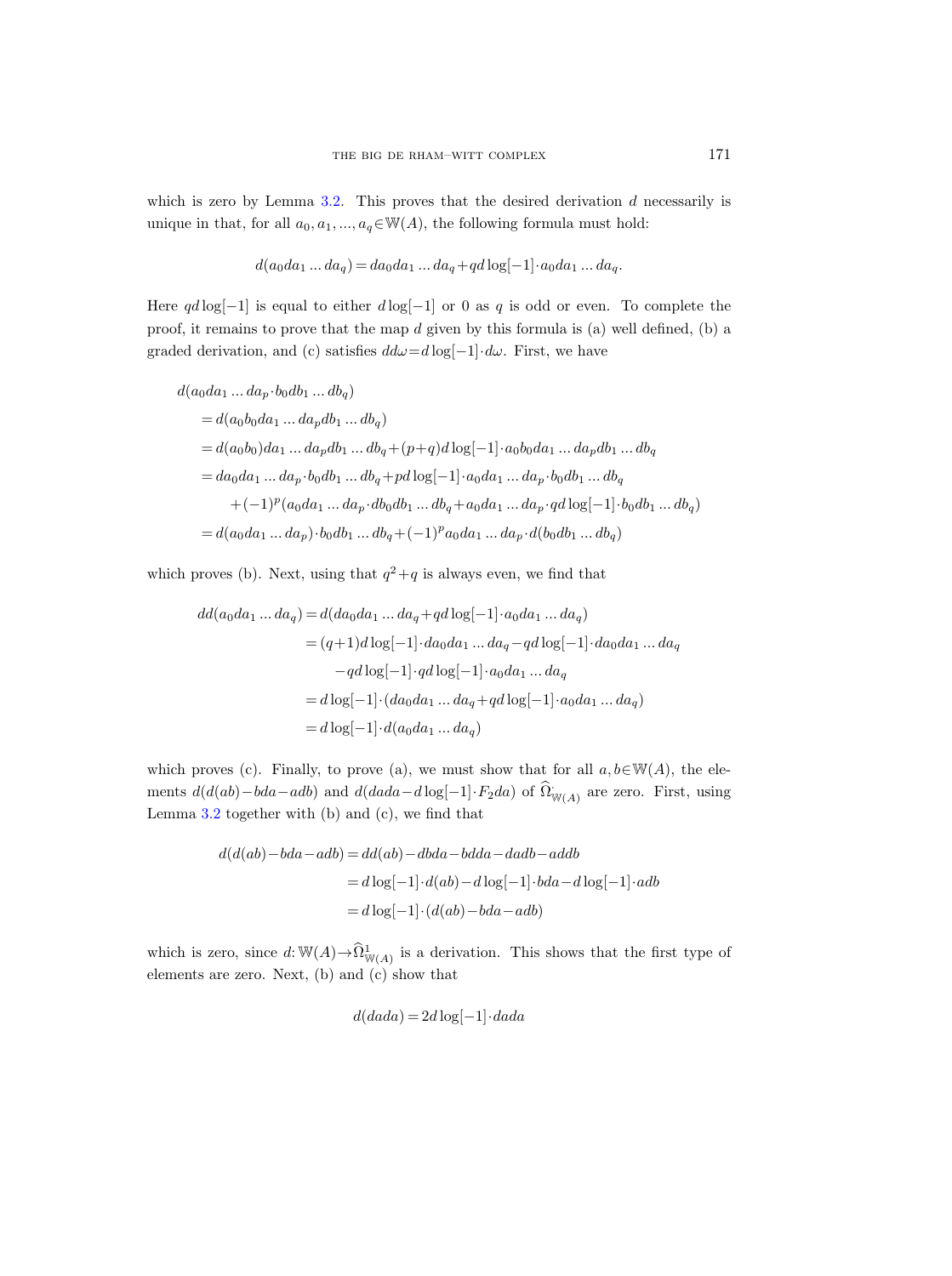which is zero as is

$$
d(d \log[-1] \cdot F_2 da) = d \log[-1] \cdot dF_2 da = d \log[-1] \cdot d(ada + d\Delta_2(a))
$$

$$
= d \log[-1] \cdot (dada + d \log[-1] \cdot F_2 da)
$$

by the definition of  $\hat{\Omega}^2_{\mathbb{W}(A)}$ . Hence also the second type of elements are zero. This completes the proof of (a) and hence of the proposition.  $\Box$ 

Remark 3.4. In general, there is no W(A)-algebra map  $f: \widehat{\Omega}_{W(A)} \to \Omega_{W(A)}$  that is compatible with the derivations.

<span id="page-37-0"></span>PROPOSITION 3.5. Let  $A$  be a ring and let  $n$  be a positive integer. There is a unique homomorphism of graded rings

$$
F_n\colon\widehat{\Omega}_{\mathbb{W}(A)}^{\cdot}\longrightarrow\widehat{\Omega}_{\mathbb{W}(A)}^{\cdot}
$$

that is given by the maps  $F_n: \mathbb{W}(A) \to \mathbb{W}(A)$  and  $F_n: \Omega^1_{\mathbb{W}(A)} \to \Omega^1_{\mathbb{W}(A)}$  in degrees 0 and 1, respectively. In addition, the following formula holds:

$$
dF_n=nF_nd
$$

*Proof.* The uniqueness statement is clear: The map  $F_n$  is necessarily given by

$$
F_n(a_0da_1...da_q) = F_n(a_0)F_n(da_1)...F_n(da_q),
$$

where  $a_0, ..., a_q \in W(A)$ . We show that this formula gives a well-defined map. To prove this, we must show that for every  $a \in W(A)$ ,

$$
F_n(da)F_n(da) = F_n(d\log[-1])F_n(F_2da).
$$

It will suffice to let  $n=p$  be a prime number. In this case, we find that

$$
F_p(da)F_p(da) = (a^{p-1}da + d\Delta_p(a)) \cdot (a^{p-1}da + d\Delta_p(a))
$$
  
=  $(a^{p-1})^2 da \cdot da + d\Delta_p(a) \cdot d\Delta_p(a)$   
=  $d \log[-1] \cdot ((a^{p-1})^2 F_2 da + F_2 d\Delta_p(a))$   
=  $d \log[-1] \cdot (F_2(a^{p-1}) F_2 da + F_2 d\Delta_p(a))$   
=  $d \log[-1] \cdot F_2 F_p da$   
=  $F_p(d \log[-1] \cdot F_2 da),$ 

where we have used that  $F_2(a)$  is congruent to  $a^2$  modulo  $2\mathbb{W}(A)$ . This shows that the map  $F_n$  is well defined. It is a graded ring homomorphism by definition.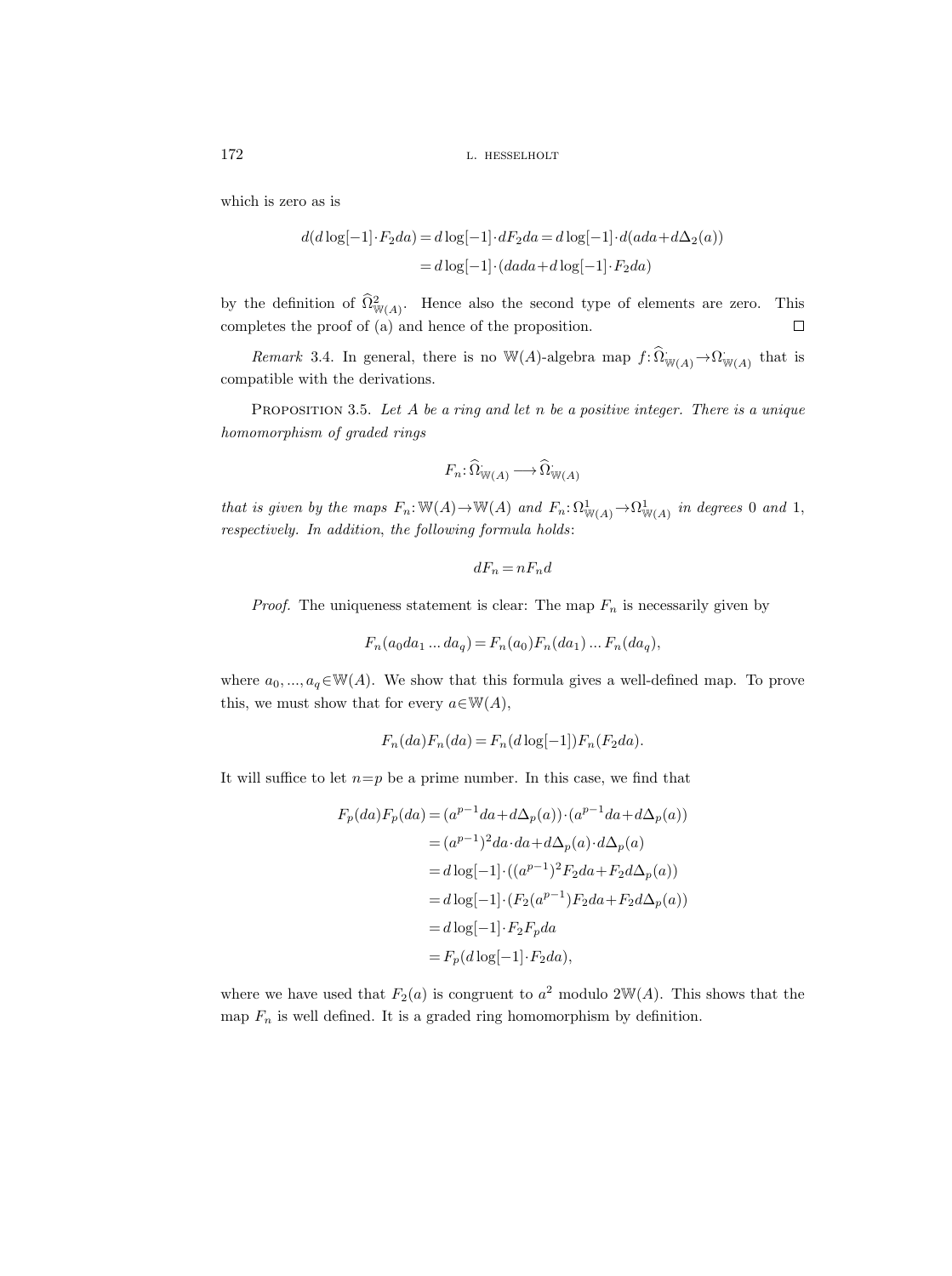We next prove the formula  $dF_n=nF_nd$ . Again, we may assume that  $n=p$  is a prime number. We already know from the definition of  $F_n: \Omega^1_{\mathbb{W}(A)} \to \Omega^1_{\mathbb{W}(A)}$  that for all  $a \in \mathbb{W}(A)$ ,  $dF_p(a)=pF_p(a)$ . Now, for all  $a\in W(A)$ ,

$$
dF_p(da) = d(a^{p-1}da + d\Delta_p(a)) = (p-1)a^{p-2}dada + d\log[-1] \cdot F_p da
$$

which is equal to zero for  $p=2$ , and equal to  $d \log[-1] \cdot F_p da$  for p odd. Hence, for every prime p and every  $a \in W(A)$ , we have

$$
dF_p(da) = pd \log[-1] \cdot F_p da = pF_p(d \log[-1] \cdot da) = pF_p d(da)
$$

as desired. Now, let  $a_0, ..., a_q \in W(A)$ . We find that

$$
dF_p(a_0da_1...da_q)
$$
  
=  $d(F_p(a_0)F_pda_1...F_pda_q)$   
=  $dF_p(a_0)F_pda_1...F_pda_q + \sum_{i=1}^q (-1)^{i-1}F_p(a_0)F_pda_1...dF_pda_i...F_pda_q$   
=  $pF_p d(a_0)F_pda_1...F_pda_q + \sum_{i=1}^q (-1)^{i-1}F_p(a_0)F_pda_1...pF_p d(da_i)...F_pda_q$   
=  $pF_p d(a_0da_1...da_q)$ 

as stated. This completes the proof.

We next define the quotient graded algebra  $\widetilde{\Omega}_{\mathbb{W}(A)}$  of the graded algebra  $\widehat{\Omega}_{\mathbb{W}(A)}$  and show that the Frobenius map  $F_n$  and derivation d descend to this quotient.

<span id="page-38-0"></span>Definition 3.6. Let A be a ring. The graded  $W(A)$ -algebra

$$
\widecheck{\Omega}_{\mathbb{W}(A)}^{\cdot} = \widehat{\Omega}_{\mathbb{W}(A)}/K^{\cdot}
$$

is defined to be the quotient by the graded ideal  $K<sup>3</sup>$  generated by the elements

$$
F_p dV_p(a) - da - (p-1)d \log[-1] \cdot a,
$$

where p ranges over all prime numbers and a over all elements of  $W(A)$ .

We remark that the element  $F_p dV_p(a) - da - (p-1)d \log[-1] \cdot a$  is annihilated by p. In particular, it is zero, if  $p$  is invertible in  $A$ , and hence, in  $\mathbb{W}(A)$ .

<span id="page-38-1"></span>LEMMA 3.7. The Frobenius map  $F_n: \widehat{\Omega}_{\mathbb{W}(A)}^{\cdot} \to \widehat{\Omega}_{\mathbb{W}(A)}^{\cdot}$  induces a map of graded algebras

$$
F_n: \widetilde{\Omega}_{\mathbb{W}(A)}^{\cdot} \longrightarrow \widetilde{\Omega}_{\mathbb{W}(A)}^{\cdot}.
$$

 $\Box$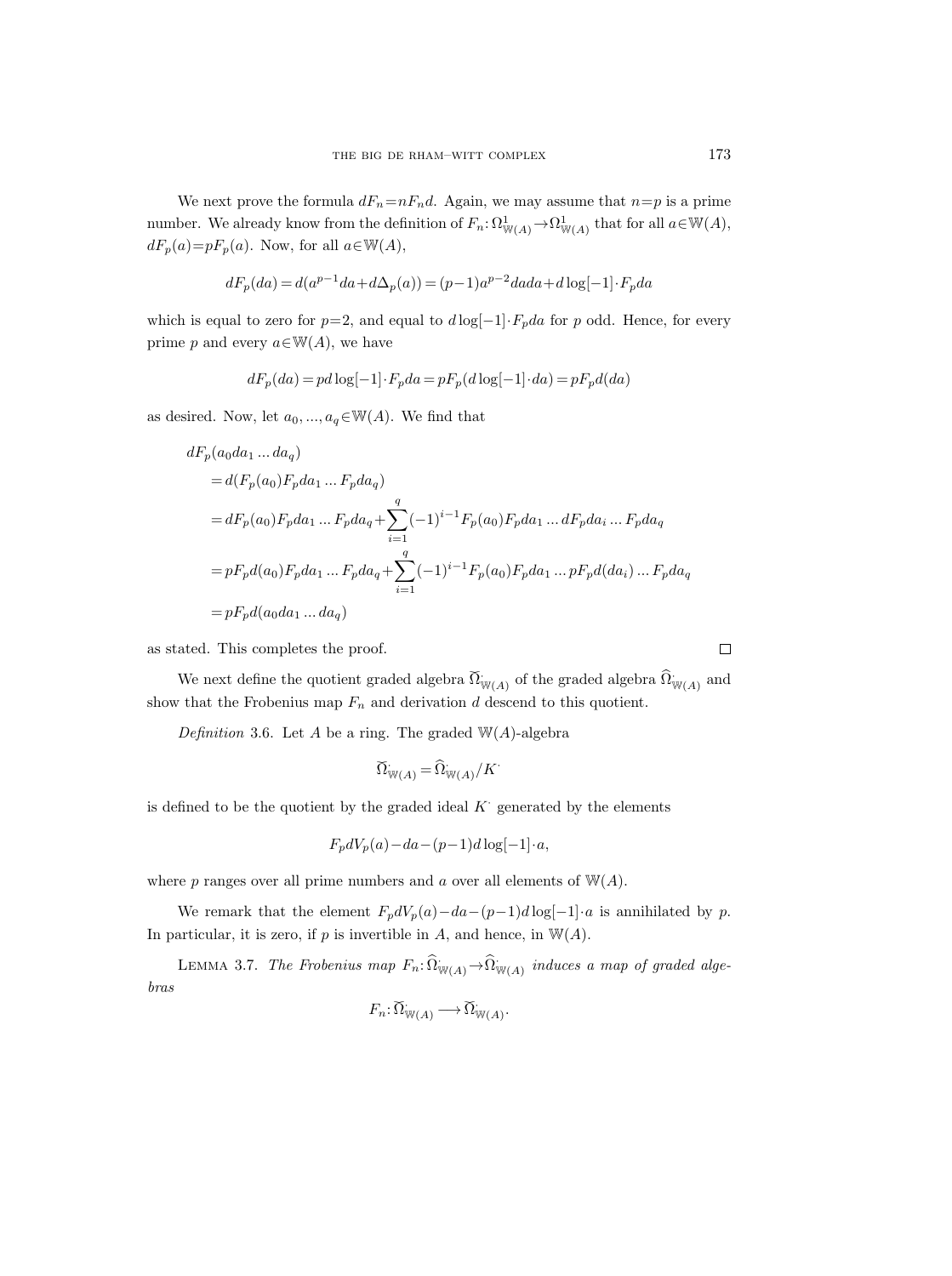*Proof.* It will suffice to let  $n=\ell$  be a prime number and show that for all prime numbers p and all  $a \in W(A)$ , the element

$$
F_{\ell}(F_p dV_p(a) - da - (p-1)d \log[-1] \cdot a) \in \Omega^1_{\mathbb{W}(A)}
$$

maps to zero in  $\widetilde{\Omega}^1_{\mathbb{W}(A)}$ . To this end, we will repeatedly use that for every prime number p and every  $b \in W(A)$ , Theorem [2.15](#page-34-0) and Remark [1.20](#page-18-0) show that

$$
F_pdb = b^{p-1}db + d\Delta_p(b) = b^{p-1}db + d\bigg(\frac{F_p(b)-b^p}{p}\bigg)
$$

as elements of  $\Omega^1_{\mathbb{W}(A)}$ . We also use that, by Lemma [1.5](#page-8-0) (ii)–(iii), we have

$$
V_m(a)^n = m^{n-1} V_m(a^n),
$$

for all  $m, n \in \mathbb{N}$  and  $a \in \mathbb{W}(A)$ . Now, suppose first that  $\ell=p$ . For p odd, we find that

$$
F_p(F_p dV_p(a) - da) = F_p\left(V_p(a)^{p-1} dV_p(a) + d\left(\frac{F_p V_p(a) - V_p(a)^p}{p}\right) - da\right)
$$
  
=  $F_p(p^{p-2}V_p(a^{p-1}) dV_p(a) - p^{p-2}dV_p(a^p))$   
=  $p^{p-1}a^{p-1}F_p dV_p(a) - p^{p-2}F_p dV_p(a^p),$ 

where we also use that  $F_pV_p=p\cdot$  id. But this element maps to zero in  $\widetilde{\Omega}_{\mathbb{W}(A)}^1$ , since, as maps from W(A) to  $\widetilde{\Omega}^1_{\mathbb{W}(A)}$ , we have  $F_p dV_p = d$ , and since the common map is a derivation. Similarly, for  $p=2$ , we find that

$$
F_2(F_2dV_2(a) - da - d\log[-1] \cdot a) = F_2(V_2(a)dV_2(a) - dV_2(a^2) - d\log[-1] \cdot a)
$$
  
=  $2aF_2dV_2(a) - F_2dV_2(a^2) - d\log[-1] \cdot F_2(a)$ ,

where we further use that  $F_m(d \log[-1])=d \log[-1]$ , for every  $m \in \mathbb{N}$ . The image of this element in  $\widetilde{\Omega}^1_{\mathbb{W}(A)}$  is equal to

$$
2ada - d(a2) - d \log[-1] \cdot (F_2(a) - a2),
$$

which, in turn, is zero, since d is a derivation and since  $F_2(a) - a^2$  is divisible by 2 by Lemma [1.18.](#page-16-0) We next suppose that  $p\neq\ell$ . In this case, we further use that  $\ell$  divides  $p^{\ell-1}-1$  and that, by Lemma [1.5](#page-8-0) (ii),  $F_{\ell}$   $V_{p}=V_{p}F_{\ell}$ . If p and  $\ell$  both are odd, then

$$
F_{\ell}(F_p dV_p(a) - da)
$$
  
=  $F_p(F_{\ell} dV_p(a)) - F_{\ell} da$   
=  $F_p\left(V_p(a)^{\ell-1} dV_p(a) + d\left(\frac{F_{\ell} V_p(a) - V_p(a)^{\ell}}{\ell}\right)\right) - a^{\ell-1} da - d\left(\frac{F_{\ell}(a) - a^{\ell}}{\ell}\right)$   
=  $p^{\ell-1} a^{\ell-1} F_p dV_p(a) + F_p dV_p\left(\frac{F_{\ell}(a) - p^{\ell-1} a^{\ell}}{\ell}\right) - a^{\ell-1} da - d\left(\frac{F_{\ell}(a) - a^{\ell}}{\ell}\right),$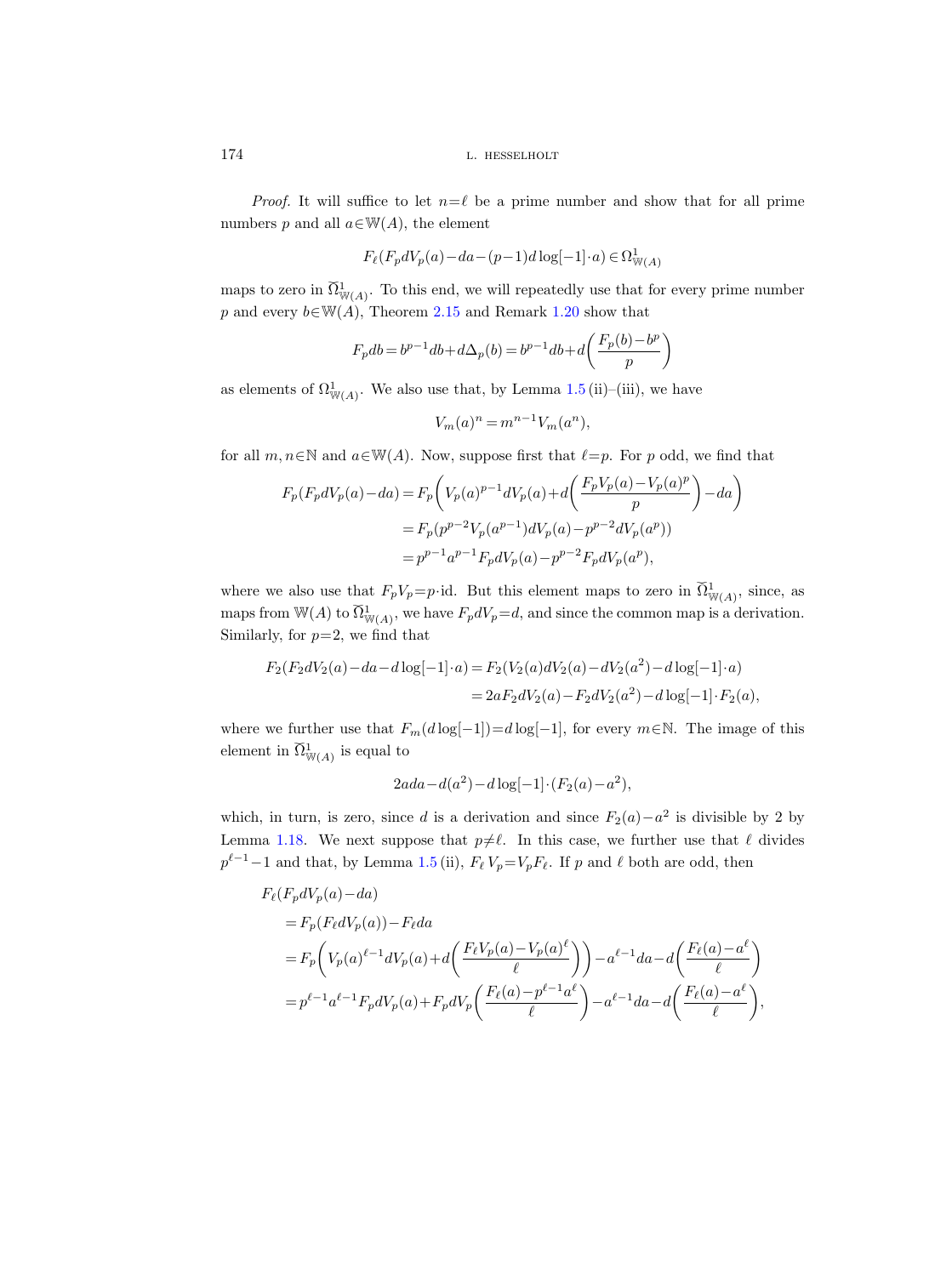and the image of this element in  $\widetilde{\Omega}^1_{\mathbb{W}(A)}$  is equal to

$$
(p^{\ell-1}-1)a^{\ell-1}da - \frac{p^{\ell-1}-1}{\ell}d(a^{\ell}),
$$

which is zero since d is a derivation. Similarly, if  $p=2$  and  $\ell \neq p$ , then

$$
F_{\ell}(F_2 dV_2(a) - da - d\log[-1] \cdot a) = F_2(F_{\ell} dV_2(a)) - F_{\ell} da - d\log[-1] \cdot F_{\ell}(a)
$$
  

$$
= F_2 \left(V_2(a)^{\ell-1} dV_2(a) + d\left(\frac{F_{\ell} V_2(a) - V_2(a)^{\ell}}{\ell}\right)\right)
$$
  

$$
-a^{\ell-1} da - d\left(\frac{F_{\ell}(a) - a^{\ell}}{\ell}\right) - d\log[-1] \cdot F_{\ell}(a)
$$
  

$$
= 2^{\ell-1} a^{\ell-1} F_2 dV_2(a) + F_2 dV_2\left(\frac{F_{\ell}(a) - 2^{\ell-1} a^{\ell}}{\ell}\right)
$$
  

$$
-a^{\ell-1} da - d\left(\frac{F_{\ell}(a) - a^{\ell}}{\ell}\right) - d\log[-1] \cdot F_{\ell}(a),
$$

and the image of this element in  $\widetilde{\Omega}^1_{\mathbb{W}(A)}$  is equal to

$$
(2^{\ell-1}-1) a^{\ell-1} da - \frac{2^{\ell-1}-1}{\ell} d(a^\ell) + d\log[-1] \cdot \bigg( \frac{F_\ell(a)-2^{\ell-1}a^\ell}{\ell} - F_\ell(a) \bigg),
$$

which is zero since  $d$  is a derivation and since  $\ell$  is congruent to 1 modulo 2. Finally, if  $\ell=2$  and  $p\neq\ell$ , then we find that

$$
F_2(F_p dV_p(a) - da) = F_p(F_2 dV_p(a)) - F_2 da
$$
  
=  $F_p\left(V_p(a) dV_p(a) + d\left(\frac{F_2 V_p(a) - V_p(a)^2}{2}\right)\right) - ada - d\left(\frac{F_2(a) - a^2}{2}\right)$   
=  $p a F_p dV_p(a) + F_p dV_p\left(\frac{F_2(a) - pa^2}{2}\right) - ada - d\left(\frac{F_2(a) - a^2}{2}\right)$ 

whose image in  $\breve{\Omega}_{\mathbb{W}(A)}^1$  is equal to

$$
(p-1)ada - \frac{1}{2}(p-1)d(a^2),
$$

<span id="page-40-0"></span>which again is zero since  $d$  is a derivation.

LEMMA 3.8. For all positive integers n and  $a \in W(A)$ , the relation

$$
F_n dV_n(a) = da + (n-1)d \log[-1] \cdot a
$$

holds in  $\widetilde{\Omega}_{\mathbb{W}(A)}^1$ .

 $\Box$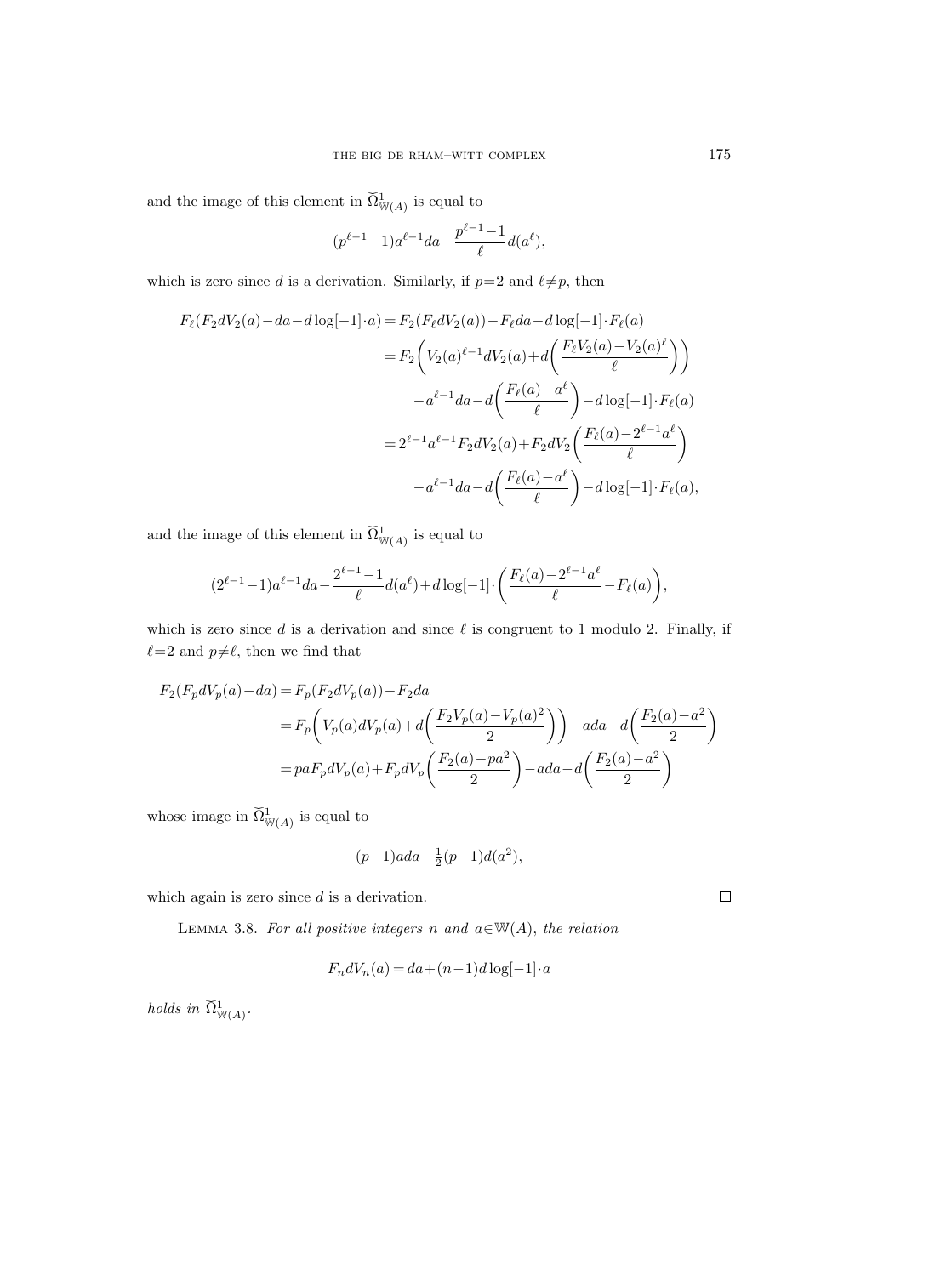*Proof.* We argue by induction on the number  $r$  of prime factors in  $n$  that the stated relation holds for all  $a \in W(A)$ . The case  $r=1$  follows from Definition [3.6.](#page-38-0) So we let n be a positive integer with  $r>1$  prime factors and assume that the relation has been proved for all positive integers with less than r prime factors. We write  $n=pm$  with a prime number  $p$  and use the inductive hypothesis to conclude that

$$
F_n dV_n(a) = F_p F_m dV_m V_p(a)
$$
  
=  $F_p (dV_p(a) + (m-1)d \log[-1] \cdot V_p(a))$   
=  $F_p dV_p(a) + (m-1)d \log[-1] \cdot F_p V_p(a)$   
=  $da + (p-1)d \log[-1] \cdot a + p(m-1)d \log[-1] \cdot a$   
=  $da + (n-1)d \log[-1] \cdot a$ 

which proves the induction step.

 $\Box$ 

LEMMA 3.9. The graded derivation  $d\colon\widehat{\Omega}_{\mathbb{W}(A)} \to \widehat{\Omega}_{\mathbb{W}(A)}$  induces a graded derivation  $d: \widetilde{\Omega}_{\mathbb{W}(A)}^{\cdot} \longrightarrow \widetilde{\Omega}_{\mathbb{W}(A)}^{\cdot}.$ 

*Proof.* We must show that for all prime numbers p and  $a \in W(A)$ , the element

$$
d(F_p dV_p(a) - da - (p-1)d \log[-1] \cdot a) \in \widehat{\Omega}^2_{\mathbb{W}(A)}
$$

maps to zero in  $\widetilde{\Omega}_{\mathbb{W}(A)}^2$ . First, for  $p=2$ , we have

$$
d(F_2 dV_2(a) - da - d\log[-1] \cdot a) = dF_2 dV_2(a) - dda + d\log[-1] \cdot da
$$
  
= 
$$
2F_2 ddV_2(a) = 2d\log[-1] \cdot F_2 dV_2(a)
$$

which already is zero in  $\hat{\Omega}^2_{\mathbb{W}(A)}$ . For p odd, we recall from Theorem [2.15](#page-34-0) that

$$
F_p dV_p(a) - da = V_p(a)^{p-1} dV_p(a) + d\Delta_p V_p(a) - da,
$$

and using that  $d$  is a derivation, we find that

$$
\begin{aligned} d(F_p dV_p(a) - da) &= d(V_p(a)^{p-1} dV_p(a) + d\Delta_p V_p(a)) - dda \\ &= (p-1)V_p(a)^{p-2} dV_p(a) dV_p(a) + V_p(a)^{p-1} ddV_p(a) + dd\Delta_p V_p(a) - dda. \end{aligned}
$$

Now, the first summand in the bottom line vanishes, since  $p-1$  is even and

$$
dV_p(a)dV_p(a) = d\log[-1] \cdot F_2 dV_p(a),
$$

and by Proposition [3.3,](#page-35-1) the sum of the remaining three summands is equal to

$$
d \log[-1] \cdot (V_p(a)^{p-1} dV_p(a) + d\Delta_p V_p(a) - da) = d \log[-1] \cdot (F_p dV_p(a) - da),
$$

which maps to zero in  $\widetilde{\Omega}_{\mathbb{W}(A)}^2$ , since  $p-1$  is even.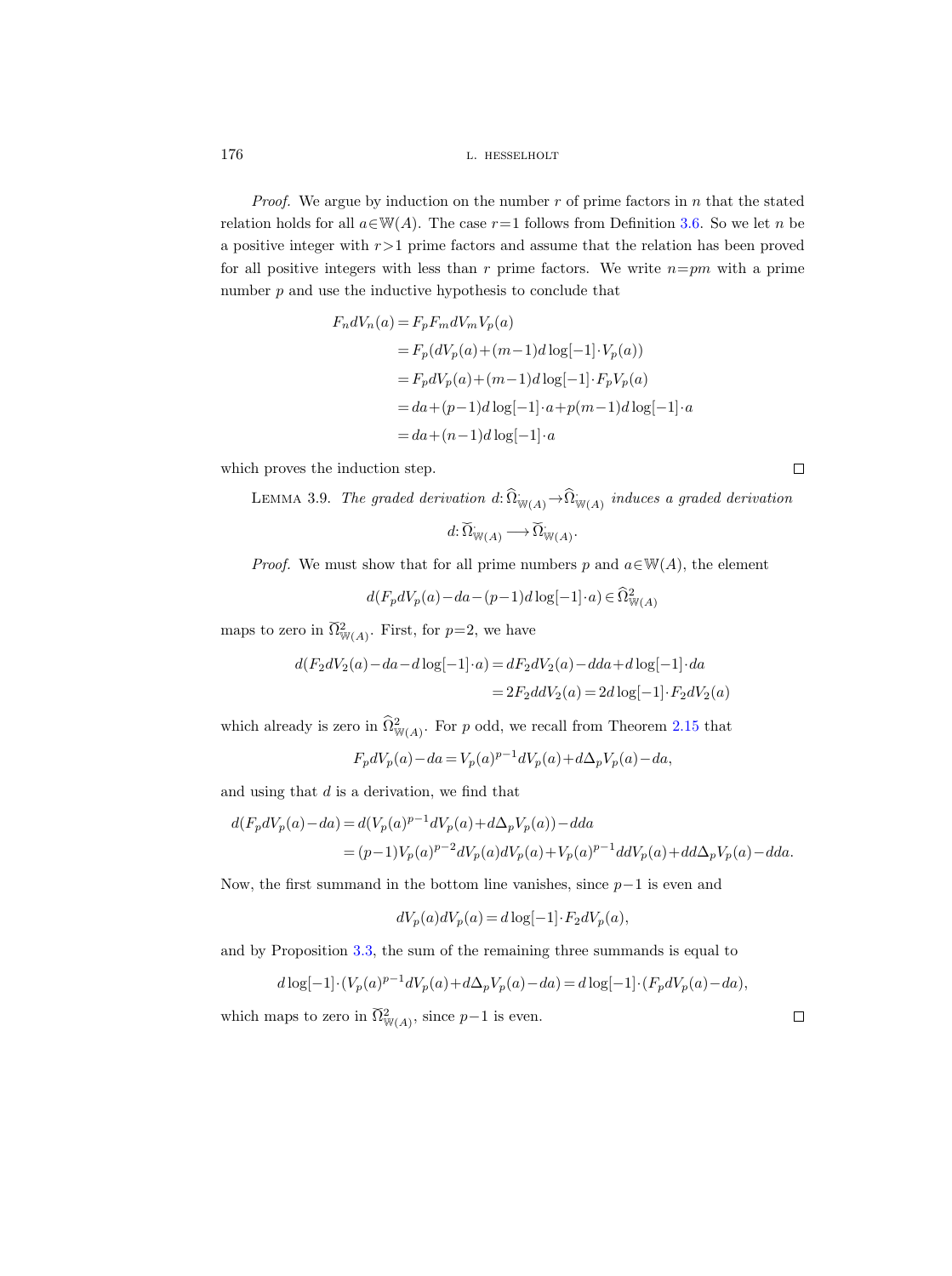Definition 3.10. Let A be a ring, S⊂N be a truncation set, and  $I_S(A) \subset W(A)$  be the kernel of the restriction map  $R_S^{\mathbb{N}}$ :  $\mathbb{W}(A) \to \mathbb{W}_S(A)$ . The maps

$$
\widehat{\Omega}_{\mathbb{W}(A)} \xrightarrow{R_S^{\mathbb{N}}} \widehat{\Omega}_{\mathbb{W}_S(A)} \quad \text{ and } \quad \widetilde{\Omega}_{\mathbb{W}(A)} \xrightarrow{R_S^{\mathbb{N}}} \widetilde{\Omega}_{\mathbb{W}_S(A)}
$$

are defined to be the quotient maps that annihilate the respective graded ideals generated by  $I_S(A)$  and  $dI_S(A)$ .

<span id="page-42-0"></span>Remark 3.11. The kernel  $K_S$  of the canonical projection  $\widehat{\Omega}_{W_S(A)}^{\cdot} \to \widehat{\Omega}_{W_S(A)}^{\cdot}$  is equal to the graded ideal generated by the elements

$$
p^{p-2}(V_p(R_{S/p}^S(a^{p-1}))dV_pR_{S/p}^S(a)-dV_pR_{S/p}^S(a^p))-(p-1)d\log[-1]_S\cdot a
$$

with a prime number p and  $a \in W_S(A)$ . Indeed, letting  $b=V_p(a)$ , the formula for  $F_pdb$ in the beginning of the proof of Lemma  $3.7$  shows that for all prime numbers  $p$  and  $a \in W(A)$ , the following identity holds in  $\Omega^1_{W(A)}$ :

$$
F_p dV_p(a) - da = p^{p-2} (V_p(a^{p-1}) dV_p(a) - dV_p(a^p)).
$$

*Remark* 3.12. If p is a prime number and A is a  $\mathbb{Z}_{(p)}$ -algebra, then for every truncation set S, the ideal  $V_p \mathbb{W}_{S/p}(A) \subset \mathbb{W}_S(A)$  has a divided power structure defined by

$$
V_p(a)^{[n]} = \frac{p^{n-1}}{n!} V_p(a^n).
$$

If p is odd, then  $d: \mathbb{W}_S(A) \to \widetilde{\Omega}^1_{\mathbb{W}_S(A)}$  is a divided power derivation in the sense that

$$
d(V_p(a)^{[n]}) = V_p(a)^{[n-1]}dV_p(a)
$$

<span id="page-42-1"></span>and it is universal with this property; see [\[23,](#page-71-0) Lemma 1.2].

Lemma 3.13. The derivation, restriction, and Frobenius maps induce maps

$$
\begin{aligned} d \colon& \widehat{\Omega}_{\mathbb{W}_S(A)} \longrightarrow \widehat{\Omega}_{\mathbb{W}_S(A)} &\quad & (resp. \,\, d \colon& \widetilde{\Omega}_{\mathbb{W}_S(A)} \longrightarrow \widetilde{\Omega}_{\mathbb{W}_S(A)}),\\ R_T^S \colon& \widehat{\Omega}_{\mathbb{W}_S(A)} \longrightarrow \widehat{\Omega}_{\mathbb{W}_T(A)} &\quad & (resp. \,\, R_T^S \colon& \widetilde{\Omega}_{\mathbb{W}_S(A)} \longrightarrow \widetilde{\Omega}_{\mathbb{W}_T(A)}),\\ F_n \colon& \widehat{\Omega}_{\mathbb{W}_S(A)} \longrightarrow \widehat{\Omega}_{\mathbb{W}_{S/n}(A)} &\quad & (resp. \,\, F_n \colon& \widetilde{\Omega}_{\mathbb{W}_S(A)} \longrightarrow \widetilde{\Omega}_{\mathbb{W}_{S/n}(A)}). \end{aligned}
$$

Moreover, the maps d are graded derivations; the maps  $R_T^S$  and  $F_n$  are graded ring homomorphisms; the maps  $R_T^S$  and d commute; and  $dF_n=nF_nd$ .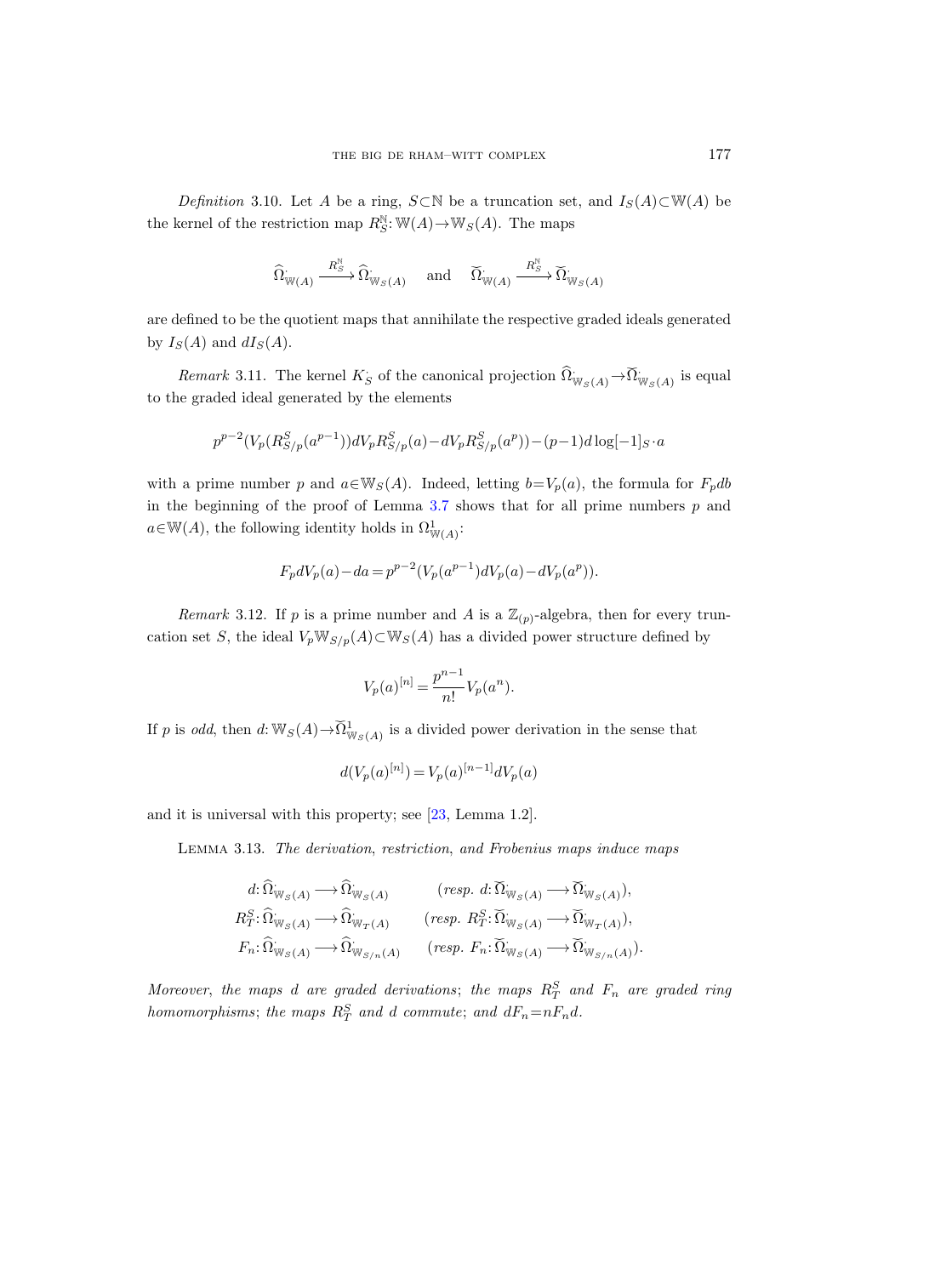*Proof.* To prove the statement for  $d$ , we note that as  $d$  is a derivation, it suffices to show that  $R_S^{\mathbb{N}}(ddI_S(A)) \subset \widehat{\Omega}^2_{\mathbb{W}_S(A)}$  is zero. But if  $x \in I_S(A)$ , then

$$
R_S^{\mathbb{N}}(ddx) = R_S^{\mathbb{N}}(d\log[-1]\cdot dx) = R_S^{\mathbb{N}}(d\log[-1])\cdot R_S^{\mathbb{N}}(dx)
$$

which is zero as desired. It follows that  $R_T^{\mathbb{N}}(dI_S(A))=dR_T^{\mathbb{N}}(I_S(A))$ . Hence, also the statement for  $R_T^S$  follows as  $R_T^{\mathbb{N}}(I_S(A))$  is trivially zero. Finally, to prove the statement for  $F_n$ , we show that both  $R^{\mathbb{N}}_{S/n}(F_n(I_S(A)))$  and  $R^{\mathbb{N}}_{S/n}(F_n(dI_S(A)))$  are zero. For the former, this follows immediately from Lemma [1.4,](#page-8-1) and for the latter, it will suffice to show that for divisors e of n,  $\Delta_e(I_S(A))\subset I_{S/e}(A)$ . Moreover, to prove this, we may assume that  $A$  is torsion free. So let  $e$  be a divisor of  $n$  and assume that for all proper divisors d of e,  $\Delta_d(I_S(A)) \subset I_{S/d}(A)$ . Since  $F_e(I_S(A)) \subset I_{S/e}(A)$ , the formula

$$
F_e(a) = \sum_{d|e} d\Delta_d(a)^{e/d}
$$

shows that  $e\Delta_e(I_S(A))\subset I_{S/e}(A)$ . This completes the proof of the first part of the statement and the second part is clear.  $\Box$ 

Finally, we record the following result concerning the case  $S = \{1\}$ .

<span id="page-43-1"></span>LEMMA 3.14. For every ring A, the differential graded algebras  $\widehat{\Omega}_A$  and  $\Omega_A$  are equal and the canonical projection  $\widehat{\Omega}_A \rightarrow \widehat{\Omega}_A$  is an isomorphism.

*Proof.* Since  $d \log[-1]_{\{1\}}$  is zero,  $\Omega_A = \Omega_A$  as stated. Moreover, Remark [3.11](#page-42-0) shows that the kernel  $K_{\{1\}}$  of the canonical projection  $\widehat{\Omega}_A \rightarrow \widehat{\Omega}_A$  is zero.  $\Box$ 

# 4. The big de Rham–Witt complex

In this section, we construct the big de Rham–Witt complex. We let  $J$  be the category with the truncation sets  $S\subset\mathbb{N}$  as objects and with a single morphism from T to S if  $T \subset S$ . If A is a ring, then there is a contravariant functor from J to the category of rings that to S assigns  $\mathbb{W}_S(A)$  and that to  $T \subset S$  assigns  $R^S_T : \mathbb{W}_S(A) \to \mathbb{W}_T(A)$ ; it takes colimits in J to limits in the category of rings. For every  $n \in \mathbb{N}$ , there is an endofunctor on J that takes S to  $S/n$ , and the ring homomorphism  $F_n: \mathbb{W}_S(A) \to \mathbb{W}_{S/n}(A)$  and the abelian group homomorphism  $V_n: \mathbb{W}_{S/n}(A) \to \mathbb{W}_S(A)$  are natural transformations with respect to S.

<span id="page-43-0"></span>We proceed to define the notion of a Witt complex over  $A$ . The original definition given in  $[15,$  Definition 1.1.1 is not quite correct unless the prime 2 is either invertible or zero in A. The correct definition of a 2-typical Witt complex was given first by Costeanu [\[9,](#page-71-2) Definition 1.1]. The definition given below was also inspired by [\[26\]](#page-71-3).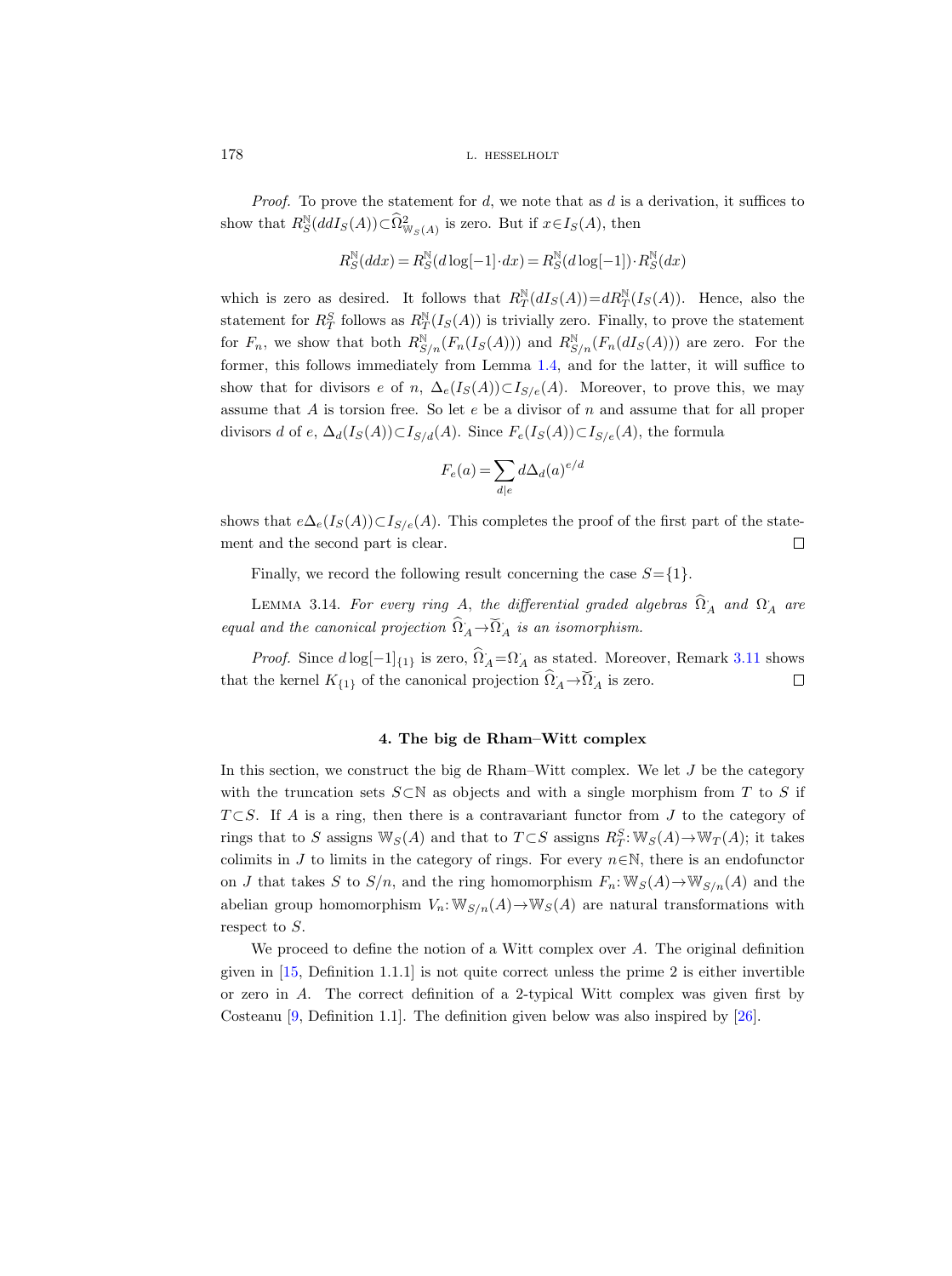Definition 4.1. A Witt complex over  $A$  is a contravariant functor that to every truncation set  $S \subset \mathbb{N}$  assigns an anticommutative graded ring  $E_S$  and that takes colimits to limits, together with a natural ring homomorphism

$$
\mathbb{W}_S(A) \xrightarrow{\eta_S} E^0_S
$$

and natural maps of graded abelian groups

$$
E_S^q \xrightarrow{d} E_S^{q+1} , \quad E_S^q \xrightarrow{F_n} E_{S/n}^q \quad \text{and} \quad E_{S/n}^q \xrightarrow{V_n} E_S^q \quad (n \in \mathbb{N})
$$

such that the following conditions hold:

(i) For all  $x{\in}E_S^q$  and  $x'{\in}E_S^{q'}$  $S^q$  ,

$$
d(x \cdot x') = d(x) \cdot x' + (-1)^q x \cdot d(x') \quad \text{and} \quad d(d(x)) = d \log \eta_S([-1]_S) \cdot d(x),
$$

where  $d \log \eta_S([-1]_S) = \eta_S([-1])^{-1} d \eta_S([-1]_S)$ .

(ii) For all positive integers  $m$  and  $n$ ,

$$
F_1 = V_1 = id,
$$
  
\n
$$
F_m F_n = F_{mn}, \t V_n V_m = V_{mn},
$$
  
\n
$$
F_n V_n = n \cdot id, \t F_m V_n = V_n F_m \text{ if } (m, n) = 1,
$$
  
\n
$$
F_n \eta_S = \eta_{S/n} F_n, \t \eta_S V_n = V_n \eta_{S/n}.
$$

(iii) For all positive integers n, the map  $F_n$  is a ring homomorphism and the maps  $F_n$  and  $V_n$  satisfy the projection formula that for all  $x \in E_S^q$  and  $y \in E_{S/n}^{q''}$ ,

$$
x \cdot V_n(y) = V_n(F_n(x)y).
$$

(iv) For all positive integers n and all  $y \in E_{S/n}^q$ ,

$$
F_n dV_n(y) = d(y) + (n-1)d \log \eta_{S/n}([-1]_{S/n}) \cdot y.
$$

(v) For all positive integers n and  $a \in A$ ,

$$
F_n d\eta_S([a]_S) = \eta_{S/n}([a]_{S/n}^{n-1}) d\eta_{S/n}([a]_{S/n}).
$$

<span id="page-44-0"></span>A map of Witt complexes is a natural map of graded rings  $f: E_S \to E_S'$  such that  $f\eta = \eta'$ ,  $fd = d'f$ ,  $fF_n = F'_n f$ , and  $fV_n = V'_n f$ .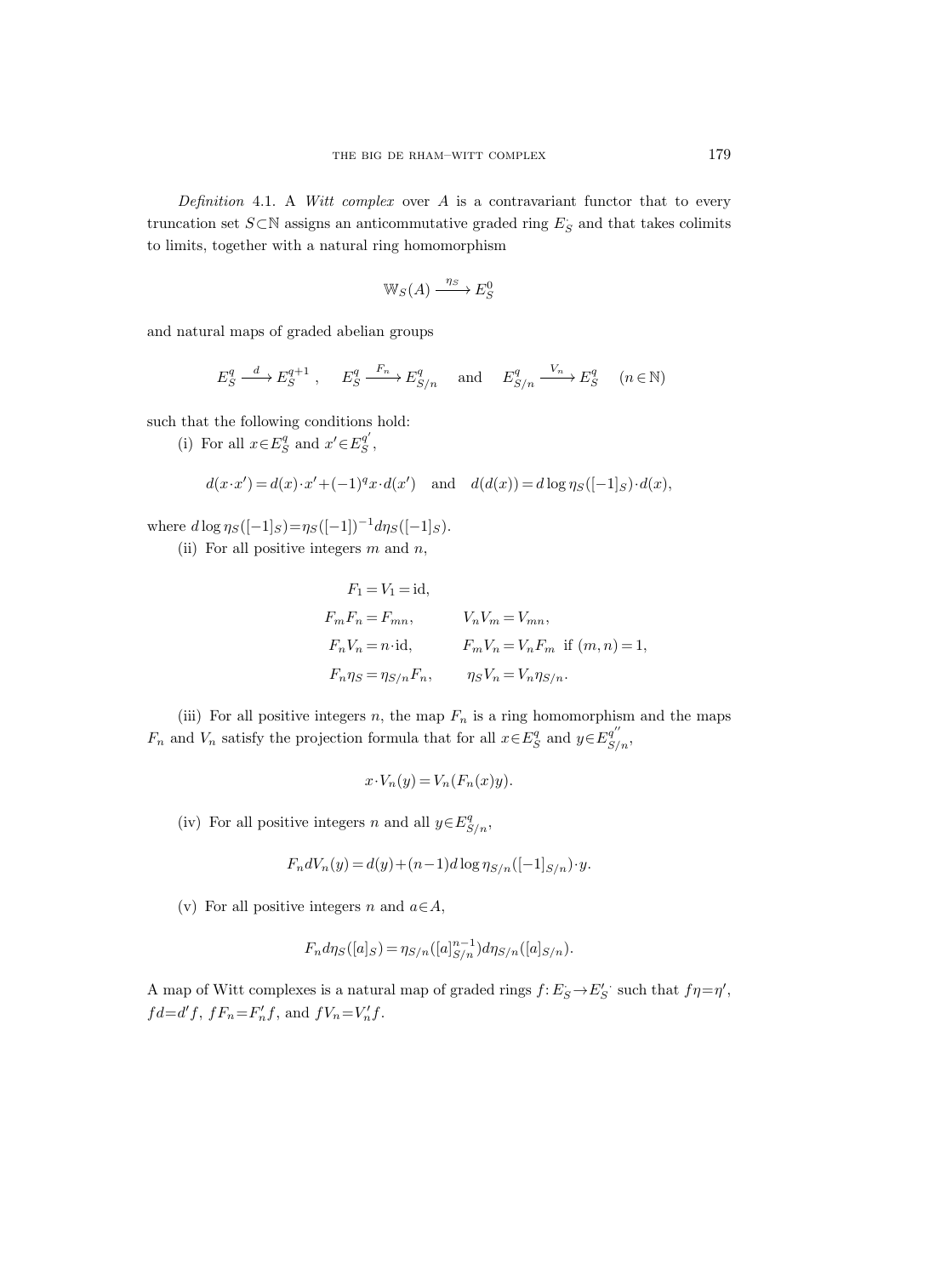Remark 4.2. (a) For a pair of truncation sets  $T \subset S$ , we write  $R_T^S: E_S \to E_T$  for the map of graded rings that is part of the structure of a Witt complex and call it the restriction from S to T.

(b) Every Witt complex is determined, up to canonical isomorphism, by its value on finite truncation sets. Indeed, for every truncation set  $S$  and non-negative integer  $q$ , the maps in (a) define a bijection from  $E_S^q$  to the limit with respect to the restriction maps of the  $E_T^q$ , where  $T \subset S$  ranges over the finite sub-truncation sets. In particular, if we write  $a \in W(A)$  as a convergent sum  $a = \sum_{n \in S} V_n([a_n]_{S/n})$  as in Lemma [1.5](#page-8-0) (i), then the element  $d\eta_S(a) \in E_S^1$ , too, admits the convergent sum expression

$$
d\eta_S(a) = \sum_{n \in S} dV_n([a_n]_{S/n}).
$$

(c) The element  $d \log \eta_S([-1]_S)$  is annihilated by 2. Indeed, since d is a derivation,

$$
2d \log \eta_S([-1]_S) = d \log \eta_S([1]_S) = 0
$$

Therefore,  $d \log \eta_S([-1]_S)$  is zero if 2 is invertible in A and hence in  $\mathbb{W}_S(A)$ . It is also zero if 2=0 in A since, in this case,  $[-1]_S=[1]_S$ . Finally, it follows from the general formula  $[-1]_S=-[1]_S+V_2([1]_{S/2})$  proved in Addendum [1.7](#page-10-0) that  $d \log \eta_S([-1]_S)$  is zero if every  $n \in S$  is odd.

(d) Let  $A$  be a ring and let  $E_S$  be a Witt complex over  $A$ . For every non-negative integer q, the pair  $(E_N^q, \lambda_{E^q})$  consisting of  $E_N^q$  considered as a W(A)-module via the ring homomorphism  $\eta_N: \mathbb{W}(A) \to E^0_N$  and of the maps  $\lambda_{E^q,n} = F_n: E^q_N \to E^q_N$  is a module over the  $\lambda$ -ring (W(A),  $\Delta_A$ ) in the sense of Definition [2.5.](#page-25-0) Moreover, we may substitute the axiom  $(v)$  in Definition [4.1](#page-43-0) by the statement  $(v')$  that the map

$$
(\mathbb{W}(A), \Delta_A) \xrightarrow{d} (E^1_{\mathbb{N}}, \lambda_{E^1})
$$

is a derivation in the sense of Definition [2.12.](#page-31-0) Indeed, it follows from Theorem [2.15](#page-34-0) that (i)–(iv) and (v') imply (v), and we will show in Proposition [4.4](#page-48-0) below that (i)–(v) imply  $(v')$ .

<span id="page-45-0"></span>LEMMA 4.3. Let m and n be positive integers, let  $c=(m, n)$  be the greatest common divisor, and let i and j be any pair of integers such that  $mi+nj=c$ . The following relations hold in every Witt complex:

$$
dF_n = nF_n d,
$$
  

$$
V_n d = n dV_n,
$$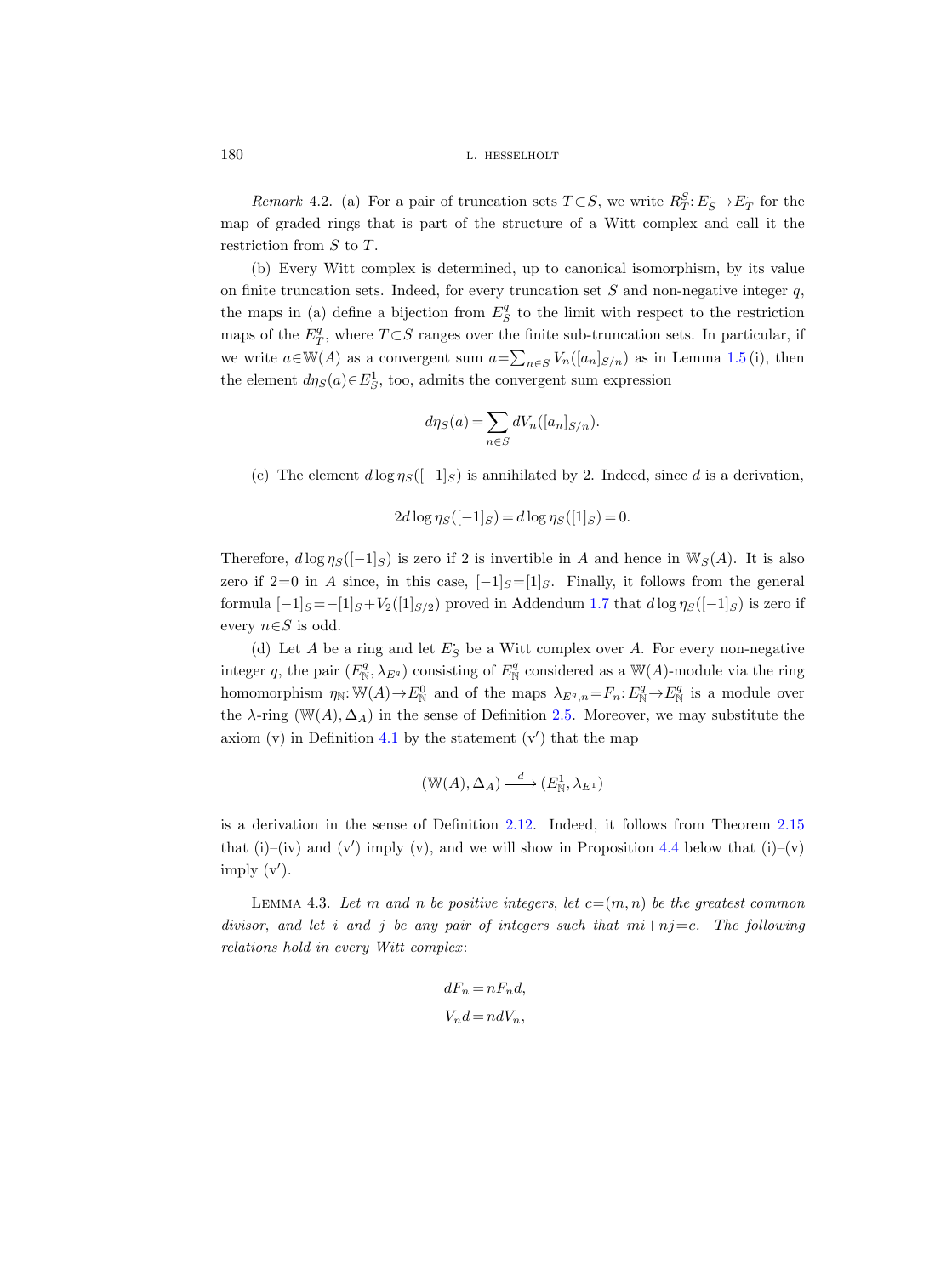$$
F_m dV_n = idF_{m/c} V_{n/c} + jF_{m/c} V_{n/c} d
$$

$$
+ (c-1)d \log \eta_{S/m} ([-1]_{S/m}) \cdot F_{m/c} V_{n/c},
$$

$$
d \log \eta_S ([-1]_S) = \sum_{r \ge 1} 2^{r-1} dV_{2r} \eta_{S/2r} ([1]_{S/2r}),
$$

$$
d \log \eta_S ([-1]_S) \cdot d \log \eta_S ([-1]_S) = 0,
$$

$$
d d \log \eta_S ([-1]_S) = 0,
$$

$$
F_n (d \log \eta_S ([-1]_S)) = d \log \eta_{S/n} ([-1]_{S/n}).
$$

Proof. The following calculations verify the first two relations:

$$
dF_n(x) = F_n dV_n F_n(x) - (n-1)d \log \eta[-1] \cdot F_n(x)
$$
  
=  $F_n d(V_n \eta([1]) \cdot x) - (n-1)d \log \eta([-1]) \cdot F_n(x)$   
=  $F_n (dV_n \eta([1]) \cdot x + V_n \eta([1]) \cdot dx) - (n-1)d \log \eta([-1]) \cdot F_n(x)$   
=  $F_n dV_n \eta([1]) \cdot F_n(x) + F_n V_n \eta([1]) \cdot F_n d(x) - (n-1)d \log \eta([-1]) \cdot F_n(x)$   
=  $(n-1)d \log \eta([-1]) \cdot F_n(x) + nF_n d(x) - (n-1)d \log \eta([-1]) \cdot F_n(x)$   
=  $nF_n d(x)$ 

and

$$
V_n d(x) = V_n(F_n dV_n(x) - (n-1)d \log \eta([-1]) \cdot x)
$$
  
=  $V_n \eta([1]) \cdot dV_n(x) - (n-1)V_n(d \log \eta([-1]) \cdot x)$   
=  $d(V_n \eta([1]) \cdot V_n(x)) - dV_n \eta([1]) \cdot V_n(x) - (n-1)V_n(d \log \eta([-1]) \cdot x)$   
=  $dV_n(F_n V_n \eta([1]) \cdot x) - V_n(F_n dV_n \eta([1]) \cdot x) - (n-1)V_n(d \log \eta([-1]) \cdot x)$   
=  $n dV_n(x) - 2(n-1)V_n(d \log \eta([-1]) \cdot x)$   
=  $n dV_n(x)$ .

Next, the last formula follows from  $F_m([-1])\!=\![-1]^m$  and the calculation

$$
F_m(d \log \eta([-1]_S)) = F_m(\eta([-1]^{-1})d\eta([-1]))
$$
  
=  $F_m \eta([-1]^{-1})F_m d\eta([-1])$   
=  $\eta([-1]^{-m})\eta([-1]^{m-1})d\eta([-1])$   
=  $\eta([-1]^{-1})d\eta([-1])$   
=  $d \log \eta([-1]).$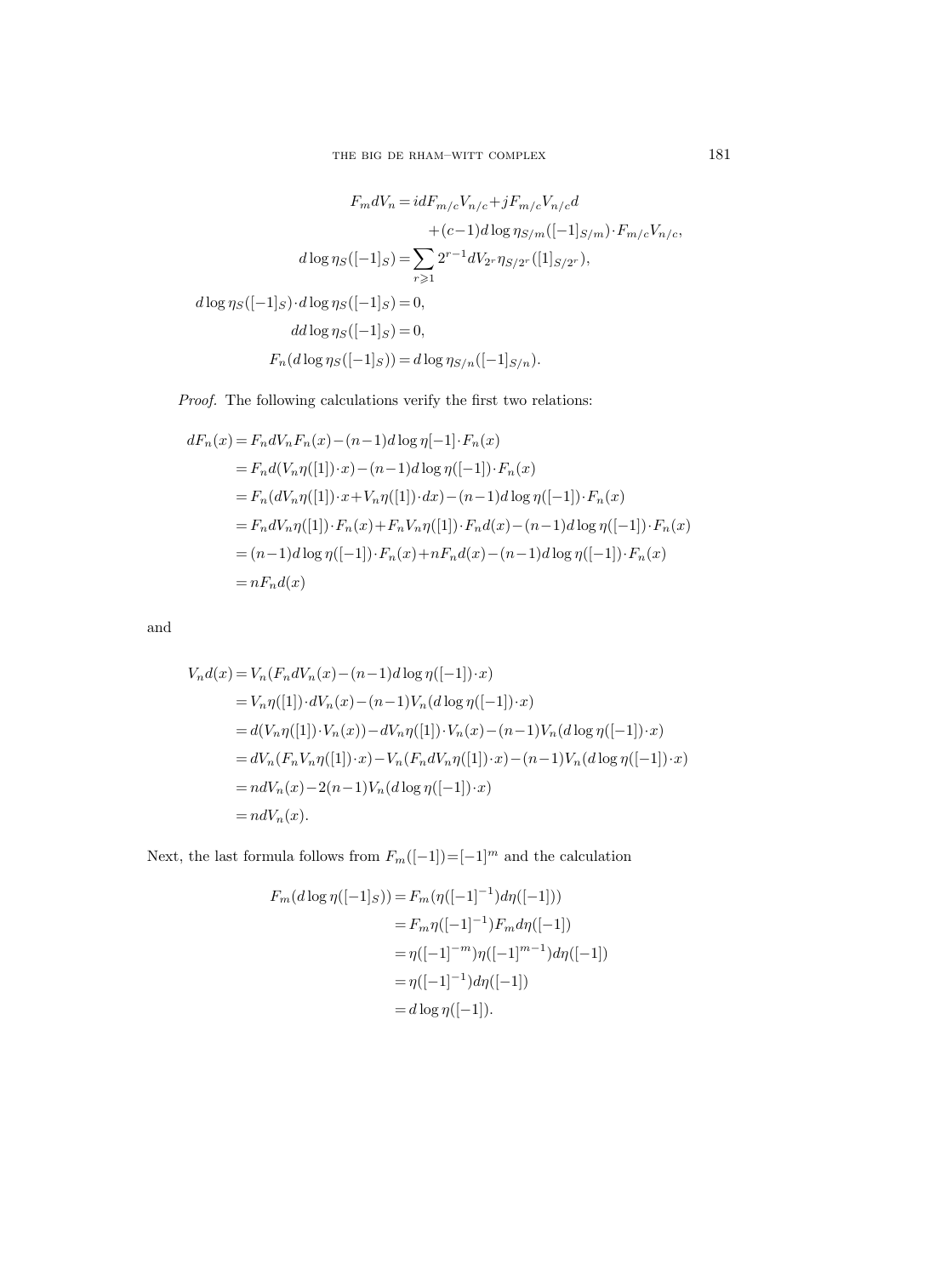Using the three relations proved thus far together with the projection formula, we find that

$$
F_m dV_n(x) = F_{m/c} F_c dV_c V_{n/c}(x)
$$
  
=  $F_{m/c} dV_{n/c}(x) + (c-1)d \log \eta([-1]) \cdot F_{m/c} V_{n/c}(x)$   
=  $((m/c)i + (n/c)j) F_{m/c} dV_{n/c}(x) + (c-1)d \log \eta([-1]) \cdot F_{m/c} V_{n/c}(x)$   
=  $i dF_{m/c} V_{n/c}(x) + j F_{m/c} V_{n/c} d(x) + (c-1)d \log \eta([-1]) \cdot F_{m/c} V_{n/c}(x).$ 

Next, to prove the stated formula for  $d \log \eta([-1]_S)$ , we use that, by Addendum [1.7,](#page-10-0) we have  $[-1]_S\!=\!-[1]_S\!+\!V_2([1]_{S/2})$  to see that

$$
d \log \eta([-1]_S) = \eta([-1]_S) d\eta([-1]_S)
$$
  
=  $\eta(-[1]_S + V_2([1]_{S/2})) d\eta(-[1]_S + V_2([1]_{S/2}))$   
=  $-dV_2 \eta([1]_{S/2}) + V_2(F_2 dV_2 \eta([1]_{S/2}))$   
=  $-dV_2 \eta([1]_{S/2}) + V_2(d \log \eta([-1]_{S/2}))$   
=  $dV_2 \eta([1]_{S/2}) + V_2(d \log \eta([-1]_{S/2})),$ 

from which the stated formula follows by easy induction. Here, in the last equality, we have used that  $2dV_2\eta([1]_{S/2})=V_2d\eta([1]_{S/2})=0$ . Using this, we find that

$$
dV_2(d \log \eta([-1]_{S/2})) = \sum_{r \geq 1} 2^r d dV_{2r+1} \eta([1]_{S/2r+1})
$$
  
= 
$$
\sum_{r \geq 1} 2^r d \log \eta([-1]_S) \cdot dV_{2r+1} \eta([1]_{S/2r+1}),
$$

which is zero, since  $2d \log \eta([-1]_S)=0$ . Now, using Addendum [1.7,](#page-10-0) we find that

$$
(d \log \eta([-1]_S))^2 = (d\eta([-1]_S))^2 = (dV_2\eta([1]_{S/2}))^2
$$
  
=  $d(V_2\eta([1]_{S/2}) \cdot dV_2\eta([1]_{S/2})) - V_2\eta([1]_{S/2}) \cdot ddV_2\eta([1]_{S/2})$   
=  $dV_2(d \log \eta([-1]_{S/2})) - V_2\eta([1]_{S/2}) \cdot dV_2d \log \eta([-1]_{S/2}))$   
=  $dV_2(d \log \eta([-1]_{S/2})) \cdot \eta([1]_S - V_2([1]_{S/2})),$ 

which is zero, since the first factor in the bottom line is zero, by what was just proved. This, in turn, shows that  $(d\eta([-1]_S))^2=0$ , from which we find that

$$
dd \log \eta([-1]_S) = d(\eta([-1]_S) \cdot d\eta([-1]_S))
$$
  
= 
$$
d\eta([-1]_S) \cdot d\eta([-1]_S) + \eta([-1]_S) \cdot d\eta([-1]_S)
$$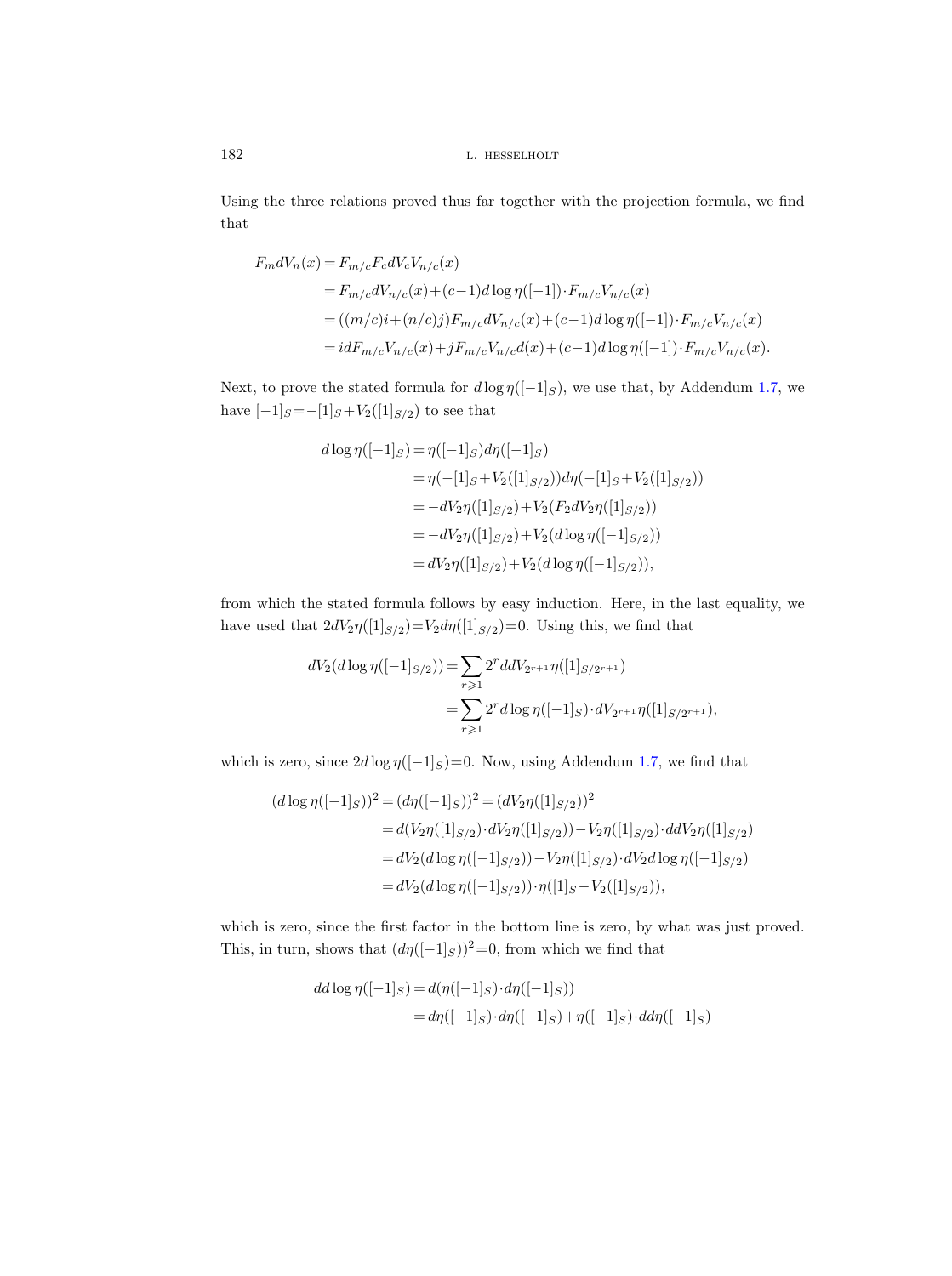$$
= \eta([-1]_S)dd\eta([-1]_S)
$$
  
=  $\eta([-1]_S)dd\log \eta([-1]_S)d\eta([-1]_S)$   
=  $d\eta([-1]_S)d\eta([-1]_S) = 0.$ 

<span id="page-48-0"></span>This completes the proof.

PROPOSITION 4.4. For every Witt complex  $E_S$  over A and every  $m \in \mathbb{N}$ , the diagram

$$
\Omega^1_{\mathbb{W}_S(A)} \xrightarrow{\eta_S} E^1_S
$$
\n
$$
\downarrow F_m
$$
\n
$$
\Omega^1_{\mathbb{W}_{S/m}(A)} \xrightarrow{\eta_{S/m}} E^1_{S/m}
$$

commutes. Here, the horizontal maps take  $a_0da_1$  to  $\eta(a_0)d\eta(a_1)$ .

*Proof.* Since the restriction map  $R_S^N \colon \Omega^1_{\mathbb{W}(A)} \to \Omega^1_{\mathbb{W}_S(A)}$  is surjective and satisfies that both  $F_m R_S^{\mathbb{N}} = R_{S/m}^{\mathbb{N}} F_m$  and  $\eta_S R_S^{\mathbb{N}} = R_S^{\mathbb{N}} \eta_{\mathbb{N}}$ , we may assume that  $S = \mathbb{N}$ . In addition, by Remark [4.2](#page-44-0) (b), it will suffice to show that for every  $n \in \mathbb{N}$  and  $a \in A$ ,

$$
F_p dV_n \eta_{\mathbb{N}}([a]_{\mathbb{N}}) = \eta_{\mathbb{N}} F_p dV_n([a]_{\mathbb{N}})
$$

as elements of  $E^1_N$ . To ease notation, we suppress the subscript N. We first suppose that p does not divide n and set  $k=(1-n^{p-1})/p$  and  $l=n^{p-2}$  such that, in particular,  $kp+ln=1$ . By Lemma [4.3,](#page-45-0) we have

$$
F_p dV_n \eta([a]) = k \cdot dV_n F_p \eta([a]) + l \cdot V_n F_p d\eta([a])
$$
  
= 
$$
k \cdot dV_n \eta([a]^p) + l \cdot V_n(\eta([a])^{p-1} d\eta([a]))
$$
  
= 
$$
k \cdot dV_n \eta([a]^p) + l \cdot V_n \eta([a]^{p-1} d[a]).
$$

Moreover, arguing as in the proof of Lemma [3.7](#page-38-1) above, we find that

$$
\eta F_p dV_n([a]) = \eta (V_n([a])^{p-1} \cdot dV_n([a]) + d\Delta_p V_n([a]))
$$
  
\n
$$
= \eta (l \cdot V_n([a]^{p-1}) \cdot dV_n([a]) + k \cdot dV_n([a]^p))
$$
  
\n
$$
= l \cdot V_n \eta([a]^{p-1}) \cdot dV_n \eta([a]) + k \cdot dV_n \eta([a]^p)
$$
  
\n
$$
= l \cdot V_n \eta([a]^{p-1}) \cdot F_n dV_n \eta([a]) + k \cdot dV_n \eta([a]^p)
$$
  
\n
$$
= l \cdot V_n \eta([a]^{p-1} d[a]) + k \cdot dV_n \eta([a]^p),
$$

where the last equality uses that  $n^{p-2}(n-1)d \log n([-1])$  is zero. This proves that the desired equality holds if  $p$  does not divide n. Suppose next that p divides n and write  $n=pr$ . We consider the cases  $p=2$  and p odd separately. First, for p odd,

$$
F_p dV_n \eta([a]) = dV_r \eta([a]),
$$

 $\Box$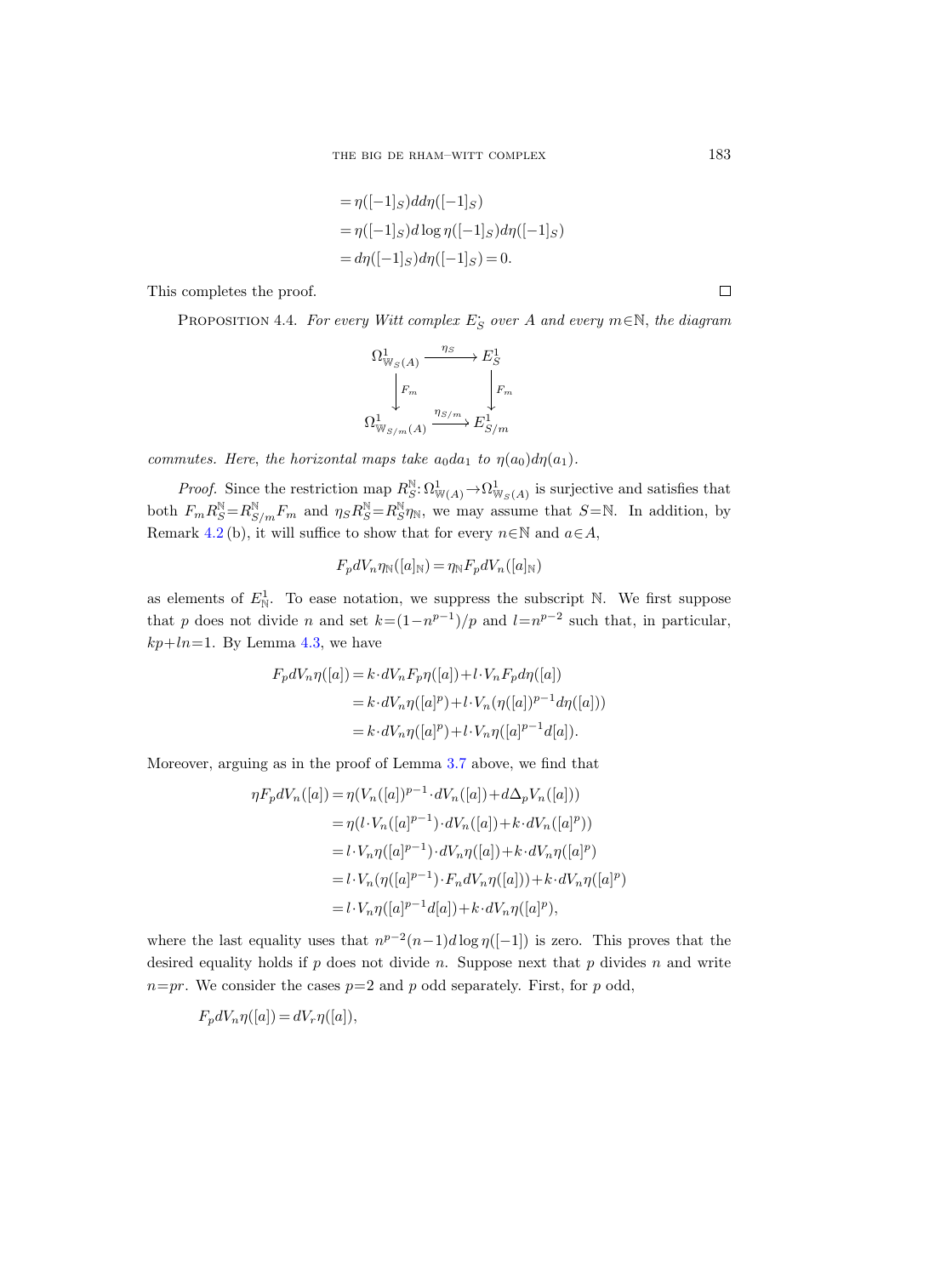$$
\eta F_p dV_n([a]) = \eta \bigg( V_n([a])^{p-1} \cdot dV_n([a]) + d \bigg( \frac{F_p V_n([a]) - V_n([a])^p}{p} \bigg) \bigg) \n= \eta (V_n([a])^{p-1} \cdot dV_n([a]) + dV_r([a]) - p^{p-2} r^{p-1} dV_n([a]^p)) \n= V_n(\eta([a]))^{p-1} \cdot dV_n \eta([a]) + dV_r \eta([a]) - p^{p-2} r^{p-1} dV_n(\eta([a])^p),
$$

and the following calculation shows that the first and third terms cancel:

$$
p^{p-2}r^{p-1}dV_n(\eta([a])^p) = p^{p-3}r^{p-2}V_nd(\eta([a])^p)
$$
  
=  $p^{p-2}r^{p-2}V_n(\eta([a])^{p-1}d\eta([a]))$   
=  $n^{p-2}V_n(\eta([a])^{p-1}) \cdot dV_n\eta([a])$   
=  $V_n(\eta([a]))^{p-1} \cdot dV_n\eta([a]).$ 

Here, the third equality follows from Definition [4.1](#page-43-0) (iii)–(iv) and from the fact that  $n^{p-2}(n-1)d\log[-1]$  vanishes. Finally, if  $p=2$ , then

$$
F_2 dV_n \eta([a]) = dV_r \eta([a]) + d \log \eta([-1]) \cdot V_r \eta([a]),
$$
  
\n
$$
\eta F_2 dV_n([a]) = \eta \left( V_n([a]) \cdot dV_n([a]) + d \left( \frac{F_2 V_n([a]) - V_n([a])^2}{2} \right) \right)
$$
  
\n
$$
= \eta (V_n([a]) \cdot dV_n([a]) + dV_r([a]) - r dV_n([a]^2))
$$
  
\n
$$
= V_n \eta([a]) \cdot dV_n \eta([a]) + dV_r \eta([a]) - r dV_n(\eta([a]^2),
$$

and hence, we must show that

$$
d \log \eta([-1]) \cdot V_r \eta([a]) = V_n \eta([a]) \cdot dV_n \eta([a]) - r dV_n(\eta([a])^2).
$$

Suppose first that  $r=1$ . By Addendum [1.7,](#page-10-0)  $[-1] = -[1] + V_2([1])$ , so that

$$
d \log \eta([-1]) = V_2(\eta([1])) \cdot dV_2\eta([1]) - dV_2\eta([1]),
$$

and hence, using the Witt complex axioms, we find that

$$
d \log \eta([-1]) \cdot \eta([a]) = V_2(\eta([a])^2) \cdot dV_2\eta([1]) - \eta([a]) \cdot dV_2\eta([1])
$$
  
=  $V_2(\eta([a])^2 \cdot F_2 dV_2\eta([1])) - d(\eta([a]) \cdot V_2\eta([1])) + d(\eta([a])) \cdot V_2\eta([1])$   
=  $V_2(\eta([a])^2 \cdot d \log \eta([-1])) - dV_2(\eta([a])^2) + V_2(\eta([a])d\eta([a]))$   
=  $V_2(\eta([a])) \cdot dV_2\eta([a]) - dV_2(\eta([a])^2)$ 

as desired. In general, we apply  $V_r$  to the formula that we just proved. This gives

$$
d \log \eta([-1]) \cdot V_r(\eta([a])) = V_r(V_2(\eta([a])) \cdot dV_2\eta([a])) - r dV_n(\eta([a])^2)
$$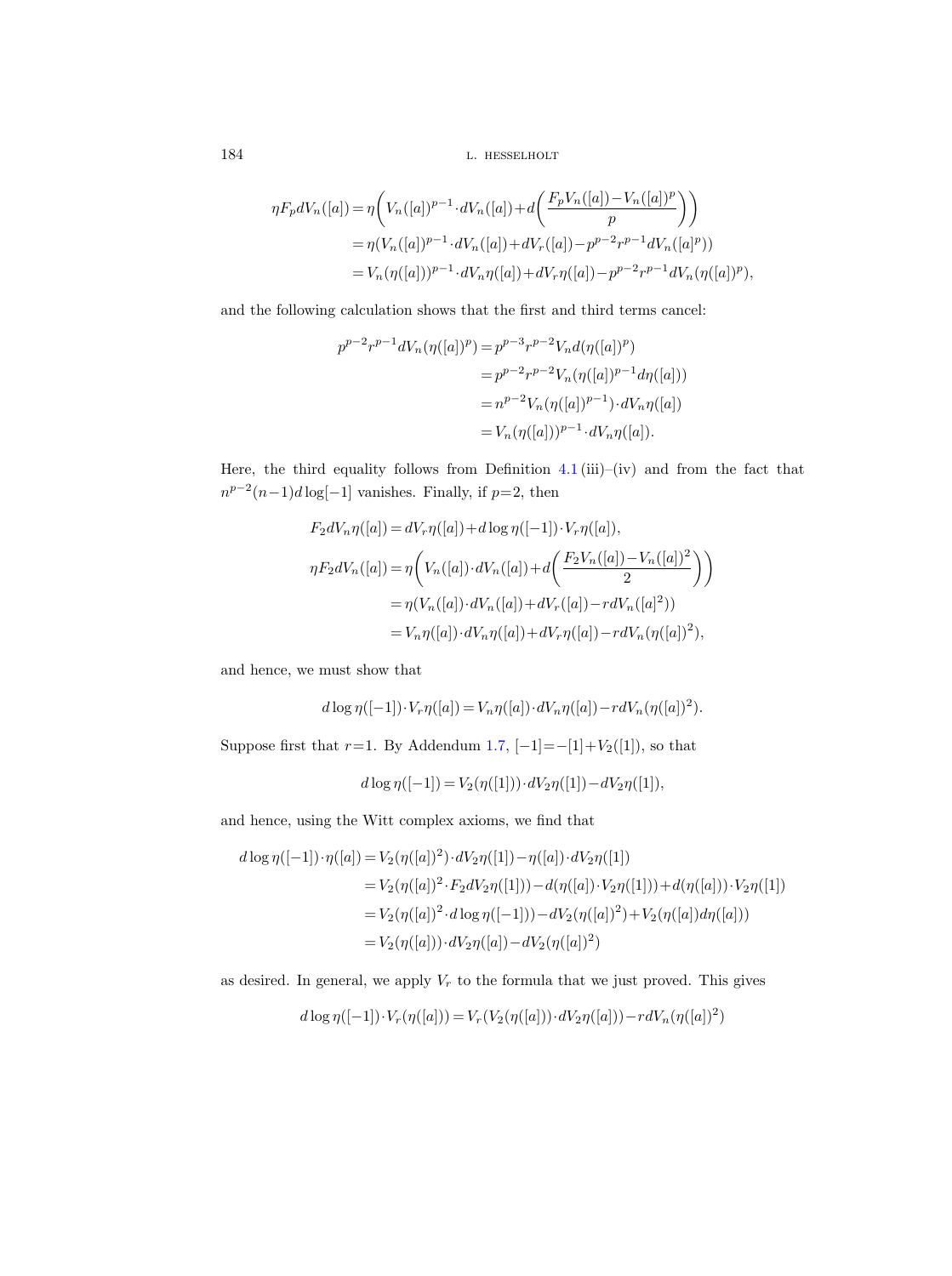$$
= V_n(\eta([a]) \cdot F_2 dV_2 \eta([a])) - r dV_n(\eta([a])^2)
$$
  
=  $V_n(\eta([a]) \cdot F_n dV_n \eta([a])) - r dV_n(\eta([a])^2)$   
=  $V_n \eta([a]) \cdot dV_n \eta([a]) - r dV_n(\eta([a])^2)$ ,

where we have  $F_2dV_2 = F_ndV_n$ , since *n* is even. This completes the proof.

<span id="page-50-0"></span>COROLLARY 4.5. Let  $E_S$  be a Witt complex over the ring A. There is a unique natural homomorphism of graded rings

$$
\widecheck{\Omega}^{\boldsymbol{\cdot}}_{\mathbb{W}_S(A)} \xrightarrow{\eta_S} E^{\boldsymbol{\cdot}}_S
$$

that extends the natural ring homomorphism  $\eta_S: \mathbb{W}_S(A) \to E^0_S$  and commutes with the derivations. In addition, for every positive integer m, the diagram

$$
\begin{array}{ccc}\n\widetilde{\Omega}_{\mathbb{W}_S(A)} & \xrightarrow{\eta_S} & E_S \\
\Big\downarrow F_m & & \Big\downarrow F_m \\
\widetilde{\Omega}_{\mathbb{W}_{S/m}(A)} & \xrightarrow{\eta_{S/m}} & E_{S/m}.\n\end{array}
$$

commutes.

*Proof.* The map  $\eta_s$  necessarily is given by

$$
\eta_S(a_0da_1\ldots da_q) = \eta_S(a_0)d\eta_S(a_1)\ldots d\eta_S(a_q).
$$

We show that this formula gives a well-defined map. First, from Proposition [4.4,](#page-48-0) we find that for all  $a \in W(A)$ ,

$$
F_2 d\eta_{\mathbb{N}}(a) = \eta_{\mathbb{N}} F_2 d(a) = \eta_{\mathbb{N}}(ada + d\Delta_2(a)) = \eta_{\mathbb{N}}(a) d\eta_{\mathbb{N}}(a) + d\eta_{\mathbb{N}}\Delta_2(a).
$$

Applying  $d$  to this equation, the left-hand side becomes

$$
dF_2d\eta_{\mathbb{N}}(a) = 2F_2dd\eta_{\mathbb{N}}(a) = 0,
$$

while the right-hand side becomes

$$
d\eta_{\mathbb{N}}(a)d\eta_{\mathbb{N}}(a) + d\log \eta_{\mathbb{N}}([-1])_{\mathbb{N}} \cdot (\eta_{\mathbb{N}}(a)d\eta_{\mathbb{N}}(a) + d\eta_{\mathbb{N}}\Delta_2(a))
$$
  
= 
$$
d\eta_{\mathbb{N}}(a)d\eta_{\mathbb{N}}(a) + d\log \eta_{\mathbb{N}}([-1])_{\mathbb{N}} \cdot F_2 d\eta_{\mathbb{N}}(a).
$$

Hence, there is a well-defined map of graded rings  $\eta_S: \widehat{\Omega}_{\mathbb{W}_S(A)} \to E_S$  given by the formula stated at the beginning of the proof, and by axiom (iv) in Definition [4.1,](#page-43-0) this map factors through the canonical projection from  $\hat{\Omega}_{W_S(A)}^{\cdot}$  onto  $\check{\Omega}_{W_S(A)}^{\cdot}$ . Finally, Proposition [4.4](#page-48-0) shows that the diagram in the statement commutes. $\Box$ 

 $\Box$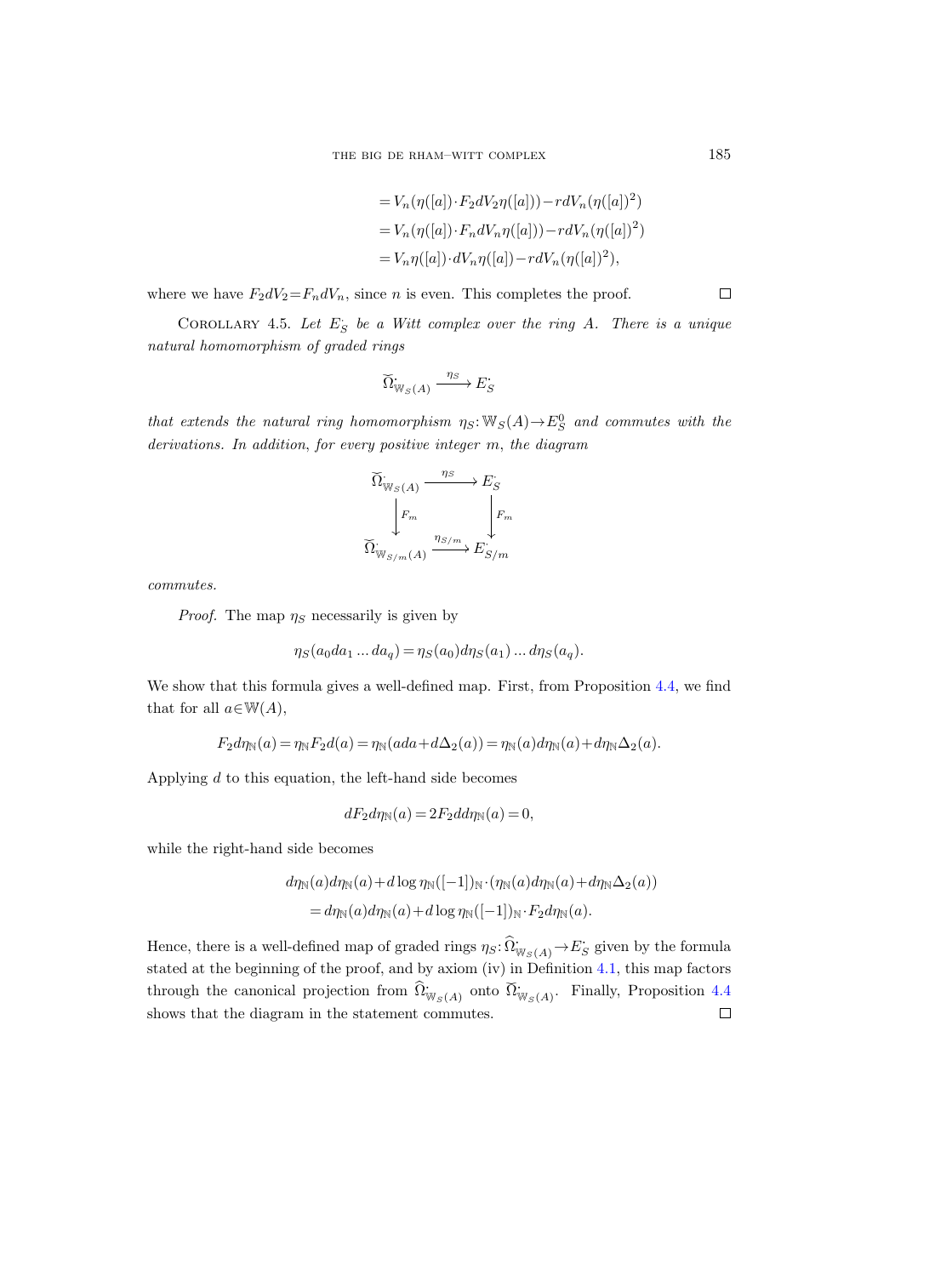Proof of Theorem [B](#page-3-0). We recall that, in the diagrams in the statement, the left-hand vertical maps were defined in Lemma [3.13.](#page-42-1) We define maps of graded rings

$$
\overline{\Omega}_{\mathbb{W}_S(A)} \xrightarrow{\eta_S} \mathbb{W}_S \Omega_A.
$$

as quotients by graded ideals  $N_S$  and verify that, in the diagrams in the statement, the right-hand vertical maps  $R_T^S$ ,  $F_n$ , and d making the respective diagrams commute exist. We further define maps of graded abelian groups

$$
\mathbb{W}_{S/n}\Omega^{\cdot}_{A} \xrightarrow{V_n} \mathbb{W}_{S}\Omega^{\cdot}_{A}
$$

that make the following diagrams commute:

$$
\begin{array}{ccc}\mathbb{W}_{S/n}(A) & \xrightarrow{\eta_{S/n}} \mathbb{W}_{S/n}\Omega_A^0 & \mathbb{W}_{S/n}\Omega_A \xrightarrow{V_n} \mathbb{W}_S\Omega_A^{\bullet} \\
\downarrow V_n & \downarrow V_n & \downarrow R_{T/n}^{S/n} & \downarrow R_T^S \\
\mathbb{W}_S(A) & \xrightarrow{\eta_S} \mathbb{W}_S\Omega_A^0, & \mathbb{W}_{T/n}\Omega_A^{\bullet} \xrightarrow{V_n} \mathbb{W}_T\Omega_A^{\bullet}\n\end{array}
$$

and

$$
\mathbb{W}_{S/n}\Omega_A\otimes\mathbb{W}_{S/n}\Omega_A' \xleftarrow{\text{id}\otimes F_n}\mathbb{W}_{S/n}\Omega_A\otimes\mathbb{W}_S\Omega_A' \xrightarrow{V_n\otimes\text{id}}\mathbb{W}_S\Omega_A'\otimes\mathbb{W}_S\Omega_A'
$$
  
\n
$$
\downarrow^{\mu}
$$
  
\n
$$
\mathbb{W}_{S/n}\Omega_A \xrightarrow{V_n} \mathbb{W}_S\Omega_A.
$$

The definition of these maps, as S ranges over all finite truncation sets,  $T \subset S$  over all subtruncation sets, and  $n$  over all positive integers, will be by induction on the cardinality of S and will take up most of the proof. Once this is completed, we will show that the combined structure is a Witt complex over A and that it is initial among Witt complexes over A.

We define  $\mathbb{W}_{\varnothing}\Omega_A^*$  to be the terminal graded ring, which is zero in all degrees, and define  $\eta_{\emptyset}$  to be the unique map of graded rings. So let S be a finite non-empty truncation set and assume, inductively, that the maps  $\eta_T$ ,  $R_U^T$ ,  $F_n$ , d, and  $V_n$  have been defined, for all proper truncation sets  $T \subset S$ , all truncation sets  $U \subset T$ , and all positive integers  $n$ , with the properties listed at the beginning of the proof. In this situation, we define  $\eta_S: \widetilde{\Omega}_{\mathbb{W}_S(A)}^{\bullet} \to \mathbb{W}_S \Omega_A^{\bullet}$  to be the quotient map that annihilates the graded ideal  $N_S^{\bullet}$ generated by all sums

$$
\sum_{\alpha} V_n(x_{\alpha}) dy_{1,\alpha} \dots dy_{q,\alpha}, \quad d\bigg(\sum_{\alpha} V_n(x_{\alpha}) dy_{1,\alpha} \dots dy_{q,\alpha}\bigg),
$$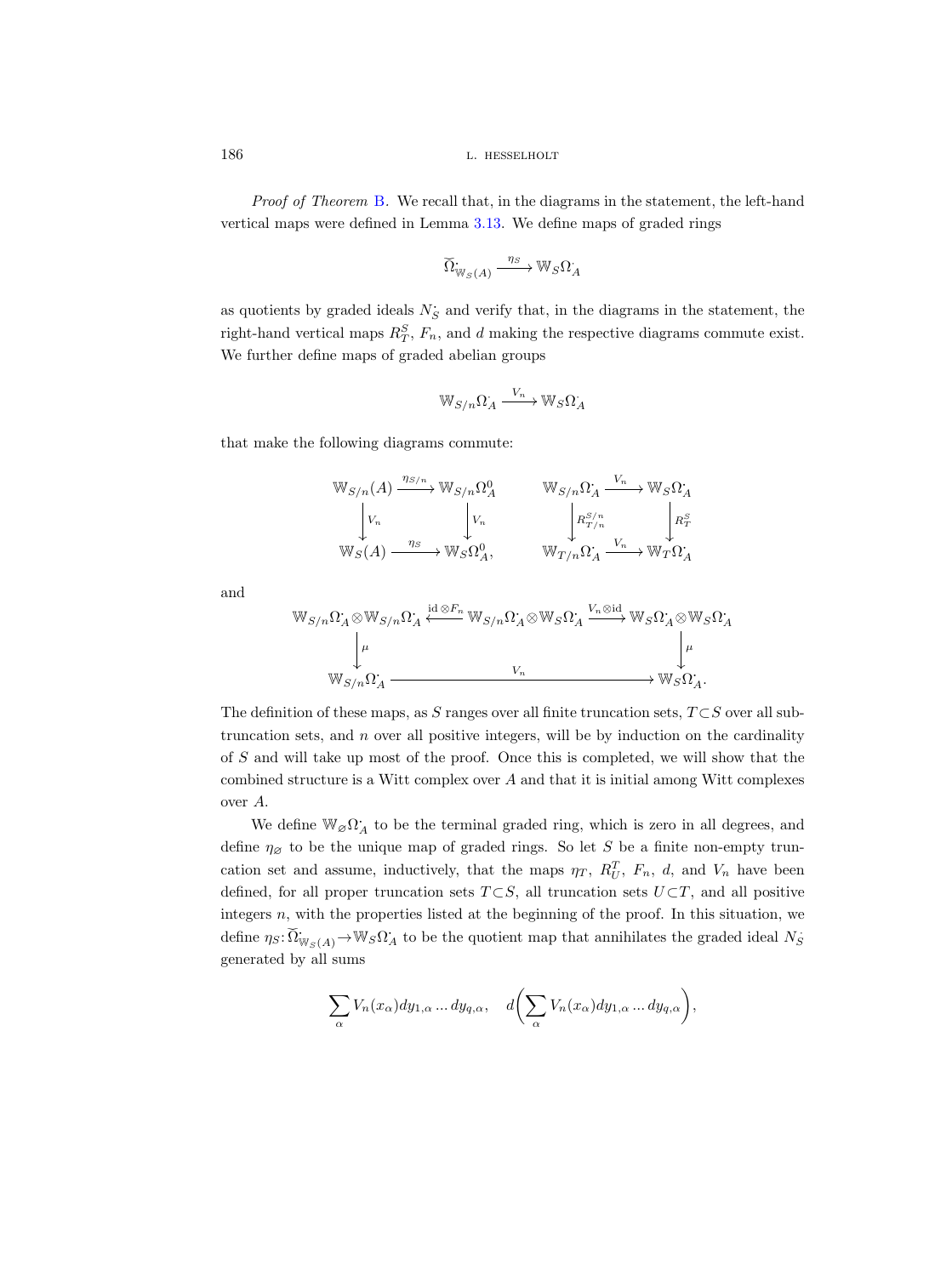where the Witt vectors  $x_{\alpha} \in W_{S/n}(A)$  and  $y_{1,\alpha}, ..., y_{q,\alpha} \in W_S(A)$  and the integers  $n \geq 2$  and  $q\geqslant 1$  are such that the sum

$$
\eta_{S/n}\biggl(\sum_{\alpha}x_{\alpha}F_ndy_{1,\alpha}\ldots F_ndy_{q,\alpha}\biggr)
$$

in  $\mathbb{W}_{S/n}\Omega^q_A$  is zero; and for every positive integer n, we define the map of graded abelian groups  $V_n: \mathbb{W}_{S/n}\Omega_A^* \to \mathbb{W}_S \Omega_A^*$  by

$$
V_n \eta_{S/n}(xF_n dy_1 \dots F_n dy_q) = \eta_S(V_n(x) dy_1 \dots dy_q).
$$

Here we use that every element of  $\mathbb{W}_{S/n}\Omega^q_A$  can be written as a sum of elements of the form  $\eta_{S/n}(xF_ndy_1...F_ndy_q)$  with  $x\in W_{S/n}(A)$  and  $y_1,...,y_q\in W_S(A)$ . Indeed,

$$
dx = F_ndV_n(x) - (n-1)d\log[-1]_{S/n} \cdot x = F_ndV_n(x) - (n-1)xF_nd([-1]_S).
$$

To prove the existence of the necessarily unique right-hand vertical maps  $R_T^S$ , d, and  $F_n$  making the diagrams in the statement of the theorem commute, we must show that the left-hand vertical maps in these diagrams satisfy  $\eta_T(R_T^S(N_S^q))=0$ ,  $\eta_S(d(N_S^q))=0$ , and  $\eta_{S/m}(F_m(N_S^q))=0$ , respectively, and to this end, we use the properties of the latter maps established in Lemma  $3.13$ . So we fix a positive integer n and an element

$$
\omega=\sum_\alpha V_n(x_\alpha) dy_{1,\alpha}\dots dy_{q,\alpha}\in{\widetilde{\Omega}}^q_{\mathbb{W}_S(A)}
$$

with

$$
\eta_{S/n}\bigg(\sum_{\alpha}x_{\alpha}F_ndy_{1,\alpha}\ldots F_ndy_{q,\alpha}\bigg)\in \mathbb{W}_{S/n}\Omega^q_A
$$

equal to zero and show that  $\eta_T R_T^S(\omega)$ ,  $\eta_S(d d\omega)$ ,  $\eta_{S/m} F_m(\omega)$ , and  $\eta_{S/m} F_m(d\omega)$  all are zero. First, in order to show that

$$
\eta_T R_T^S(\omega) = \eta_T \Bigg(\sum_{\alpha} V_n R_{T/n}^{S/n}(x_\alpha) dR_T^S(y_{1,\alpha}) \dots dR_T^S(y_{q,\alpha}) \Bigg)
$$

is zero, it suffices by the definition of the ideal  $N_T^{\star}$  to show that

$$
\eta_{T/n}\bigg(\sum_{\alpha}R^{S/n}_{T/n}(x_{\alpha})F_ndR^S_T(y_{1,\alpha})\ldots F_ndR^S_T(y_{q,\alpha})\bigg)
$$

is zero. But this element is equal to

$$
\eta_{T/n} R_{T/n}^{S/n} \bigg( \sum_{\alpha} x_{\alpha} F_n dy_{1,\alpha} \dots F_n dy_{q,\alpha} \bigg)
$$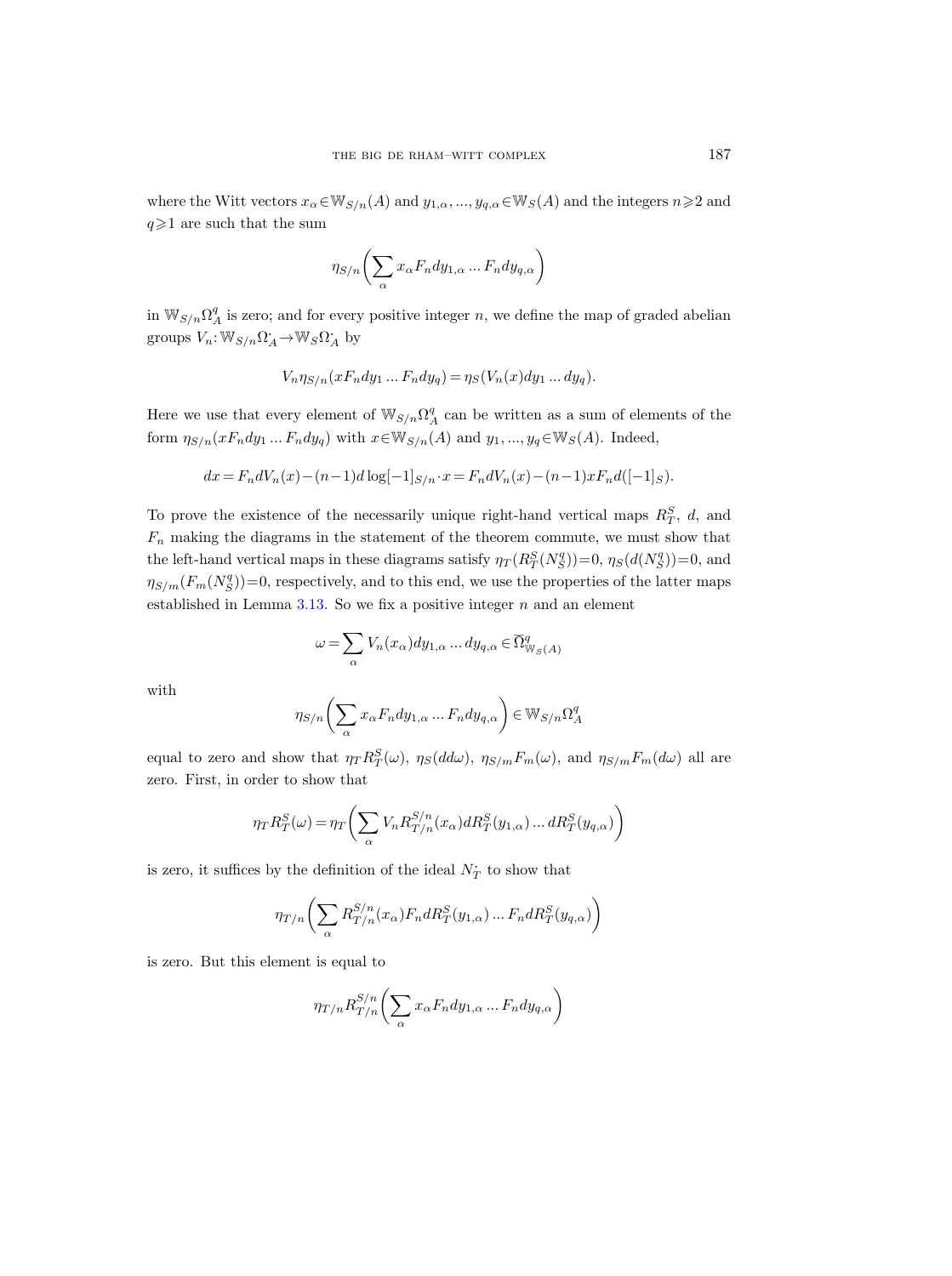which, by the inductive hypothesis, is equal to

$$
R_{T/n}^{S/n} \eta_{S/n} \bigg( \sum_{\alpha} x_{\alpha} F_n dy_{1,\alpha} \dots F_n dy_{q,\alpha} \bigg)
$$

which we assumed to be zero. Similarly, we have

$$
\eta_S(d d\omega) = \eta_S(d \log([-1]_S) \cdot d\omega) = \eta_S(d(d \log([-1]_S) \cdot \omega))
$$
  
= 
$$
\eta_S\left(d\left(\sum_{\alpha} V_n(x_{\alpha}[-1]_{S/n}^{-n}) d([-1]_S) dy_{1,\alpha} \dots dy_{q,\alpha}\right)\right),
$$

and by the definition of  $N_S$ , this element is zero, since

$$
\eta_{S/n}\bigg(\sum_{\alpha} x_{\alpha}[-1]_{S/n}^{-n}F_nd([-1]_S)F_ndy_{1,\alpha} \dots F_ndy_{q,\alpha}\bigg)
$$

$$
=d\log\eta_{S/n}([-1]_{S/n})\cdot\eta_{S/n}\bigg(\sum_{\alpha} x_{\alpha}F_ndy_{1,\alpha} \dots F_ndy_{q,\alpha}\bigg)
$$

is zero. Next, to prove that  $\eta_{S/m}F_m(\omega)$  and  $\eta_{S/m}F_m(d\omega)$  are zero, we may assume that  $m=p$  is a prime number. Indeed, if  $m=kp$ , then, by the inductive hypothesis, we have  $\eta_{S/m}F_m=\eta_{S/m}F_kF_p=F_k\eta_{S/p}F_p$ . Suppose first that  $n=lp$  is divisible by p. We remark that we have

$$
\eta_{S/p}\bigg(\sum_{\alpha} V_l(x_{\alpha})F_p dy_{1,\alpha} \dots F_p dy_{q,\alpha}\bigg) = \sum_{\alpha} V_l(\eta_{S/n}(x_{\alpha}))\eta_{S/p}(F_p dy_{1,\alpha} \dots F_p dy_{q,\alpha})
$$

$$
= \sum_{\alpha} V_l(\eta_{S/n}(x_{\alpha})F_l(\eta_{S/p}(F_p dy_{1,\alpha} \dots F_p dy_{q,\alpha})))
$$

$$
= V_l \eta_{S/n}\bigg(\sum_{\alpha} x_{\alpha}F_n dy_{1,\alpha} \dots F_n dy_{q,\alpha}\bigg) \tag{4.1}
$$

which is zero. Indeed, the three equalities hold since, by the inductive hypothesis, the maps  $V_l: \mathbb{W}_{S/n}\Omega^q_A \to \mathbb{W}_{S/p}\Omega^q_A$  and  $F_l: \mathbb{W}_{S/p}\Omega^q_A \to \mathbb{W}_{S/n}\Omega^q_A$  exist and have the properties listed at the beginning of the proof. Now,

<span id="page-53-0"></span>
$$
\eta_{S/p}F_p(\omega) = \eta_{S/p}\left(\sum_{\alpha} F_p V_n(x_{\alpha}) F_p dy_{1,\alpha} \dots F_p dy_{q,\alpha}\right)
$$

$$
= p\eta_{S/p}\left(\sum_{\alpha} V_l(x_{\alpha}) F_p dy_{1,\alpha} \dots F_p dy_{q,\alpha}\right)
$$

which is zero by  $(4.1)$ . Similarly, using Proposition [3.3,](#page-35-1) we have

$$
\eta_{S/p}F_p(d\omega) = \eta_{S/p}F_p\bigg(\sum_{\alpha} dV_n(x_{\alpha})dy_{1,\alpha} \dots dy_{q,\alpha}\bigg) + \varepsilon \cdot \eta_{S/p}F_p(\omega)
$$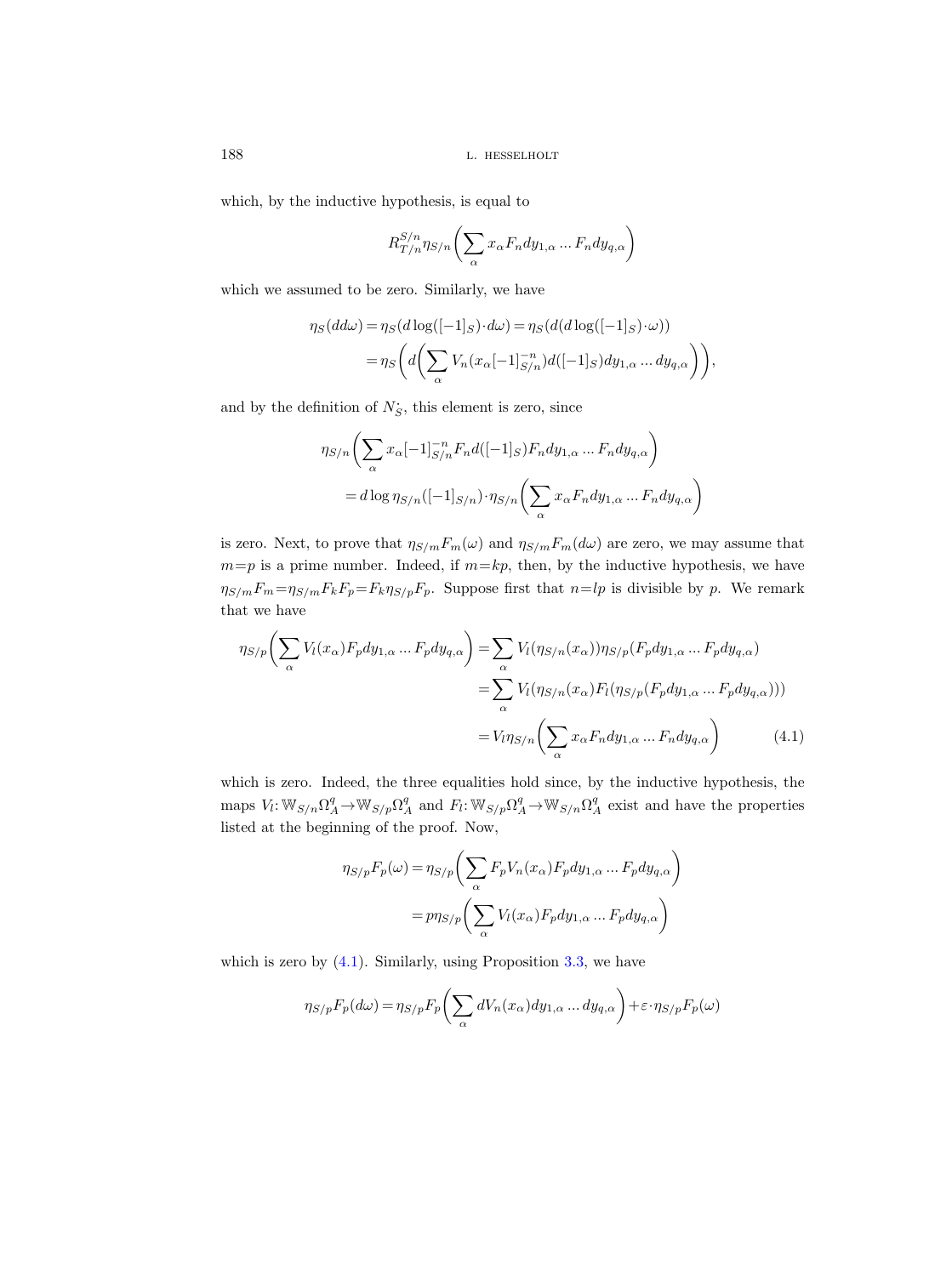with

$$
\varepsilon = qd \log \eta_{S/p}([-1]_{S/p}),
$$

and we have just proved that  $\eta_{S/p}F_p(\omega)$  is zero. By Lemma [3.8,](#page-40-0) we may rewrite the first summand as the sum

$$
\eta_{S/p}\bigg(\sum_{\alpha} dV_l(x_{\alpha}) F_p dy_{1,\alpha} \dots F_p dy_{q,\alpha}\bigg) + \varepsilon \cdot \eta_{S/p}\bigg(\sum_{\alpha} V_l(x_{\alpha}) F_p dy_{1,\alpha} \dots F_p dy_{q,\alpha}\bigg)
$$

with  $\varepsilon=(p-1)d\log\eta_{S/p}([-1]_{S/p})$ . Here, the second term is zero by [\(4.1\)](#page-53-0), and we rewrite the first summand as

$$
\eta_{S/p}\bigg(d\bigg(\sum_{\alpha}V_l(x_{\alpha})F_pdy_{1,\alpha} \dots F_pdy_{q,\alpha}\bigg) - \sum_{\alpha}V_l(x_{\alpha})d(F_pdy_{1,\alpha} \dots F_pdy_{q,\alpha})\bigg)
$$
  

$$
= \eta_{S/p}d\bigg(\sum_{\alpha}V_l(x_{\alpha})F_pdy_{1,\alpha} \dots F_pdy_{q,\alpha}\bigg) - \varepsilon \cdot \eta_{S/p}\bigg(\sum_{\alpha}V_l(x_{\alpha})F_pdy_{1,\alpha} \dots F_pdy_{q,\alpha}\bigg)
$$
  

$$
= d\eta_{S/p}\bigg(\sum_{\alpha}V_l(x_{\alpha})F_pdy_{1,\alpha} \dots F_pdy_{q,\alpha}\bigg) - \varepsilon \cdot \eta_{S/p}\bigg(\sum_{\alpha}V_l(x_{\alpha})F_pdy_{1,\alpha} \dots F_pdy_{q,\alpha}\bigg)
$$

with  $\varepsilon=pqd\log\eta_{S/p}([-1]_{S/p})$ . Here, the last equality uses that  $\eta_{S/p}$ , by definition, commutes with  $d$ . It follows from  $(4.1)$  that both summands in the last line vanish, so  $\eta_{S/p}F_p(d\omega)=0$  as desired. Next, suppose that p does not divide n. We have

$$
\eta_{S/p}F_p(\omega) = \sum_{\alpha} \eta_{S/p} V_n F_p(x_{\alpha}) \cdot \eta_{S/p} F_p(dy_{1,\alpha} \dots dy_{q,\alpha})
$$
  
\n
$$
= \sum_{\alpha} V_n F_p \eta_{S/n}(x_{\alpha}) \cdot \eta_{S/p} F_p(dy_{1,\alpha} \dots dy_{q,\alpha})
$$
  
\n
$$
= \sum_{\alpha} V_n(F_p \eta_{S/n}(x_{\alpha}) \cdot F_n \eta_{S/p} F_p(dy_{1,\alpha} \dots dy_{q,\alpha}))
$$
  
\n
$$
= \sum_{\alpha} V_n(F_p \eta_{S/n}(x_{\alpha}) \cdot \eta_{S/np} F_{np}(dy_{1,\alpha} \dots dy_{q,\alpha}))
$$
  
\n
$$
= \sum_{\alpha} V_n(F_p \eta_{S/n}(x_{\alpha}) \cdot F_p \eta_{S/n} F_n(dy_{1,\alpha} \dots dy_{q,\alpha}))
$$
  
\n
$$
= V_n F_p \eta_{S/n} \left( \sum_{\alpha} x_{\alpha} F_n dy_{1,\alpha} \dots F_n dy_{q,\alpha} \right)
$$

which is zero. Here the second, third, and fourth equalities use that, by the inductive hypothesis, the maps  $F_n: \mathbb{W}_{S/p}\Omega^q_A \to \mathbb{W}_{S/np}\Omega^q_A$  and  $V_n: \mathbb{W}_{S/np}\Omega^q_A \to \mathbb{W}_{S/p}\Omega^q_A$  exist and have the properties listed at the beginning of the proof, and similarly, the fifth equality uses that the map  $F_p: \mathbb{W}_{S/n} \Omega^q_A \to \mathbb{W}_{S/np} \Omega^q_A$  with  $F_p \eta_{S/n} = \eta_{S/np} F_p$  exists. We proceed to show that also  $\eta_{S/p}F_p(d\omega)$  vanishes, and to this end, it suffices to show that both  $p\eta_{S/p}F_P(d\omega)$  and  $n\eta_{S/p}F_p(d\omega)$  vanish. First,

$$
p\eta_{S/p}F_p d(\omega) = \eta_{S/p}dF_p(\omega) = d\eta_{S/p}F_p(\omega),
$$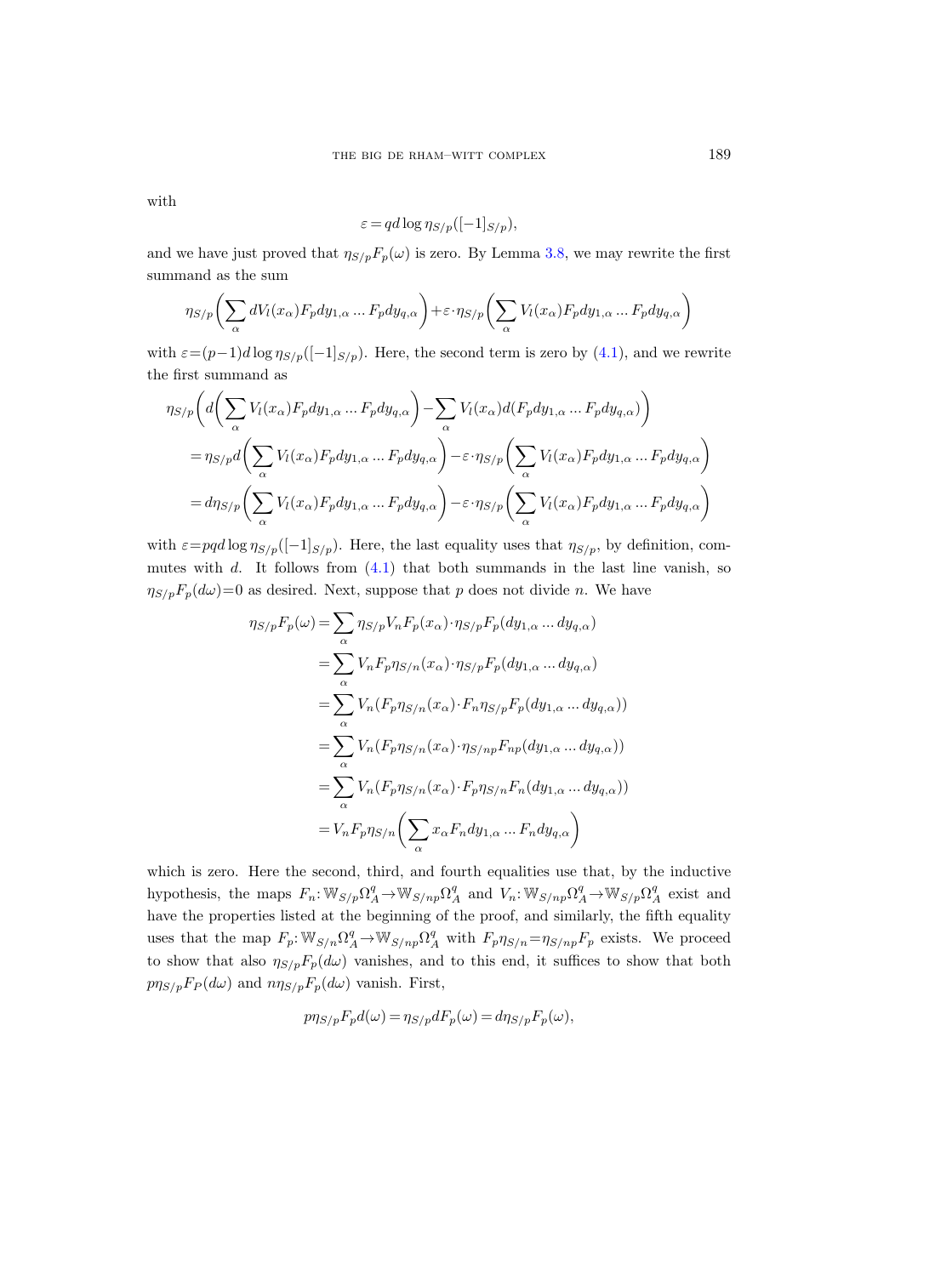which is zero by what was just proved. Here the two equalities hold by Proposition [3.5](#page-37-0) and by the definition of  $\eta_{S/p}$ , respectively. Next,

$$
n\eta_{S/p}F_p d(\omega) = \sum_{\alpha} n\eta_{S/p}F_p d(V_n(x_{\alpha})dy_{1,\alpha} \dots dy_{q,\alpha})
$$
  
= 
$$
\sum_{\alpha} n\eta_{S/p}F_p (dV_n(x_{\alpha})dy_{1,\alpha} \dots dy_{q,\alpha}) + \varepsilon \cdot \eta_{S/p}F_p(\omega)
$$

with  $\varepsilon = nq d \log \eta_{S/p}([-1])_{S/p}$ , and we have already proved that  $\eta_{S/p}F_p(\omega)$  is zero. Moreover, we may rewrite the first term in the last line as

$$
\sum_{\alpha} \eta_{S/p} F_p(dV_n([1]_{S/n})V_n(x_{\alpha}) dy_{1,\alpha} \dots dy_{q,\alpha}) + \sum_{\alpha} \eta_{S/p} F_p(V_n([1]_{S/n}) dV_n(x_{\alpha}) dy_{1,\alpha} \dots dy_{q,\alpha}),
$$

since, by Lemma  $1.5$  and by  $d$  being a derivation,

$$
ndV_n(x) = dV_nF_nV_n(x) = d(V_n([1]_{S/n}) \cdot V_n(x)) = dV_n([1]_{S/n}) \cdot V_n(x) + V_n([1]_{S/n}) \cdot dV_n(x).
$$

Now, since both  $\eta_{S/p}$  and  $F_p$  are graded ring homomorphisms, we have

$$
\sum_{\alpha} \eta_{S/p} F_p(dV_n([1]_{S/n})V_n(x_{\alpha}) dy_{1,\alpha} \dots dy_{q,\alpha}) = \eta_{S/p} F_p dV_n([1]_{S/n}) \cdot \eta_{S/p} F_p(\omega)
$$

which is zero, since  $\eta_{S/p}F_p(\omega)$  is zero, and

$$
\sum_{\alpha} \eta_{S/p} F_p(V_n([1]_{S/n}) dV_n(x_{\alpha}) dy_{1,\alpha} \dots dy_{q,\alpha})
$$
  
\n
$$
= \sum_{\alpha} \eta_{S/p} F_pV_n([1]_{S/n}) \cdot \eta_{S/p} F_p(dV_n(x_{\alpha}) dy_{1,\alpha} \dots dy_{q,\alpha})
$$
  
\n
$$
= \sum_{\alpha} \eta_{S/p} V_n F_p([1]_{S/n}) \cdot \eta_{S/p} F_p(dV_n(x_{\alpha}) dy_{1,\alpha} \dots dy_{q,\alpha})
$$
  
\n
$$
= \sum_{\alpha} V_n \eta_{S/np} F_p([1]_{S/n}) \cdot \eta_{S/p} F_p(dV_n(x_{\alpha}) dy_{1,\alpha} \dots dy_{q,\alpha})
$$
  
\n
$$
= \sum_{\alpha} V_n(\eta_{S/np} F_p([1]_{S/n}) \cdot F_n \eta_{S/p} F_p(dV_n(x_{\alpha}) dy_{1,\alpha} \dots dy_{q,\alpha}))
$$
  
\n
$$
= \sum_{\alpha} V_n(\eta_{S/np} F_p([1]_{S/n}) \cdot \eta_{S/np} F_{np}(dV_n(x_{\alpha}) dy_{1,\alpha} \dots dy_{q,\alpha})),
$$
  
\n
$$
= \sum_{\alpha} V_n(\eta_{S/np} F_p([1]_{S/n}) \cdot F_p \eta_{S/n} F_n(dV_n(x_{\alpha}) dy_{1,\alpha} \dots dy_{q,\alpha})),
$$

where the third and fourth equalities hold, since, by the inductive hypothesis, both maps  $F_n: \mathbb{W}_{S/p}\Omega^q_A \to \mathbb{W}_{S/np}\Omega^q_A$  and  $V_n: \mathbb{W}_{S/np}\Omega^q_A \to \mathbb{W}_{S/p}\Omega^q_A$  exist and have the properties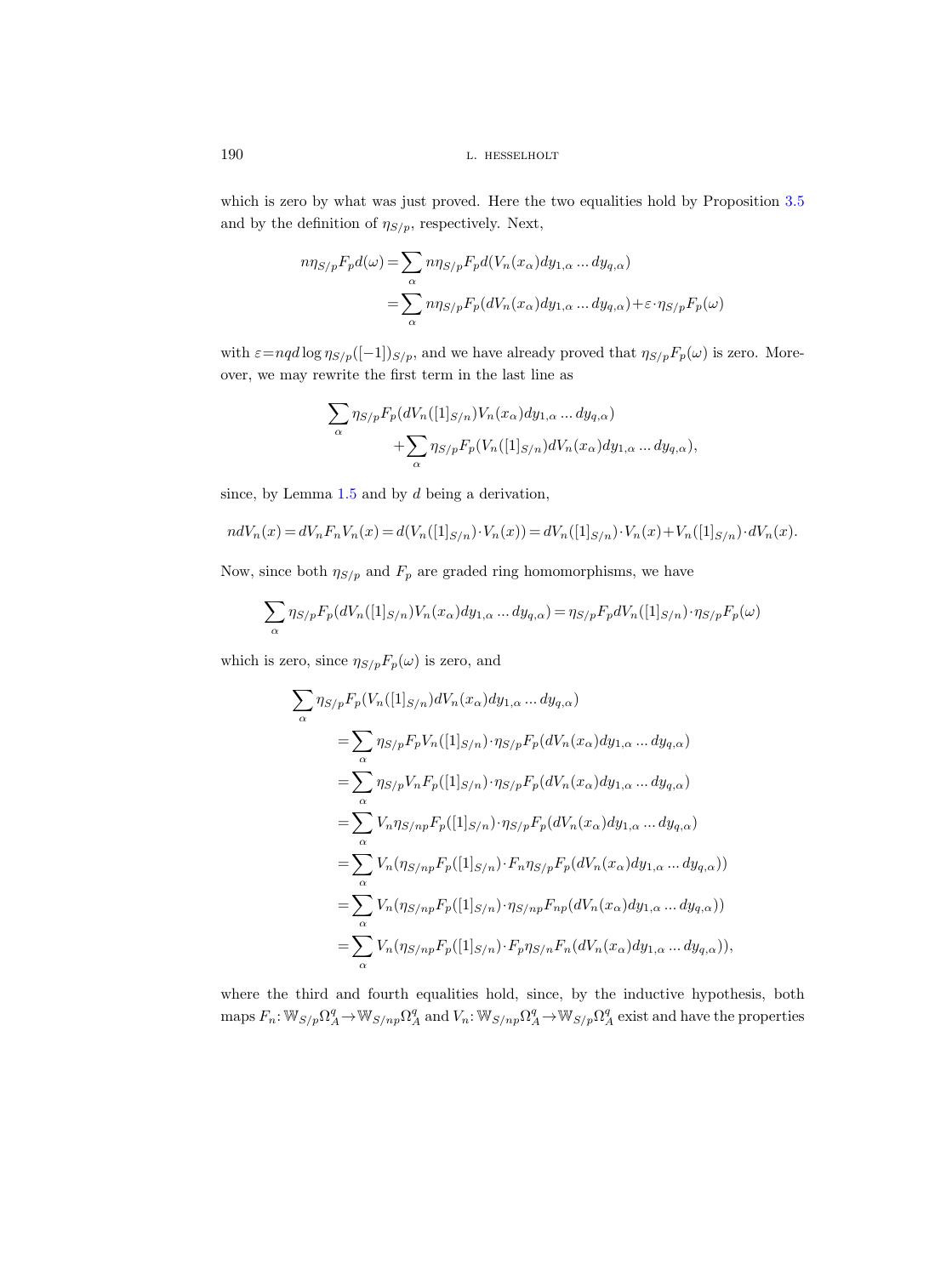listed at the beginning of the proof, and where the fifth and sixth equalities hold, since the maps  $F_p: \mathbb{W}_{S/n} \Omega^q_A \to \mathbb{W}_{S/np} \Omega^q_A$  and  $V_p: \mathbb{W}_{S/np} \Omega^q_A \to \mathbb{W}_{S/n} \Omega^q_A$  exist and have the properties listed at the beginning of the proof. Since  $\eta_{S/np}F_p([1]_{S/n})$  is the identity and

$$
F_n dV_n(x_\alpha) = dx_\alpha + (n-1)d\log([-1]_S) \cdot x_\alpha,
$$

this becomes

$$
V_nF_p\eta_{S/n}\bigg(\sum_{\alpha}d(x_{\alpha})F_ndy_{1,\alpha}\ldots F_ndy_{q,\alpha}\bigg)+\varepsilon\cdot V_nF_p\eta_{S/n}\bigg(\sum_{\alpha}x_{\alpha}F_ndy_{1,\alpha}\ldots F_ndy_{q,\alpha}\bigg)
$$

with  $\varepsilon=(n-1)d\log\eta_{S/p}([-1]_{S/p})$ , where the second term is zero. Finally, since d is a derivation, we may rewrite the first term as

$$
V_nF_p\eta_{S/n}d\bigg(\sum_{\alpha}x_{\alpha}F_ndy_{1,\alpha}\ldots F_ndy_{q,\alpha}\bigg)-\varepsilon\cdot V_nF_p\eta_{S/n}\bigg(\sum_{\alpha}x_{\alpha}F_ndy_{1,\alpha}\ldots F_ndy_{q,\alpha}\bigg)
$$

with  $\varepsilon=nq d\log \eta_{S/p}([-1]_{S/p})$ , and these terms are both zero. Hence,  $nF_p d(\omega)$  is zero, and therefore, we conclude that  $F_p d(\omega)$  is zero as desired.

In order to complete the recursive definition of the maps  $\eta_S$ ,  $R_T^S$ ,  $F_n$ , d, and  $V_n$ , we must show that the three diagrams at the beginning of the proof commute. The top left-hand diagram commutes by the definition of  $V_n$ , and the calculation

$$
R_T^S V_n \eta_{S/n} (xF_n dy_1 \dots F_n dy_q) = R_T^S \eta_S (V_n(x) dy_1 \dots dy_q)
$$
  
=  $\eta_T R_T^S (V_n(x) dy_1 \dots dy_q)$   
=  $\eta_T (V_n R_{T/n}^{S/n}(x) dR_T^S(y_1) \dots dR_T^S(y_q))$   
=  $V_n \eta_{T/n} (R_{T/n}^{S/n}(x) F_n dR_T^S(y_1) \dots F_n dR_T^S(y_q))$   
=  $V_n R_{T/n}^{S/n} \eta_{S/n}(xF_n dy_1 \dots F_n dy_q)$ 

shows that the top right-hand diagram commutes. Finally, the following calculation shows that the bottom diagram commutes:

$$
V_n \eta_{S/n}(xF_n dy_1 \dots F_n dy_q) \cdot \eta_S( zdw_1 \dots dw_r)
$$
  
=  $\eta_S(V_n(x)dy_1 \dots dy_q) \cdot \eta_S( zdw_1 \dots dw_r)$   
=  $\eta_S(V_n(x)dy_1 \dots dy_q \cdot zdw_1 \dots dw_r)$   
=  $\eta_S(V_n(xF_n(z))dy_1 \dots dy_q dw_1 \dots dw_r)$   
=  $V_n \eta_{S/n}(xF_n(z)F_n dy_1 \dots F_n dy_qF_n dw_1 \dots F_n dw_r)$   
=  $V_n(\eta_{S/n}(xF_n dy_1 \dots F_n dy_q) \cdot \eta_{S/n}F_n(zdw_1 \dots dw_r))$   
=  $V_n(\eta_{S/n}(xF_n dy_1 \dots F_n dy_q) \cdot F_n \eta_S( zdw_1 \dots dw_r)).$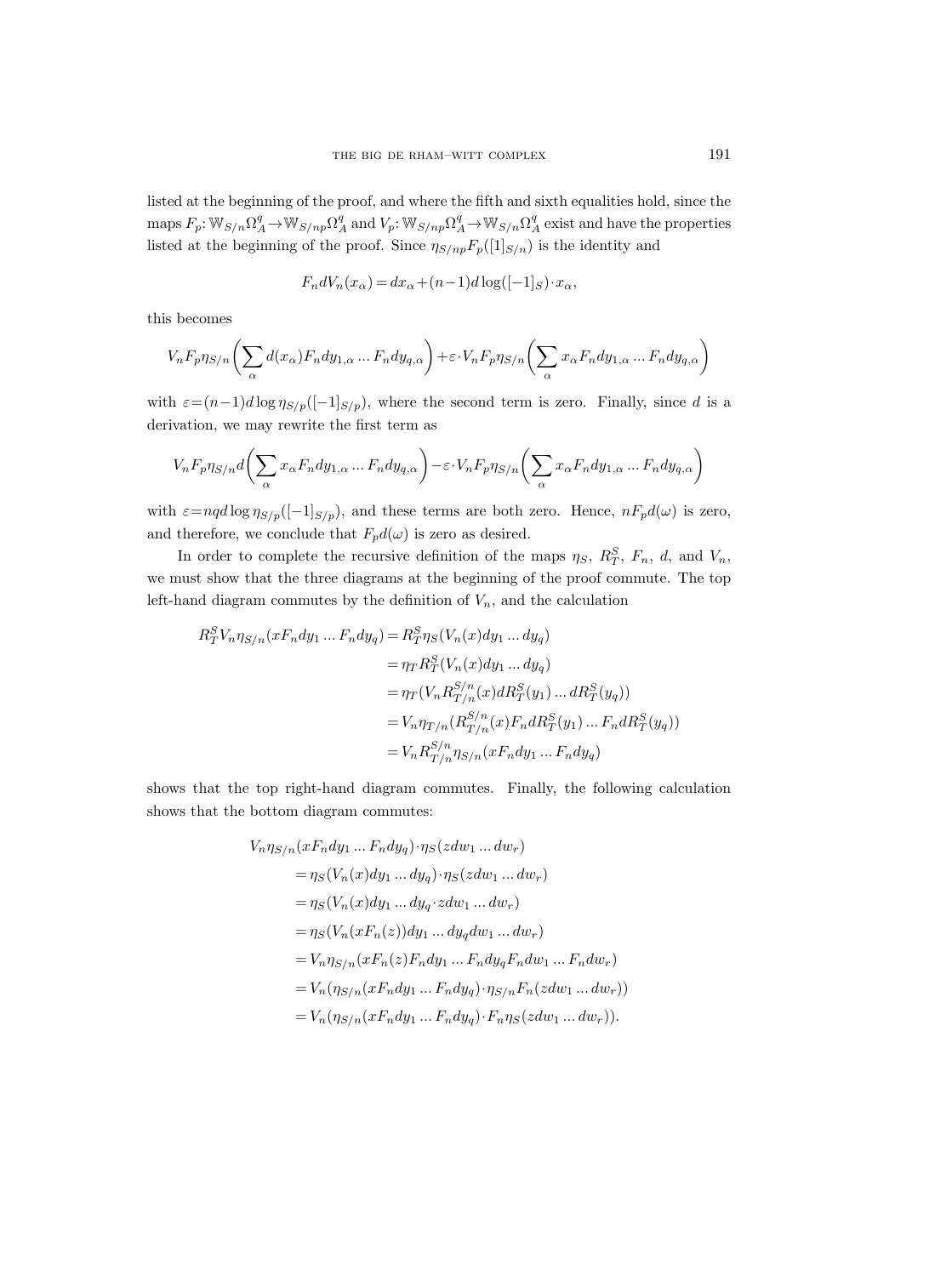Here the first and fourth equalities hold by the definition of the map  $V_n$ ; the second and fifth equalities hold by the multiplicativity of the maps  $\eta_S$ ,  $\eta_{S/n}$ , and  $F_n$ ; the third equality holds by Lemma [1.5;](#page-8-0) and the sixth equality holds by the existence of the map  $F_n$ with  $F_n \eta_S = \eta_{S/n} F_n$ . This completes the recursive definition of the graded rings  $\mathbb{W}_S \Omega_A^*$ and the maps  $\eta_S$ ,  $R_T^S$ ,  $F_n$ , d, and  $V_n$  for finite truncation sets S. We extend to infinite truncation sets as discussed in Remark [4.2](#page-44-0) (b).

To show that the structure defined above forms a Witt complex over  $A$ , it remains to prove that  $V_1 = id$ ,  $V_n V_m = V_{mn}$ ,  $F_n V_n = n \cdot id$ , and  $F_m V_n = V_n F_m$  if  $(m, n) = 1$ . The first identity holds by definition, and the second identity holds, since

$$
V_{mn}\eta_{S/mn}(xF_{mn}dy_1...F_{mn}dy_q) = \eta_S(V_{mn}(x)dy_1...dy_q)
$$
  
\n
$$
= \eta_S(V_m(V_n(x))dy_1...dy_q)
$$
  
\n
$$
= V_m\eta_{S/m}(V_n(x)F_mdy_1...F_mdy_q)
$$
  
\n
$$
= V_m(V_n(\eta_{S/mn}(x))F_m d\eta_S(y_1)...F_m d\eta_S(y_q))
$$
  
\n
$$
= V_m(V_n(\eta_{S/mn}(x)F_{mn}d\eta_S(y_1)...F_{mn}d\eta_S(y_q)))
$$
  
\n
$$
= V_m(V_n\eta_{S/mn}(xF_{mn}dy_1...F_{mn}dy_q)).
$$

Here the first and third equalities hold by the definition of  $V_{mn}$  and  $V_m$ , respectively; the fourth equality holds by the existence of the map  $F_m$  with  $\eta_{S/m}F_m = F_m \eta_S$ ; the fifth equality holds by the inductive hypothesis; and the last equality holds by the existence of the map  $F_{mn}$  with  $\eta_{S/mn}F_{mn}=F_{mn}\eta_S$ . Similarly, we have

$$
F_n V_n \eta_{S/n} (x F_n dy_1 \dots F_n dy_q) = F_n \eta_S (V_n(x) dy_1 \dots dy_q)
$$
  
= 
$$
\eta_{S/n} F_n (V_n(x) dy_1 \dots dy_q) = n \eta_{S/n} (x F_n dy_1 \dots F_n dy_q),
$$

which shows that  $F_nV_n=n\cdot{\rm id}$ ; and finally, if  $(m, n)=1$ , we have

$$
F_m V_n \eta_{S/n}(x \cdot F_n dy_1 \dots F_n dy_q) = F_m \eta_S(V_n(x) \cdot dy_1 \dots dy_q)
$$
  
\n
$$
= \eta_{S/m} F_m(V_n(x) \cdot dy_1 \dots dy_q)
$$
  
\n
$$
= \eta_{S/m} F_m(V_n(x)) \cdot \eta_{S/m} F_m(dy_1 \dots dy_q)
$$
  
\n
$$
= \eta_{S/m} V_n(F_m(x)) \cdot \eta_{S/m} F_m(dy_1 \dots dy_q)
$$
  
\n
$$
= V_n(\eta_{S/mn} F_m(x)) \cdot \eta_{S/m} F_m(dy_1 \dots dy_q)
$$
  
\n
$$
= V_n(\eta_{S/mn} F_m(x) \cdot F_n \eta_{S/m} F_m(dy_1 \dots dy_q))
$$
  
\n
$$
= V_n \eta_{S/mn} F_m(x \cdot F_n(dy_1 \dots dy_q))
$$
  
\n
$$
= V_n F_m \eta_{S/n}(x \cdot F_n(dy_1 \dots dy_q))
$$
  
\n
$$
= V_n F_m \eta_{S/n}(x \cdot F_n dy_1 \dots F_n dy_q),
$$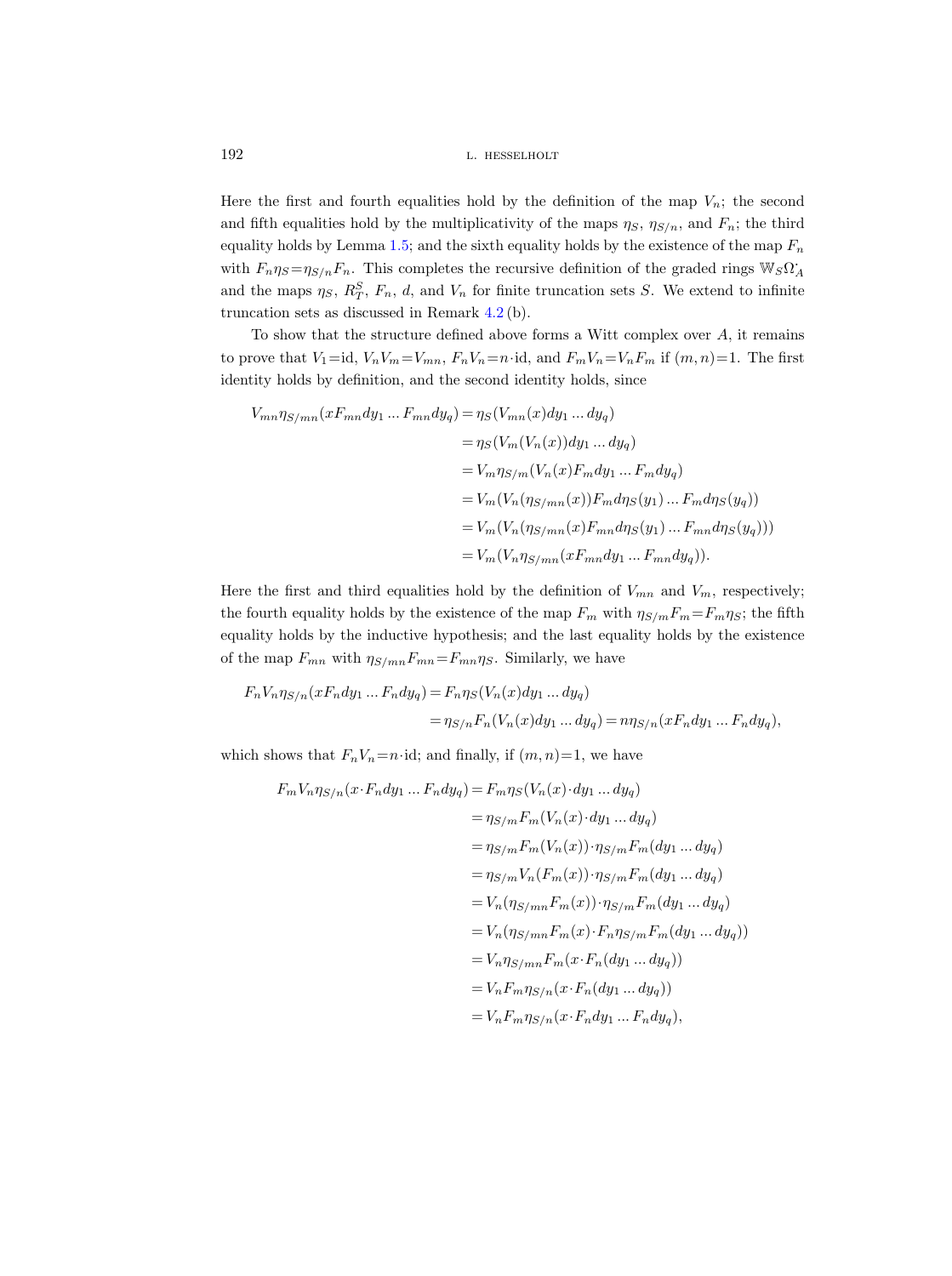which shows that  $F_mV_n=V_nF_m$  as desired.

Finally, let  $E_S$  be a Witt complex over A and let  $\eta_S^E: \Omega^{\bullet}_{\mathbb{W}_S(A)} \to E_S^{\bullet}$  be the map in Corollary [4.5.](#page-50-0) We claim that this map factors as

$$
\widetilde{\Omega}_{\mathbb{W}_S(A)} \xrightarrow{\eta_S} \mathbb{W}_S \Omega_A \xrightarrow{f_S} E_S^*.
$$

Since the left-hand map  $\eta_S$  is surjective, the right-hand map  $f_S$  necessarily is unique. We may further assume that the truncation set  $S$  is finite. To prove the claim, we proceed by induction on the cardinality of S, the case  $S = \varnothing$  being trivial as  $\eta_{\varnothing}$  is a bijection. So we let  $S$  be a finite non-empty truncation set and assume that for every proper sub-truncation set  $T \subset S$ , the factorization  $\eta_T^E = f_T \eta_T$  exists. To prove that also the factorization  $\eta_S^E = f_S \eta_S$  exists, we must show that whenever *n* is a positive integer and  $x_{\alpha} \in W_{S/n}(A)$  and  $y_{1,\alpha},...,y_{q,\alpha} \in W_S(A)$  are Witt vectors such that

$$
\eta_{S/n}\bigg(\sum_{\alpha}x_{\alpha}F_ndy_{1,\alpha}\ldots F_ndy_{q,\alpha}\bigg) \in W_{S/n}\Omega^q_A
$$

vanishes, then so does

$$
\eta_S^E\bigg(\sum_{\alpha} V_n(x_{\alpha}) dy_{1,\alpha} \dots dy_{q,\alpha}\bigg) \in E_S^q.
$$

Now, using that  $E_S$  is a Witt complex over A, we find that

$$
\eta_S^E \bigg( \sum_{\alpha} V_n(x_{\alpha}) \cdot dy_{1,\alpha} \dots dy_{q,\alpha} \bigg) = \sum_{\alpha} \eta_S^E (V_n(x_{\alpha})) \cdot \eta_S^E (dy_{1,\alpha} \dots dy_{q,\alpha})
$$
  
\n
$$
= \sum_{\alpha} V_n(\eta_{S/n}^E(x_{\alpha})) \cdot \eta_S^E (dy_{1,\alpha} \dots dy_{q,\alpha})
$$
  
\n
$$
= \sum_{\alpha} V_n(\eta_{S/n}^E(x_{\alpha}) \cdot F_n \eta_S^E (dy_{1,\alpha} \dots dy_{q,\alpha}))
$$
  
\n
$$
= \sum_{\alpha} V_n(\eta_{S/n}^E(x_{\alpha}) \cdot \eta_{S/n}^E F_n (dy_{1,\alpha} \dots dy_{q,\alpha}))
$$
  
\n
$$
= V_n \eta_{S/n}^E \bigg( \sum_{\alpha} x_{\alpha} F_n dy_{1,\alpha} \dots F_n dy_{q,\alpha} \bigg)
$$
  
\n
$$
= V_n f_{S/n} \eta_{S/n} \bigg( \sum_{\alpha} x_{\alpha} F_n dy_{1,\alpha} \dots F_n dy_{q,\alpha} \bigg),
$$

which vanishes as required. Here the last equality holds by the inductive hypothesis. This shows that, for every truncation set S, the map  $\eta_S^E$  factors as  $f_S \eta_S$ . Finally, to show that  $\mathbb{W}_S \Omega_A^*$  is initial among Witt complexes over A, it remains to verify that the maps  $f_S$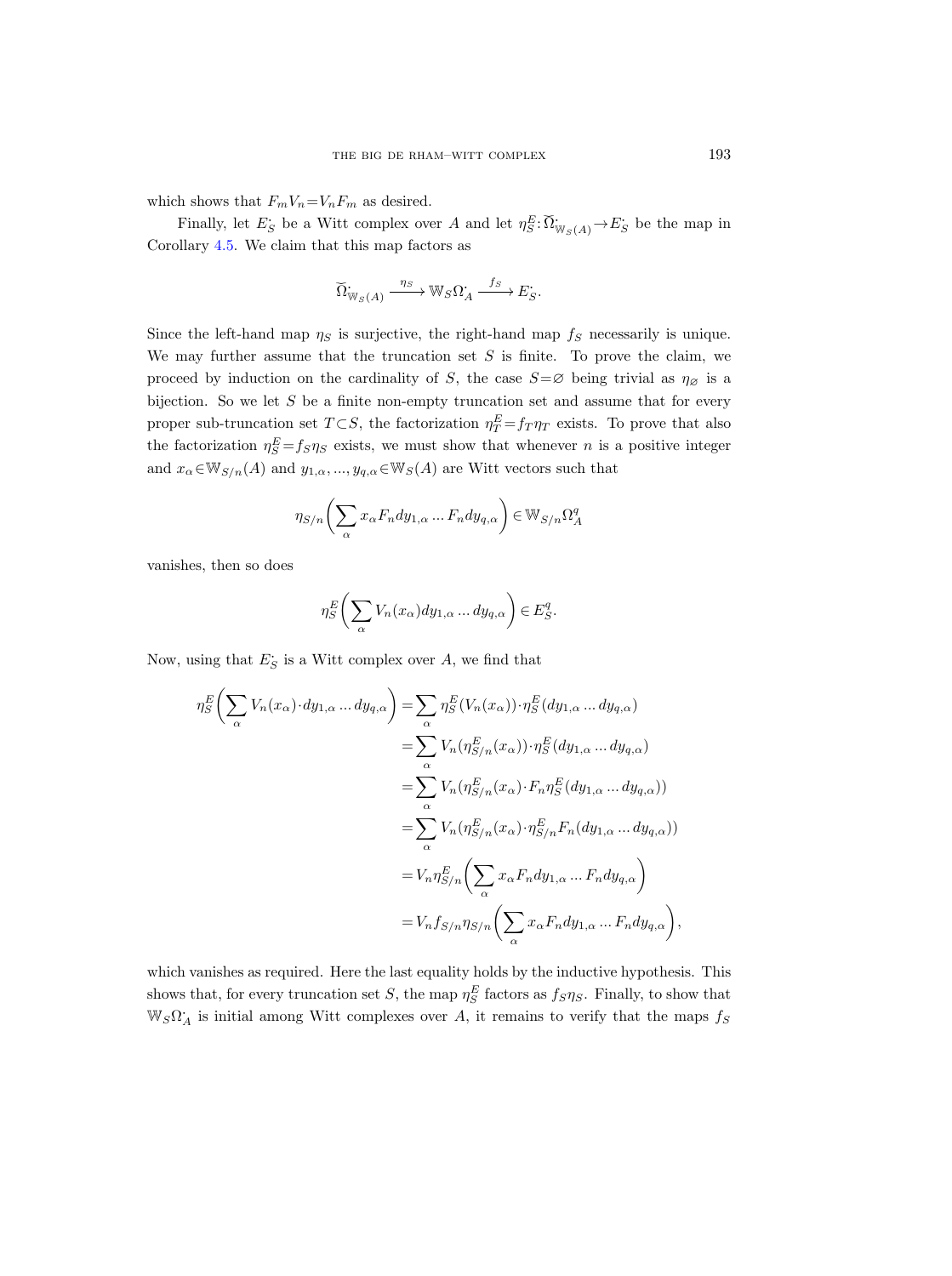constitute a map of Witt complexes. In view of Corollary [4.5,](#page-50-0) the only statement that needs proof is that for every truncation set  $S$  and for every positive integer  $n$ , we have  $f_sV_n=V_nf_{S/n}$ , and this follows from the calculation

$$
f_S V_n \eta_{S/n}(x \cdot F_n dy_1 \dots F_n dy_q) = f_S \eta_S (V_n(x) \cdot dy_1 \dots dy_q)
$$
  
\n
$$
= \eta_S^E (V_n(x) \cdot dy_1 \dots dy_q)
$$
  
\n
$$
= \eta_S^E (V_n(x)) \cdot \eta_S^E (dy_1 \dots dy_q)
$$
  
\n
$$
= V_n(\eta_{S/n}^E(x)) \cdot \eta_S^E (dy_1 \dots dy_q)
$$
  
\n
$$
= V_n(\eta_{S/n}^E(x) \cdot F_n \eta_S^E (dy_1 \dots dy_q))
$$
  
\n
$$
= V_n(\eta_{S/n}^E(x) \cdot \eta_{S/n}^E F_n (dy_1 \dots dy_q))
$$
  
\n
$$
= V_n \eta_{S/n}^E (x \cdot F_n dy_1 \dots F_n dy_q)
$$
  
\n
$$
= V_n f_{S/n} \eta_{S/n}(x \cdot F_n dy_1 \dots F_n dy_q),
$$

as every element in  $\mathbb{W}_S \Omega^q_A$  can be written as a convergent sum of elements of the form  $\eta_{S/n}(x\cdot F_n dy_1 ... F_n dy_q)$  with  $n \in \mathbb{N}$ ,  $x \in \mathbb{W}_S(A)$ , and  $y_1, ..., y_q \in \mathbb{W}_{S/n}(A)$ . This completes the proof of Theorem [B.](#page-3-0)  $\Box$ 

Definition 4.6. The initial Witt complex  $\mathbb{W}_S \Omega_A^*$  over the ring A is called the big de Rham–Witt complex of A.

<span id="page-59-0"></span>ADDENDUM 4.7. (i) For all q, the map  $\eta_{\{1\}} \colon \Omega^q_A \to \mathbb{W}_{\{1\}} \Omega^q_A$  is an isomorphism. (ii) For all S, the map  $\eta_S: \mathbb{W}_S(A) \to \mathbb{W}_S \Omega_A^0$  is an isomorphism.

*Proof.* This follows immediately from the proofs of Theorem [B](#page-3-0) and Lemma [3.14.](#page-43-1)  $\Box$ 

The statement (i) in Addendum [4.7](#page-59-0) is a special case of the question raised at the top of p. 133 in [\[15\]](#page-71-1). The explicit construction of the big de Rham–Witt complex given in the proof of Theorem [B](#page-3-0) answers this question in the affirmative.

Remark 4.8. Suppose that  $(k, \lambda)$  is a  $\lambda$ -ring and that  $f: k \rightarrow A$  is a k-algebra. We let  $f_S: k \to \mathbb{W}_S(A)$  be the composite ring homomorphism  $R_S^{\mathbb{N}} \circ \mathbb{W}(f) \circ \lambda$  and define the big de Rham–Witt complex of A relative to  $(k, \lambda)$  to be the quotient

$$
\mathbb{W}_S \Omega^{\cdot}_{A/(k,\lambda)} = \mathbb{W}_S \Omega^{\cdot}_A / R^{\cdot}_S
$$

of the big de Rham–Witt complex  $\mathbb{W}_S \Omega_A^*$  by the graded ideal  $R_S$  generated by the images of  $\eta_S \circ f_{S*}: \Omega^1_k \to \mathbb{W}_S \Omega^1_A$  and  $d \circ \eta_S \circ f_{S*}: \Omega^1_k \to \mathbb{W}_S \Omega^2_A$ . It is initial among Witt complexes over  $A$  in which the map  $d$  is  $k$ -linear when its domain and target are viewed as  $k$ -modules via the map  $\eta_S f_S : k \to E_S^0$ . In the particular case where  $(k, \lambda)$  is  $(\mathbb{W}(R), \Delta_R)$  and where A is an R-algebra viewed as a k-algebra via  $\varepsilon_R: k \to R$ , we obtain (a big version of) the Langer–Zink relative de Rham–Witt complex [\[23\]](#page-71-0).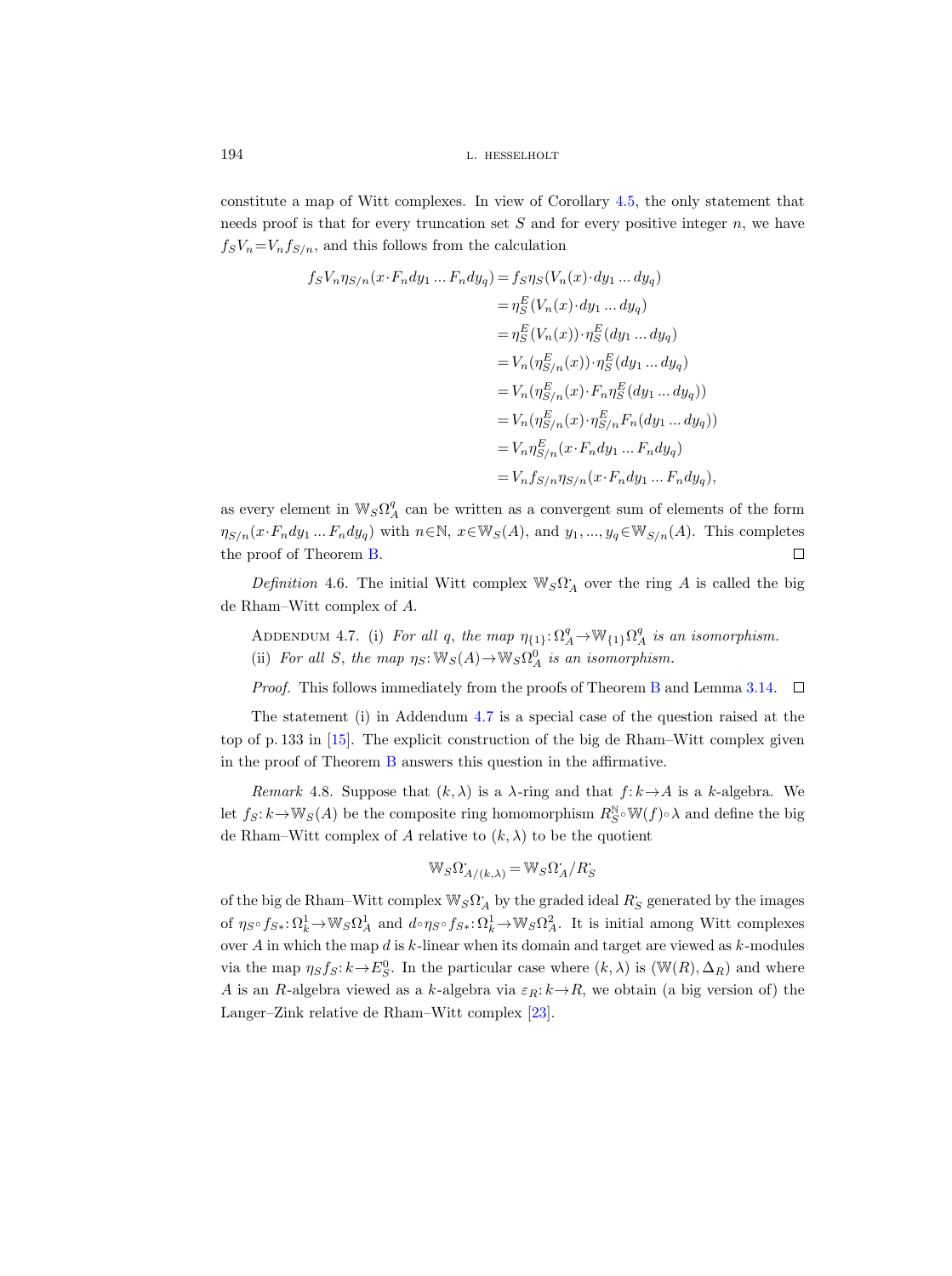# 5. Etale morphisms ´

The functor that to the ring A associates the  $\mathbb{W}_S(A)$ -module  $\mathbb{W}_S\Omega^q_A$  defines a presheaf of  $W_S(\mathscr{O})$ -modules on the category of affine schemes. In this section, we use the theorem of Borger [\[6\]](#page-71-4) and van der Kallen [\[20\]](#page-71-5) which we recalled as Theorem [1.25](#page-20-0) to show that for S finite, this presheaf is a quasi-coherent sheaf of  $\mathbb{W}_{S}(\mathscr{O})$ -modules for the étale topology. This is the statement of Theorem [C](#page-4-0) which we now prove.

*Proof of Theorem [C](#page-4-0).* We fix an étale morphism  $f: A \rightarrow B$  and consider the map

$$
\mathbb{W}_S(B) \otimes_{\mathbb{W}_S(A)} \mathbb{W}_S \Omega_A \xrightarrow{\alpha} \mathbb{W}_S \Omega_B
$$

that to  $b\otimes\omega$  assigns  $b \cdot f_*(\omega)$ . To show that this map is an isomorphism, we define a structure of Witt complex over B on the domain  $E_S$  of  $\alpha$ . By Theorem [1.25,](#page-20-0) the map

$$
\mathbb{W}_S(f) \colon \mathbb{W}_S(A) \longrightarrow \mathbb{W}_S(B)
$$

is étale. Hence, the graded derivation  $d: W_s \Omega_A^q \to W_S \Omega_A^{q+1}$  extends uniquely to a graded derivation  $d^E: E^q_S \to E^{q+1}_S$  defined by

$$
d^E(b \otimes x) = (d'b)x + b \otimes dx
$$

with  $d'b$  being the image of  $b$  by the composition

$$
\mathbb{W}_S(B) \xrightarrow{d} \Omega^1_{\mathbb{W}_S(B)} \xleftarrow{\sim} \mathbb{W}_S(B) \otimes_{\mathbb{W}_S(A)} \Omega^1_{\mathbb{W}_S(A)} \xrightarrow{\mathrm{id} \otimes \eta_S} \mathbb{W}_S(B) \otimes_{\mathbb{W}_S(A)} \mathbb{W}_S \Omega^1_A,
$$

where the middle map is the canonical isomorphism. We further define the maps

$$
R_T^{E,S}: E_S^q \longrightarrow E_T^q
$$
 and  $F_n^E: E_S^q \longrightarrow E_{S/n}^q$ 

to be  $R_T^S \otimes R_T^S$  and  $F_n^E = F_n \otimes F_n$ , respectively. Next, to define the map  $V_n^E: E_{S/n}^q \to E_S^q$ , we use that, since the square in the statement of Theorem [1.25](#page-20-0) is cocartesian, the map

$$
\mathbb{W}_S(B) \otimes_{\mathbb{W}_S(A)} \mathbb{W}_{S/n} \Omega^q_A \xrightarrow{F_n \otimes \mathrm{id}} \mathbb{W}_{S/n}(B) \otimes_{\mathbb{W}_{S/n}(A)} \mathbb{W}_{S/n} \Omega^q_A
$$

is an isomorphism, and we then define  $V_n^E$  to be the composition of the inverse of this isomorphism and the map

$$
\mathbb{W}_S(B) \otimes_{\mathbb{W}_S(A)} \mathbb{W}_{S/n} \Omega^q_A \xrightarrow{\mathrm{id} \otimes V_n} \mathbb{W}_S(B) \otimes_{\mathbb{W}_S(A)} \mathbb{W}_S \Omega^q_A.
$$

Finally, we define the map  $\eta_S^E$ :  $\mathbb{W}_S(B) \to E_B^0$  to be the composition

$$
\mathbb{W}_S(B) \longrightarrow \mathbb{W}_S(B) \otimes_{\mathbb{W}_S(A)} \mathbb{W}_S(A) \longrightarrow \mathbb{W}_S(B) \otimes_{\mathbb{W}_S(A)} \mathbb{W}_S \Omega^0_A
$$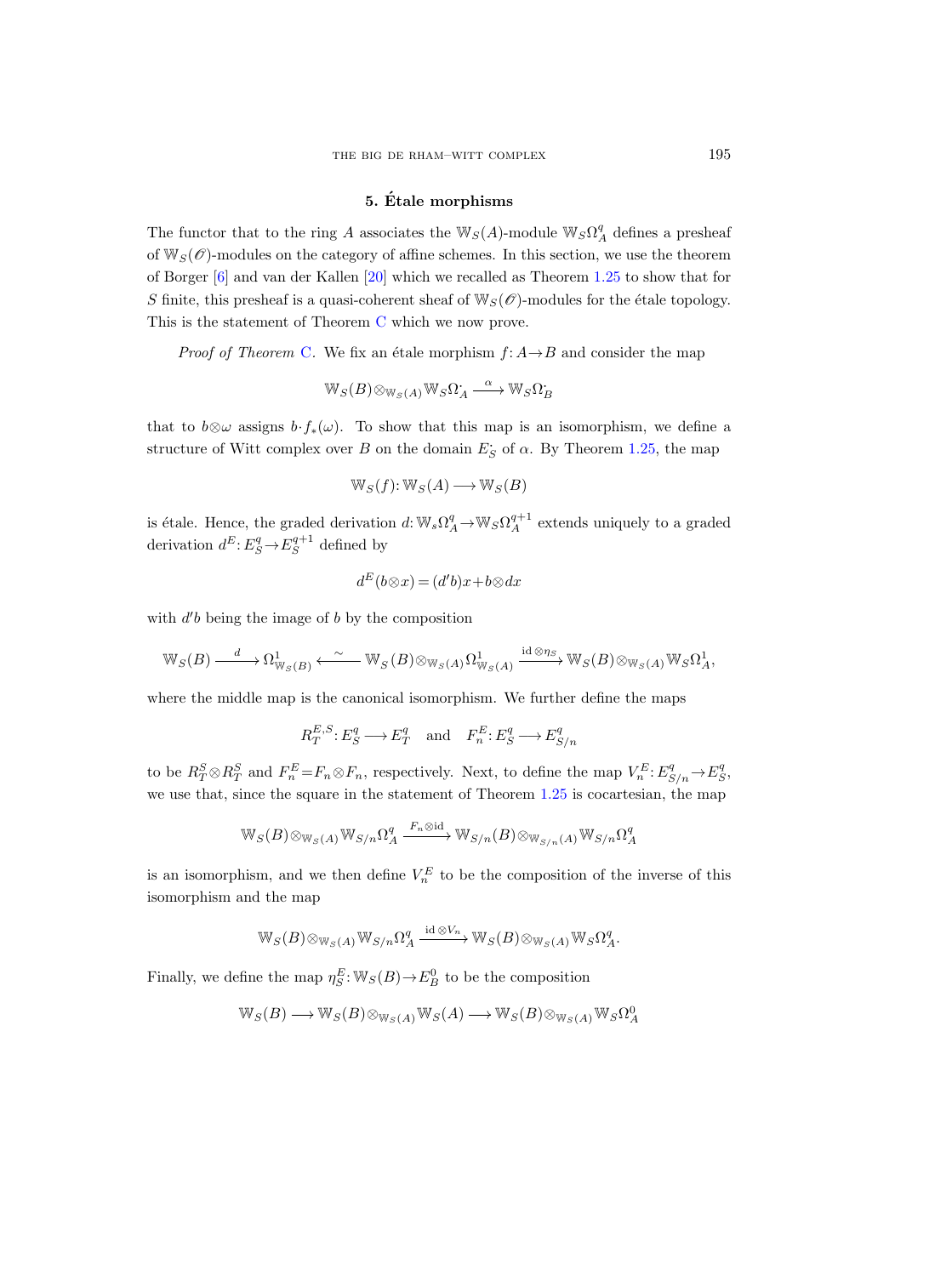of the canonical isomorphism and the map id ⊗ $\eta_s$ . We proceed to show that the maps defined above make  $E_S$  into a Witt complex over B. The axioms (i)–(iii) of Definition [4.1](#page-43-0) are readily verified. For example, we have  $d^E d^E(-) = d \log \eta_S^E([-1]_S) d^E(-)$ , as both sides are derivations which agree on  $\mathbb{W}_S\Omega^q_A$ ; and the calculation

$$
V_n^E(F_n(b) \otimes \omega) \cdot b' \otimes \omega' = b \otimes V_n(\omega) \cdot b' \otimes \omega' = bb' \otimes V_n(\omega) \omega' = bb' \otimes V_n(\omega F_n(\omega'))
$$
  

$$
= V_n^E(F_n(bb') \otimes \omega F_n(\omega')) = V_n^E(F_n(b) \otimes \omega \cdot F_n^E(b' \otimes \omega'))
$$

verifies axiom (iii), since every element of  $E_{S/n}^q$  can be written as a sum of elements of the form  $F_n(b) \otimes \omega$  with  $b \in \mathbb{W}_S(B)$  and  $\omega \in \mathbb{W}_{S/n}\Omega_A^q$ .

It remains to verify axioms (iv)–(v) of Definition [4.1.](#page-43-0) To prove axiom (iv), we must show that for all  $\omega \in E_{S/n}^q$ , the equality

$$
F_n^E d^E V_n^E(\omega) + (n-1)d \log \eta_{S/n}^E([-1]_{S/n}) \cdot \omega = d^E(\omega)
$$

holds in  $E_{S/n}^{q+1}$ . On the right-hand side,  $d^E$ , by definition, is the unique graded derivation on  $E_{S/n}$  that extends the graded derivation d on  $\mathbb{W}_{S/n}\Omega_A$ ; and, on the left-hand side,  $D$  also extends  $d$ . Hence, it will suffice to show that  $D$ , too, is a graded derivation. Moreover, since the square diagram of rings in Theorem [1.25](#page-20-0) is cocartesian, and since D is an additive function, it suffices to show that  $D$  is a graded derivation on elements of the form  $\omega = F_n(b) \otimes \tau$  with  $b \in \mathbb{W}_S(B)$  and  $\tau \in \mathbb{W}_{S/n} \Omega_A^{\bullet}$ . We claim that

$$
D(F_n(b)\otimes \tau) = F_n^E(d^Eb) \cdot n\tau + F_n(b)\otimes d\tau
$$

as elements of  $E_{S/n}$ . Granting this, it follows that axiom (iv) holds, as the right-hand side clearly is a graded derivation of  $F_n(b) \otimes \tau$ . Now,

$$
D(F_n(b) \otimes \tau) = F_n^E d^E V_n^E(F_n(b) \otimes \tau) + (n-1)d \log \eta_{S/n}^E([-1]_{S/n}) \cdot F_n(b) \otimes \tau
$$
  
\n
$$
= F_n^E d^E (b \otimes V_n(\tau)) + F_n(b) \otimes (n-1)d \log \eta_{S/n}([-1])\tau
$$
  
\n
$$
= F_n^E (d^E(b) \cdot V_n(\tau) + b \otimes dV_n(\tau)) + F_n(b) \otimes (n-1)d \log \eta_{S/n}([-1])\tau
$$
  
\n
$$
= F_n^E (d^E b) \cdot n\tau + F_n(b) \otimes (F_n dV_n(\tau) + (n-1)d \log \eta_{S/n}([-1])\tau)
$$
  
\n
$$
= F_n^E (d^E b) \cdot n\tau + F_n(b) \otimes d\tau,
$$

which proves the claim. Here the first two equalities follow from the definitions; the third equality holds, since  $d^E$  is a derivation; the fourth equality holds, as  $F_n^E$  is a ring homomorphism which satisfies  $F_n^E V_n^E = n$  id; and the last equality holds, since axiom (iv) holds in the de Rham–Witt complex over A.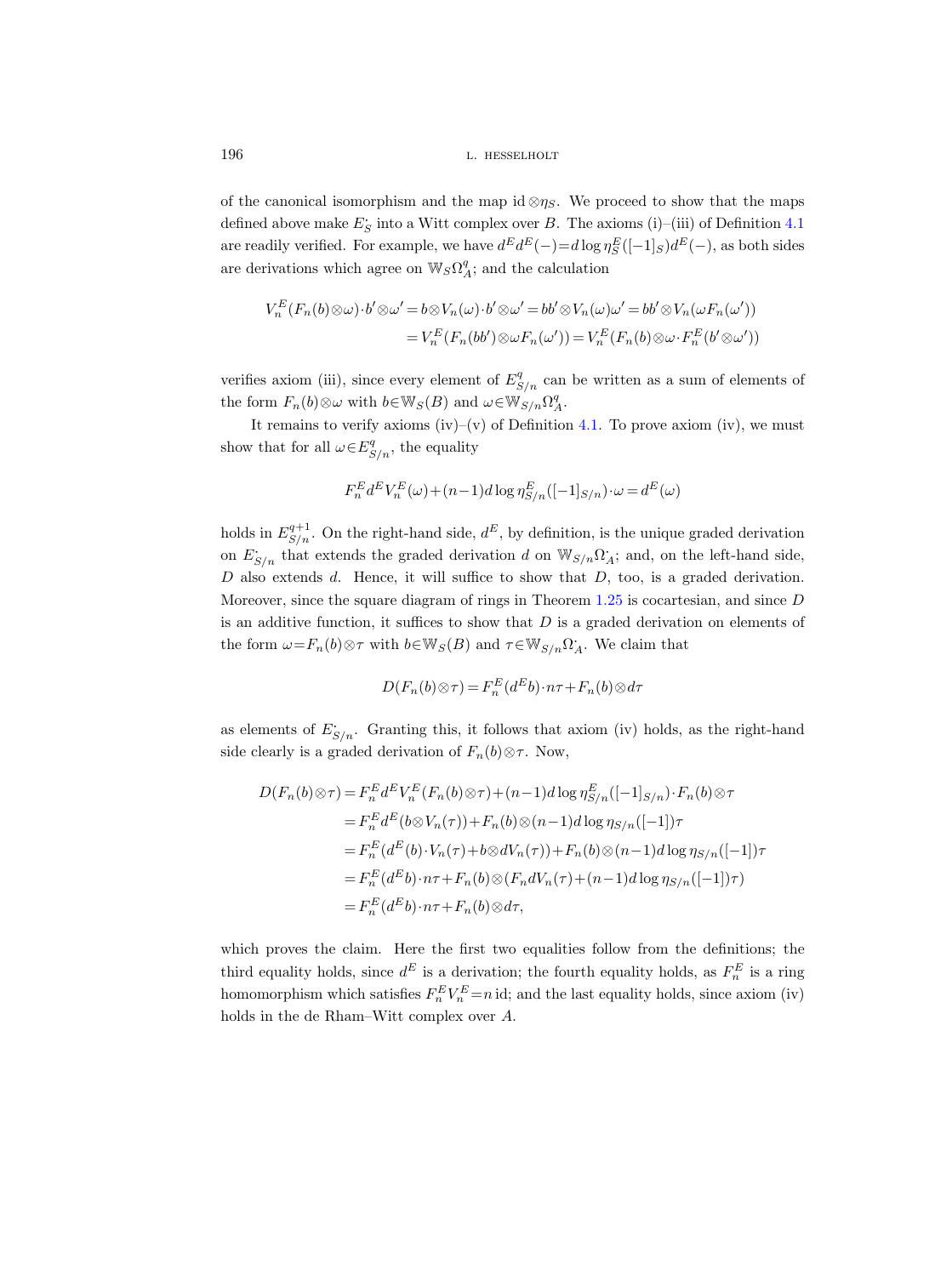In order to prove axiom (v), we consider the following diagram, where the left-hand horizontal maps are the canonical isomorphisms,

$$
\Omega^1_{\mathbb{W}_S(B)} \longleftrightarrow \mathbb{W}_S(B) \otimes_{\mathbb{W}_S(A)} \Omega^1_{\mathbb{W}_S(A)} \xrightarrow{\text{id} \otimes \eta_S} E^1_S
$$
\n
$$
\downarrow F_n \qquad \qquad \downarrow F_n \otimes F_n \qquad \qquad \downarrow F^E_n
$$
\n
$$
\Omega^1_{\mathbb{W}_{S/n}(B)} \longleftrightarrow \mathbb{W}_{S/n}(B) \otimes_{\mathbb{W}_{S/n}(A)} \Omega^1_{\mathbb{W}_{S/n}(A)} \xrightarrow{\text{id} \otimes \eta_{S/n}} E^1_{S/n}.
$$

Here, the left-hand square commutes, since  $F_n: \Omega^1_{\mathbb{W}(B)} \to \Omega^1_{\mathbb{W}(B)}$  is  $F_n$ -linear and a natural transformation; and the right-hand square commutes by Proposition [4.4.](#page-48-0) Hence, also the outer square commutes and this immediately implies axiom  $(v)$ ; compare Remark [4.2](#page-44-0) (d).

We have proved that the domains of the canonical map  $\alpha$  at the beginning of the proof form a Witt complex over B. Therefore, there exists a unique map

$$
\beta{:}\,\mathbb{W}_S{\Omega}_B^q \longrightarrow \mathbb{W}_S(B) \otimes_{\mathbb{W}_S(A)} \mathbb{W}_S{\Omega}_A^q
$$

of Witt complexes over B. The composition  $\alpha \circ \beta$  is a selfmap of the initial object  $\mathbb{W}_S \Omega_B^q$ , and therefore, is the identity map. The composition  $\beta \circ \alpha$  is a map of Witt complexes over B. In particular, it is a map of  $\mathbb{W}_S(B)$ -modules, and therefore, is determined by the composition with the map of Witt complexes

$$
\iota\!:\!{\mathbb{W}}_S\Omega^q_A\!\longrightarrow\!{\mathbb{W}}_S(B)\!\otimes_{{\mathbb{W}}_S(A)}\!{\mathbb{W}}_S\Omega^q_A
$$

that takes x to  $[1]_{S} \otimes x$ . But both  $\iota$  and  $\beta \circ \alpha \circ \iota$  are maps of Witt complexes over A with the initial Witt complex over A as domain. Therefore, the two maps are equal, and hence, also  $\beta \circ \alpha$  is the identity map. This completes the proof.  $\Box$ 

## 6. The big de Rham–Witt complex of the ring of integers

<span id="page-62-0"></span>We finally evaluate the absolute de Rham–Witt complex of the ring of integers. If  $m$  and n are positive integers, we write  $(m, n)$  and  $[m, n]$  for the greatest common divisor and least common multiple of m and n, respectively. We define  $(m, n]$  to be the unique integer modulo  $[m, n]$  such that  $(m, n] \equiv 0 \mod m$  and  $(m, n] \equiv (m, n) \mod n$ , and define  $\{m, n\}$ to be the unique integer modulo 2 that is non-zero if and only if both  $m$  and  $n$  are even. We note that  $(m, n] + (n, m] \equiv (m, n) \mod [m, n]$ . We also remark that, by Lemma [4.3](#page-45-0) and by d being a derivation, in any Witt complex, the element  $dV_n \eta_{S/n}([1]_{S/n})$  is annihilated by  $n$ .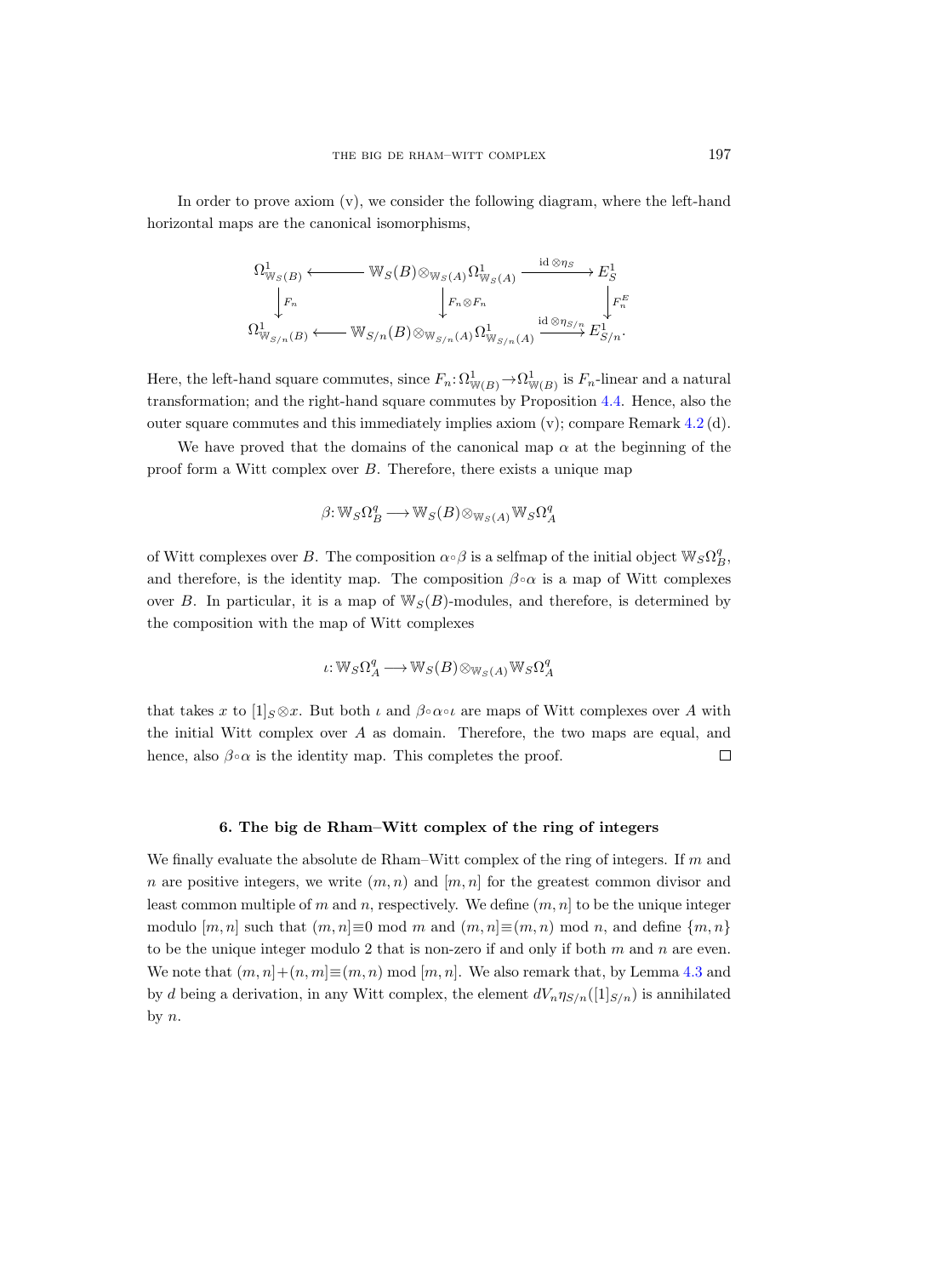THEOREM 6.1. The big de Rham–Witt complex of  $\mathbb Z$  is given as follows:

$$
\mathbb{W}_{S}\Omega_{\mathbb{Z}}^{0} = \prod_{n \in S} \mathbb{Z} \cdot V_{n}\eta_{S/n}([1]_{S/n}),
$$
  

$$
\mathbb{W}_{S}\Omega_{\mathbb{Z}}^{1} = \prod_{n \in S} \mathbb{Z}/n\mathbb{Z} \cdot dV_{n}\eta_{S/n}([1]_{S/n}),
$$

and the groups in degrees  $q \geqslant 2$  are zero. The multiplication is given by

$$
V_m \eta_{S/m}([1]_{S/m}) \cdot V_n \eta_{S/n}([1]_{S/n}) = (m, n) \cdot V_{[m,n]} \eta_{S/[m,n]}([1]_{S/[m,n]}),
$$
  

$$
V_m \eta_{S/m}([1]_{S/m}) \cdot dV_n \eta_{S/n}([1]_{S/n}) = (m, n] \cdot dV_{[m,n]} \eta_{S/[m,n]}([1]_{S/[m,n]})
$$
  

$$
+ \{m, n\} \sum_{r \geq 1} 2^{r-1} [m, n] \cdot dV_{2r[m,n]} \eta([1]_{S/2r[m,n]}),
$$

and the m-th Frobenius and Verschiebung maps are given by

$$
F_m V_n \eta_{S/n}([1]_{S/n}) = (m, n) \cdot V_{[m,n]/m} \eta_{S/[m,n]}([1]_{S/[m,n]}),
$$
  
\n
$$
F_m dV_n \eta_{S/n}([1]_{S/n}) = \frac{(m, n]}{m} \cdot dV_{[m,n]/m} \eta_{S/[m,n]}([1]_{S/[m,n]})
$$
  
\n
$$
+ \{m, n\} \sum_{r \geq 1} 2^{r-1} \frac{[m, n]}{m} \cdot dV_{2^r[m,n]/m} \eta_{S/2^r[m,n]}([1]_{S/2^r[m,n]}),
$$

and by

$$
V_m(V_n \eta_{S/mn}([1]_{S/mn})) = V_{mn} \eta_{S/mn}([1]_{S/mn}),
$$
  
\n
$$
V_m(dV_n \eta_{S/mn}([1]_{S/mn})) = m \cdot dV_{mn} \eta_{S/mn}([1]_{S/mn}).
$$

*Proof.* We claim that there is a Witt complex  $E_S$  over  $\mathbb Z$  with

$$
E_S^0 = \prod_{n \in S} \mathbb{Z} \cdot V_n \eta_{S/n}([1]_{S/n}) \quad \text{and} \quad E_S^1 = \prod_{n \in S} \mathbb{Z}/n\mathbb{Z} \cdot dV_n \eta_{S/n}([1]_{S/n}),
$$

with  $E_S^q=0$  for  $q\geqslant 2$ , and with the Witt complex structure maps defined to be the unique additive maps satisfying the formulas listed in the statement. For instance, the map  $\eta_S: \mathbb{W}_S(\mathbb{Z}) \to E^0_S$  is defined to be the unique additive map that to  $V_n([1]_{S/n})$  assigns  $V_n \eta_{S/n}([1]_{S/n})$ ; it is a ring isomorphism by Proposition [1.6.](#page-9-0) Granting this claim, the map  $\eta_S$  extends uniquely to a map

$$
\mathbb{W}_S\Omega^{\textstyle\cdot}_\mathbb{Z}\xrightarrow{\eta_S}E^{\textstyle\cdot}_S
$$

of Witt complexes over  $\mathbb Z$ . It is an isomorphism in degree  $q=0$ , as noted above, and it is also an isomorphism in degree  $q=1$ . For it is clearly surjective in degree  $q=1$ , and since Lemma [4.3](#page-45-0) shows that, in every Witt complex over  $\mathbb{Z}$ ,

$$
ndV_n \eta_{S/n}([1]_{S/n}) = V_n d\eta_{S/n}([1]_{S/n}) = 0,
$$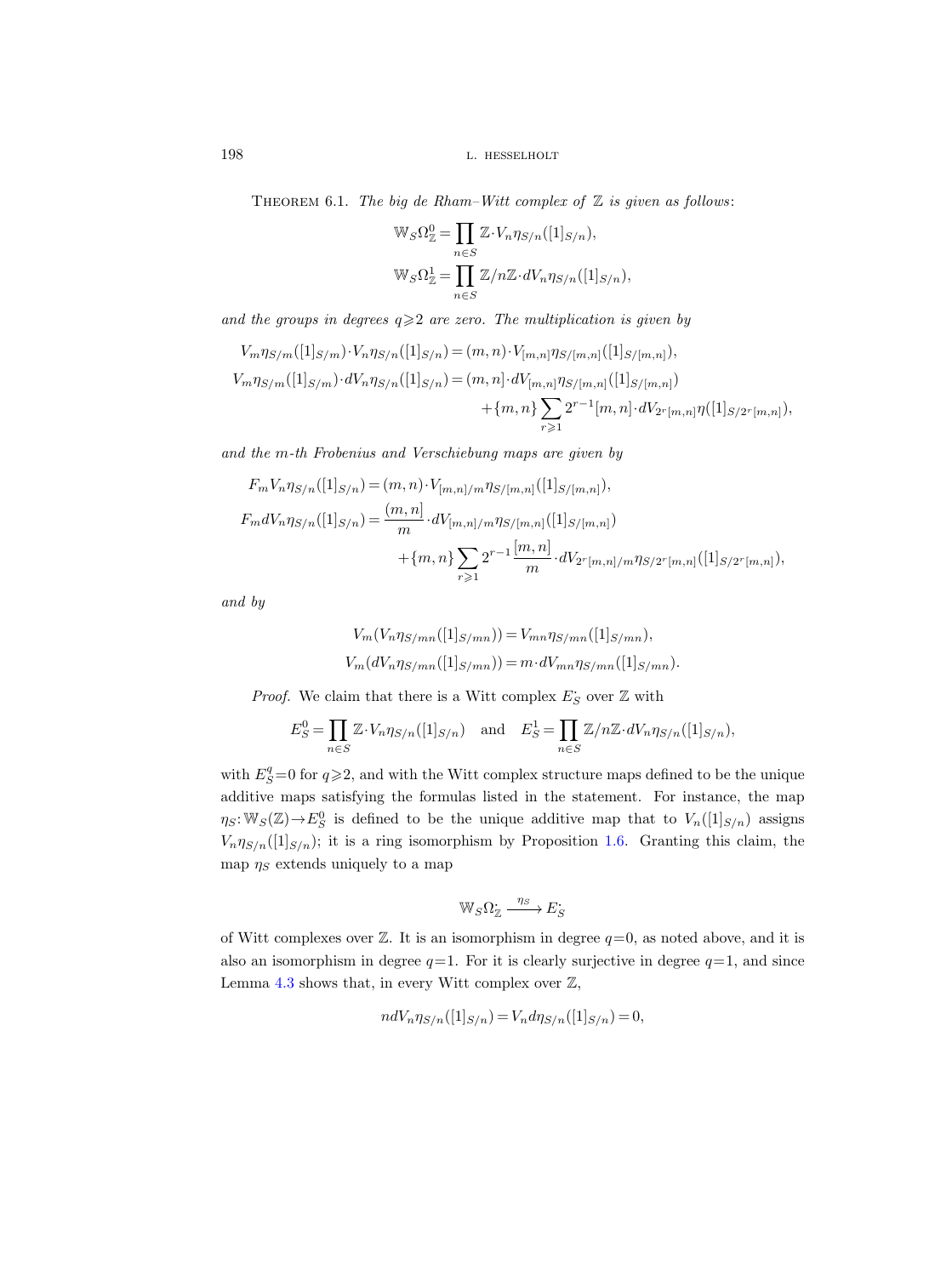it is also injective in degree  $q=1$ . Finally, to prove that  $\eta_S$  is an isomorphism in degrees  $q \geq 2$ , we must show that  $\mathbb{W}_S \Omega^2_{\mathbb{Z}}$  is zero, and to this end, it suffices to show that, for every finite truncation set S and every  $n \in S$ , the element  $ddV_n \eta_{S/n}([1]_{S/n})$  of  $W_S \Omega_{\mathbb{Z}}^2$  vanishes. Now, using Lemma [4.3](#page-45-0) and the projection formula, we find that

$$
ddV_n \eta_{S/n}([1]_{S/n}) = d \log \eta_S([-1]_S) \cdot dV_n \eta_{S/n}([1]_{S/n})
$$
  
=  $d(d \log \eta_S([-1]_S) \cdot V_n \eta_{S/n}([1]_{S/n}))$   
=  $dV_n(d \log \eta_{S/n}([-1]_{S/n}))$   
=  $\sum_{r \geq 1} 2^{r-1} dV_n dV_{2r} \eta_{S/2r_n}([1]_{S/2r_n})$   
=  $nddV_{2n} \eta_{S/2n}([1]_{S/2n}),$ 

and since S was assumed to be finite, this furnishes an induction argument showing that  $ddV_n\eta([1]_{S/n})$  is zero.

It remains to prove the claim. For notational convenience, we will suppress the subscript S. We first show that the product on  $E_S$  is associative. Since [-1] is a square root of one in W<sub>S</sub>( $\mathbb{Z}$ ) which, by Addendum [1.7,](#page-10-0) is equal to  $-[1]+V_2([1])$ , the formula defining the product in  $E_S$  shows that, as elements of  $E_S^1$ ,

$$
d \log \eta([-1]) = (-\eta([1]) + V_2 \eta([1]))d(-\eta([1]) + V_2 \eta([1]))
$$
  
= 
$$
(-\eta([1]) + V_2 \eta([1]))dV_2 \eta([1]) = \sum_{r \geq 1} 2^{r-1} dV_2 \eta([1]).
$$
 (6.1)

<span id="page-64-1"></span>Using this formula, we find that

$$
V_e \eta([1]) \cdot d \log \eta([-1]) = \sum_{r \geq 1} 2^{r-1} V_e \eta([1]) d V_{2r} \eta([1])
$$
  
= 
$$
\sum_{r \geq 1} 2^{r-1} (e, 2^r] d V_{[e, 2^r]} \eta([1]) + \{e, 2\} \sum_{s \geq 1} 2^{s-1} [e, 2] d V_{2^s [e, 2]} \eta([1]).
$$

Moreover,  $2^{r-1}(m, 2^r]$  is congruent to  $2^{r-1}m$  modulo  $[m, 2^r]$ , because  $2^{r-1}m$  is congruent to 0 modulo m and to  $2^{r-1}(m, 2^r)$  modulo  $2^r$ . Hence, if e is odd, the lower left-hand summand is equal to  $\sum_{r\geqslant 1} 2^{r-1} edV_{2^r e}\eta([1])$  and the lower right-hand summand is zero, and if  $e$  is even, the lower left-hand summand is zero and the lower right-hand summand is equal to  $\sum_{s\geqslant 1} 2^{s-1}edV_{2^s e}\eta([1])$ . So for any positive integer e, we have

<span id="page-64-0"></span>
$$
V_e \eta([1]) \cdot d \log \eta([-1]) = \sum_{r \geq 1} 2^{r-1} e dV_{2^r e} \eta([1]). \tag{6.2}
$$

We conclude that the product in  $E_S^{\boldsymbol{\cdot}}$  satisfies

<span id="page-64-2"></span>
$$
V_m\eta([1])\cdot dV_n\eta([1]) = (m,n]\cdot dV_{[m,n]}\eta([1]) + \{m,n\}\cdot V_{[m,n]}\eta([1])\cdot d\log\eta([-1]),\tag{6.3}
$$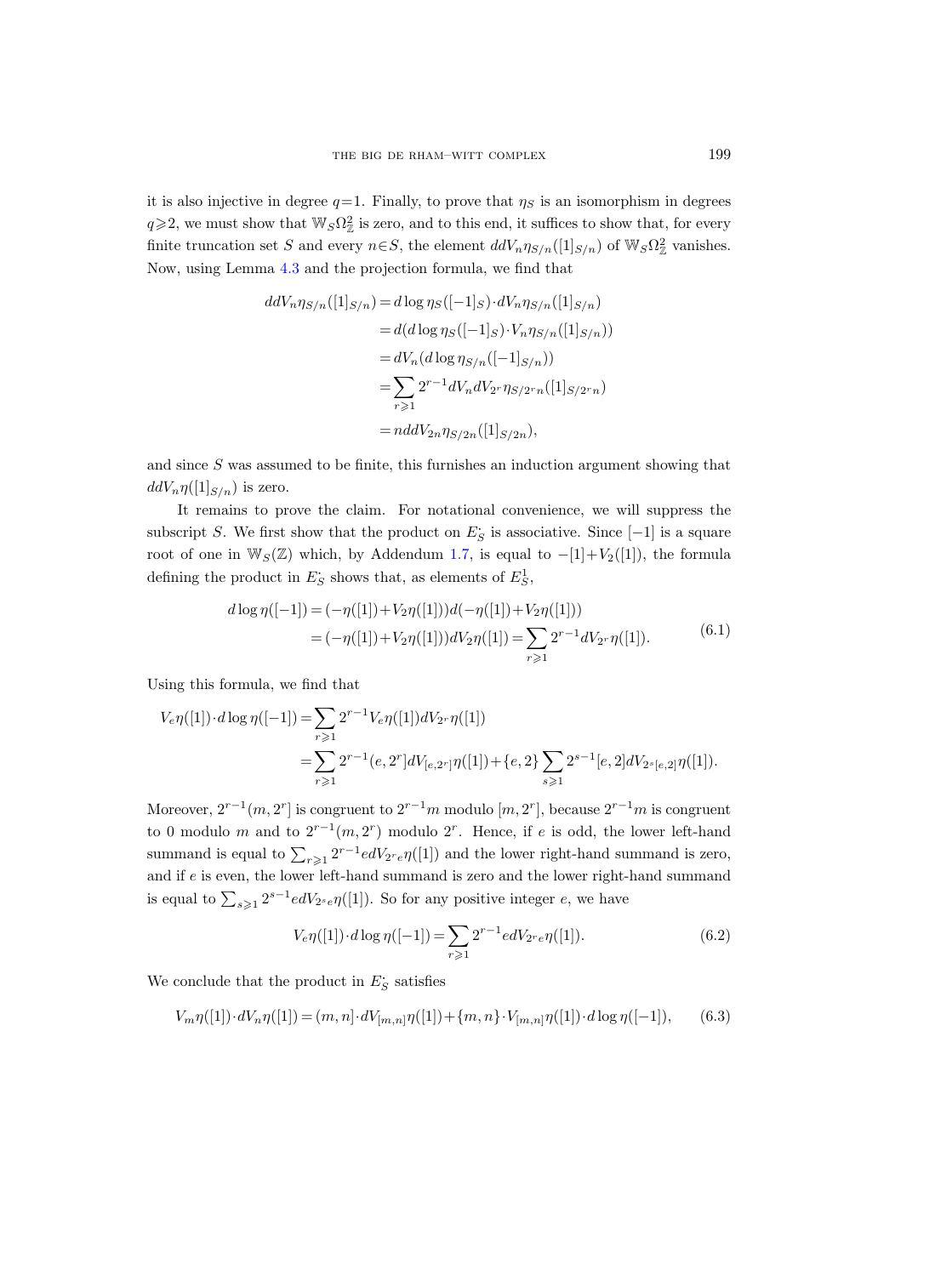where we use  $(6.2)$  to identify the second term on the right-hand side. A similar calculation shows that for all positive integers  $a$  and  $b$ ,

$$
V_a \eta([1]) \cdot (V_b \eta([1]) \cdot d \log \eta([-1])) = (V_a \eta([1]) \cdot V_b \eta([1])) \cdot d \log \eta([-1]).
$$

Using this identity, we find, on the one hand, that

$$
V_l \eta([1]) \cdot (V_m([1]) \cdot dV_n \eta([1])) = (l, [m, n]](m, n] \cdot dV_{[l, [m, n]]} \eta([1]) + (\{l, [m, n]\}(m, n] + (l, [m, n])\{m, n\}) \cdot V_{[l, [m, n]]} \eta([1]) d \log \eta([-1]),
$$

and, on the other hand, that

$$
(V_l\eta([1])\cdot V_m([1]))\cdot dV_n\eta([1]) = (l,m)([l,m],n]\cdot dV_{[[l,m],n]}\eta([1])+(l,m)\{[l,m],n\}\cdot V_{[[l,m],n]}\eta([1])d\log\eta([1]).
$$

Here  $[l, [m,n]] = [l, m], n]$  and to prove that  $(l, [m, n]](m, n]$  and  $(l, m)([l, m], n]$  are congruent modulo  $[l, [m, n]]$ , we use that  $[l, [m, n]]\mathbb{Z}$  is the kernel of the map

$$
\mathbb{Z}\longrightarrow \mathbb{Z}/l\mathbb{Z}\times \mathbb{Z}/m\mathbb{Z}\times \mathbb{Z}/n\mathbb{Z}
$$

that takes a to  $(a+l\mathbb{Z},a+m\mathbb{Z},a+n\mathbb{Z})$ . So it will suffice to verify that the desired congruence holds modulo  $l, m$ , and  $n$ , respectively. By definition, both numbers are zero modulo  $l$  and  $m$ , and the congruence modulo  $n$  follows from the identity

$$
(l, [m, n]) \cdot (m, n) = (l, m) \cdot ([l, m], n)
$$

which is readily verified by multiplying by  $[l, [m, n]] = [[l, m], n]$  on both sides. We also note that  $\{l, [m, n]\}(m, n) + (l, [m, n])\{m, n\}$  and  $(l, m)\{l, m\}$  are well-defined integers modulo 2 which are non-zero if and only if n and exactly one of  $l$  and  $m$  are even. This shows that the product in  $E_S$  is associative.

We proceed to verify the axioms  $(i)$ – $(v)$  of Definition [4.1.](#page-43-0) First, we note that since the sum  $(m, n] + (n, m]$  is congruent to  $(m, n)$  modulo  $[m, n] = [n, m]$ , we have

$$
dV_{m}\eta([1]) \cdot V_{n}\eta([1]) + V_{m}\eta([1]) \cdot dV_{n}\eta([1])
$$
  
=  $(n, m]dV_{[n,m]}\eta([1]) + \{n, m\}V_{[n,m]}\eta([1])d\log \eta([-1])$   
+  $(m, n]dV_{[m,n]}\eta([1]) + \{m, n\}V_{[m,n]}\eta([1])d\log \eta([-1])$   
=  $(m, n)dV_{[m,n]}\eta([1])$   
=  $d(V_{m}\eta([1]) \cdot V_{n}\eta([1]))$ ,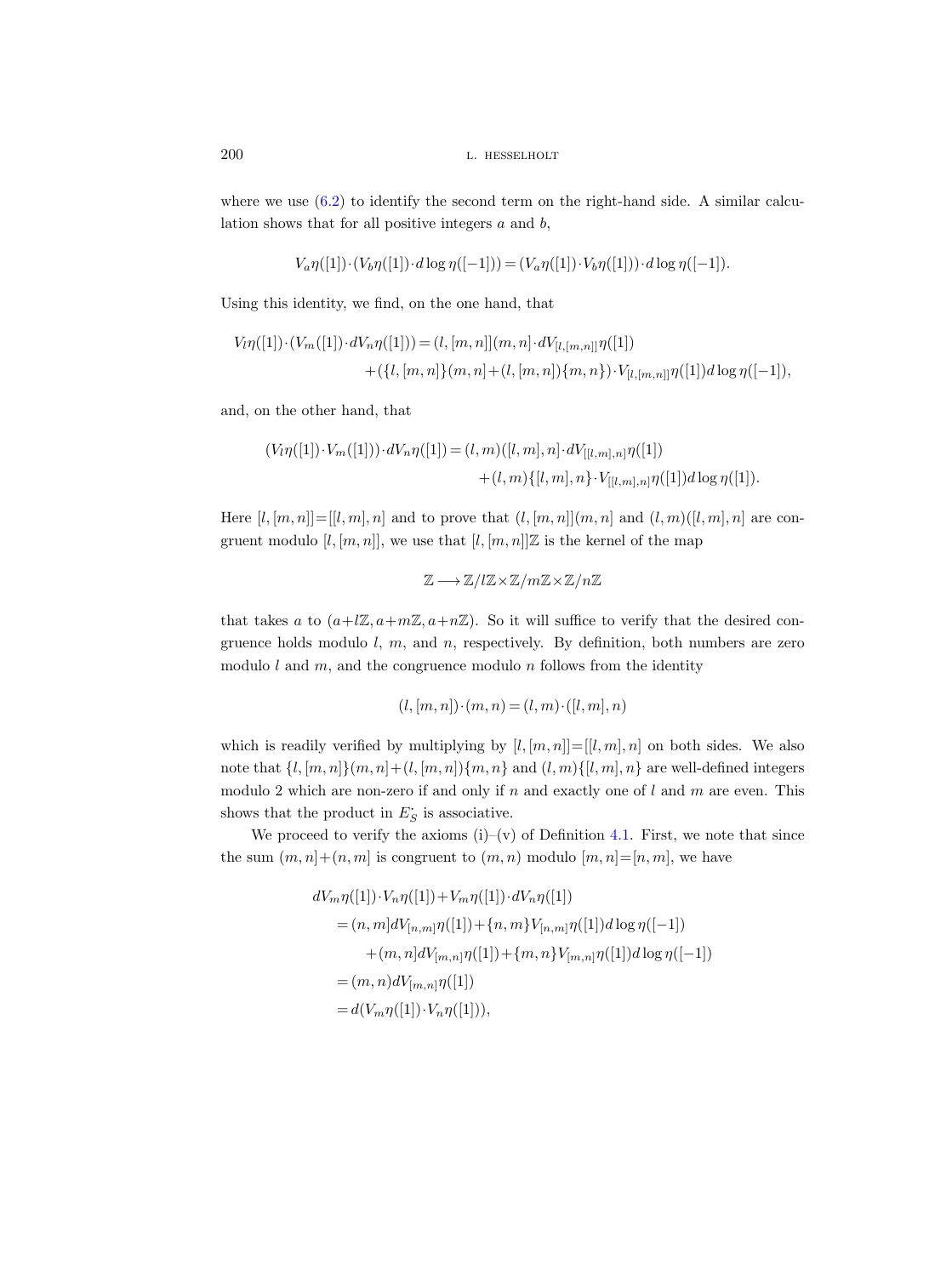which verifies axiom (i).

To verify axiom (iv), we first show that for all positive integers  $m$ ,

<span id="page-66-0"></span>
$$
F_m(d\log\eta([-1])) = d\log([-1]).\tag{6.4}
$$

It follows from formula [\(6.1\)](#page-64-1) that

$$
F_m(d \log \eta([-1]))
$$
  
=  $\sum_{r \geq 1} 2^{r-1} F_m dV_{2r} \eta([1])$   
=  $\sum_{r \geq 1} 2^{r-1} \frac{(m, 2^r)}{m} \cdot dV_{[m, 2^r]/m} \eta([1]) + \{m, 2\} \sum_{s \geq 1} 2^{s-1} \frac{[m, 2]}{m} \cdot dV_{2^s[m, 2]/m} \eta([1])$   
=  $\sum_{r \geq 1} 2^{r-1} \cdot dV_{[m, 2^r]/m} \eta([1]) + \{m, 2\} \sum_{s \geq 1} 2^{s-1} \frac{[m, 2]}{m} \cdot dV_{2^s[m, 2]/m} \eta([1]),$ 

where the second equality follows from the definition of  $F_m$  and the last equality uses that  $2^{r-1}(m, 2^r]$  is congruent to  $2^{r-1}m$  modulo  $[m, 2^r]$ . Now, if the integer m is even, then the lower the left-hand term is zero, since  $[m, 2^r]/m=2^t$  with  $t < r$ , and the lower right-hand term is equal to  $\sum_{s\geqslant 1} 2^{s-1} dV_{2s} \eta([1])$ ; and if m is odd, then the lower lefthand term is equal to  $\sum_{r\geqslant 1} 2^{r-1} dV_{2r} \eta([1])$  and the lower right-hand term is zero. Hence, using  $(6.1)$  again, we conclude that  $(6.4)$  holds. By using this equality, we may restate the definition of the Frobenius map on  $E_S^1$  in the form

<span id="page-66-1"></span>
$$
F_m dV_n \eta([1]) = \frac{(m, n]}{m} \cdot dV_{[m, n] / m} \eta([1]) + \{m, n\} \cdot V_{[m, n] / m} \eta([1]) \cdot d \log \eta([-1]), \qquad (6.5)
$$

and taking  $n=mk$  and  $y=V_k\eta([1])$ , this verifies axiom (iv).

We next consider axiom (ii) which is easily verified on  $E^0$ . We first show that the identity  $F_l F_m = F_{lm}$  holds on  $E^1$ . Using [\(6.5\)](#page-66-1), we have, on the one hand, that

$$
F_l(F_m dV_n \eta([1]))
$$
  
=  $\frac{(l, [m, n]/m]}{l} \cdot \frac{(m, n]}{m} \cdot dV_{[l, [m, n]/m]/l} \eta([1])$   
+  $\left(\left\{l, \frac{[m, n]}{m}\right\} \frac{(m, n]}{m} + \left(l, \frac{[m, n]}{m}\right) \{m, n\}\right) \cdot V_{[l, [m, n]/m]/l} \eta([1]) \cdot d \log \eta([-1]),$ 

and, on the other hand, that

$$
F_{lm}dV_n\eta([1]) = \frac{(lm, n]}{lm} \cdot dV_{[lm, n]/lm}\eta([1]) + \{lm, n\} \cdot V_{[lm, n]/lm}\eta([1]) \cdot d\log\eta([-1]).
$$

Here, we have  $[l, [m, n]/m]/l=[lm, n]/lm$ , since both are equal to  $n/(lm, n)$ , and moreover,  $(lm, n]$  and  $(l, [m, n]/m](m, n]$  are congruent modulo  $[lm, n]$ , as both are congruent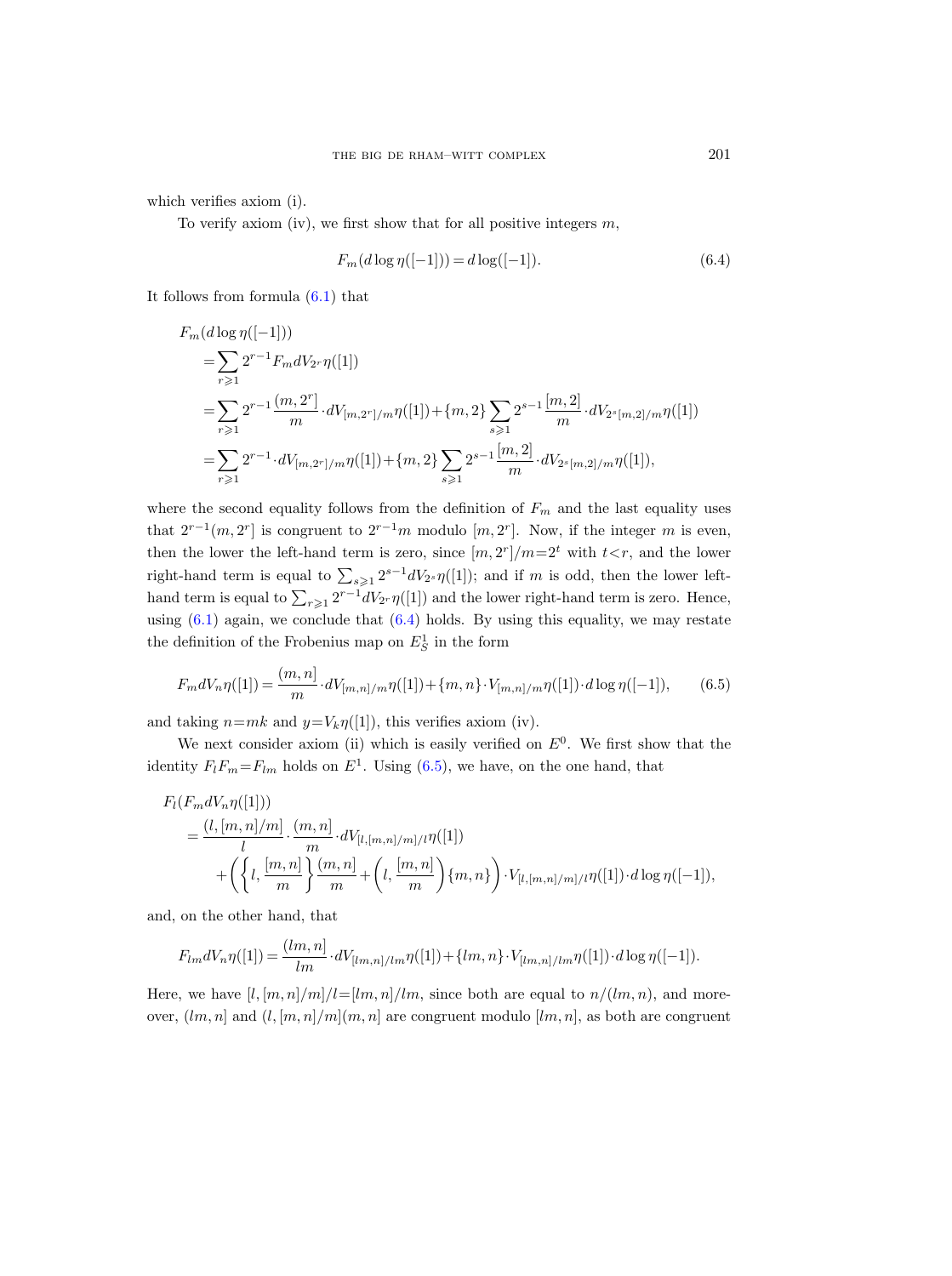to 0 modulo lm and congruent to  $(lm, n)=(l, [m, n]/m)(m, n)$  modulo n. Finally, the two factors  $\{lm, n\}$  and  $\{l, [m, n]/m\}(m, n]/m + (l, [m, n]/m)\{m, n\}$  are well-defined integers modulo 2 which are non-zero if and only if  $lm$  and  $n$  are even. Indeed, for the first factor, this is the definition, and for the second factor, it is seen as follows. If  $n$ is odd, then both summands in this factor are zero, so suppose that  $n$  is even. If  $lm$ is odd, then again both summands are zero; if  $l$  is odd and  $m$  is even, then the first summand is zero and the second summand is non-zero; if  $l$  is even and  $m$  is odd, then the first summand is non-zero and the second summand is zero; if  $l$  and  $m$  are both even and if the 2-adic valuation of m is strictly less than that of n, then  $[m, n]/m$  is even and  $(m, n)/m$  is not divisible by 2 modulo  $[m, n]/m$ , so the first summand is non-zero and the second summand is zero; and, finally, if  $l$  and  $m$  are both even and the 2-adic valuation of m is greater than or equal to that of n, then  $[m, n]/m$  is odd, so the first summand is zero and the second summand is non-zero. This completes the proof that  $F_lF_m=F_{lm}$ . The formulas  $V_lV_m=V_{lm}$  and  $F_mV_m=m$  id are readily verified, so we next show that  $F_l V_m = V_m F_l$  if l and m are relatively prime. To this end, we first note that by [\(6.2\)](#page-64-0) and by the definition of  $V_m$  on  $E_S^1$ , we have

$$
V_m(V_e \eta([1]) \cdot d \log \eta([-1])) = V_{me} \eta([1]) \cdot d \log \eta([-1]), \tag{6.6}
$$

for all positive integers m and e. Using this identity,  $(6.4)$ , and  $(6.5)$ , we find that

$$
F_l V_m dV_n \eta([1]) = \frac{m(l, mn)}{l} \cdot dV_{[l, mn]/l} \eta([1]) + m\{l, mn\} \cdot V_{[l, mn]/l} \eta([1]) \cdot d \log \eta([-1]),
$$
  

$$
V_m F_l dV_n \eta([1]) = \frac{m(l, n]}{l} \cdot dV_{m[l, n]/l} \eta([1]) + \{l, n\} \cdot V_{m[l, n]/l} \eta([1]) \cdot d \log \eta([-1]).
$$

But if l and m are relatively prime, then  $[l, mn]$  and  $m[l, n]$  are equal;  $m(l, mn]$  and  $m(l, n]$  are congruent modulo  $[l, mn] = m[l, n]$ , as both are congruent to 0 modulo lm and to  $m(l, mn)=m(l, n)$  modulo mn; and  $m\{l, mn\} = \{l, n\}$ , as is easily checked. This shows that  $F_l V_m = V_m F_l$ , concluding the proof of axiom (ii).

To verify axiom (iii), we first note that for all positive integers  $l, m$ , and  $n$ ,

$$
V_l \eta([1]) \cdot F_m dV_n \eta([1]) = V_l(\eta([1]) \cdot F_{lm} dV_n \eta([1])).
$$

Indeed, by  $(6.3)$  and  $(6.5)$ , the identity becomes

$$
\begin{split} \bigg(l, \frac{[m,n]}{m} \bigg] \frac{(m,n]}{m} \cdot dV_{[l,[m,n]/m]} \eta([1]) \\ + & \bigg( \bigg\{ l, \frac{[m,n]}{m} \bigg\} \frac{(m,n]}{m} + \bigg(l, \frac{[m,n]}{m} \bigg) \{m,n\} \bigg) \cdot V_{[l,[m,n]/m]} \eta([1]) \cdot d \log \eta([-1]) \\ = & \frac{(lm,n]}{lm} \cdot dV_{[lm,n]/m} \eta([1]) + \{lm,n\} \cdot V_{[lm,n]/m} \eta([1]) \cdot d \log \eta([-1]), \end{split}
$$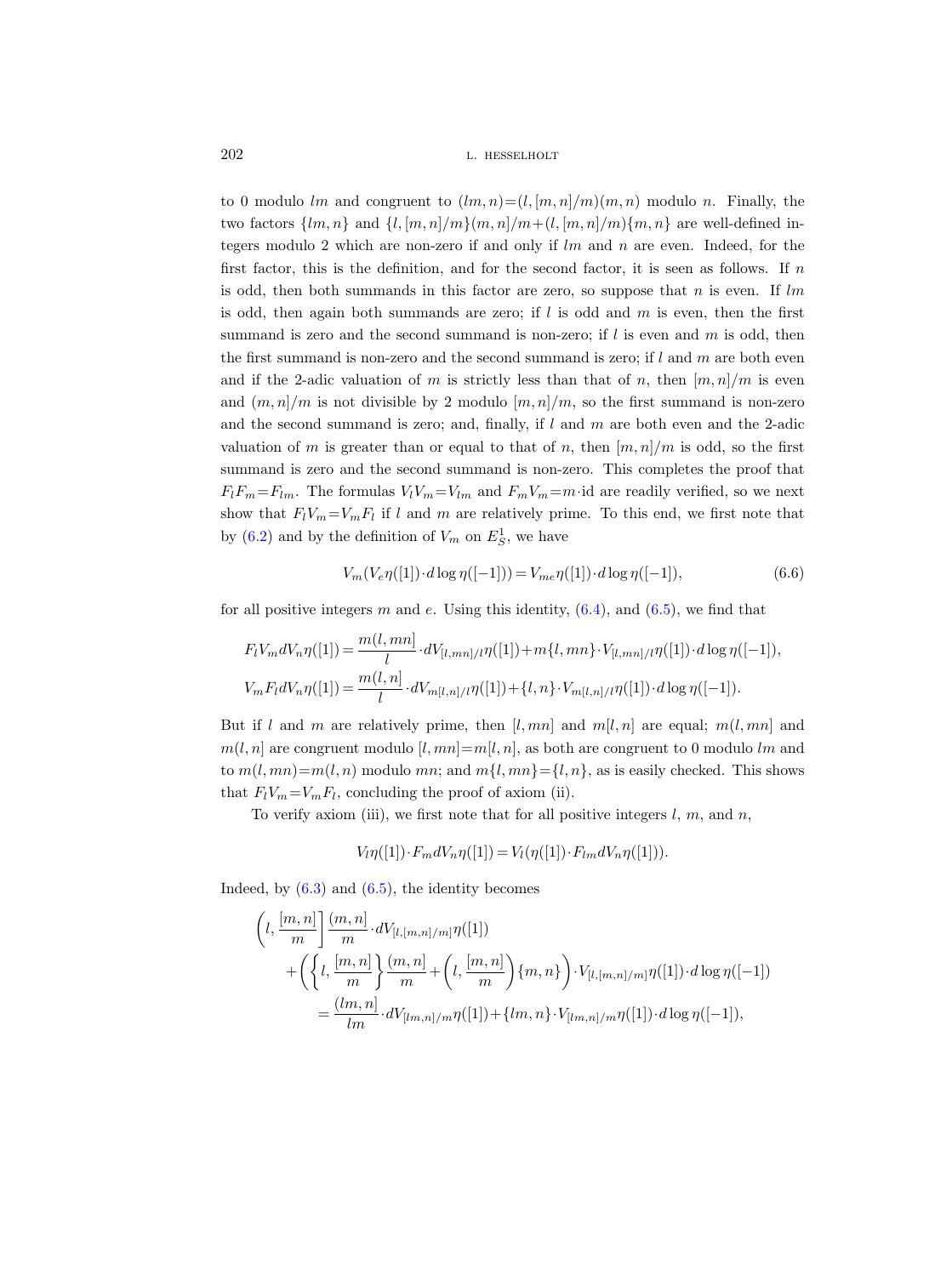and hence, the proof of the identity  $F_lF_m=F_{lm}$  above shows that the two sides are equal. Now, from this equation and from the definition of  $V_m$  on  $E_S$ , we find that

$$
V_l(V_m\eta([1]))\cdot dV_n\eta([1]) = V_l(V_m\eta([1])\cdot F_l dV_n\eta([1])).
$$

It remains to prove that also

$$
V_l(dV_m\eta([1])) \cdot V_n\eta([1]) = V_l(dV_m\eta([1]) \cdot F_lV_n\eta([1])).
$$

Using [\(6.3\)](#page-64-2), the left-hand side becomes

$$
l(n,lm] \cdot dV_{[n,lm]}\eta([1]) + l\{n,lm\} \cdot V_{[n,lm]}\eta([1]) \cdot d\log\eta([-1])
$$

and the right-hand sides becomes

$$
l(l,n)\left(\frac{[l,n]}{l},m\right]\cdot dV_{l[[l,n]/l,m]}\eta([1])+(l,n)\left\{\frac{[l,n]}{l},m\right\}\cdot V_{l[[l,n]/l,m]}\eta([1])\cdot d\log\eta([-1]).
$$

We have seen above that  $[n, lm] = l[[l, n]/l, m]$ , and  $l(n, lm]$  and  $l(l, n)([l, n]/l, m]$  are congruent modulo  $[n, lm]$ , since both are congruent to 0 modulo n and congruent to  $l(n, lm)$  modulo lm. Here we use that  $([l, n]/l, m]$  is congruent to  $([l, n]/l, m)$  modulo m and that  $(l, n)([l, n]/l, m)=(n, lm)$ . Moreover,  $l\{n, lm\}$  and  $(l, n)\{[l, n]/l, m\}$  are welldefined integers modulo 2 which are non-zero if and only if  $l$  is odd and  $m$  and  $n$  are both even. This completes the proof that axiom (iii) holds. Indeed, it is clear that axiom (iii) holds on  $E^0$ .

Finally, to verify axiom (v), it suffices to consider the case  $S=\mathbb{N}$ . Since the formula for  $[a]$  in Addendum [1.7](#page-10-0) is quite complicated, it would be a rather onerous task to verify this axiom directly. By axiom (i), the map  $d\eta \colon \mathbb{W}(A) \to E^1_{\mathbb{N}}$  is a derivation, provided that we view  $E^1_{\mathbb{N}}$  as a W(A)-module via  $\eta^0 = \eta: \mathbb{W}(A) \to E^0_{\mathbb{N}}$ , and hence, there is a unique  $\mathbb{W}(A)$ linear map  $\eta^1 \colon \Omega^1_{\mathbb{W}(A)} \to E^1_{\mathbb{N}}$  such that  $d\eta^0 = \eta^1 d$ . We will show that, for every positive integer m, the diagram

$$
\Omega^1_{\mathbb{W}(A)} \xrightarrow{\eta^1} E^1_{\mathbb{N}}
$$
\n
$$
\downarrow F_m
$$
\n
$$
\Omega^1_{\mathbb{W}(A)} \xrightarrow{\eta^1} E^1_{\mathbb{N}}
$$

commutes. Granting this, we find that

$$
F_m d\eta([a]) = F_m d\eta^0([a]) = F_m \eta^1 d([a]) = \eta^1 F_m d([a]) = \eta^1 ([a]^{m-1} d[a])
$$
  
= 
$$
\eta^0([a]^{m-1}) \eta^1 d([a]) = \eta^0([a])^{m-1} d\eta^0([a]) = \eta([a])^{m-1} d\eta([a]),
$$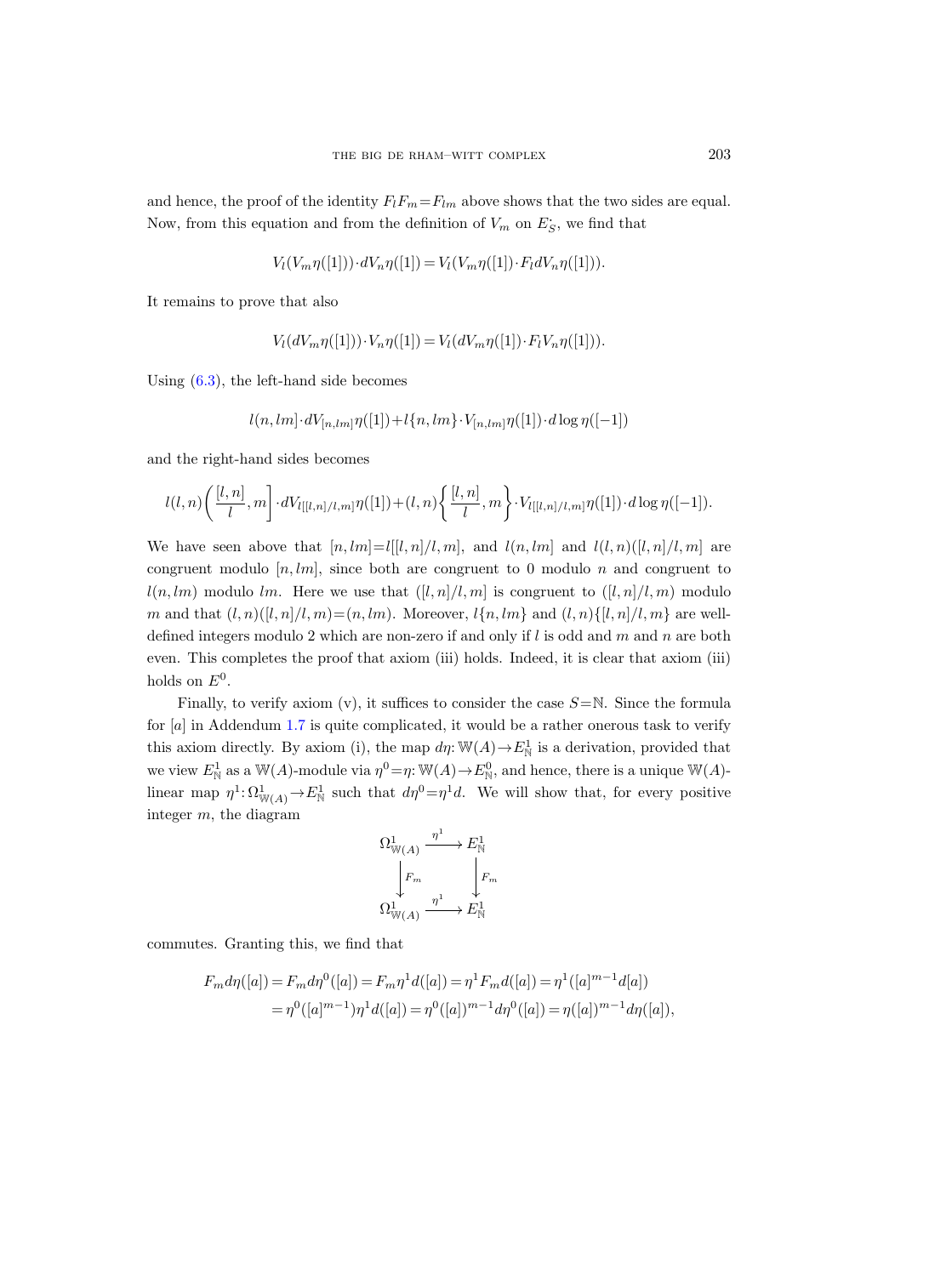which verifies axiom (v). Here, the first and last equalities are identities; the third equality holds by the commutativity of the diagram above; the fourth equality holds by Theorem [2.15;](#page-34-0) and the remaining equalities hold by the properties of the maps  $\eta^0$  and  $\eta$ <sup>1</sup>. It remains to prove that the diagram above commutes, and by Theorem [2.15](#page-34-0) and axiom (i), we may assume that  $m=p$  is a prime number. It further suffices to show that for every positive integer n, the image of the element  $dV_n([1])$  by the two compositions in the diagram are equal. We consider three cases separately. First, if  $p$  is odd and  $n=ps$ is divisible by  $p$ , then

$$
F_p \eta^1 dV_n([1]) = F_p dV_n \eta^0([1]) = dV_s \eta^0([1]),
$$

while

$$
\eta^1 F_p dV_n([1]) = \eta^1 \left( V_n([1])^{p-1} dV_n([1]) + d \left( \frac{F_p V_n([1]) - V_n([1])^p}{p} \right) \right)
$$
  
= 
$$
\eta^1 (n^{p-2} (V_n([1]) dV_n([1]) + dV_s([1]) - n^{p-2} s dV_n([1]))
$$
  
= 
$$
\eta^1 dV_s([1])
$$
  
= 
$$
dV_s \eta^0([1])
$$

as desired. Here we used that  $ndV_n([1])=0$ . Second, if  $p=2$  and  $n=2s$  is even, then

$$
F_2 \eta^1 dV_n([1]) = F_2 dV_n \eta^0([1]) = dV_s \eta^0([1]) + \sum_{r \geq 1} 2^{r-1} s dV_{2r} s \eta^0([1])
$$

while

$$
\eta^{1} F_{2} dV_{n}([1]) = \eta^{1} (dV_{s}([1]) + V_{n}([1])dV_{n}([1]) - sdV_{n}([1]))
$$
  
=  $dV_{s} \eta^{0}([1]) + V_{n} \eta^{0}([1])dV_{n} \eta^{0}([1]) - sdV_{n} \eta^{0}([1])$   
=  $dV_{s} \eta^{0}([1]) + \sum_{t \geq 1} 2^{t-1} ndV_{2^{t}n} \eta^{0}([1]) - sdV_{n} \eta^{0}([1]),$ 

so the desired equality holds in this case, too, as  $2sdV_n\eta^0([1])=0$ . Third, if n is not divisible by p, then  $(p, n]$  is congruent to  $1 - n^{p-1}$  modulo  $[p, n] = pn$ , since both are congruent to 0 modulo p and to 1 modulo n, and  $\{p, n\}$  is zero. Hence,

$$
F_p \eta^1 dV_n([1]) = F_p dV_n \eta^0([1]) = \frac{1 - n^{p-1}}{p} dV_n \eta^0([1]).
$$

We wish to prove that this is equal to

$$
\eta^1 F_p dV_n([1]) = \eta^1 \left( V_n([1])^{p-1} dV_n([1]) + d \left( \frac{F_p V_n([1]) - V_n([1])^p}{p} \right) \right)
$$
  
= 
$$
\eta^1 \left( n^{p-2} V_n([1]) dV_n([1]) + \frac{1 - n^{p-1}}{p} dV_n([1]) \right)
$$
  
= 
$$
n^{p-2} V_n \eta^0([1]) dV_n \eta^0([1]) + \frac{1 - n^{p-1}}{p} dV_n \eta^0([1]),
$$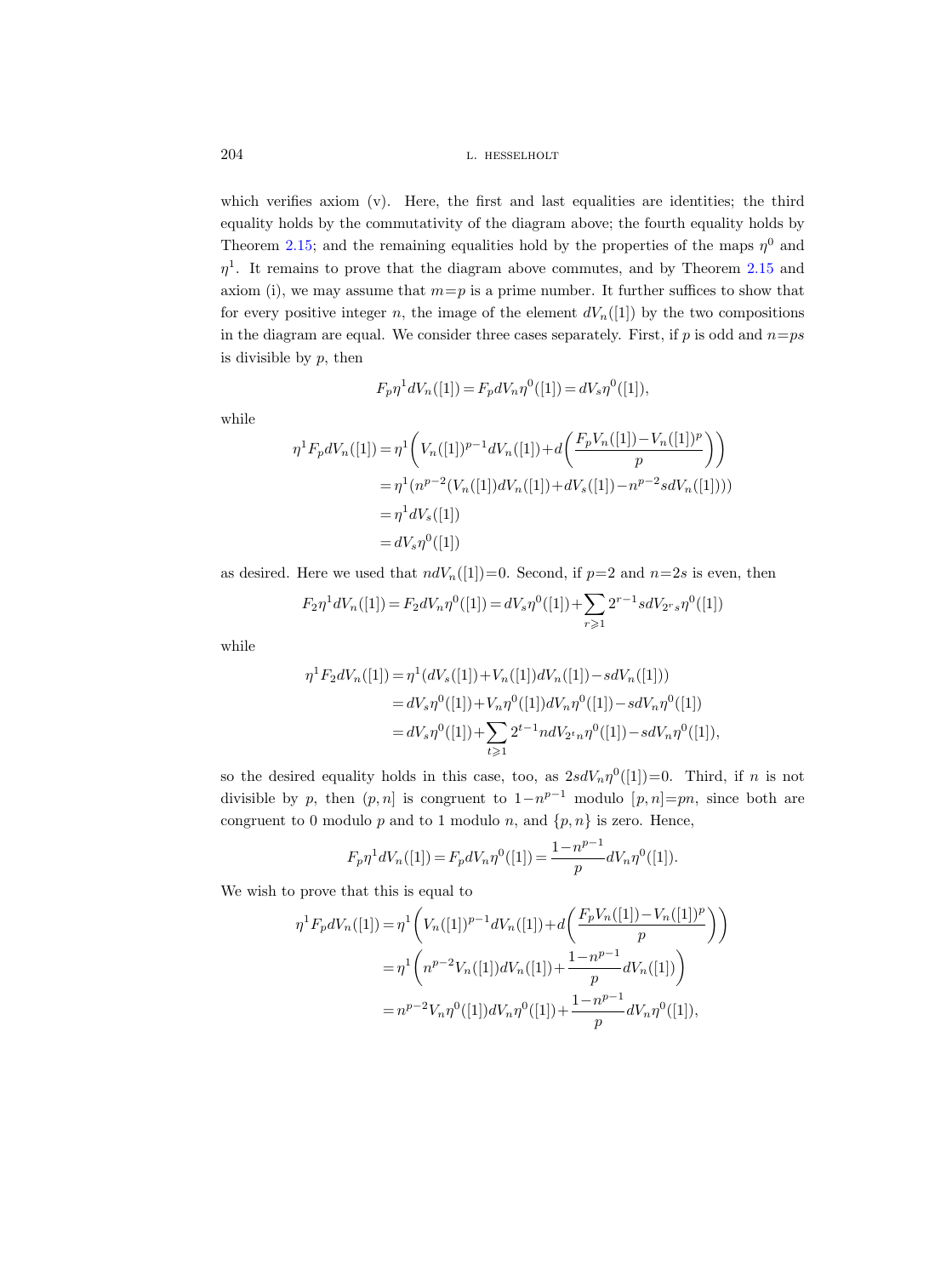or equivalently, that  $n^{p-2}V_n\eta^0([1])dV_n\eta^0([1])$  is zero. If p is odd, then this holds, since  $ndV_n\eta^0([1])$  is zero; and if  $p=2$ , then it holds, since  $V_n\eta^0([1])dV_n\eta^0([1])$  is zero, for n odd. This completes the proof of the claim made at the beginning of the proof, and hence, of  $\Box$ the theorem.

<span id="page-70-0"></span>ADDENDUM 6.2. Let  $S$  be a finite truncation set. The kernel of the canonical map

$$
\eta_S\colon\widehat{\Omega}^{\boldsymbol{\cdot}}_{\mathbb{W}_S(Z)}\longrightarrow\mathbb{W}_S\Omega^{\boldsymbol{\cdot}}_Z
$$

is equal to the graded ideal generated by the following elements together with their images by the derivation d:

(i) for all  $m, n \in S$ , the element

$$
V_m([1]_{S/m})dV_n([1]_{S/n})-(m,n]dV_{[m,n]}([1]_{S/[m,n]})
$$

$$
-\{m,n\}\sum_{r\geq 1}2^{r-1}[m,n]dV_{2r[m,n]}([1]_{S/2r[m,n]});
$$

(ii) for all  $n \in S$ , the element  $ndV_n(1|_{S/n})$ .

Proof. This follows from the proof of Theorem [6.1.](#page-62-0)

We remark that in Addendum [6.2,](#page-70-0) the graded ring  $\hat{\Omega}_{W_XS(\mathbb{Z})}^{\cdot}$  may be replaced by the graded ring  $\Omega^{\textstyle\cdot}_{\mathbb{W}_S(\mathbb{Z})}$ .

Acknowledgements. It is a pleasure to gratefully acknowledge the hospitality and financial support of the following institutions that I have visited while working on this paper: University of Rennes, Australian National University, the Lorentz Institute at Leiden, and the Mathematical Sciences Research Institute at Berkeley. I would also like to acknowledge the mathematical debt of the work presented here to my collaboration with Ib Madsen and to conversations with Jim Borger. Finally, I would like to thank an anonymous referee for many valuable suggestions on improving the exposition.

#### References

- [1] Atiyah, M. F. & Tall, D. O., Group representations, λ-rings and the J-homomorphism. Topology, 8 (1969), 253–297.
- [2] Beck, J. M., Triples, algebras and cohomology. Repr. Theory Appl. Categ., 2 (2003), 1–59.
- [3] BERTHELOT, P., GROTHENDIECK, A. & ILLUSIE, L., Théorie des intersections et théorème de Riemann–Roch, in Séminaire de Géometrie Algébrique du Bois-Marie 1966–1967 (SGA 6), Lecture Notes in Math., 225. Springer, New York, 1971.
- [4] BÖKSTEDT, M., HSIANG, W. C. & MADSEN, I., The cyclotomic trace and algebraic  $K$ theory of spaces. Invent. Math., 111 (1993), 465–539.
- [5] Borger, J., Lambda-rings and the field with one element. Preprint, 2009. [arXiv:0906.3146 \[math.NT\]](http://arxiv.org/abs/0906.3146).

 $\Box$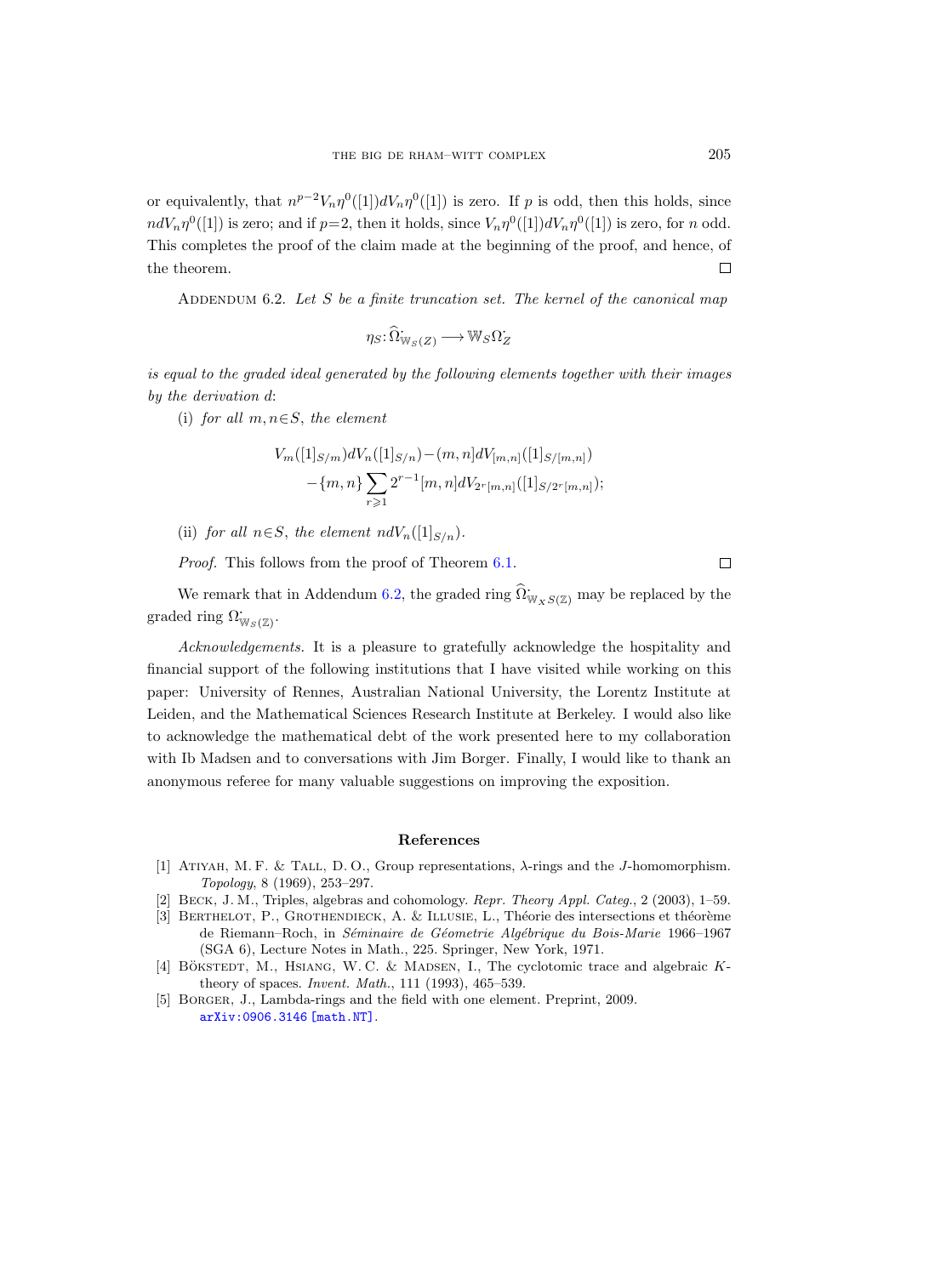- <span id="page-71-4"></span> $[6]$  — The basic geometry of Witt vectors, I: The affine case. Algebra Number Theory, 5 (2011), 231–285.
- [7] BORGER, J. & WIELAND, B., Plethystic algebra. Adv. Math., 194 (2005), 246-283.
- [8] CARTIER, P., Groupes formels associés aux anneaux de Witt généralisés. C. R. Acad. Sci. Paris Sér. A-B, 265 (1967), A49-A52.
- <span id="page-71-2"></span>[9] Costeanu, V., On the 2-typical de Rham–Witt complex. Doc. Math., 13 (2008), 413–452.
- [10] Geisser, T. & Hesselholt, L., The de Rham–Witt complex and p-adic vanishing cycles. J. Amer. Math. Soc., 19 (2006), 1–36.
- [11] GROTHENDIECK, A., La théorie des classes de Chern. Bull. Soc. Math. France, 86 (1958), 137–154.
- [12] Hazewinkel, M., Formal Groups and Applications. Pure and Applied Mathematics, 78. Academic Press, New York–London, 1978.
- [13] HESSELHOLT, L., On the p-typical curves in Quillen's K-theory. Acta Math., 177 (1996), 1–53.
- $[14]$  Algebraic K-theory and trace invariants, in *Proceedings of the International Congress* of Mathematicians, Vol. II (Beijing, 2002), pp. 415–425. Higher Ed., Beijing, 2002.
- <span id="page-71-1"></span>[15] HESSELHOLT, L. & MADSEN, I., On the K-theory of nilpotent endomorphisms, in Homotopy Methods in Algebraic Topology (Boulder, CO, 1999), Contemp. Math., 271, pp. 127–140. Amer. Math. Soc., Providence, RI, 2001.
- $[16]$  On the K-theory of local fields. Ann. of Math., 158 (2003), 1–113.
- $[17]$  On the de Rham–Witt complex in mixed characteristic. Ann. Sci. Ecole Norm. Sup. 37 (2004), 1–43.
- [18] HILLER, H. L.,  $\lambda$ -rings and algebraic K-theory. J. Pure Appl. Algebra, 20 (1981), 241–266.
- [19] ILLUSIE, L., Complexe de de Rham–Witt et cohomologie cristalline. Ann. Sci. École Norm. Sup., 12 (1979), 501–661.
- <span id="page-71-5"></span>[20] VAN DER KALLEN, W., Descent for the K-theory of polynomial rings. Math. Z., 191 (1986), 405–415.
- [21] KNUTSON, D.,  $\lambda$ -Rings and the Representation Theory of the Symmetric Group. Lecture Notes in Math., 308. Springer, Berlin–New York, 1973.
- [22] KRATZER, C.,  $\lambda$ -structure en K-théorie algébrique. Comment. Math. Helv., 55 (1980), 233–254.
- <span id="page-71-0"></span>[23] Langer, A. & Zink, T., de Rham–Witt cohomology for a proper and smooth morphism. J. Inst. Math. Jussieu, 3 (2004), 231–314.
- [24] MacLane, S., Categories for the Working Mathematician. Graduate Texts in Mathematics, 5. Springer, Berlin–New York, 1971.
- [25] Mumford, D., Lectures on Curves on an Algebraic Surface. Annals of Mathematics Studies, 59. Princeton Univ. Press, Princeton, NJ, 1966.
- <span id="page-71-3"></span>[26] STIENSTRA, J., Cartier–Dieudonné theory for Chow groups. J. Reine Angew. Math., 355  $(1985), 1–66.$
- [27] TEICHMÜLLER, O., Uber die Struktur diskret bewerteter perfekte Körper. Nachr. Ges. *Wiss. Göttingen*,  $1(1936)$ ,  $151-161$ .
- [28] WILKERSON, C., Lambda-rings, binomial domains, and vector bundles over  $\mathbf{C}P(\infty)$ . Comm. Algebra, 10 (1982), 311–328.
- [29] WITT, E., Zyklische Körper und Algebren der Charakteristik p vom Grad  $p^n$ . Struktur diskret bewerteter perfekter Körper mit vollkommenem Restklassenkörper der Charakteristik p. J. Reine Angew. Math., 176 (1936), 126–140.